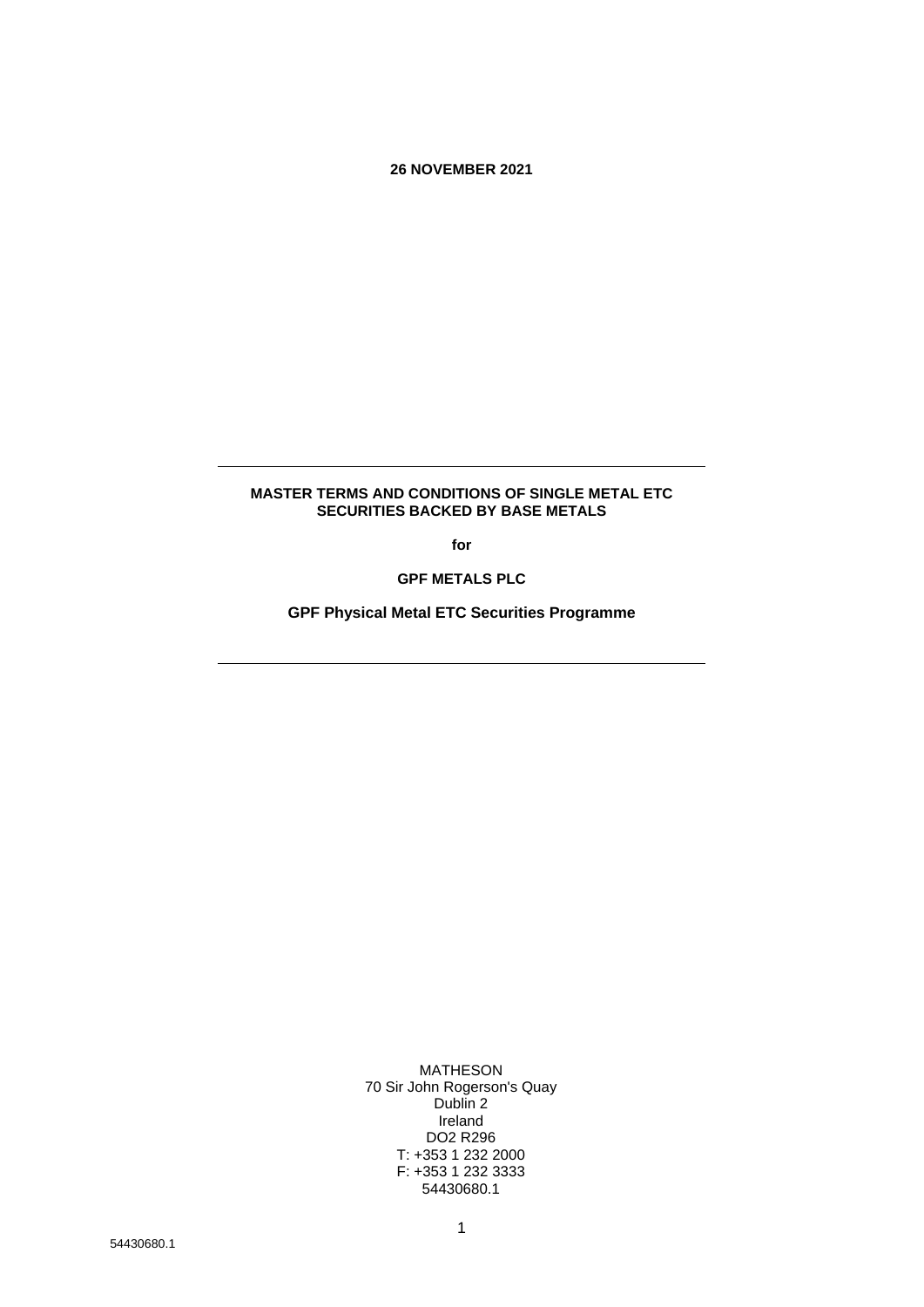## **Introduction**

*The following is the text of the terms and conditions (the "Conditions") that, subject to completion in accordance with the provisions of the Final Terms and/or Pricing Terms of the relevant Series, shall be applicable to each Series of Single Metal ETC Securities backed by a Base Metal.* 

*Either (i) the full text of these terms and conditions together with the relevant provisions of Part A of the relevant Final Terms and/or Pricing Terms or (ii) these terms and conditions as so completed, shall be endorsed on the ETC Securities. For the avoidance of doubt, in the case of (i) above the blanks in the text of these terms and conditions shall be deemed to be completed by the information contained in the relevant Final Terms and/or Pricing Terms as if such information were inserted in such provisions; alternative or optional provisions in these terms and conditions which are not specified or which are expressly disapplied or deleted in the relevant Final Terms and/or Pricing Terms shall be deemed to be deleted from these terms and conditions; and all provisions of these terms and conditions which are inapplicable to the ETC Securities (including instructions, explanatory notes and text set out in square brackets) shall be deemed to be deleted from these terms and conditions, as required to give effect to the terms of the relevant Final Terms and/or Pricing Terms.*

*All references in these Conditions to the "Final Terms" shall be understood to include references to the "Pricing Terms" with respect to each Tranche of the Securities.*

*Italicised wording contained in the Conditions is included as instructions, guidance or disclosure only and does not form part of the Conditions of the ETC Securities.*

These terms and conditions apply separately to each Series and, accordingly, references in these terms and conditions to "**ETC Securities**" are to the ETC Securities of the relevant Series only and references to any defined term that applies in respect of each Series is to such defined term as it relates to such relevant Series (unless specified otherwise or unless the context otherwise requires).

A non-binding translation of the following text of the terms and conditions may be prepared in relation to each Series. The English language version of the terms and conditions shall be binding and shall prevail in all circumstances. Any such translations will not be reviewed and approved by the Central Bank or any another similar body in any other jurisdiction.

Copies of the relevant Issue Deed, Trust Deed, Security Documents and Conditions referred to in these terms and conditions are available for inspection during normal business hours at the Specified Office of the Issuer and each of the Paying Agents and on the website of the Issuer at the following links:

[https://www.gpfmetals.com/product/gpf-physical-copper-etc#documents](https://protect-de.mimecast.com/s/WNOkC08wMJIY1XRfoikRW?domain=gpfmetals.com)

[https://www.gpfmetals.com/product/gpf-physical-nickel-etc#documents](https://protect-de.mimecast.com/s/aCPICgpRylI4M1Lt6-dYk?domain=gpfmetals.com)

and will be sent to TC Holder on request to the Issuer, the Principal Paying Agent or a Paying Agent.

References to any time in the Conditions or any Transaction Document are expressed using the 24-hourclock convention. References in the Conditions or any Transaction Document to a party publishing any value, rate, level, notice or other information shall be deemed to include any agent, delegate or appointee of such party publishing such value, rate, level, notice or other information on behalf of that party.

*References in these Conditions to any Authorised Participant subscribing for ETC Securities or requiring the Issuer to repurchase ETC Securities held by it by submitting a Subscription Order or Buy-Back Order (as applicable) directly with the Issuer shall be read as including (as applicable) reference to the Arranger subscribing for ETC Securities (on such terms as agreed between the Arranger and the Issuer as to fee and settlement arrangements, but otherwise in accordance with the terms provided in these Conditions in relation to Subscriptions and the subscription conditions and procedures described in the Base Prospectus) or*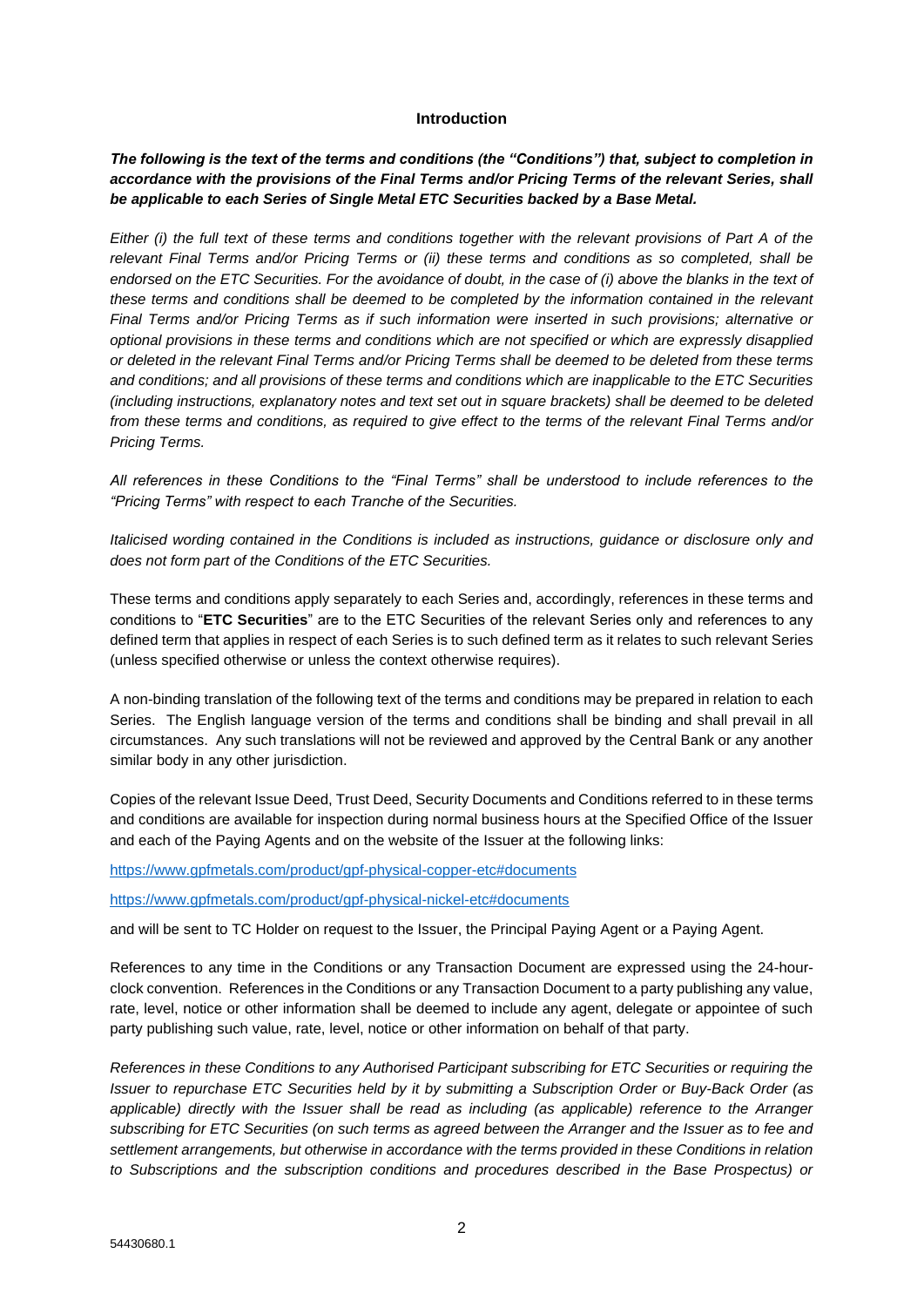*requiring the Issuer to repurchase any ETC Securities held by the Arranger (on such terms as agreed between the Arranger and the Issuer as to fee and settlement arrangements but otherwise in accordance with the terms provided in these Conditions in relation to Buy-Backs and the buy-back procedures (including the Buy-Back Conditions) described in the Base Prospectus). Other than as provided above, any ETC Securities subscribed for by the Arranger shall be held by it solely in its capacity as an investor (and not, for the avoidance of doubt, as an Authorised Participant) and subject to the Conditions applicable to the ETC Securities, with the exception of the Arranger's additional right to submit Buy-Back Orders directly with the Issuer on the same terms as Authorised Participants.*

## 1. **Definitions**

In the Conditions, unless the context otherwise requires, the following defined terms shall have the meanings set out below:

"**Account Bank**" means The Bank of New York Mellon, London Branch and any successor or replacement thereto as account bank under the Account Bank Agreement.

"**Account Bank Agreement**" means, in respect of a Series, the account bank agreement in the form of the Master Account Bank Terms dated on or about the Series Issue Date created by the entry into of the Issue Deed for the first Tranche of such Series by the Issuer, the Administrator, the Account Bank and any other parties specified in such Issue Deed as being a party to such Account Bank Agreement, as amended and/or supplemented by such Issue Deed and as such Account Bank Agreement is amended, supplemented, novated or replaced from time to time.

"**Accrued Rent**" means in respect of any LME Warrant and any day, the rent payable pursuant to the terms of such LME Warrant as at such day then accrued and unpaid.

"**Actual Redemption Sale Proceeds**" has the meaning given to it in the definition of Total Redemption Sale Proceeds.

"**Administration Agreement**" means, in respect of a Series, the administration agreement in the form of the Master Administration Terms dated on or about the Series Issue Date created by entry into of the Issue Deed for the first Tranche of such Series by the Issuer, the Administrator, and any other parties specified in such Issue Deed as being a party to such Administration Agreement, as amended and/or supplemented by such Issue Deed and as such Administration Agreement is amended, supplemented, novated or replaced from time to time.

"**Administrator**" means Apex Fund Services (Ireland) Limited and any successor or replacement thereto as administrator under the Administration Agreement in respect of a Series.

"**Administrator/Benchmark Event**" means any authorisation, registration, recognition, endorsement, equivalence decision, approval or inclusion in any official register in respect of the Metal Reference Price or the administrator or sponsor of the Metal Reference Price has not been, or will not be, obtained or has been, or will be, rejected, refused, suspended or withdrawn by the relevant competent authority or other relevant official body, in each case with the effect that the Issuer, the Administrator or any other entity is not, or will not be, permitted under any applicable law or regulation to use the Metal Reference Price to perform its or their respective obligations under the ETC Securities.

"**Affiliate**" means, in relation to any person or entity, any other person or entity controlled, directly or indirectly, by the person or entity, any other person or entity that controls, directly or indirectly, the person or entity or any other person or entity directly or indirectly under common control with the person or entity. For these purposes, "**control**" of any entity or person means the power, directly or indirectly, either to (i) vote 10 per cent. or more of the securities having ordinary voting power for the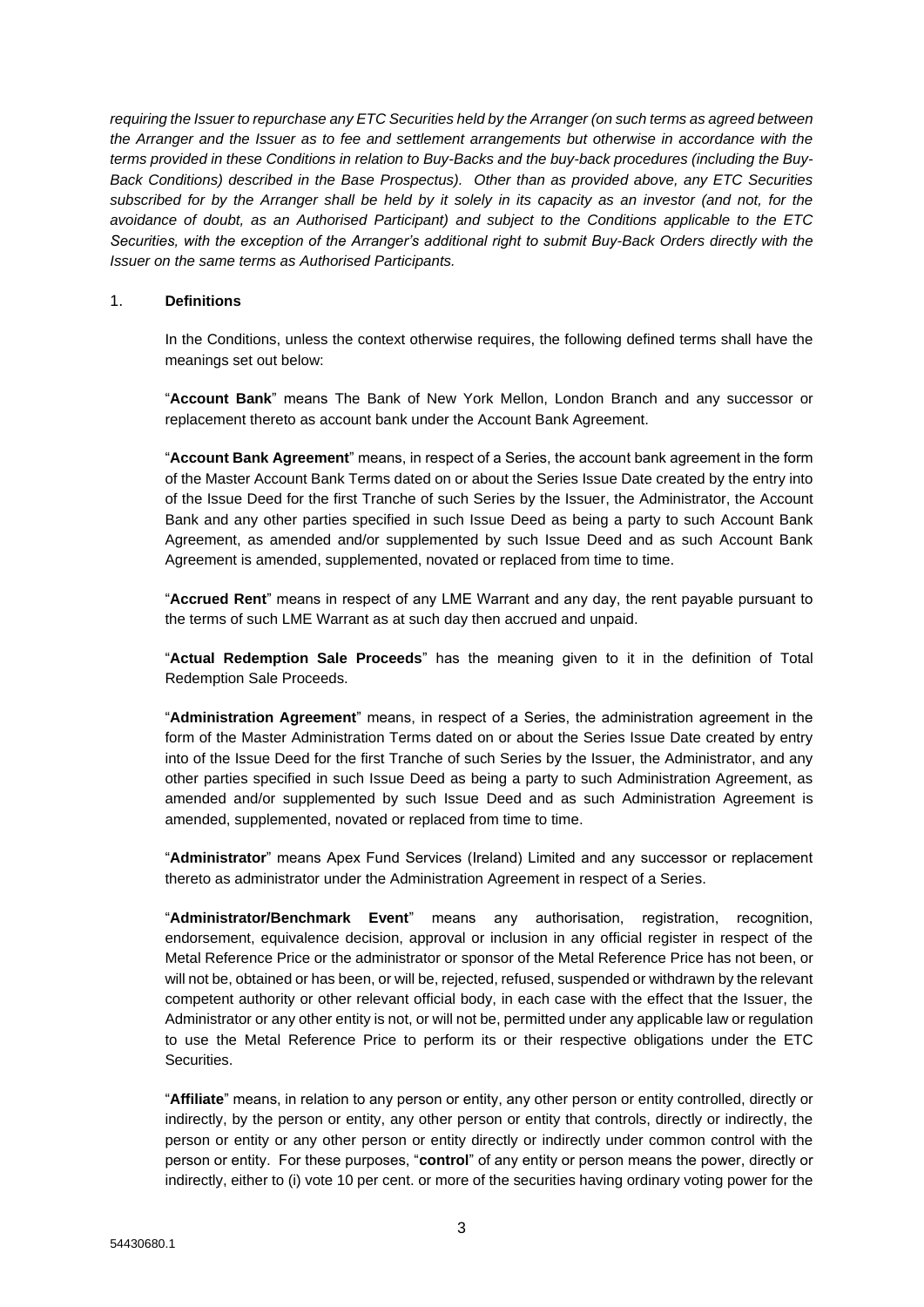election of directors of the relevant person or entity or (ii) direct or cause the direction of the management and policies of such person or entity whether by contract or otherwise.

"**Agency Agreement**" means, in respect of a Series, the agency agreement in the form of the Master Agency Terms dated on or about the Series Issue Date created by entry into of the Issue Deed for the first Tranche of such Series by the Issuer, the Administrator, the Trustee, the Principal Paying Agent, each relevant Paying Agent (as may be required by the rules of any Relevant Stock Exchange), the Registrar, the Transfer Agent and any other parties specified in such Issue Deed as being a party to such Agency Agreement, as amended and/or supplemented by such Issue Deed and as such Agency Agreement is amended, supplemented, novated or replaced from time to time.

"**Agents**" means the Administrator, the Custodian, each Metals Counterparty, the Principal Paying Agent, any other Paying Agent(s), the Registrar, the Transfer Agent and such other agent(s) as may be appointed from time to time in relation to the ETC Securities under the Administration Agreement, the Custody Agreement, the Metals Counterparty Agreement(s), the Agency Agreement or any other agreement with the Issuer under which such agent is appointed from time to time in relation to the ETC Securities, as applicable, and any successor or replacement thereto and "**Agent**" means any of them.

"**Allocated Account (Custodian)**" means, in respect of a Series for which any Precious Metal owned by the Issuer is held by the Custodian in allocated form, the segregated metal custody account opened and maintained by the Custodian in the name of the Issuer for the account of such Series evidencing and recording the amount of Metal (by reference to the quantify of Metal and identifying the specific Bars of Metal allocated to the Issuer) to which the ETC Securities of that Series are linked, as well as the withdrawals from and deposits to that account.

"**Allocated Account (Primary Sub-Custodian)**" means, in respect of a Series for which any Precious Metal owned by the Issuer is held by the Custodian in allocated form and deposited with or received by a Primary Sub-Custodian to be held by such Primary Sub-Custodian as bailee for the Custodian on behalf of the Issuer for the account of such Series, the segregated allocated account established and maintained by such Primary Sub-Custodian in the name of the Custodian (and operated by the Custodian on behalf of the Issuer) evidencing and recording the amount of Metal (by reference to the quantify of Metal and identifying the specific Bars of Metal) held by such Primary Sub-Custodian on an allocated basis for the Custodian on behalf of the Issuer for the account of such Series in the secure vaults of such Primary Sub-Custodian (or in an account in the name of such Primary Sub-Custodian at the secure vaults of a Sub-Custodian, which may be another Primary Sub-Custodian) located in Switzerland and/or London (as specified in the Final Terms) or such other location as approved by the Custodian (with the consent of the Issuer) and notified to the ETC Holders in accordance with Condition 19 (*Notices*), as well as the withdrawals from and deposits to that account and "**Allocated Accounts (Primary Sub-Custodian)**" means all of them.

"**Allocated Account (Sub-Custodian)**" means, in respect of a Series for which any Precious Metal owned by the Issuer is held by the Custodian in allocated form and deposited with or received by another Sub-Custodian to be held by such Sub-Custodian as bailee for the Custodian on behalf of the Issuer for the account of such Series, the segregated account established and maintained by such Sub-Custodian in the name of the Custodian (and operated by the Custodian on behalf of the Issuer) evidencing and recording the amount of Metal (by reference to the quantify of Metal and identifying the specific Bars of Metal) held by such Sub-Custodian on an allocated basis for the Custodian on behalf of the Issuer for the account of such Series in the secure vault of such Sub-Custodian in Switzerland and/or London (as specified in the Final Terms) or such other location as approved by the Custodian (with the consent of the Issuer) and notified to the ETC Holders in accordance with Condition 19 (*Notices*), as well as the withdrawals from and deposits to that account and "**Allocated Accounts (Sub-Custodian)**" means all of them.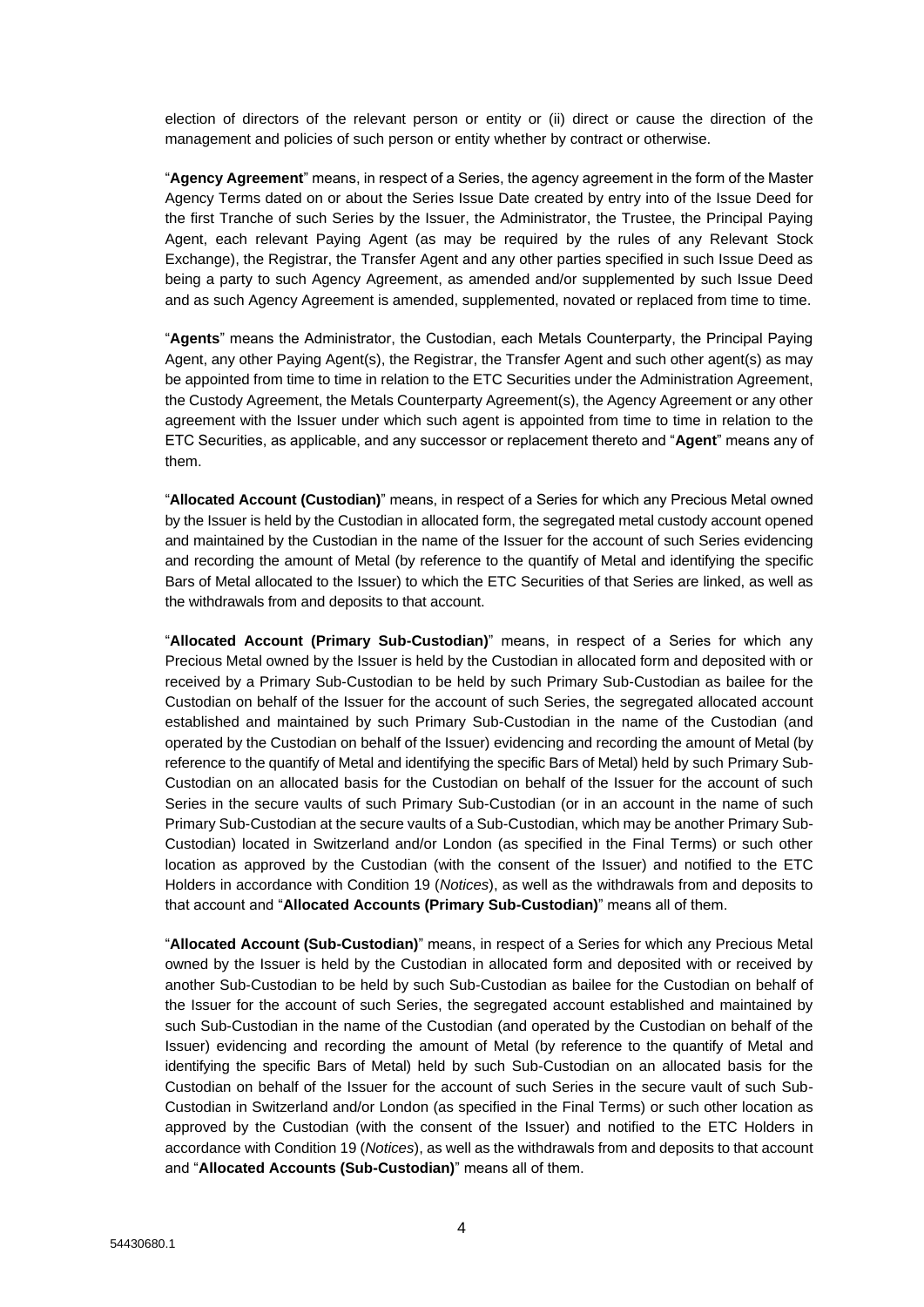"**Allocated Accounts**" means, in respect of a Series, the Allocated Account (Custodian), the Allocated Accounts (Primary Sub-Custodian) and the Allocated Accounts (Sub-Custodian) in respect of such Series, and "**Allocated Account**" means any of them.

**"Appointee"** means any agent, delegate, sub-delegate or nominee appointed by the Trustee or the Security Trustee under the Trust Deed or the Security Documents, as applicable.

"**Arranger**" means Global Palladium Fund, L.P. in its capacity as arranger under the Programme and any successor and/or replacement thereto.

"**Authorised Participant**" means, in respect of a Series, any authorised participant that is appointed as an Authorised Participant for such Series under an Authorised Participant Agreement, and any successor or replacement thereto.

"**Authorised Participant Agreement**" means, in respect of a Series and in respect of an Authorised Participant, the authorised participant agreement entered into by the Issuer, the Administrator, the relevant Authorised Participant and any other parties thereto relating to such Authorised Participant's appointment as such, as amended, supplemented, novated or replaced from time to time.

"**Average Metal Sale Price**" means, in respect of a Redemption Disposal Period, a price determined by the Administrator and expressed in the format of "USD per fine troy ounce" in the case of Gold, "USD per troy ounce", in the case of Silver, Platinum or Palladium or "USD per metric tonne" in the case of Copper or Nickel as being equal to:

- (i) the Net Redemption Sale Proceeds in respect of such Redemption Disposal Period; divided by
- (ii) the total number of Trading Units comprising the Underlying Metal as at the start of such Redemption Disposal Period.

"**Bars**" means bars, plates, ingots or other relevant shapes of Precious Metal, meeting the "Good Delivery" standards set by the London Bullion Market Association (the "**LBMA**") in the case of gold and silver or the London Platinum and Palladium Market (the "**LPPM**") in the case of platinum and palladium.

"**Base Metal**" means one of Copper or Nickel and "**Base Metals**" means both of them.

"**Bill of Lading**" means, in respect of any Base Metal, a document (which may be in electronic form) issued by the master of a ship carrying such Metal to the person consigning such Metal, constituting a receipt for the specific Lots of such Base Metal listed therein and evidencing the carrier's obligation to deliver such Metal in good condition to the consignee named in such document, which document has been endorsed by a Metals Counterparty to the Issuer and delivered to the Custodian to be held on behalf of the Issuer, together with the corresponding final release document addressed by such Metals Counterparty to the Issuer, evidencing the transfer of ownership of such quantity of Base Metal to the Issuer and accompanied by supporting documents identifying the specific Lots comprising such quantity of Base Metal.

"**Bundle**" means a lot or bundle of cathodes (full plate and cut), pellets, briquettes or other relevant shapes of Base Metal, as applicable.

"**Business Day**" means, in respect of a Series, each day (other than a Saturday or a Sunday) on which (i) the Clearing Systems, (ii) each Relevant Stock Exchange and (iii) commercial banks in London and Dublin are open for business and,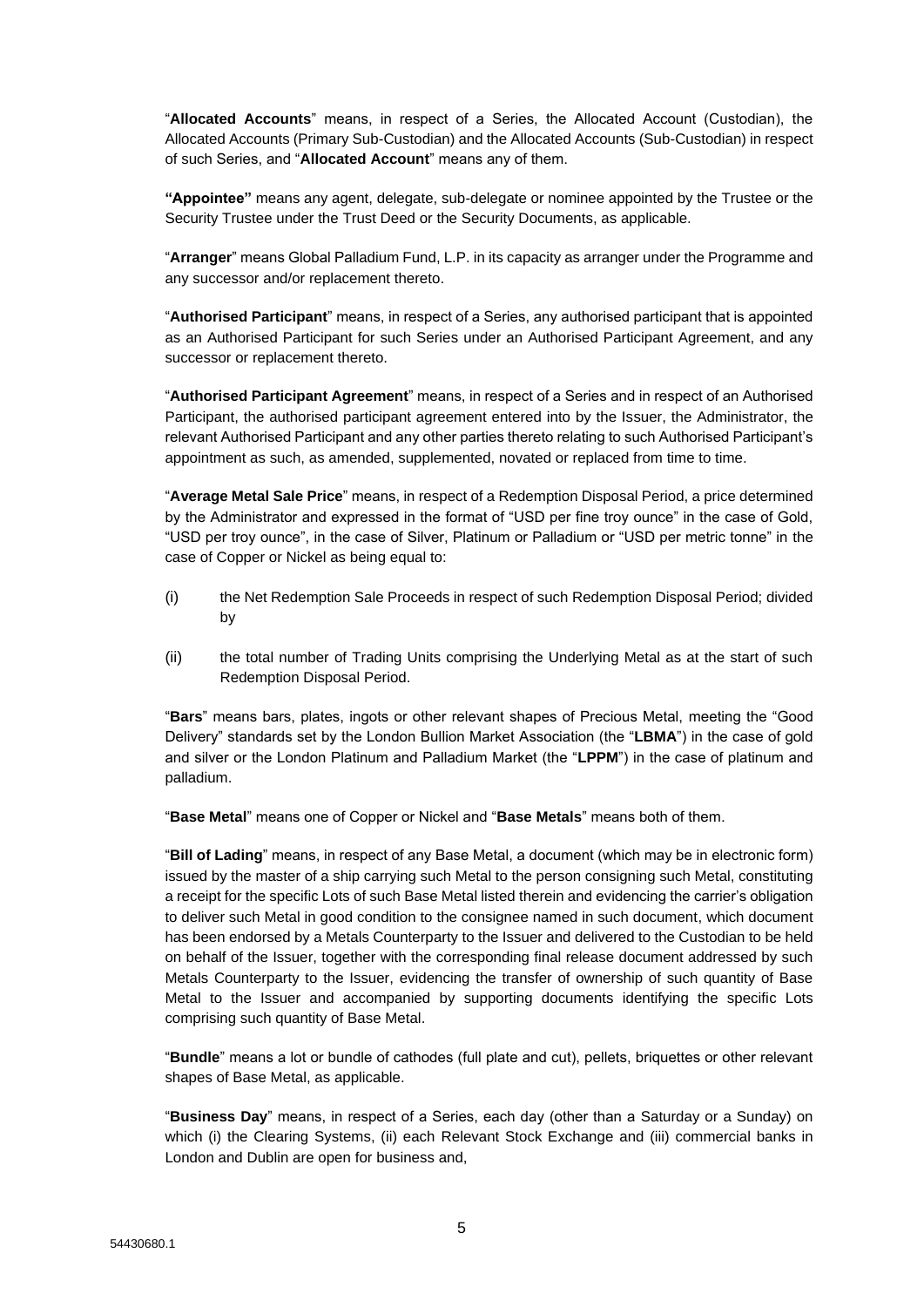- (a) in relation to any ETC Securities backed by Platinum or Palladium, a day which is both a London Business Day and a Zurich Business Day;
- (b) in relation to any ETC Securities backed by Silver or Gold, a day which is a London Business Day;

or

(c) in relation to any ETC Securities backed by Copper or Nickel, a day which is an LME Business Day.

"**Buy-Back**" has the meaning ascribed thereto in Condition 7(e)(*Purchases and Buy-Backs*).

"**Buy-Back Conditions**" has the meaning ascribed thereto in Condition 7(e)(*Purchases and Buy-Backs*).

"**Buy-Back Fee**" has the meaning ascribed thereto in Condition 7(e)(*Purchases and Buy-Backs*).

"**Buy-Back Order**" means, in the case of a Buy-Back request submitted by the Arranger, a duly completed buy-back notice in the form obtainable from the Administrator and in the case of a Buy-Back request submitted by an Authorised Participant or ETC Holder which is not an Authorised Participant, has the meaning ascribed thereto in Condition 7(e) (*Purchases and Buy-Backs*).

"**Buy-Back Order Cut-Off Time**" means, in respect of a Series and a Buy-Back Order in respect of ETC Securities of such Series, such time as specified in the Final Terms for the first Tranche of such Series as the cut-off time for receipt of such Buy-Back Order.

"**Buy-Back Settlement Amount**" means, in respect of a Buy-Back of ETC Securities of a Series backed by a Precious Metal, an amount of Metal determined by the Administrator as being equal to the product of the Metal Entitlement in respect of such Series as at the relevant Buy-Back Trade Date and the aggregate number of ETC Securities to be bought back pursuant to the relevant Buy-Back Order (rounded down to the nearest 0.001 fine troy ounce in the case of Gold or 0.001 troy ounce in the case of Silver, Platinum or Palladium); and, in respect of a Buy-Back of ETC Securities of a Series backed by a Base Metal, an amount of Metal determined by the Administrator as being equal to the product of the Metal Entitlement in respect of such Series as at the relevant Buy-Back Trade Date and the aggregate number of ETC Securities to be bought back pursuant to the relevant Buy-Back Order (rounded down to the nearest 0.001 metric tonne).

"**Buy-Back Settlement Date**" means, in respect of a buy-back of ETC Securities, the date (which shall be a Settlement Day) on which the Custodian instructs the delivery of an amount of the relevant Metal representing the Buy-Back Settlement Amount from the Allocated Account or Off-Warrant Account (as applicable) of the Issuer to or to the order of the relevant Metals Counterparty for onward delivery of such Metal (whether in unallocated form or physical Bars or in the case of Base Metal, cash or LME Warrants for such Metal) to the specified Metal Account (or Cash Account, as applicable) of the Arranger or the relevant Authorised Participant or ETC Holder, which date shall be as separately agreed between the Administrator and the Arranger, Authorised Participant or ETC Holder and, in the case of a Buy-Back of ETC Securities backed by Gold to be settled by Physical Metal Delivery, shall be a Physical Delivery Business Day.

"**Buy-Back Trade Date**" means a Business Day on which a Buy-Back Order is submitted by the Arranger, an Authorised Participant or an ETC Holder by the relevant Cut-Off Time and determined to be valid and accepted and processed by or on behalf of the Issuer in accordance with Condition 7(e) (*Purchases and Buy-Backs*).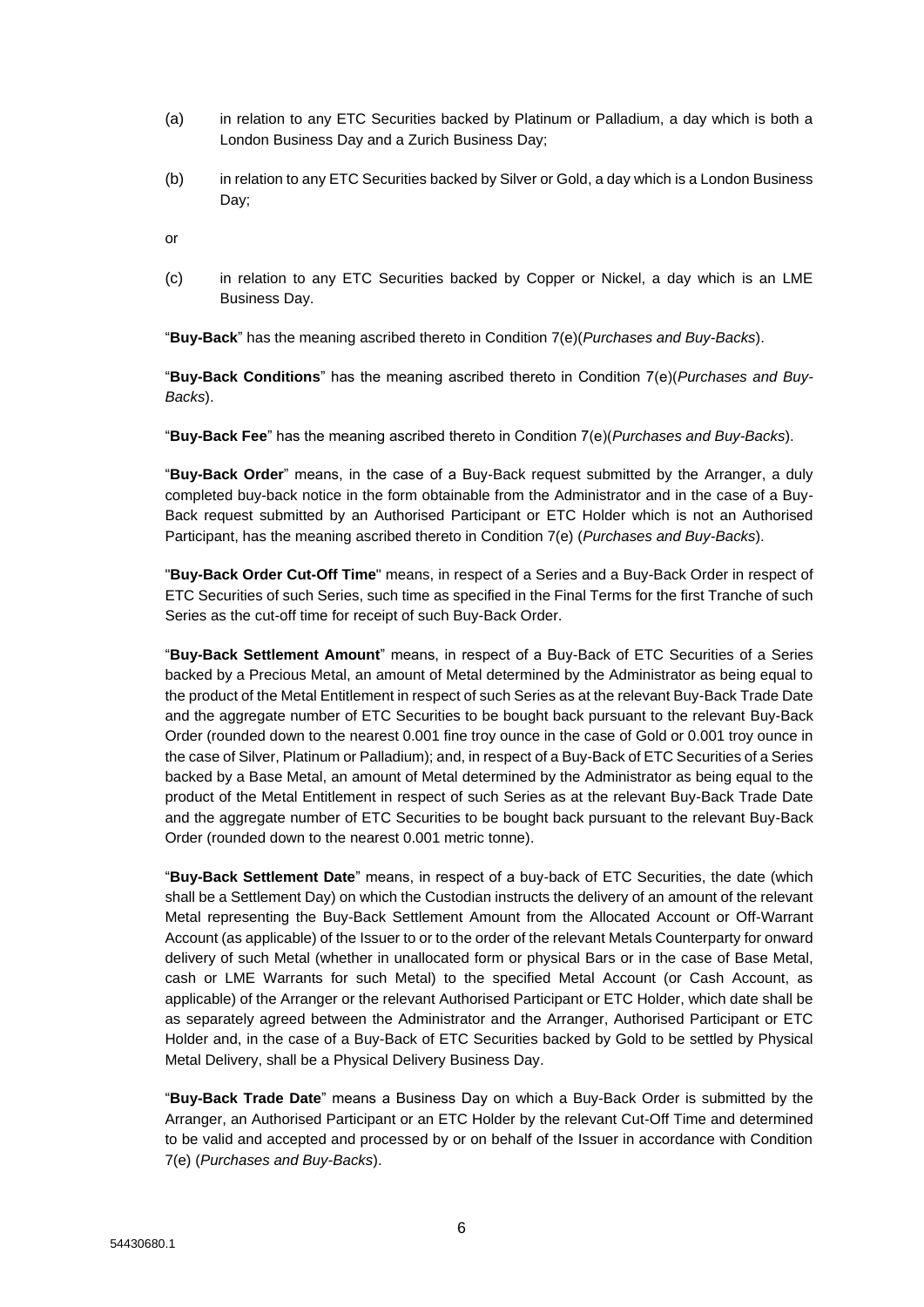"**Cash Account**" means a cash account of the Arranger, an Authorised Participant or ETC Holder with a bank in London able to accept USD-denominated transfers.

"**Cash Value per ETC Security**", in relation to a Series of ETC Securities, shall have the meaning ascribed thereto in Condition 4(b) (*Determination of Metal Entitlement and Cash Value per ETC Security*).

"**Clearing System**" means any of Euroclear, Clearstream, Luxembourg, or any replacement clearing system and "**Clearing Systems**" shall be construed accordingly.

**"Clearstream, Luxembourg"** means Clearstream Banking, *société anonyme*, Luxembourg.

"**Common Depositary**" means, in relation to a Series of ETC Securities issued in classic global note form, the common depositary on behalf of Euroclear and Clearstream, Luxembourg appointed in respect of such Series.

"**Common Safekeeper**" means, in relation to a Series of ETC Securities held under the new safekeeping structure, the common safekeeper for Euroclear and Clearstream, Luxembourg appointed in respect of such Series.

"**Conditions**" means these terms and conditions, as supplemented and/or varied or completed, as applicable, in respect of a Series or a particular Tranche by Part A of the relevant Final Terms and the provisions of any Global Registered Security.

"**Copper**" means, if the ETC Securities are linked to copper, (i) physical Lots of copper complying with the applicable Physical Contract Specifications for LME Copper from time to time in effect; (ii) a Bill of Lading evidencing a specified quantity of copper and identifying the specific Lots of copper so evidenced; or (iii) LME Warrants evidencing a specified quantity of copper and identifying the specific LME Lots of copper so evidenced; and (iv) a contractual obligation against the Custodian to transfer an amount of copper complying with the applicable Physical Contract Specifications for LME Copper from time to time in effect, not including copper included under (i), (ii) or (iii) above.

"**Copper Reference Price**" means in respect of Copper and any given day and subject to Condition 9 (*Successor Metal Reference Price or Metal Reference Price Source and Metal Reference Price Event*), that day's LME Official Settlement Price, being the last cash offer price quoted during the second Ring session for physical contracts per metric tonne of Copper stated in US dollars, as calculated and administered by the LME and published by the LME on its website at www.lme.com; provided, however, that if the Administrator becomes aware that a Metal Trading Disruption has occurred or exists on such day, the Administrator will notify the Issuer and the Copper Reference Price shall be the price determined by the Administrator taking into consideration the latest available Copper Reference Price as of a date on which no Metal Trading Disruption existed and any other information which the Administrator deems relevant.

"**Corporate Services Agreement**" means the corporate services agreement in respect of the Issuer dated on or about 1 December 2020 entered into by the Issuer and the Corporate Services Provider as amended, supplemented, novated or replaced from time to time.

"**Corporate Services Provider**" means, with respect to the Issuer, Apex IFS Limited and any successor or replacement thereto.

"**Custodian**" means Atomyze Ltd. and any successor or replacement thereto, as custodian under the Custody Agreement.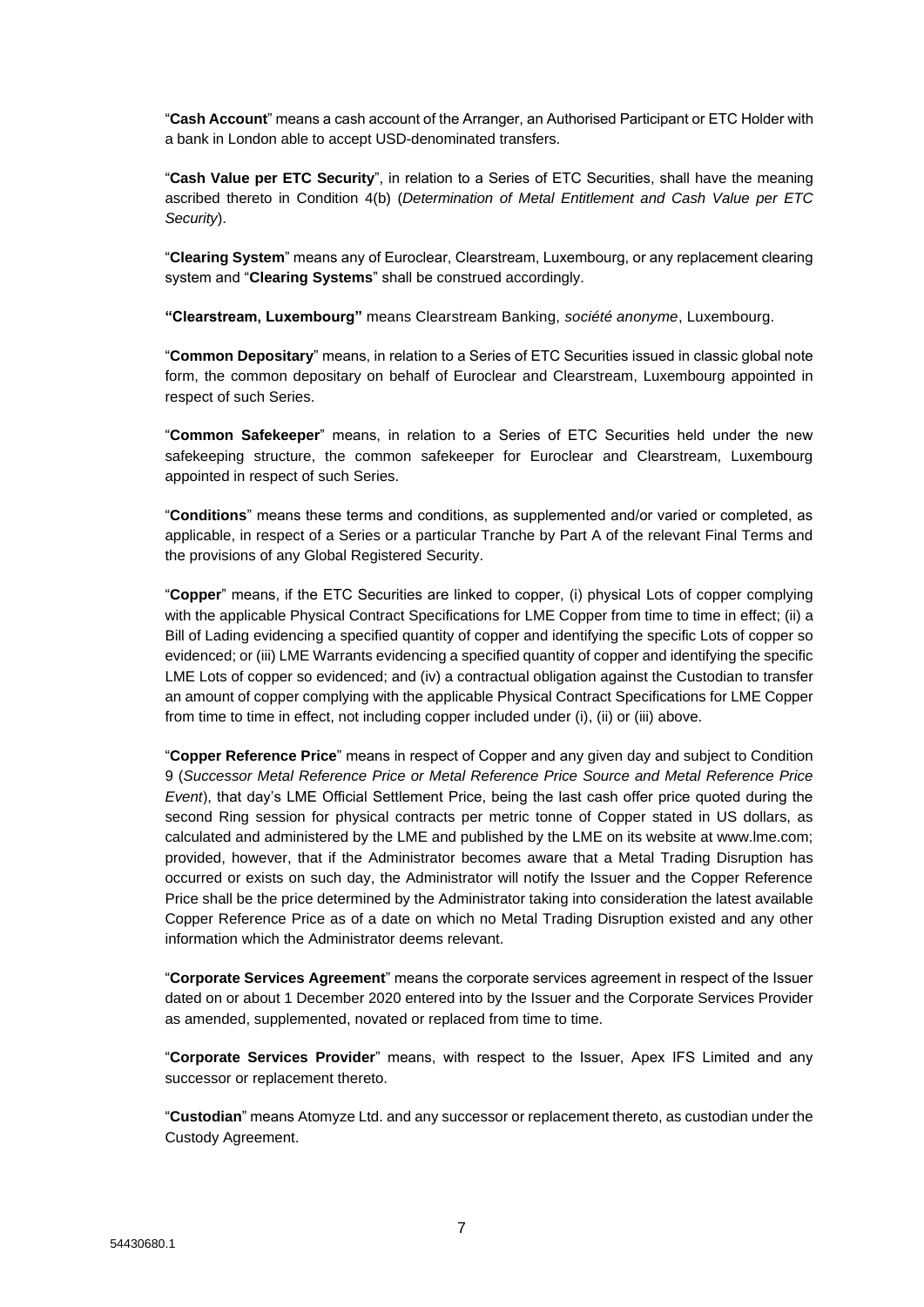"**Custody Agreement**" means, in respect of a Series, the custody agreement in the form of the Master Custody Terms dated on or about the Series Issue Date created by entry into of the Issue Deed for the first Tranche of such Series by the Issuer, the Custodian, the Administrator, the Security Trustee and any other parties specified in such Issue Deed as being a party to such Custody Agreement, as amended and/or supplemented by such Issue Deed and as such Custody Agreement is amended, supplemented, novated or replaced from time to time.

"**Cut-Off Time**" means, in respect of a Series, the Buy-Back Order Cut-Off Time or the Subscription Order Cut-Off Time, as applicable.

"**Denomination**" has the meaning ascribed thereto in Condition 2 (*Form, Denomination and Title*).

"**Depository**" means the Depository under and for the purposes of the LMEsword Regulations.

"*Deutsche Börse*" means the *Deutsche Börse* Cash Market and any replacement or successor thereto as the regulated market of the *Deutsche Börse* stock exchange.

"**Disrupted Redemption Method**" has the meaning given to it in Condition 8(c)(i) (*Postponement relating to the Final Redemption or Early Redemption of the ETC Securities*).

"**Disruption Event**" has the meaning given to it in Condition 8(a) (*Disruption Events*).

"**Disruption Postponable Date**" has the meaning given to it in Condition 8(c)(i) (*Postponement relating to the Final Redemption or Early Redemption of the ETC Securities*).

"**Early Redemption**" means, in relation to a Series of ETC Securities, a redemption in accordance with these Conditions of all outstanding ETC Securities of such Series following the occurrence of (i) an Issuer Call Redemption Event, (ii) an Early Redemption Event or (iii) an Event of Default.

"**Early Redemption Amount**" means an amount (which amount may incorporate an interest redemption premium, being any excess over the Issue Price per ETC Security for the first Tranche of the Series) per ETC Security determined by the Administrator and denominated in USD equal to the greater of:

- (i) the product of (a) the Metal Entitlement (expressed, in the case of Gold, in fine troy ounces; in the case of Silver, Platinum or Palladium, in troy ounces; and in the case of Copper or Nickel, in metric tonnes, as at the Early Redemption Trade Date and (b) the Average Metal Sale Price for the relevant Redemption Disposal Period, plus a pro rata amount of any interest received on the proceeds of disposal of the Underlying Metal less any negative interest; and
- (ii) the Nominal Amount plus the Specified Interest Amount.

"**Early Redemption Event**" has the meaning given to it in Condition 7(c) (*Issuer Call Redemption Event*) and Condition 7(d) *(Early Redemption Events*)*.*

"**Early Redemption Settlement Date**" means, subject to postponement in accordance with Condition 8(c) (*Postponement relating to the Final Redemption or Early Redemption of the ETC Securities*), the earlier of:

(i) the fifteenth Business Day following the receipt by the Issuer of the Net Actual Redemption Sale Proceeds in respect of a liquidation of the Underlying Metal in full during the Redemption Disposal Period; and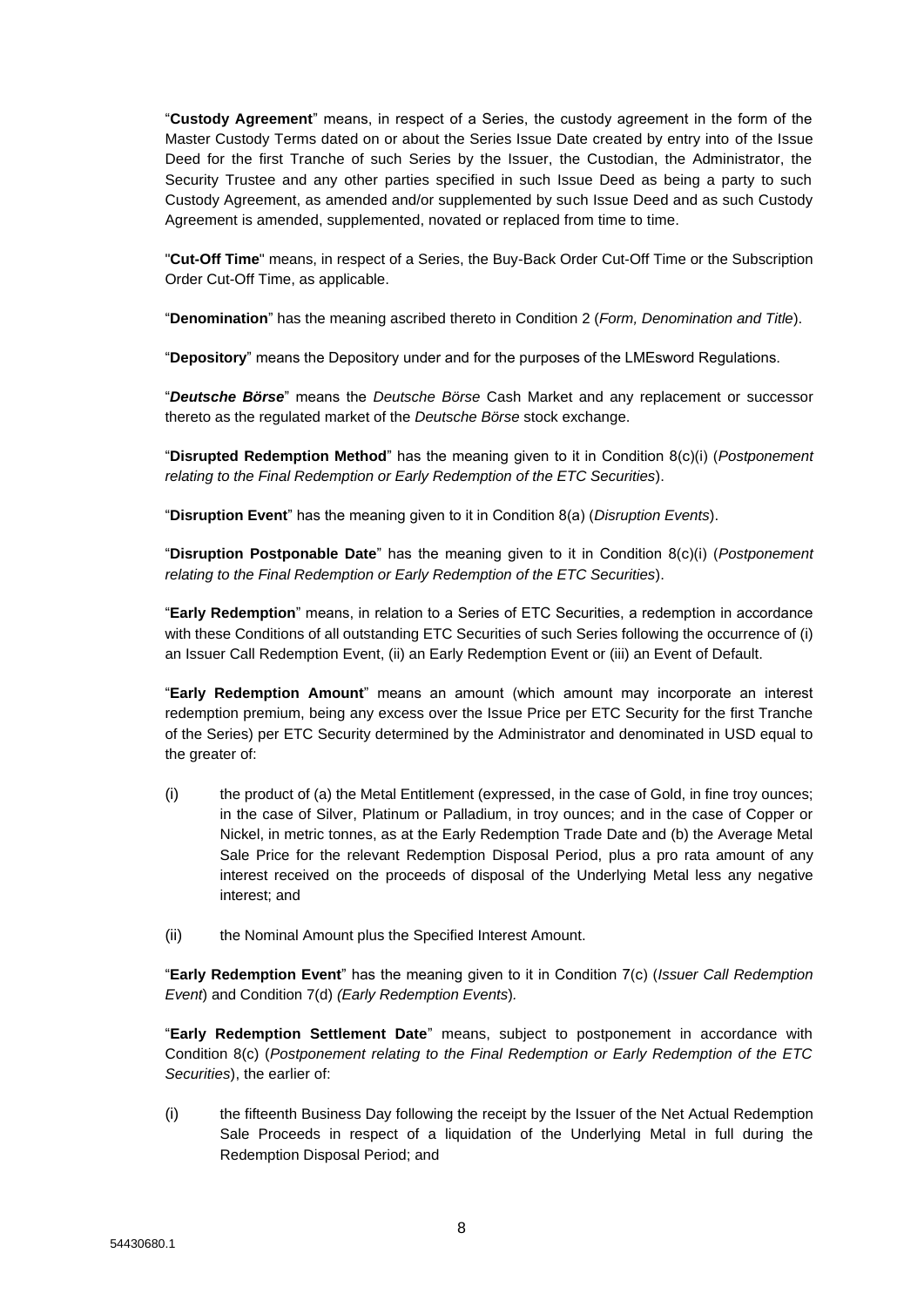(ii) the Metal Sale Cut-off Date,

provided that if such date is not a Settlement Day, the Early Redemption Settlement Date shall be the next following Settlement Day.

"**Early Redemption Trade Date**" means, subject to postponement in accordance with Condition 8(c) (*Postponement relating to the Final Redemption or Early Redemption of the ETC Securities*), the earlier of (i) the date of occurrence of an Early Redemption Event determined in accordance with Condition 7(c) (*Issuer Call Redemption Event*) or 7(d) (*Early Redemption Events*) and (ii) the date of an Event of Default Redemption Notice, provided that if such date is not a Business Day, the Early Redemption Trade Date shall be the next following Business Day.

"**Eligible Purchaser**" has the meaning ascribed thereto in Condition 10(e) (*Metal Sale on Early or Final Redemption*).

"**English Law Secured Property**" means, in respect of a Series, the Secured Assets and the Secured Agent Rights which are secured pursuant to the English Law Security Trust Deed for such Series.

"**English Law Security**" means, in respect of a Series, the security constituted by the English Law Security Trust Deed for such Series.

"**English Law Security Trust Deed**" means, in respect of a Series, the English law security trust deed entered into as a deed in the form of the Master English Law Security Trust Terms dated on or about the Series Issue Date created by entry into of the Issue Deed for the first Tranche of such Series by the Issuer, the Security Trustee and any other parties specified in such Issue Deed as being a party to such English Law Security Trust Deed, as amended and/or supplemented by such Issue Deed and as such English Law Security Trust Deed is amended, supplemented, novated or replaced from time to time.

"**Eligible Buy-Back Trade Date**" means each Business Day.

"**Enforcement Surplus**" means an amount equal to the greater of:

- (i) where the Enforcement Unsold Metal Proceeds exceed the Deemed Redemption Sale Proceeds, such excess; and
- (ii) zero.

"**Enforcement Surplus Principal Amount**" means an amount per ETC Security determined by the Administrator equal to such ETC Security's *pro rata* share of any Enforcement Surplus, representing, when taken together with all amounts previously paid in respect of such ETC Security's Redemption Amount prior to enforcement of the Security, what the Redemption Amount in respect of such ETC Security ought to have been had the Metal been capable of liquidation during the Redemption Disposal Period.

"**Enforcement Unsold Metal Proceeds**" means, in respect of an enforcement of the Security, an amount denominated in USD equal to the total sale proceeds of all Trading Units of Underlying Metal which had not been liquidated by the relevant Metals Counterparty during the relevant Redemption Disposal Period in accordance with Condition 10 (*Metal Sale on Early or Final Redemption*) but which has subsequently been liquidated pursuant to a realisation of such unsold Underlying Metal in accordance with Condition 5(f) (*Realisation of Security*).

"**ETC Holder**" or "**holder**" means each person who is for the time being a holder of the ETC Securities (being each person who is for the time being shown in the Register as the holder of a particular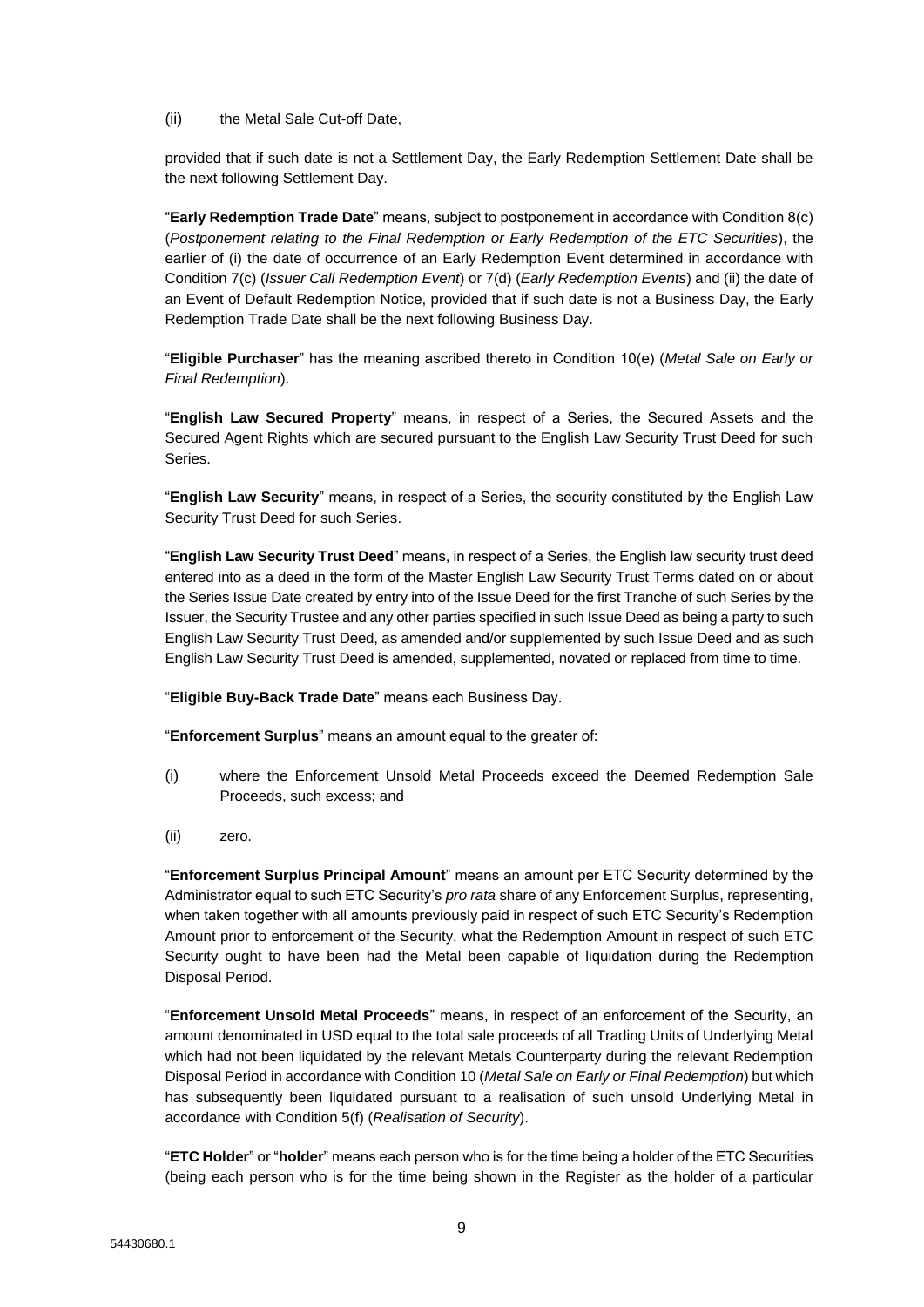number of ETC Securities or, in the case of a joint holding, the person first named in the Register) save that, in respect of the ETC Securities of any Series, for so long as such ETC Securities are represented by a Global Registered Security deposited with a common depositary for, and registered in the nominee name of, a common depositary for Euroclear and/or Clearstream, Luxembourg, each person (other than Euroclear or Clearstream, Luxembourg, as applicable) who is for the time being shown in the records of Euroclear or Clearstream, Luxembourg as the holder of a particular number of the ETC Securities shall be deemed to be the holder of such number of ETC Securities (and the registered holder of such Global Registered Security shall be deemed not to be the holder) for all purposes other than with respect to (a) the payment of principal, premium (if any) or interest (if any) and (b) the Provisions for Meetings of ETC Holders;

"**ETC Securities**" means, unless the context otherwise requires, the securities in the form of notes issued in respect of a particular Series, as further described in the relevant Final Terms for such ETC **Securities.** 

"**Euroclear**" means Euroclear Bank, S.A./N.V. and any successor thereto.

"**Event of Default**" has the meaning given to it in Condition 13 (*Events of Default*)*.*

"**Event of Default Redemption Notice**" has the meaning given to it in Condition 13 (*Events of Default*).

"**Exchange Date**" has the meaning given to it in Condition 17 (*Transfers*).

"**Extraordinary Resolution**" means, in respect of a Series, either:

- (i) a resolution passed at a meeting duly convened and held in accordance with the Trust Deed by a majority of at least 75 per cent. of the votes cast, provided that a resolution in writing signed by or on behalf of the holders of not less than 75 per cent. of the aggregate number of the ETC Securities of such Series who for the time being are entitled to receive notice of a meeting held in accordance with the Trust Deed shall, for all purposes, be as valid and effectual as an Extraordinary Resolution passed at a meeting of such ETC Holders duly convened and held in accordance with the relevant provisions of the Trust Deed; or
- (ii) a resolution given by way of electronic consents by a majority of at least 75 per cent. of the votes cast by or on behalf of the holders of not less than 75 per cent. of the aggregate number of the ETC Securities of such Series who for the time being are entitled to receive notice of a meeting held in accordance with the Trust Deed communicated through the electronic communications systems of the relevant Clearing System(s) to the Paying Agent or another specified agent and/or the Trustee in accordance with their operating rules and procedures by or on behalf of the holders.

"**Fees and Expenses Agreement**" means the fees and expenses agreement entered into on or about 1 December 2020 between the Issuer and the Arranger pursuant to which the Arranger has agreed, in exchange for the payment of the Operational Fee, to ensure the payment of all fees, taxes and other expenses of the Issuer, including, without limitation, all amounts payable to each other Transaction Party under the Transaction Documents and to any other service providers of the Issuer, but excluding any indemnities granted by the Issuer in favour of the other service providers) in respect of the ongoing fees and expenses of the Issuer in connection with the Programme.

"**Final Redemption**" means, in relation to a Series of ETC Securities, a redemption in accordance with these Conditions of all outstanding ETC Securities of such Series upon the occurrence of the Scheduled Maturity Date for such Series.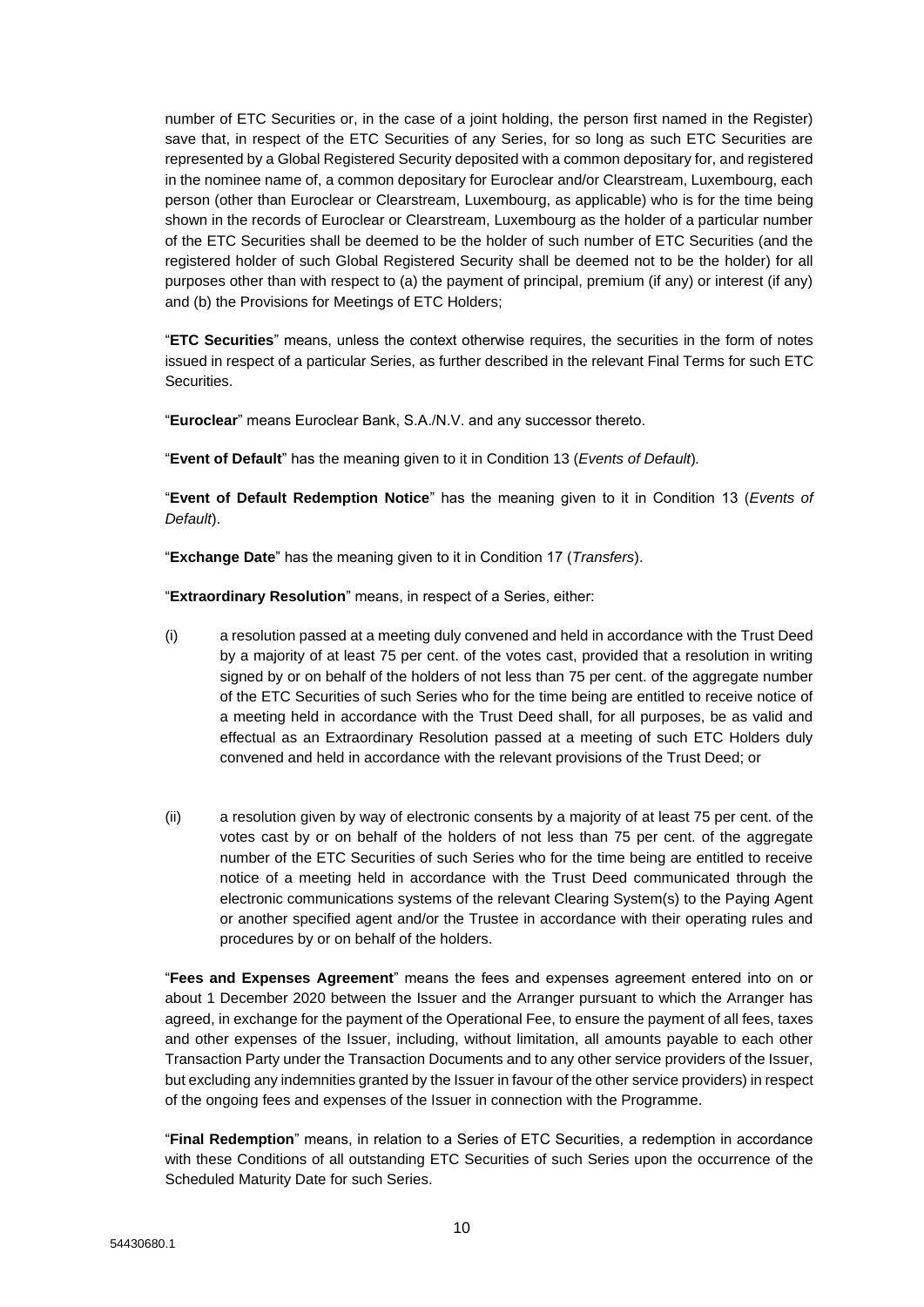"**Final Redemption Amount**" means an amount (which amount may incorporate an interest redemption premium, being any excess over the Issue Price per ETC Security for the first Tranche of the Series) per ETC Security determined by the Administrator and denominated in USD equal to the greater of:

- (i) the product of (a) the Metal Entitlement (expressed, in the case of Gold, in fine troy ounces; in the case of Silver, Platinum or Palladium, in troy ounces; and in the case of Copper or Nickel, in metric tonnes) as at the Final Redemption Valuation Date and (b) the Average Metal Sale Price for the relevant Redemption Disposal Period plus a pro rata amount of any interest received on the proceeds of disposal of the Underlying Metal less any negative interest; and
- (ii) the Nominal Amount plus the Specified Interest Amount.

"**Final Redemption Valuation Date**" means, subject to postponement in accordance with Condition 8(c) (*Postponement relating to the Final Redemption or Early Redemption of the ETC Securities*), the date falling 40 Business Days prior to the Scheduled Maturity Date.

"**Final Terms**" means, in respect of a Series and a Tranche, the final terms issued specifying the relevant issue details of such Tranche of ETC Securities for such Series, in the form and on the same terms as set out in the Issue Deed relating to the first Tranche of ETC Securities for such Series (and with the final terms for each Tranche of a Series resulting in the same terms and conditions as the ETC Securities in all respects other than the Issue Date and Metal Entitlement and so that such further Tranche shall be consolidated and form a single series with the ETC Securities pursuant to Condition 18 (*Further Issues*), provided that, for the avoidance of doubt, different issue dates and updated references to the number of ETC Securities of the Series and updated references to other variables as they stand at or around the issue date of the Tranche shall not result in different terms and conditions or to the final terms for the Tranche being deemed to be on different terms or in a different form).

"**Global Registered Security**" means, in respect of each Series, the registered certificate substantially in the form set out in Schedule 1 (*Form of Global Registered Security (other than Global Registered Security held under the NSS*) of the Master Trust Terms or, as the case may be, in the form set out in Schedule 2 (*Form of Global Registered Security (Global Registered Security held under the NSS*) of the Master Trust Terms representing the ETC Securities of one or more Tranches of such Series.

"**Gold**" means, if the ETC Securities are linked to gold, (i) allocated gold bars complying with the rules of the LBMA relating to good delivery and fineness from time to time in effect and (ii) a contractual obligation against the Custodian to transfer an amount of gold complying with the rules of the LBMA relating to good delivery and fineness from time to time in effect, not including gold included under (i) above.

"**Gold Reference Price**" means in respect of Gold and any given day and subject to Condition 9 (*Successor Metal Reference Price or Metal Reference Price Source and Metal Reference Price Event*), that day's p.m. Gold fixing price per fine troy ounce of Gold for delivery in London through a member of the LBMA authorised to effect such delivery, stated in US dollars, as calculated and administered by ICE Benchmark Administration, an independent service provider, and published by the LBMA on its website at www.lbma.org.uk and displayed on Reuters Screen page "XAUUSDPM" or Bloomberg ticker "GOLDLNPM" that displays prices effective on that relevant day; provided, however, that if the Administrator becomes aware that a Metal Trading Disruption has occurred or exists on such day, the Administrator will notify the Issuer and the Gold Reference Price shall be the price determined by the Administrator taking into consideration the latest available Gold Reference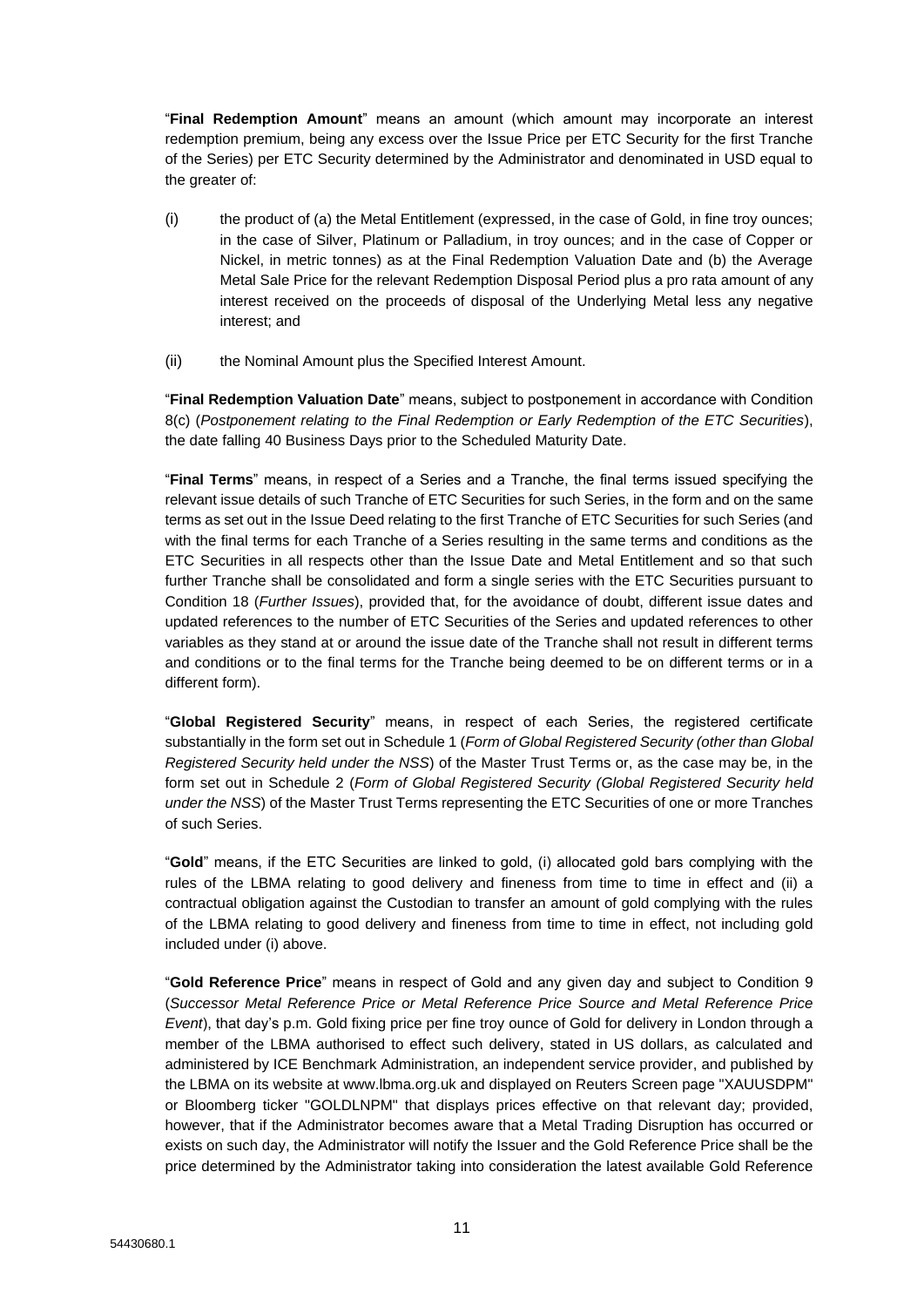Price as of a date on which no Metal Trading Disruption existed and any other information which the Administrator deems relevant.

"**ICSD**" means an International Central Securities Depositary.

"**Individual Securities**" means ETC Securities in individual, definitive registered form and any registered certificate representing one or more ETC Securities of the same Series and, save as provided in the Conditions, comprising the entire holding by an ETC Holder of ETC Securities of that Series being substantially in the form set out in Schedule 3 (*Form of Individual Security*) of the Master Trust Terms.

"**Initial Early Redemption Event**" has the meaning given to it in Condition 7(b)(iii) (*Early Redemption*).

"**Initial Metal Entitlement**" means, in respect of a Series, the Metal Entitlement on the Series Issue Date which will be specified in relevant Final Terms of the first Tranche of ETC Securities for such Series.

"**Irish Law Secured Property**" means, in respect of a Series, the Secured Assets and the Secured Agent Rights which are secured pursuant to the Irish Law Security Trust Deed for such Series.

"**Irish Law Security**" means, in respect of a Series, the security constituted by the Irish Law Security Trust Deed for such Series.

"**Irish Law Security Trust Deed**" means, in respect of a Series, the Irish law security trust deed entered into as a deed in the form of the Master Irish Law Security Trust Terms dated on or about the Series Issue Date created by entry into of the Issue Deed for the first Tranche of such Series by the Issuer, the Security Trustee and any other parties specified in such Issue Deed as being a party to such Irish Law Security Trust Deed, as amended and/or supplemented by such Issue Deed and as such Irish Law Security Trust Deed is amended, supplemented, novated or replaced from time to time.

"**Issue Date**" means, in respect of a Tranche of ETC Securities, the date on which the ETC Securities of such Tranche are due to be issued to the relevant Authorised Participant(s) or, if applicable, the Arranger, which has subscribed for such Tranche of ETC Securities, as specified in the Final Terms relating to such Tranche.

"**Issue Deed**" means, in respect of a Series, the issue deed made between, amongst others, the Issuer, the Trustee, the Security Trustee and any other parties specified therein and which constitutes such Series (as amended, supplemented, novated or replaced from time to time) and which will be entered into at the time of the first Tranche of ETC Securities for that Series and which will apply, without further action and without the need for re-execution or execution of a new Issue Deed, to any further Tranches of that Series.

"**Issue Price per ETC Security**" means, in respect of a Series and a Tranche of ETC Securities, an amount equal to the price for the quantity of Metal comprising the Metal Entitlement as at the relevant Issue Date for such Tranche, as determined by the Administrator by reference to the Metal Reference Price on such Issue Date.

"**Issuer**" means GPF Metals plc, a public limited liability company incorporated and registered in Ireland with registration number 673920, or any replacement or successor thereto.

"**Issuer Call Redemption Event**" has the meaning given to it in Condition 7(c) (*Issuer Call Redemption Event*).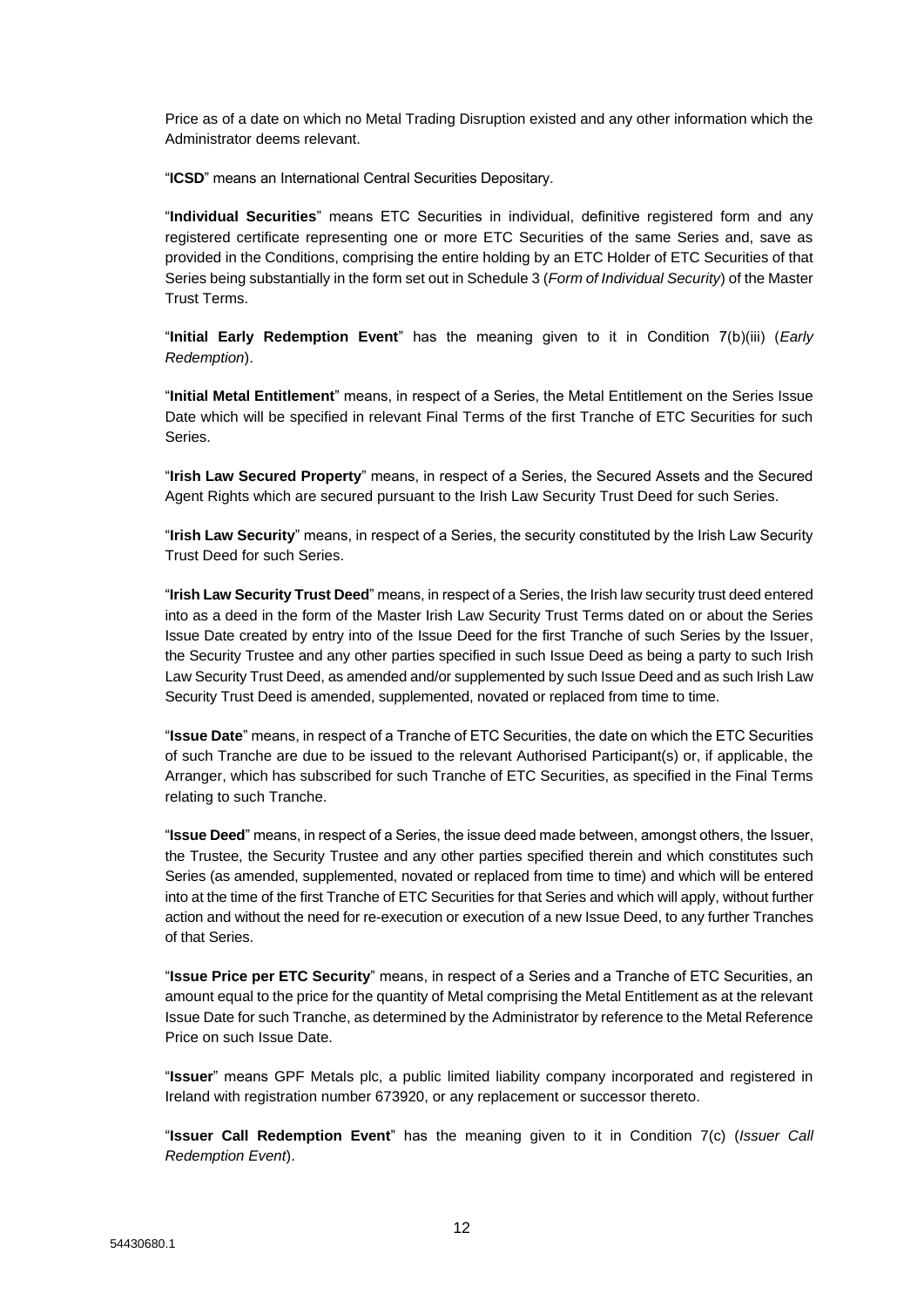"**Issuer Call Redemption Notice**" has the meaning given to it in Condition 7(c) (*Issuer Call Redemption Event*).

"**Issuer Cash Account**" means, in respect of a Series, an interest-bearing cash account denominated in US dollars opened with the Account Bank (and any successor or replacement thereto) in the name of the Issuer and operated by the Issuer or the Administrator (as authorised by the Issuer), into which amounts received by or on behalf of the Issuer shall be paid from time to time, including but not limited to, the Net Actual Redemption Sale Proceeds.

"**Issuer Profit Amount**" means, in respect of each Series, the annual profit amount payable to the Issuer in the amount of US\$500.00 in respect of the issuance of the ETC Securities.

"**Issuer Series Fees and Expenses**" means, in respect of a Series, any fees, Taxes, expenses and other amounts payable by the Issuer pursuant to the Transaction Documents and/or properly incurred by the Issuer, including for the avoidance of doubt, the Operational Fee, in each case, relating to such Series and (in the case of the Principal Paying Agent) reimbursement in respect of any proper payment of Redemption Amounts and default interest (if any) made to the ETC Holder and any other amounts due to the Account Bank and Principal Paying Agent.

"**KYC Procedures**" has the meaning ascribed thereto in Condition 7(e)(*Purchases and Buybacks*).

"**LBMA**" means The London Bullion Market Association, being a trade association, the purpose of which is to promote the professional trading in London of both gold and silver, and any replacement or successor thereto.

"**LME**" means the London Metal Exchange Limited, being a wholesale metal trading exchange, which provides platforms for the professional trading in London of base metals, including copper and nickel, and any replacement or successor thereto.

**"LME Approved Warehouse**" means a warehouse or storage facility which has been approved by the LME as meeting the LME's criteria for the secure storage of LME-registered brands of metal on behalf of warrant holders and to issue LME Warrants through a London agent for material delivered into such approved warehouse.

**"LME Business Day"** means a day which is a "Business Day" for the purposes of the LME Rules (being currently defined as any day except Saturday, Sunday or any public or bank holiday in England or a day during which trade on the LME has been suspended by or under the authority of any enactment or a day which the directors of the LME declare not to be a Business Day).

"**LME Lot**", in relation to a Base Metal, means, a lot (or quantity) of such Base Metal consisting of Bundles of such Base Metal, meeting the LME Physical Contract Specifications from time to time in effect, pursuant to which, in the case of Copper, each Lot weighs 25 metric tonnes (+/- 2%) and in the case of Nickel, each Lot weighs 6 metric tonnes (+/- 2%).

"**LME Physical Contract Specifications**" means, as applicable, the Physical Contract Specifications for LME Copper or the Physical Contract Specifications for LME Nickel.

"**LMEsword"** or the **"LME Sword System**" means the LME system for the electronic transfer of title to Warrants governed and constituted by the LMEsword Regulations.

"**LMESword Regulations**" means the LMEsword Regulations issued by LME as supplemented by the operating procedures relating to LMEsword as published by the LME.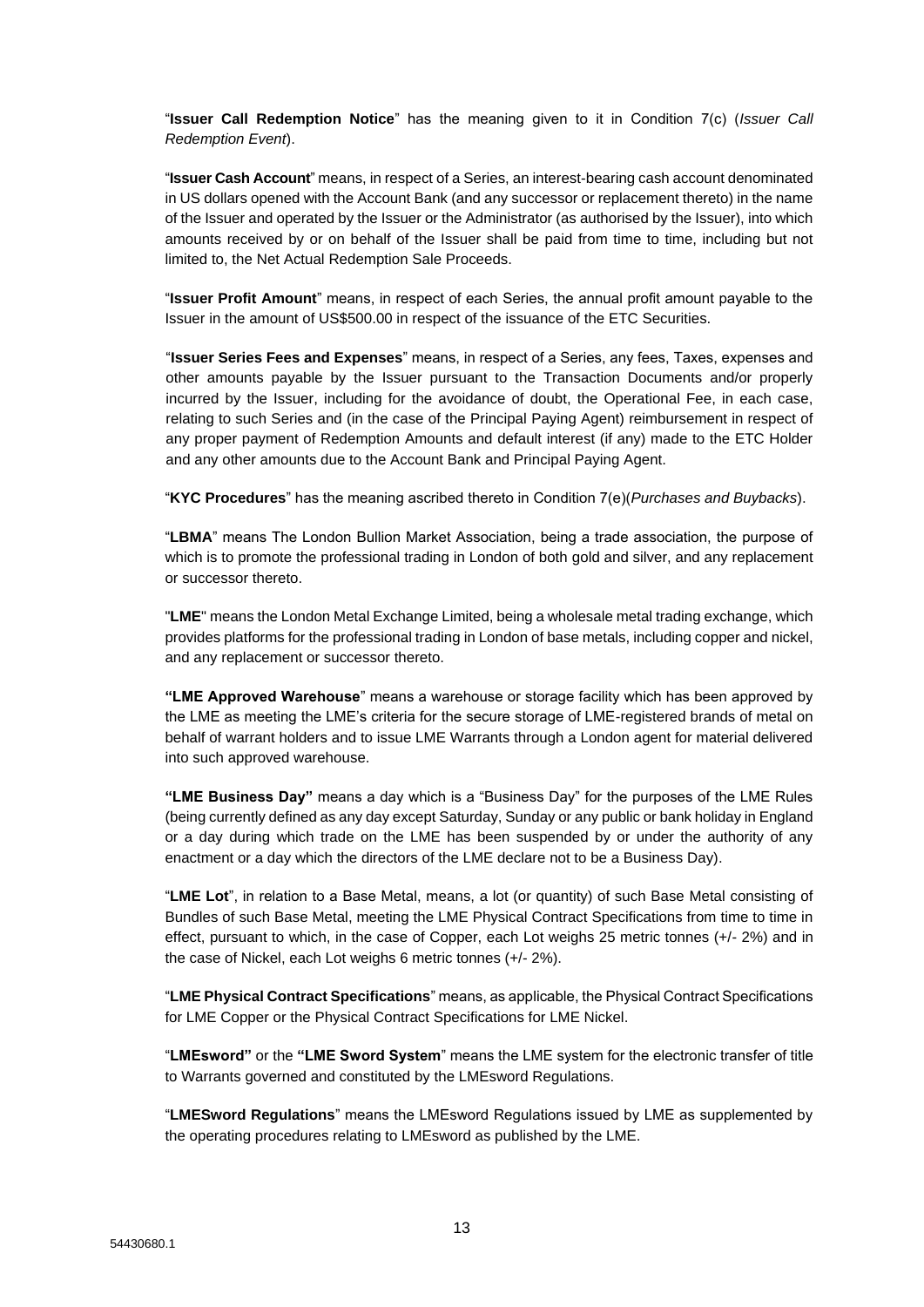"**LME Warrant**" means a 'warrant' as defined in the LMEsword Regulations in respect of any type of Base Metal (being a bearer document of title issued by an LME Approved Warehouse through a London agent evidencing title to a specified Lot of physical Metal of a specified LME-registered brand stored in a specified LME Approved Warehouse and which declares conformity of such physical Metal with the applicable LME Physical Contract Specifications), which document is held as bailee by the Depository in accordance with the LMEsword Regulations and electronically registered in LMEsword and used for the physical settlement of contracts traded on the LME.

"**London Bullion Market**" means the over-the-counter market in gold and silver co-ordinated by the LBMA.

"**London Business Day**" means a day (other than a Saturday or a Sunday or a public holiday in England) on which commercial banks generally and (i) in the case of Gold and Silver, the London Bullion Market or (ii) in the case of Platinum and Palladium, the London Platinum and Palladium Market, are open for the transaction of business in London.

"**London Good Delivery Bar**" means a Bar of gold or silver complying with "The Good Delivery Rules for Gold and Silver Bars" published by the LBMA or a Bar of Platinum or Palladium complying with the "The Good Delivery Rules for Platinum and Palladium Plates and Ingots" published by the LPPM. A London Good Delivery Bar of gold (typically called a 400 ounce bar) must contain between 350 and 430 fine troy ounces of gold (1 troy ounce = 31.1034768 grams), with a minimum fineness (or purity) of 995 parts per 1000 (99.5%), be of good appearance and be easy to handle and stack. A London Good Delivery Bar of silver must contain between 750 ounces and 1100 ounces of silver with a minimum fineness (or purity) of 999.0 parts per 1000. London Good Delivery platinum or palladium Bars must have a minimum fineness of 999.5 and a weight of between 1 kilogram (32.151 troy ounces) and 6 kilograms (192.904 troy ounces).

"**Lot**", in relation to a Base Metal, means, a lot (or quantity) of such Base Metal consisting of one or more Bundles of such Base Metal, meeting the applicable LME Physical Contract Specifications as to brand, quality, weight, purity, grade or chemical composition and shape.

"**LPPM**" or "**London Platinum and Palladium Market**" means The London Platinum and Palladium Market, being a trade association, the purpose of which is to promote the professional trading in London of both platinum and palladium, and any replacement or successor thereto.

"**Market Value Event Notice**" has the meaning given to it in Condition 7(d)(iii) (*Market Value Redemption Event*).

"**Market Value Redemption Event**" has the meaning given to it in Condition 7(d)(iii) (*Market Value Redemption Event*).

"**Market Value Redemption Notice**" has the meaning given to it in Condition 7(d)(iii) (*Market Value Redemption Event*).

"**Master Administration Terms**" means, in respect of a Series, the master administration terms relating to the Programme specified in the Issue Deed in relation to such Series, as amended, supplemented, novated or replaced from time to time in respect of that Series, whether in the Issue Deed or otherwise in accordance with the Conditions.

"**Master Agency Terms**" means, in respect of a Series, the master agency terms relating to the Programme specified in the Issue Deed in relation to such Series, as amended, supplemented, novated or replaced from time to time in respect of that Series, whether in the Issue Deed or otherwise in accordance with the Conditions.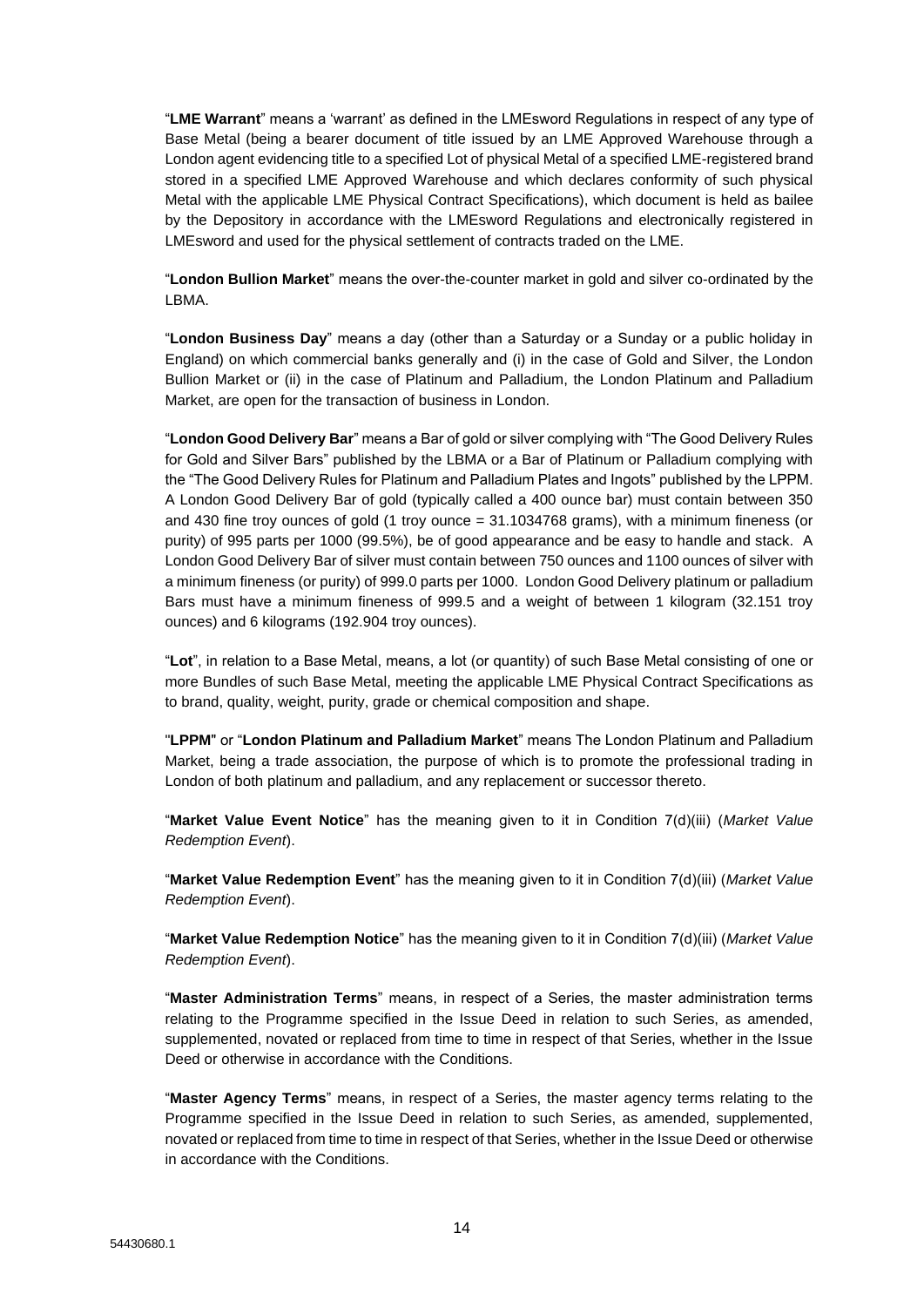"**Master Custody Terms**" means, in respect of a Series, the master custody terms relating to the Programme specified in the Issue Deed in relation to such Series, as amended, supplemented, novated or replaced from time to time in respect of that Series, whether in the Issue Deed or otherwise in accordance with the Conditions.

"**Master English Law Security Trust Terms**" means, in respect of a Series, the master English law security trust terms relating to the Programme specified in the Issue Deed in relation to such Series, as amended, supplemented, novated or replaced from time to time in respect of that Series, whether in the Issue Deed or otherwise in accordance with the Conditions.

"**Master Irish Law Security Trust Terms**" means, in respect of a Series, the master Irish law security trust terms relating to the Programme specified in the Issue Deed in relation to such Series, as amended, supplemented, novated or replaced from time to time in respect of that Series, whether in the Issue Deed or otherwise in accordance with the Conditions.

"**Master Metals Counterparty Terms**" means, in respect of a Series, the Master Metals Counterparty Terms relating to the Programme specified in the Issue Deed in relation to such Series, as amended, supplemented, novated or replaced from time to time in respect of that Series, whether in the Issue Deed or otherwise in accordance with the Conditions.

"**Master Terms and Conditions**" means, in respect of a Series, the master terms and conditions relating to the Programme specified in the Issue Deed in relation to such Series, as amended, supplemented, novated or replaced from time to time in respect of that Series, whether in the Issue Deed or otherwise in accordance with the Conditions.

"**Master Trust Terms**" means, in respect of a Series, the master trust terms relating to the Programme specified in the Issue Deed in relation to such Series, as amended, supplemented, novated or replaced from time to time in respect of that Series, whether in the Issue Deed or otherwise in accordance with the Conditions.

"**Metal**" means, in respect of a Series of ETC Securities, the physical metal to which such Series is linked, which may be any of Gold, Silver, Platinum, Palladium, Copper or Nickel, as specified in the Final Terms relating to such Series.

"**Metal Account**" means, in respect of Precious Metals, an unallocated metal account in London with a member of the LBMA or LPPM, as appropriate; for purposes of any settlement of a Buy-Back or Redemption by Physical Metal Delivery, a metal account with a Physical Delivery Bank; and, in respect of Base Metals, an LME clearing and warrant account in London with a member of the LME.

"**Metal Entitlement**" has the meaning given to it in Condition 4(b) (*Determination of Metal Entitlement*).

### "**Metal Reference Price**" means,

- (a) in respect of ETC Securities linked to Gold, the Gold Reference Price;
- (b) in respect of ETC Securities linked to Silver, the Silver Reference Price;
- (c) in respect of ETC Securities linked to Platinum, the Platinum Reference Price;
- (d) in respect of ETC Securities linked to Palladium, the Palladium Reference Price;
- (e) in respect of ETC Securities linked to Copper, the Copper Reference Price; and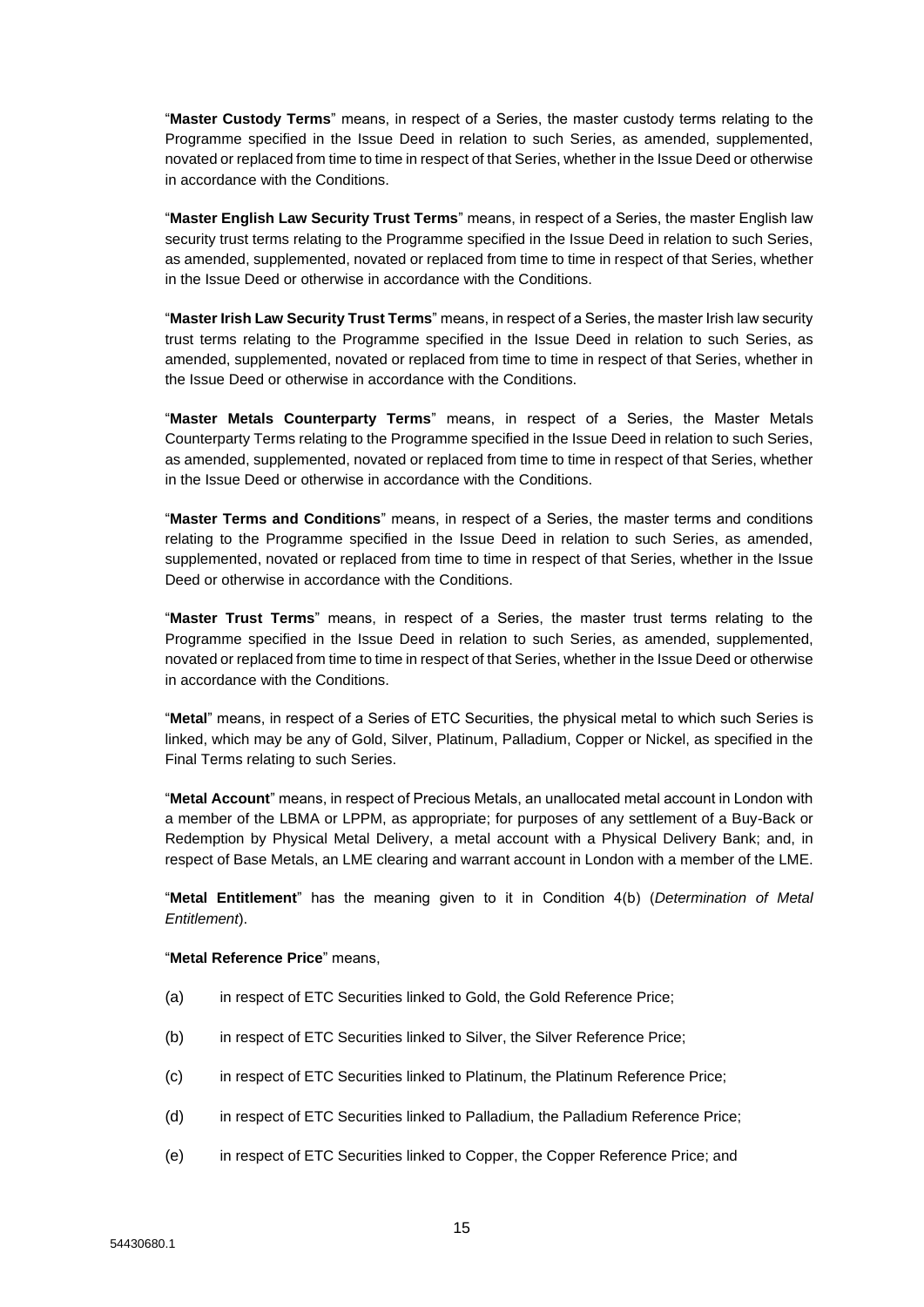(f) in respect of ETC Securities linked to Nickel, the Nickel Reference Price,

and "**relevant Metal Reference Price**" shall be construed accordingly.

"**Metal Reference Price Event**" means:

- (i) a permanent or indefinite cessation in the provision of the relevant Metal Reference Price by the relevant Metal Reference Price Source (and no successor administrator will continue to provide the Metal Reference Price); or
- (ii) the occurrence of an Administrator/Benchmark Event.

"**Metal Reference Price Source**" means any screen or other source on which the Metal Reference Price is expected to be displayed or published, as such screen or source may be replaced or succeeded pursuant to Condition 9 (*Successor Metal Reference Price or Metal Reference Price Source and Metal Reference Price Event*), and at the date of this Base Prospectus means:

- (a) in respect of ETC Securities linked to Gold, ICE Benchmark Administration Limited;
- (b) in respect of ETC Securities linked to Silver, ICE Benchmark Administration Limited;
- (c) in respect of ETC Securities linked to Platinum, the London Metal Exchange;
- (d) in respect of ETC Securities linked to Palladium, the London Metal Exchange
- (e) in respect of ETC Securities linked to Copper, the London Metal Exchange; and
- (f) in respect of ETC Securities linked to Nickel, the London Metal Exchange,

and "**relevant Metal Reference Price Source**" shall be construed accordingly.

"**Metal Sale Cut-Off Date**" means the date falling 40 Business Days following the Early Redemption Trade Date.

"**Metals Counterparty**" means, in respect of a Series, (i) Global Palladium Fund, L.P., any successor or replacement thereto; and/or (ii) any other entity which is an affiliate of the Arranger or of a Metals Counterparty or a bank or investment firm incorporated in and operating from the UK and which is authorised by the Prudential Regulatory Authority and/or the Financial Conduct Authority and, in the case of Precious Metals, is a member of the LBMA and has the ability to make loco London transfers of Metal on an unallocated or allocated basis or, in the case of Base Metals, is a member of the LME and has either an LME clearing and warrant account or a metal storage account with a Primary Sub-Custodian or other Sub-Custodian, appointed by the Issuer from time to time as metals counterparty under a Metals Counterparty Agreement and any successor or replacement thereto, as specified in the Final Terms on the Series Issue Date or as notified to the ETC Holders in accordance with Condition 19 (*Notices*) and "**relevant Metals Counterparty**" means, in respect of a Series: (i) in the context of a Subscription of ETC Securities, such Metals Counterparty as determined by the Issuer and notified to the relevant Authorised Participant upon acceptance of the related Subscription Order; (ii) in the context of a Buy-Back of ETC Securities, such Metals Counterparty as determined by the Issuer and notified to the relevant Authorised Participant or ETC Holder upon acceptance of the related Buy-Back Order; (iii) in the context of sales of TER Metal on behalf of the Issuer, such Metals Counterparty as determined by the Issuer and specified by the Administrator in the related TER Metal Sale Notice; (iv) in the context of any Early Redemption or Final Redemption of the ETC Securities, each Metals Counterparty (which, for the avoidance of doubt, may include more than one Metals Counterparty) which is instructed by the Issuer to conduct a sale of Underlying Metal on behalf of the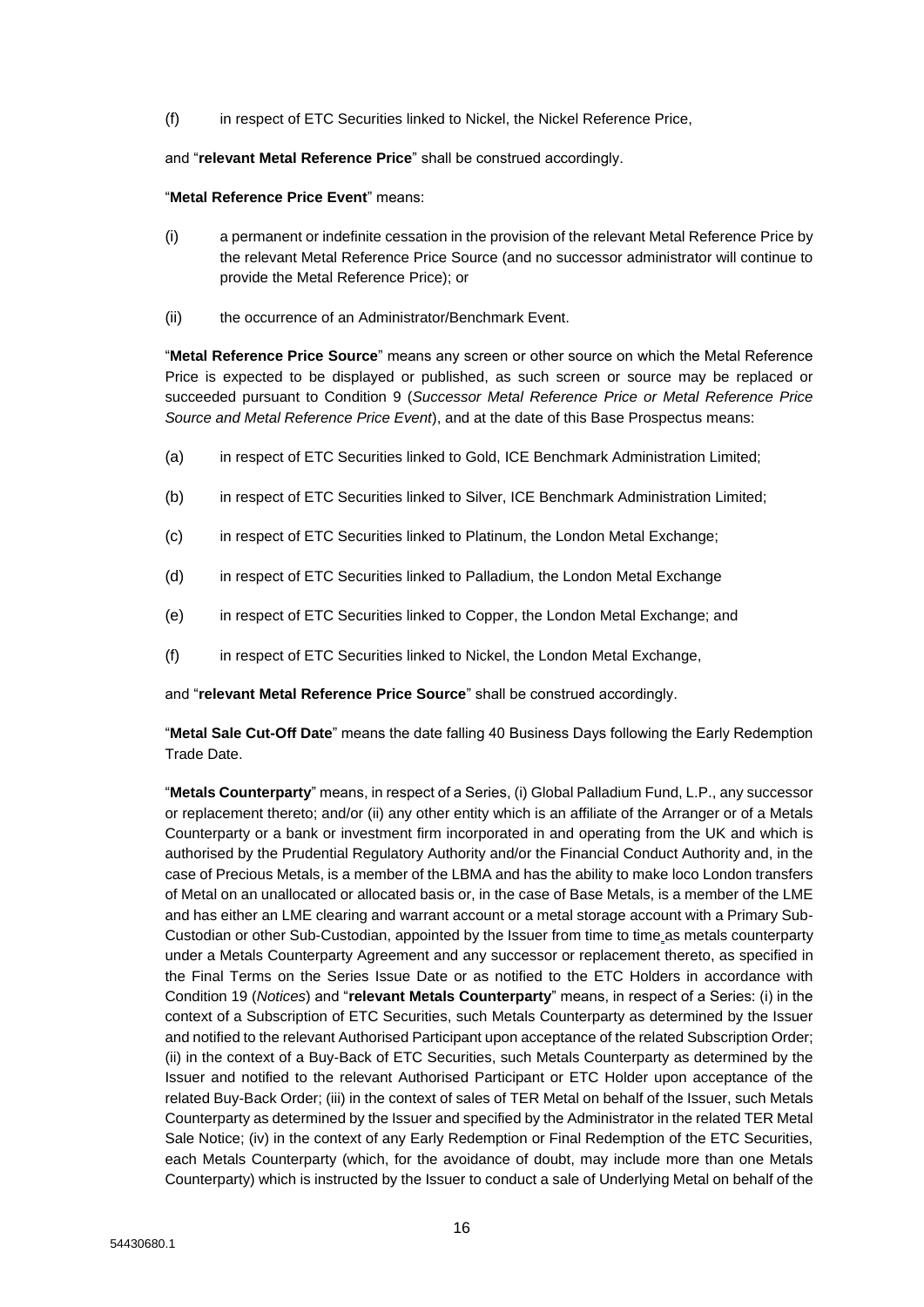Issuer as specified in the related Redemption Notice; and (v) in the context of an Early Redemption or Final Redemption of ETC Securities backed by Gold to be settled by Physical Delivery, such Metals Counterparty as determined by the Issuer and notified to the relevant ETC Holder upon acceptance of a Physical Delivery Notice.

"**Metals Counterparty Agreement**" means, in respect of a Series and a Metals Counterparty, the Metals Counterparty Agreement in the form of the Master Metals Counterparty Terms dated on or about the Series Issue Date created by entry into of the Issue Deed for the first Tranche of such Series by the Issuer, such Metals Counterparty, the Administrator and any other parties specified in such Issue Deed as being a party to such Metals Counterparty Agreement providing for, among other things, the appointment of such Metals Counterparty and the sale and delivery of Metal by such Metals Counterparty on behalf of the Issuer in respect of such Series, as amended and/or supplemented by such Issue Deed and as such Metals Counterparty Agreement is amended, supplemented, novated or replaced from time to time.

"**Metals Counterparty Fee**" means, in connection with any Buy-Back (other than a Buy-Back of ETC Securities of a Series backed by Gold in respect of which the ETC Holder has elected for settlement by Physical Metal Delivery, to which the Physical Delivery Fee shall apply), the fee charged by the relevant Metals Counterparty for (i) the removal of the Metal representing the Buy-Back Settlement Amount from the Allocated Account or Off-Warrant Account of the Issuer (as applicable); and (ii) (a) in the case of Precious Metals, the delivery of such Metal in unallocated form to the specified Metal Account of the Authorised Participant; or (b) in the case of Base Metals, either: the transfer of an amount in USD representing the value of such Metal (as determined by the Administrator on the basis of the relevant Metal Reference Price as of the Buy-Back Trade Date) to the specified Cash Account of the Authorised Participant or the placement of such Metal on warrant, or the transfer of such Metal to the off-warrant account of an Eligible Purchaser of such Metal in exchange for LME Warrants and the delivery of such LME Warrants to the specified Metal Account of the Authorised Participant, and (if applicable) the transfer of any amount due to the Authorised Participant in respect of a quantity of Metal equalling less than a full LME Warrant, plus any Accrued Rent in respect of LME Warrants delivered, in USD to the specified Cash Account of the Authorised Participant, the amount of which fee shall be notified to the Authorised Participant upon receipt of the Buy-Back Order and payable by the Authorised Participant in cash to the Issuer on or before the Buy-Back Settlement Date.

"**Metal Trading Disruption**" has the meaning ascribed thereto in Condition 8(a)(i)(*Metal Trading Disruption*);

**"Minimum Buy-Back Amount**" means, in respect of any Series, the minimum number of ETC Securities which may be the subject of any Buy-Back Order, which shall be such number of ETC Securities as would have, as of the relevant Buy-Back Trade Date, an aggregate Metal Entitlement equal to no less than the weight (if any) specified in the Final Terms. Unless otherwise specified in the Final Terms, the Minimum Buy-Back Amount for ETC Securities of a Series backed by a Base Metal will be such number of ETC Securities of the relevant Series as would, as of the relevant Buy-Back Trade Date, have an aggregate Metal Entitlement equal to no less than the nominal weight represented by one LME Warrant of the relevant type of Base Metal, (being at the date of this Base Prospectus 25.0 tonnes for Copper and 6.0 tonnes for Nickel) and must be an integral multiple of such number.

"**Minimum Physical Metal Delivery Buy-Back Amount**" means, in respect of ETC Securities of a Series backed by Gold, the minimum number of such ETC Securities which may be the subject of a Buy-Back Order where the ETC Holder elects for settlement by Physical Metal Delivery, which shall be such number of ETC Securities as would have, as of the relevant Buy-Back Trade Date, an aggregate Metal Entitlement equal to no less than the weight (if any) specified in the Final Terms. Unless otherwise specified in the Final Terms, the Minimum Physical Metal Delivery Buy-Back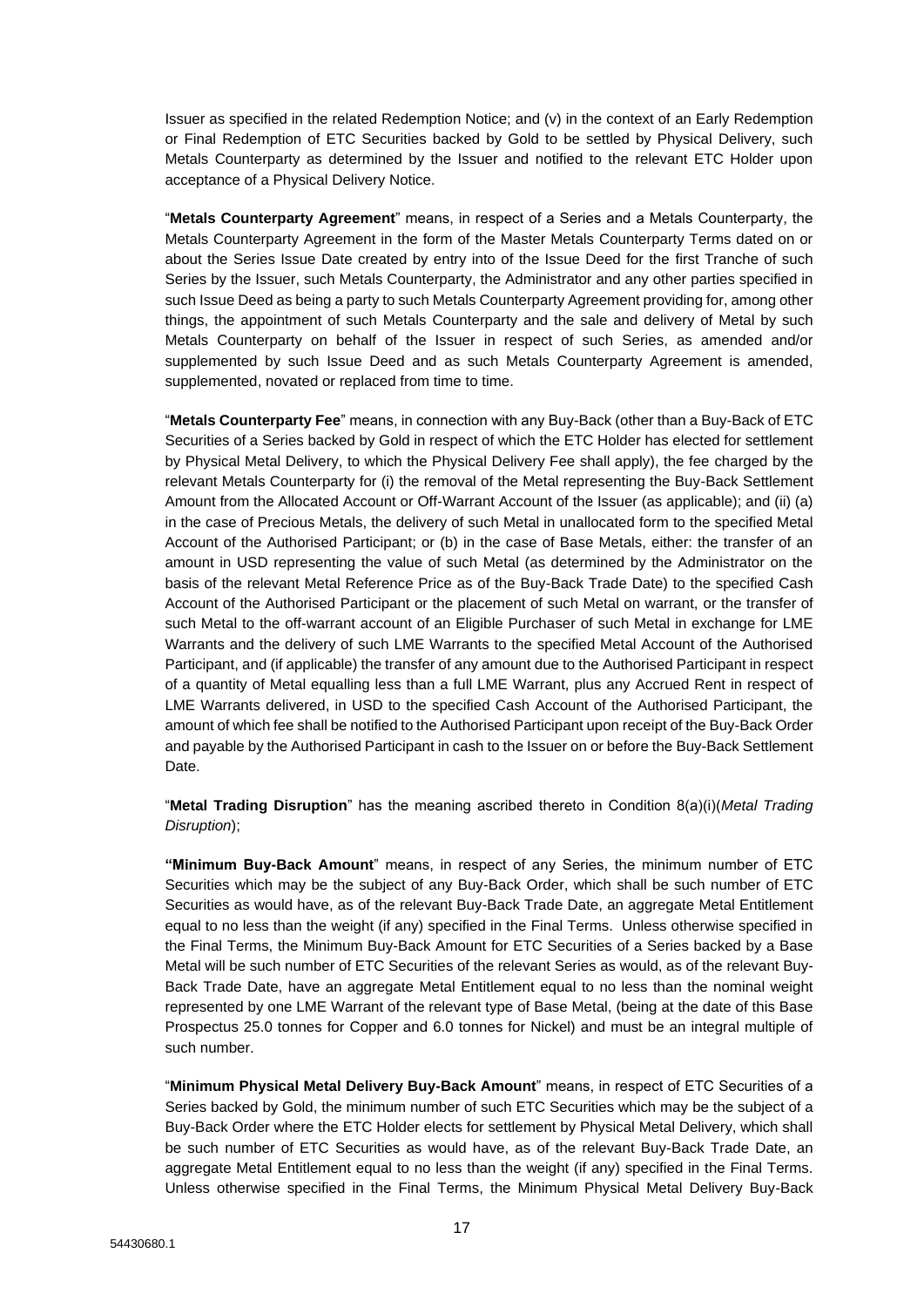Amount will be such number of ETC Securities of the relevant Series, as would, as of the relevant Buy-Back Trade Date, have an aggregate Metal Entitlement equal to no less than the nominal weight represented by one London Good Delivery Bar of Gold (being at the date of this Base Prospectus 400 fine troy ounces) and must be an integral multiple of such number.

"**Minimum Physical Redemption Amount**" in respect of any Early Redemption or Final Redemption of ETC Securities of a Series backed by Gold, the minimum number of ETC Securities of such Series which may be the subject of any Physical Delivery Notice, which shall be such number of ETC Securities as would have, as of the relevant Early Redemption Trade Date or Final Redemption Valuation Date, an aggregate Metal Entitlement equal to no less than the weight (if any) specified in the Final Terms. Unless otherwise specified in the Final Terms, the Minimum Physical Redemption Amount will be such number of ETC Securities of the relevant Series as would, as of the relevant Early Redemption Trade Date or Final Redemption Valuation Date, have an aggregate Metal Entitlement equal to no less than the nominal weight represented by one London Good Delivery Bar of Gold (being at the date of this Base Prospectus 400 fine troy ounces) and must be an integral multiple of such number.

"**Minimum Subscription Amount**" means, in respect of any Series, the minimum number of ETC Securities which may be the subject of any Subscription Order, which shall be such number of ETC Securities as would have, as of the relevant Subscription Trade Date, an aggregate Metal Entitlement equal to no less than the weight (if any) specified in the Final Terms. Unless otherwise specified in the Final Terms, the Minimum Subscription Amount for ETC Securities of a Series backed by a Base Metal will be such number of ETC Securities of the relevant Series as would, as of the relevant Subscription Trade Date, have an aggregate Metal Entitlement equal to no less than the nominal weight represented by one standard LME Lot of the relevant type of Base Metal, (being at the date of this Base Prospectus 25.0 tonnes for Copper and 6.0 tonnes for Nickel).

"**Minimum Trading Amount**" means, in respect of any Series, the minimum number (if any) of ETC Securities which may be transferred by a an ETC Holder in a single transaction, as specified in the Final Terms.

"**Near Storage**" means, in relation to Base Metal, that such Base Metal is held pursuant to a written agreement for the storage of such Base Metal off warrant at an LME Approved Warehouse which includes provisions pursuant to which the metal owner may instruct the warehouse to place the Metal on warrant at any time.

"**Net Actual Redemption Sale Proceeds**" has the meaning given to it in the definition of Net Redemption Sale Proceeds.

"**Net Redemption Sale Proceeds**" means, in respect of a Redemption Disposal Period, an amount denominated in USD equal to the sum of:

- (i) the Actual Redemption Sale Proceeds less (a) all amounts which the relevant Metals Counterparty is entitled to deduct from the proceeds of sale in accordance with Condition 10(d) (*Metal Sale on Early or Final Redemption*) and (b) any Redemption Fees (the "**Net Actual Redemption Sale Proceeds**"); and
- (ii) the Deemed Redemption Sale Proceeds.

"**Nickel**" means, if the ETC Securities are linked to nickel, (i) physical Lots of nickel complying with the applicable Physical Contract Specifications for LME Nickel from time to time in effect; (ii) a Bill of Lading evidencing a specified quantity of nickel and identifying the specific Lots of nickel so evidenced; or (iii) LME Warrants evidencing a specified quantity of nickel and identifying the specific LME Lots of Nickel so evidenced; and (iv) a contractual obligation against the Custodian to transfer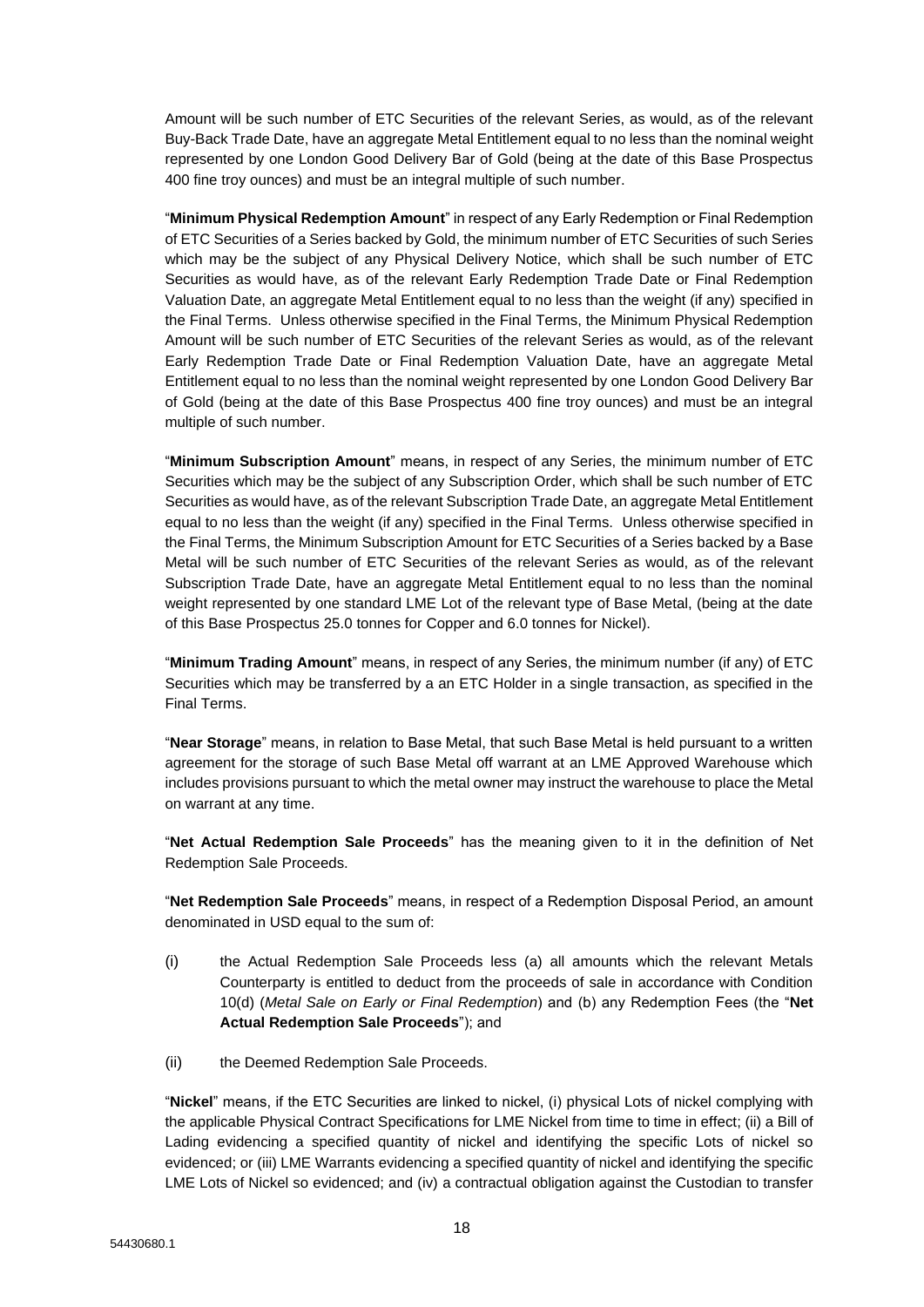an amount of nickel complying with the applicable Physical Contract Specifications for LME Nickel from time to time in effect, not including nickel included under (i), (ii) or (iii) above.

"**Nickel Reference Price**" means in respect of Nickel and any given day and subject to Condition 9 (*Successor Metal Reference Price or Metal Reference Price Source and Metal Reference Price Event*), that day's LME Official Settlement Price, being the last cash offer price quoted during the second Ring session for physical contracts per metric tonne of Nickel stated in US dollars, as calculated and administered by the LME and published by the LME on its website at www.lme.com; provided, however, that if the Administrator becomes aware that a Metal Trading Disruption has occurred or exists on such day, the Administrator will notify the Issuer and the Nickel Reference Price shall be the price determined by the Administrator taking into consideration the latest available Nickel Reference Price as of a date on which no Metal Trading Disruption existed and any other information which the Administrator deems relevant.

"**Nominal Amount**" means, in respect of a Series, an amount equal to 10 per cent. of the Issue Price per ETC Security for the first Tranche of such Series, as shall be specified in the Final Terms for each Tranche of such Series.

"**Non-Disrupted Day**" means the Series Issue Date and each day thereafter that is a Business Day and is not a Suspended Day or a day which falls within a Suspension Period.

"**Obligor**" means each person that has an obligation to the Issuer pursuant to the Secured Property.

"**Off-Warrant Account (Custodian)**" means, in respect of a Series for which any physical Base Metal owned by the Issuer is held by the Custodian off warrant, ownership of which is evidenced by a Warehouse Release, the segregated metal custody account opened and maintained by the Custodian in the name of the Issuer for the account of such Series, evidencing and recording the amount of Metal (by reference to the quantity of Metal and identifying the specific Lots of Metal credited to such account) held by the Custodian on behalf of the Issuer for the account of such Series, as well as the withdrawals from and deposits to that account.

"**Off-Warrant Account (Primary Sub-Custodian)**" means, in respect of a Series for which any physical Base Metal owned by the Issuer is held by the Custodian off warrant and deposited with or received by a Primary Sub-Custodian to be held by such Primary Sub-Custodian as bailee for the Custodian on behalf of the Issuer for the account of such Series, ownership of which is evidenced by a Warehouse Release, the segregated off-warrant metal storage account or segregated book entry metal custody account (as applicable) established and maintained by such Primary Sub-Custodian in the name of the Custodian (and operated by the Custodian on behalf of the Issuer), evidencing and recording the amount of Metal (by reference to the quantity of Metal and identifying the specific Lots of Metal credited to such account) held by such Primary Sub-Custodian off-warrant for the Custodian in the LME Approved Warehouse of such Primary Sub-Custodian (or in an account in the name of such Primary Sub-Custodian at the LME Approved Warehouse of a Sub-Custodian, which may be another Primary Sub-Custodian) located in The Netherlands or such other location as approved by the Custodian (with the consent of the Issuer) and notified to the ETC Holders in accordance with Condition 19 (*Notices*), as well as the withdrawals from and deposits to that account and "**Off-Warrant Accounts (Primary Sub-Custodian)**" means all of them.

"**Off-Warrant Account (Sub-Custodian)**" means, in respect of a Series for which any Base Metal owned by the Issuer is held by the Custodian off warrant and deposited with or received by another Sub-Custodian to be held by such Sub-Custodian as bailee for the Custodian on behalf of the Issuer for the account of such Series, ownership of which is evidenced by a Warehouse Release, the segregated off-warrant metal storage account established and maintained by such Sub-Custodian in the name of the Custodian (and operated by the Custodian on behalf of the Issuer), evidencing and recording the amount of Metal (by reference to the quantity of Metal and identifying the specific Lots of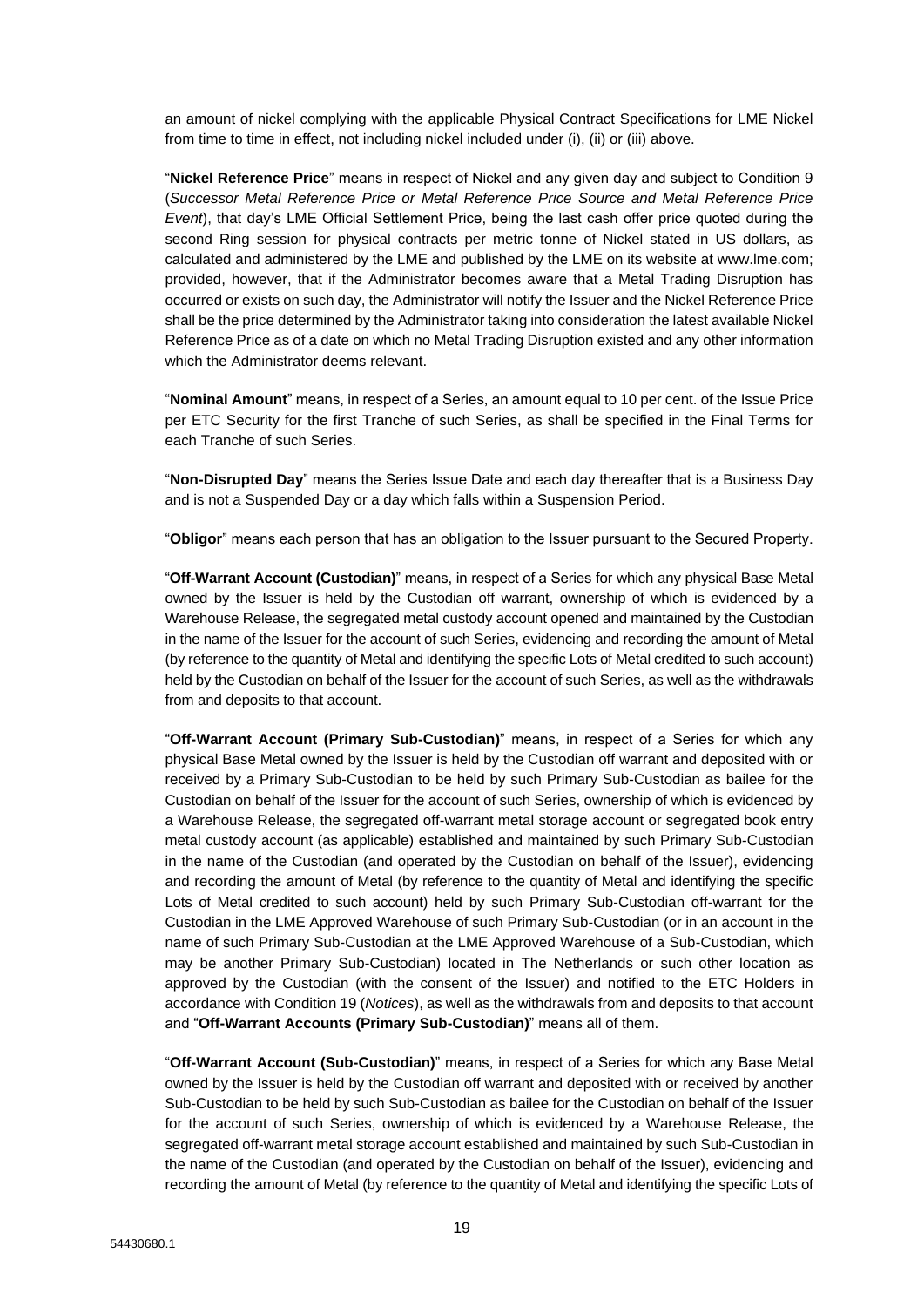Metal credited to such account) held by such Sub-Custodian off warrant for the Custodian in the LME Approved Warehouse of such Sub-Custodian in The Netherlands or such other location as approved by the Custodian (with the consent of the Issuer) and notified to the ETC Holders in accordance with Condition 19 (*Notices*), as well as the withdrawals from and deposits to that account and "**Off-Warrant Accounts (Sub-Custodian)**" means all of them.

"**Off-Warrant Accounts**" means, in respect of a Series, the Off-Warrant Account (Custodian), the Off-Warrant Accounts (Primary Sub-Custodian) and the Off-Warrant Accounts (Sub-Custodian) in respect of such Series, and "**Off-Warrant Account**" means any of them.

"**Operational Fee**" means, in respect of each Series, the operational fee payable by the Issuer to the Arranger in exchange for the Arranger's services and its undertaking to ensure payment of all fees, Taxes and expenses of the Issuer attributable to such Series, including, without limitation, any amounts due to the relevant Transaction Parties under the Transaction Documents and other service providers to the Issuer and the Issuer Profit Amount, as calculated by the Administrator on the basis of the Total Expense Ratio.

"**Other Creditor**" means, in respect of a Series, each person that is entitled to the benefit of Other Issuer Obligations for such Series.

"**Other Issuer Obligations**" means the obligations and duties of the Issuer owed to any party under the Transaction Documents other than the Secured Issuer Obligations and "**Other Issuer Obligation**" means any of them.

"**outstanding**" means, in relation to the ETC Securities:

- (i) on the Series Issue Date, the ETC Securities issued on such date; and
- (ii) on any day thereafter, all the ETC Securities issued on or prior to such day except:
	- **(a)** those that have been redeemed in accordance with Condition 7 (*Redemption, Purchase and Options*);
	- **(b)** those that have been cancelled for any reason;
	- **(c)** those in respect of which the date for redemption has occurred and the redemption moneys have been duly paid to the Trustee or to the Principal Paying Agent and which remain available for payment against presentation and surrender of ETC Securities;
	- **(d)** those that have become void or in respect of which claims have become prescribed;
	- **(e)** those which have been issued and which are pending settlement to an Authorised Participant but in respect of which either the settlement date for which has not yet been reached or the relevant Authorised Participant has not delivered in full the relevant subscription amount to the Custodian for the purposes of such settlement;
	- **(f)** those that have been purchased, settled and cancelled as provided in Condition 7(e) (*Purchases and Buy-Backs*);
	- **(g)** those mutilated or defaced ETC Securities that have been surrendered in exchange for replacement ETC Securities;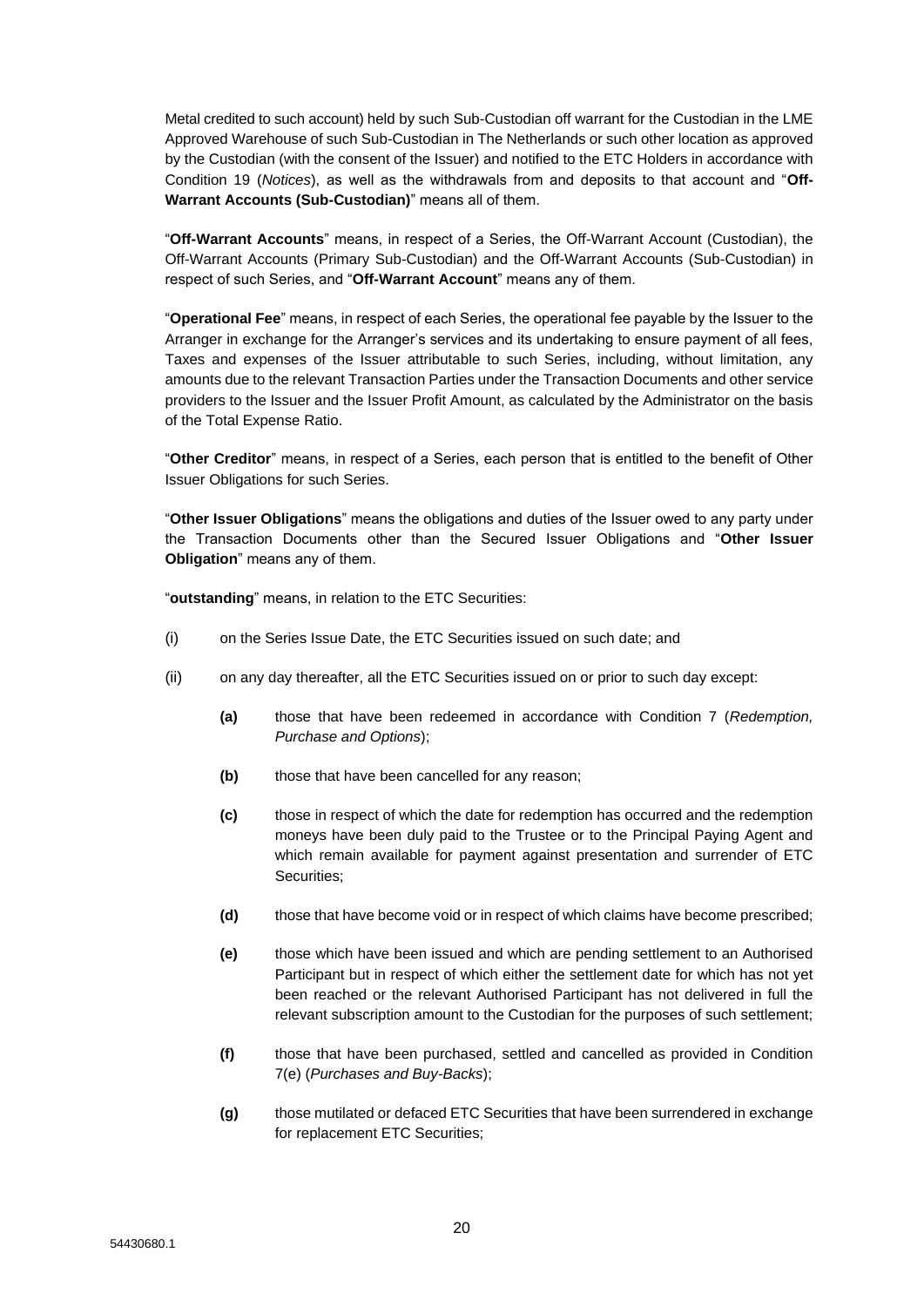- **(h)** (for the purpose only of determining how many ETC Securities are outstanding and without prejudice to their status for any other purpose) those ETC Securities alleged to have been lost, stolen or destroyed and in respect of which replacement ETC Securities have been issued; and
- **(i)** any Global Registered Security to the extent that it shall have been exchanged for one or more Individual Securities pursuant to its provisions,

provided that for the purposes of (I) ascertaining the right to attend and vote at any meeting of the ETC Holders, (II) the determination of how many ETC Securities are outstanding for the purposes of the Conditions, the Trust Deed and the Security Documents and (III) the exercise of any discretion, power or authority that the Trustee is required, expressly or impliedly, to exercise in or by reference to the interests of the ETC Holders, those ETC Securities that are beneficially held by or on behalf of the Issuer and not cancelled shall (unless no longer so held) be deemed not to remain outstanding.

"**Over-allocated Metal**" means, in respect of a Series, the amount of Metal (i) held in an Allocated Account or Off-Warrant Account of such Series (as applicable), or, in the case of a Base Metal, (ii) represented by a Bill of Lading held by a Primary Sub-Custodian for the Issuer; or (ii) represented by an LME Warrant held by a Primary Sub-Custodian for the Issuer, which relates to any over-allocation of Metal by a Metals Counterparty upon any deposit or withdrawal of Metal to or from such Allocated Account or Off-Warrant Account or any deposit or withdrawal of a Bill of Lading or of an LME Warrant to or from such Primary Sub-Custodian in connection with a Subscription, Buy-Back or sale of TER Metal in order to allow for:

- (i) a delivery of an amount of Metal into such Allocated Account or Off-Warrant Account that equates to a whole number of Bars or Lots (as applicable), notwithstanding that the amount of Metal due to the Issuer was less than the weight of such whole number of Bars or Lots;
- (ii) a delivery of a whole Bill of Lading to such Primary Sub-Custodian to be held for the Issuer, notwithstanding that the amount of Metal due to the Issuer was less than the weight of the Lots evidenced by such whole Bill of Lading;
- (iii) a delivery of a whole number of LME Warrants to such Primary Sub-Custodian to be held for the Issuer, notwithstanding that the amount of Metal due to the Issuer was less than the weight of the LME Lots evidenced by such whole number of LME Warrants;
- (iv) a sale by such Metals Counterparty of TER Metal on behalf of the Issuer where the amount of such TER Metal is less than the weight of a whole Bar or Lot (as applicable);
- (v) a withdrawal of an amount of Metal by such Metals Counterparty from such Allocated Account or Off-Warrant Account (as applicable) that equates to a whole number of Bars or Lots (as applicable) notwithstanding that the amount of Metal due from the Issuer was greater than the weight of such whole number of Bars or Lots (as applicable);
- (vi) a withdrawal of a whole Bill of Lading from such Primary Sub-Custodian, notwithstanding that the amount of Metal due from the Issuer was greater than the weight of the Lots evidenced by such whole Bill of Lading; or
- (vii) a withdrawal of a whole number of LME Warrants from such Primary Sub-Custodian, notwithstanding that the amount of Metal due from the Issuer was greater than the weight of the LME Lots evidenced by such whole number of LME Warrants.

"**Over-allocated Metal Cash Proceeds**" means an amount denominated in USD determined by the relevant Metals Counterparty equal to: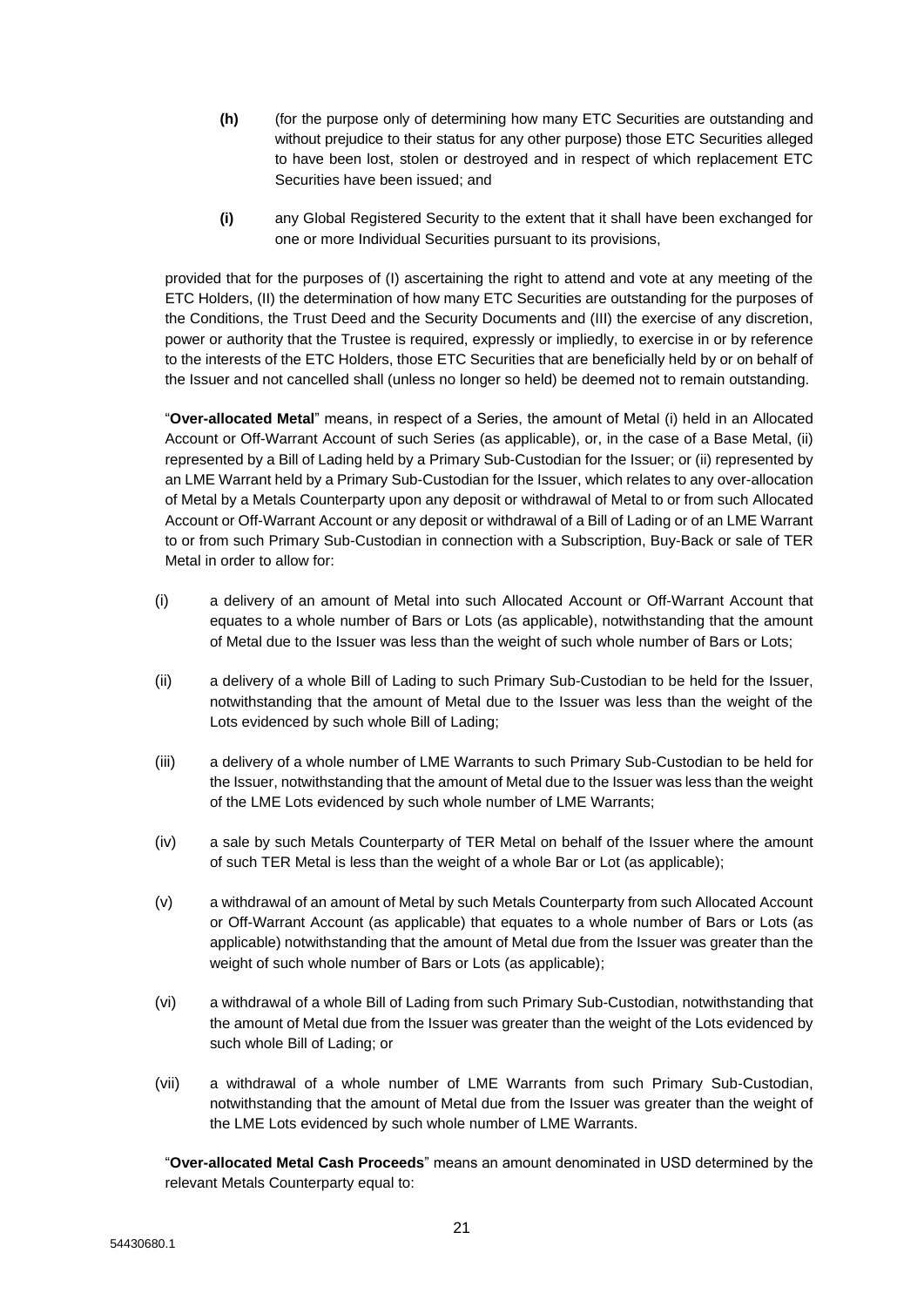- (i) prior to an enforcement of the Security but following a liquidation of the Underlying Metal in accordance with Condition 10 (*Metal Sale on Early or Final Redemption*), the product of (a) the number of Trading Units of Metal comprising the Over-allocated Metal and (b) the Average Metal Sale Price determined in respect of the relevant Redemption Disposal Period;
- (ii) in respect of any Over-allocated Metal realised in a liquidation of TER Metal, the product of (a) the number of Trading Units of TER Metal comprising the Over-allocated Metal sold and (b) the average sale price achieved in respect of any TER Metal realised during such liquidation of TER Metal, expressed in the format of "USD per fine troy ounce" in the case of Gold; "USD per troy ounce" in the case of Silver, Platinum or Palladium; or "USD per metric tonne" in the case of Copper or Nickel; or
- (iii) in respect of any Over-allocated Metal realised in the enforcement of the Security pursuant to Condition 5(f) (*Realisation of Security*), the product of (a) the number of Trading Units of Metal comprising the Over-allocated Metal sold and (b) the average sale price achieved in respect of any Metal realised during such enforcement process, expressed in the format of "USD per fine troy ounce" in the case of Gold; "USD per troy ounce" in the case of Silver, Platinum or Palladium; or "USD per metric tonne" in the case of Copper or Nickel.

"**Palladium**" means, if the ETC Securities are linked to palladium, (i) allocated palladium plates or ingots complying with the rules of the LPPM relating to good delivery and fineness from time to time in effect; and (ii) a contractual obligation against the Custodian to transfer an amount of palladium complying with the rules of the LPPM relating to good delivery and fineness from time to time in effect, not including palladium included under (i) above;

**"Palladium Reference Price**" means, in respect of Palladium and any given day and subject to Condition 9 (*Successor Metal Reference Price or Metal Reference Price Source and Metal Reference Price Event*), that day's p.m. Palladium fixing price per troy ounce of Palladium for delivery in London through a member of the LPPM authorised to effect such delivery, stated in US dollars, as calculated and administered by the LME and published by the LME on its website at www.lme.com and currently displayed on Bloomberg ticker "PLDMLNPM" that displays prices effective on that relevant day; provided, however, that if the Administrator becomes aware that a Metal Trading Disruption has occurred or exists on such day, the Administrator will notify the Issuer and the Palladium Reference Price shall be the price determined by the Administrator taking into consideration the latest available Palladium Reference Price as of a date on which no Metal Trading Disruption existed and any other information which the Administrator deems relevant;

"**Paying Agent**" means the Principal Paying Agent and any other paying agent appointed by the Issuer under the Agency Agreement with its Specified Office in any city where a Stock Exchange on which the ETC Securities are listed requires there to be a Paying Agent and specified in the Final Terms (including any successor or replacement thereto).

"**Physical Contract Specifications for LME Copper**" means the following LME physical contract specifications for Copper, as amended, supplemented or replaced from time to time:

Quality: Grade A copper must conform to the chemical composition of one of the following standards:

- (i) BS EN 1978:1998 Cu-CATH:-1
- (ii) GB/T 467-2010 Cu-CATH-1
- (iii) ASTM B115-10 cathode Grade 1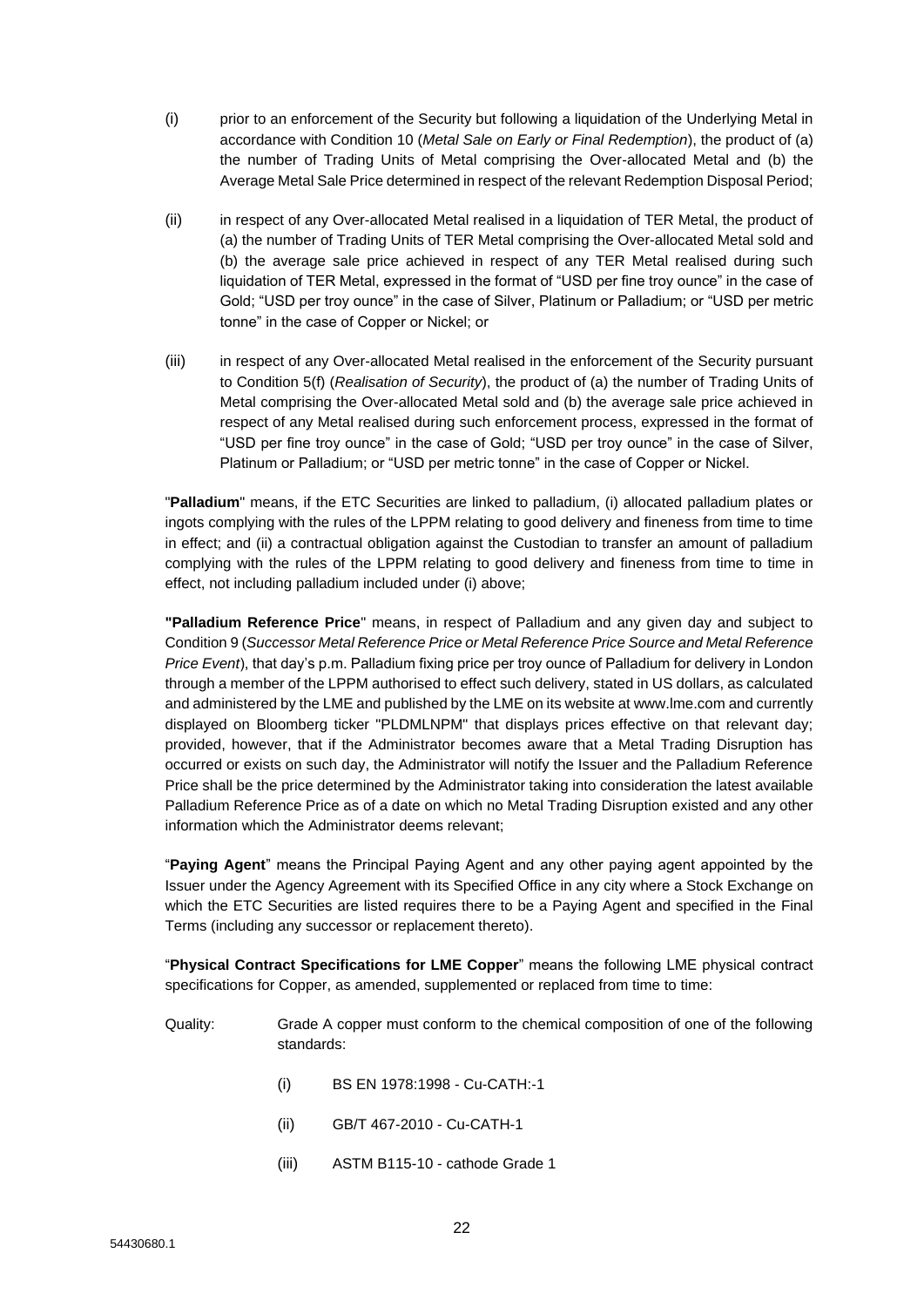Shape: Cathodes

Lot size:25 tonnes

Warrant:25 tonnes (with a tolerance of +/-2%)

Brands: All copper deliverable against LME contracts must be of an LME approved brand.

"**Physical Contract Specifications for LME Nickel**" means the following LME physical contract specifications for Nickel, as amended, supplemented or replaced from time to time:

- Quality: The nickel delivered under contract must be Primary Nickel and conform to one of the following Standards:
	- (i) ASTM specification B39-79 (2013) min 99.80% purity
	- (ii) GB/T 6516-2010 Ni9990 grade

Shape: Cathodes (full plate and cut), pellets, briquettes

Lot size: 6 tonnes

Warrant: 6 tonnes (with a tolerance of +/-2%)

Brands :All nickel deliverable against LME contracts must be of an LME approved brand.

"**Physical Delivery Bank**" means, a credit institution authorised in Germany which has agreed to accept deliveries of physical Bars of Gold to be held on behalf of and on account for an ETC Holder.

"**Physical Delivery Fee**" means, in relation to any Buy-Back, Early Redemption or Final Redemption of ETC Securities of a Series backed by Gold in respect of which the ETC Holder has validly elected for settlement by Physical Metal Delivery, the fee charged by the relevant Metals Counterparty for the removal of the physical Bars of Gold representing the Buy-Back Settlement Amount or the Physical Redemption Settlement Amount (as applicable) from the Allocated Account of the Issuer, the delivery of such physical Bars of Gold to the specified Metal Account of the ETC Holder and (if applicable) the transfer of any amount due to the ETC Holder in respect of a quantity of Gold equalling less than a full Bar in USD to the specified Cash Account of the ETC Holder. The Physical Delivery Fee shall be payable by the ETC Holder in USD to the Issuer Cash Account as a condition of acceptance by the Issuer of the relevant Buy-Back Order or Physical Delivery Notice in such amount as notified to the ETC Holder by the Administrator upon receipt of the Buy Back Order or Physical Delivery Notice (as the case may be), such amount to be no greater than USD 0.60 per fine troy ounce of Gold or such other maximum amount specified in the Final Terms or such USD amount which (a) in the case of an increase to the maximum Physical Delivery Fee, will be notified to ETC Holders in accordance with Condition 19 (*Notices*) no less than 30 days prior to such increased maximum becoming effective; or (b) in the case of a decrease to the maximum Physical Delivery Fee, will be applicable with immediate effect and thereafter notified to ETC Holders in accordance with Condition 19 (*Notices*).

"**Physical Delivery Notice**" has the meaning given to it in Condition 7(e)(v)(*Physical Delivery Requirements*).

"**Physical Delivery Requirements**" has the meaning given to it in Condition 7(e)(v) (*Physical Delivery Requirements*).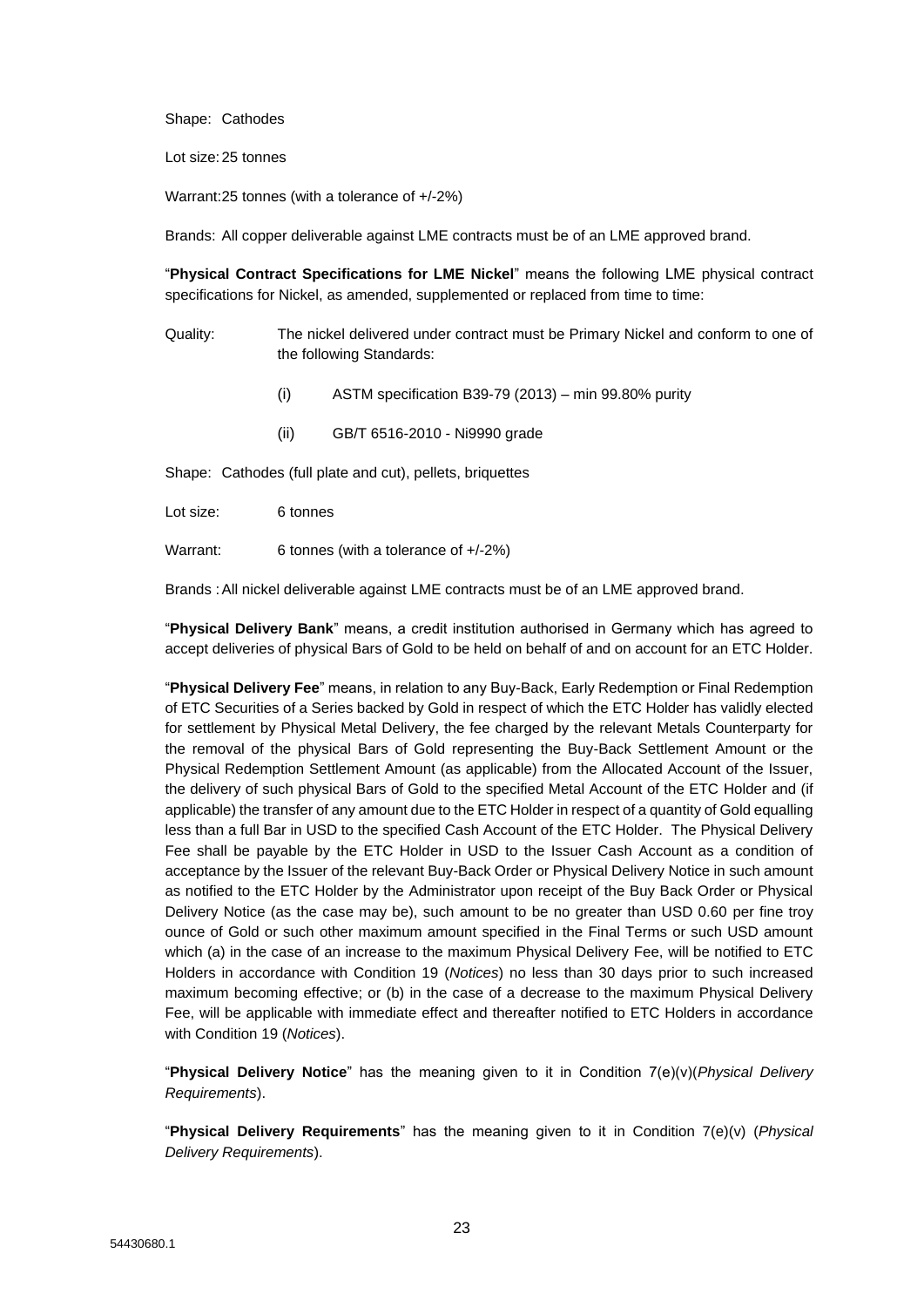"**Physical Metal Delivery**" means delivery of physical Bars of Gold to a specified Metal Account of an ETC Holder in connection with either (a) settlement of an Early Redemption or Final Redemption of ETC Securities of a Series backed by Gold pursuant to Condition 7(a) (*Final Redemption*) or 7(b) (*Early Redemption*) or (b) settlement of a Buy-Back of ETC Securities of a Series backed by Gold pursuant to Condition (**Error! Reference source not found.** (*Purchases and Buybacks*);

"**Physical Delivery Business Day**" means for purposes of settlement of any Buy-Back, Early Redemption or Final Redemption of ETC Securities backed by Gold to be settled by Physical Metal Delivery, a day (other than a Saturday or a Sunday or a public holiday) on which commercial banks are open for the transaction of business in London and Frankfurt, and the London Bullion Market is open for business.

"**Physical Redemption Settlement Amount**" means, in the case of an Early Redemption or Final Redemption of ETC Securities backed by Gold in respect of which the ETC Holder has validly elected for settlement by Physical Metal Delivery, the aggregate Metal Entitlement (expressed in fine troy ounces) of the ETC Securities being redeemed as at the Early Redemption Trade Date or the Final Redemption Valuation Date, as applicable.

"**Physical Redemption Settlement Date**" has the meaning given to it in Condition **Error! Reference source not found.** (*Settlement of Early Redemptions and Final Redemptions by Physical Metal Delivery*).

"**Platinum**" means, if the ETC Securities are linked to platinum, (i) allocated platinum plates or ingots complying with the rules of the LPPM relating to good delivery and fineness from time to time in effect; and (ii) a contractual obligation against the Custodian to transfer an amount of platinum complying with the rules of the LPPM relating to good delivery and fineness from time to time in effect not including platinum included under (i) above.

"**Platinum Reference Price**" means in respect of Platinum and any given day and subject to Condition 9 (*Successor Metal Reference Price or Metal Reference Price Source and Metal Reference Price Event*), that day's p.m. Platinum fixing price per troy ounce of Platinum for delivery in London through a member of the LPPM authorised to effect such delivery, stated in US dollars, as calculated and administered by the LME and published by the LME on its website at www.lme.com and currently displayed on Bloomberg ticker "PLTMLNPM" that displays prices effective on that relevant day; provided, however, that if the Administrator becomes aware that a Metal Trading Disruption has occurred or exists on such day, the Administrator will notify the Issuer and the Platinum Reference Price shall be the price determined by the Administrator taking into consideration the latest available Platinum Reference Price as of a date on which no Metal Trading Disruption existed and any other information which the Administrator (in consultation with the Arranger if necessary) deems relevant.

"**Post-enforcement Minimum Accumulated Amount**" has the meaning given to it in Condition 5(g) (*Accumulation of Moneys*).

"**Precious Metal**" means one of Gold, Silver, Platinum or Palladium, and "**Precious Metals**" means all of them.

"**Pre-enforcement Minimum Accumulated Amount**" has the meaning given to it in Condition 5(g) (*Accumulation of Moneys*).

"**Primary Sub-Custodian**" means, in respect of a Series (i) backed by a Precious Metal, The Brink's Company and/or ICBC Standard Bank plc; (ii) backed by a Base Metal, Metaal Transport B.V.; (iii) any successor or replacement thereto or any delegate or sub-delegate thereof in the capacity as primary sub-custodian under the relevant Primary Sub-Custody Agreement; and (iv) any other entity appointed by the Custodian with the consent of the Issuer to act as a primary sub-custodian under a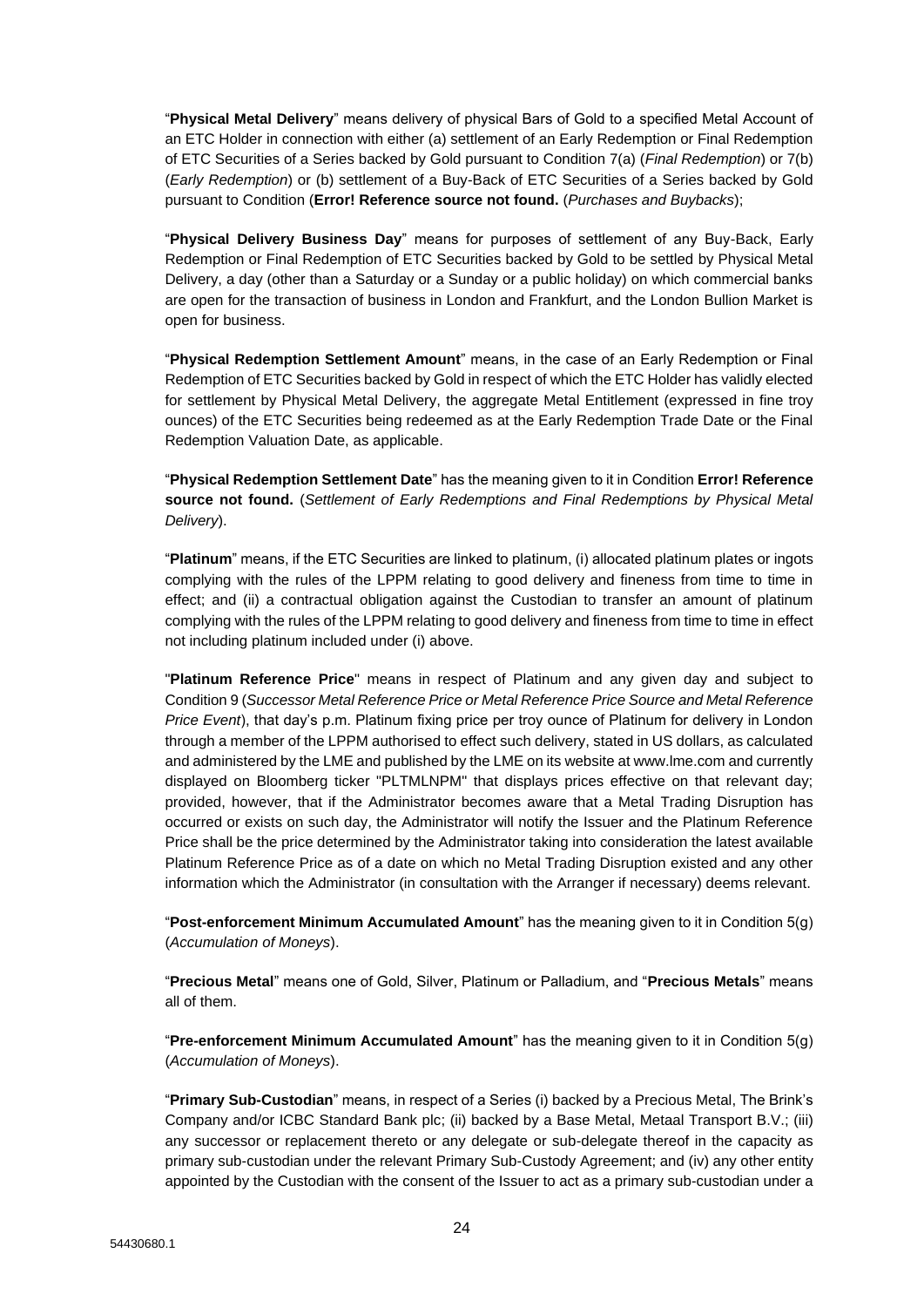Primary Sub-Custody Agreement, in each case as specified in the Final Terms on the Series Issue Date or as notified to the ETC Holders in accordance with Condition 19 (*Notices*); and "**relevant Primary Sub-Custodian**" means, in respect of a Series, each Primary Sub-Custodian which the Custodian has instructed to hold Underlying Metal on behalf of the Issuer for the account of such Series.

"**Primary Sub-Custody Agreement**" means, in respect of a Series, each written agreement between the Custodian, a Primary Sub-Custodian and any other parties specified as being a party to such agreement pursuant to which the relevant Primary Sub-Custodian is appointed to act as primary subcustodian in connection with the performance of certain duties and obligations of the Custodian under the Custody Agreement, including (without limitation) the custody and safekeeping of Metal in allocated form (in the case of Precious Metals) or off warrant in Near Storage (in the case of Base Metals) on behalf of the Issuer and the custody and safekeeping of any Bills of Lading or LME Warrants for Base Metal held for the Custodian on behalf of the Issuer from time to time in respect of such Series, as amended, supplemented, novated or replaced from time to time.

"**Principal Paying Agent**" means The Bank of New York Mellon, London Branch and any successor or thereto or any delegate or sub-delegate thereof in its capacity as principal paying agent under the Agency Agreement.

"**Proceedings**" has the meaning given to it in Condition 22(b) (*Jurisdiction*).

"**Programme**" means the GPF Physical Metal ETC Securities Programme of the Issuer.

"**Programme Maximum Number of ETC Securities**" means six billion (6,000,000,000).

"**Qualifying Assets**" shall have the meaning given to it in section 110(1) of the TCA.

"**Record Date**" means the Business Day immediately prior to the date for on which any payment is required to be made in accordance with the Conditions.

"**Redemption**" means, in respect of any Series of ETC Securities, any Early Redemption or Final Redemption of the ETC Securities of such Series.

"**Redemption Amount**" means the Final Redemption Amount or Early Redemption Amount, as applicable.

"**Redemption Disposal Period**" means:

- (i) in respect of an early redemption of the ETC Securities, the period from (and including) the Early Redemption Trade Date to (but excluding) the fifth Business Day immediately preceding the Metal Sale Cut-Off Date (the "**Early Redemption Disposal Period**"); or
- (ii) in respect of a final redemption of the ETC Securities, the period from (and including) the Final Redemption Valuation Date to (but excluding) the fifth Business Day immediately preceding the Scheduled Maturity Date (the "**Final Redemption Disposal Period**").

"**Redemption Fee**" means an amount determined by the Issuer, or the Administrator on its behalf, equal to the costs incurred by or on behalf of the Issuer in connection with the Early Redemption or Final Redemption of the ETC Securities, as applicable, and "**Redemption Fees**" shall be construed accordingly.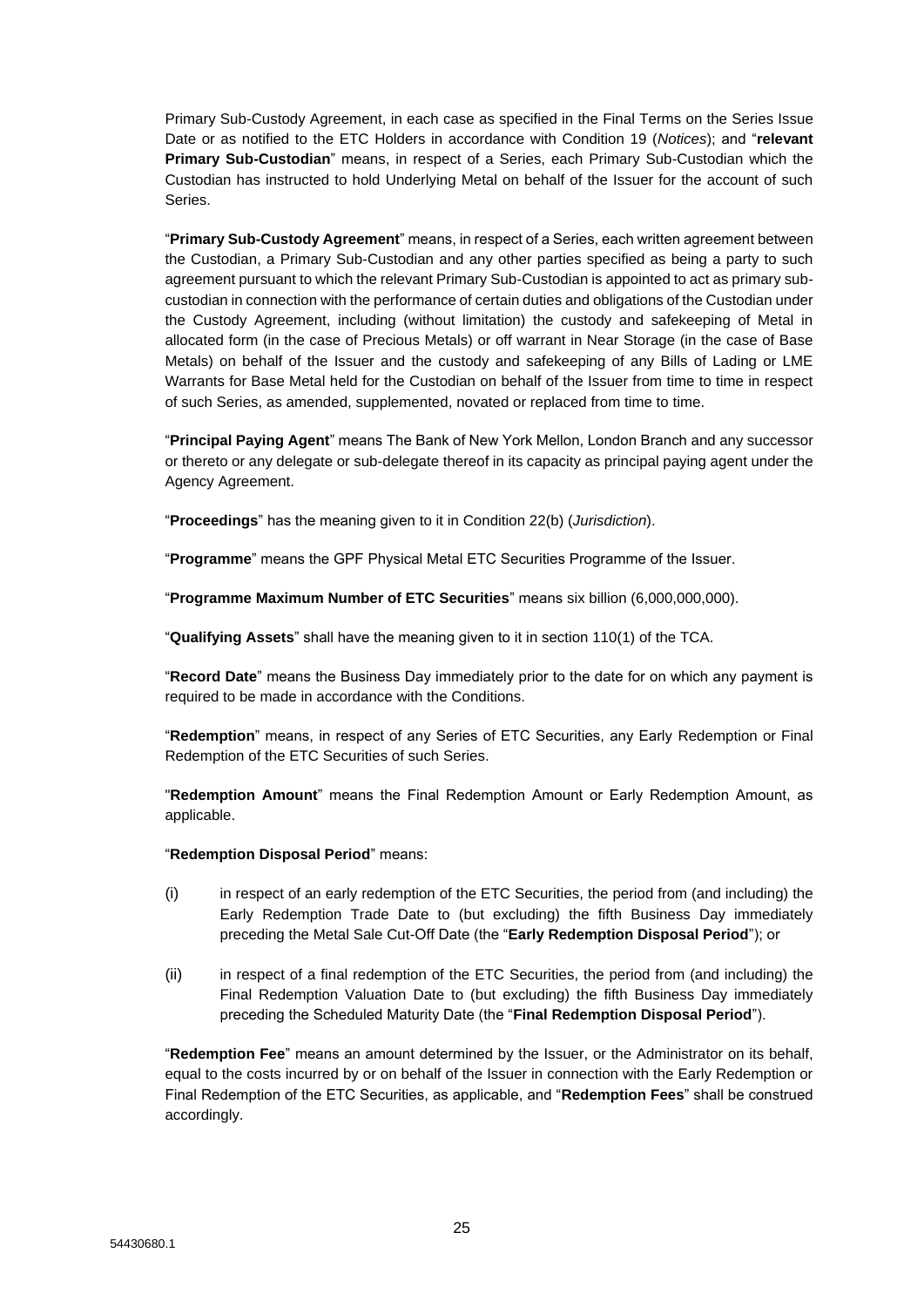"**Redemption Notice**" means an Event of Default Redemption Notice, and Issuer Call Redemption Notice, a Market Value Event Notice, a Service Provider Non-Replacement Redemption Notice or a VAT Redemption Notice.

"**Registrar**" means any such person appointed by the Issuer from time to time to maintain the registers of persons holding the ETC Securities.

"**Regulatory Requirement Amendments**", for a Series, has the meaning given to it in Condition 20 (*Regulatory Requirement Amendments*).

"**Regulatory Requirement Amendments Certificate**", for a Series, has the meaning given to it in Condition 20(iv) (*Regulatory Requirement Amendments*).

"**Regulatory Requirement Event**" means, for a Series, that, as a result of a Relevant Regulatory Law:

- (i) the ETC Securities or any of the transactions contemplated by the Conditions and the Transaction Documents are not, or will cease to be, compliant with one or more Relevant Regulatory Laws;
- (ii) the Issuer and/or any Transaction Party is not, or will cease to be, compliant with one or more Relevant Regulatory Laws; or
- (iii) the Issuer and/or any Transaction Party is not, or will cease to be, able to continue to transact future business (as issuer of ETC Securities or as a transaction party to the Issuer pursuant to the Programme) in compliance with all Relevant Regulatory Laws.

"**Relevant Clearing System**" means, in respect of a Series, each of the Clearing Systems and any additional or alternative clearing system approved by the Issuer, the Trustee and the Principal Paying Agent for such Series.

"**Relevant Date**" has the meaning given to it in Condition 12 (*Prescription*).

"**Relevant Regulatory Law**" means, in respect of a Series:

- (i) the Dodd-Frank Act, the Bank Holding Company Act of 1956 and the Federal Reserve Act of 1913 (or similar legislation in other jurisdictions) and the implementation or adoption of, or any change in, any law, regulation or rule related thereto and any formal or informal technical guidelines and regulatory technical standards, further regulations, official guidance or official rules or procedures with respect thereto;
- (ii) Regulation 648/2012 of the European Parliament and of the Council of 4 July 2012 on OTC Derivatives, central counterparties and trade repositories, including as it forms part of UK domestic law by virtue of the European Union (Withdrawal) Act 2018 (as amended by The Over the Counter Derivatives, Central Counterparties and Trade Repositories (Amendment, etc., and Transitional Provision) (EU Exit) Regulations 2018, The Trade Repositories (Amendment and Transitional Provision) (EU Exit) Regulations 2018, and The Central Counterparties (Amendment, etc., and Transitional Provision) (EU Exit) Regulations 2018) and the implementation or adoption of, or any change in, any law, regulation or rule related thereto and any formal or informal technical guidelines and regulatory technical standards, further regulations, official guidance or official rules or procedures with respect thereto;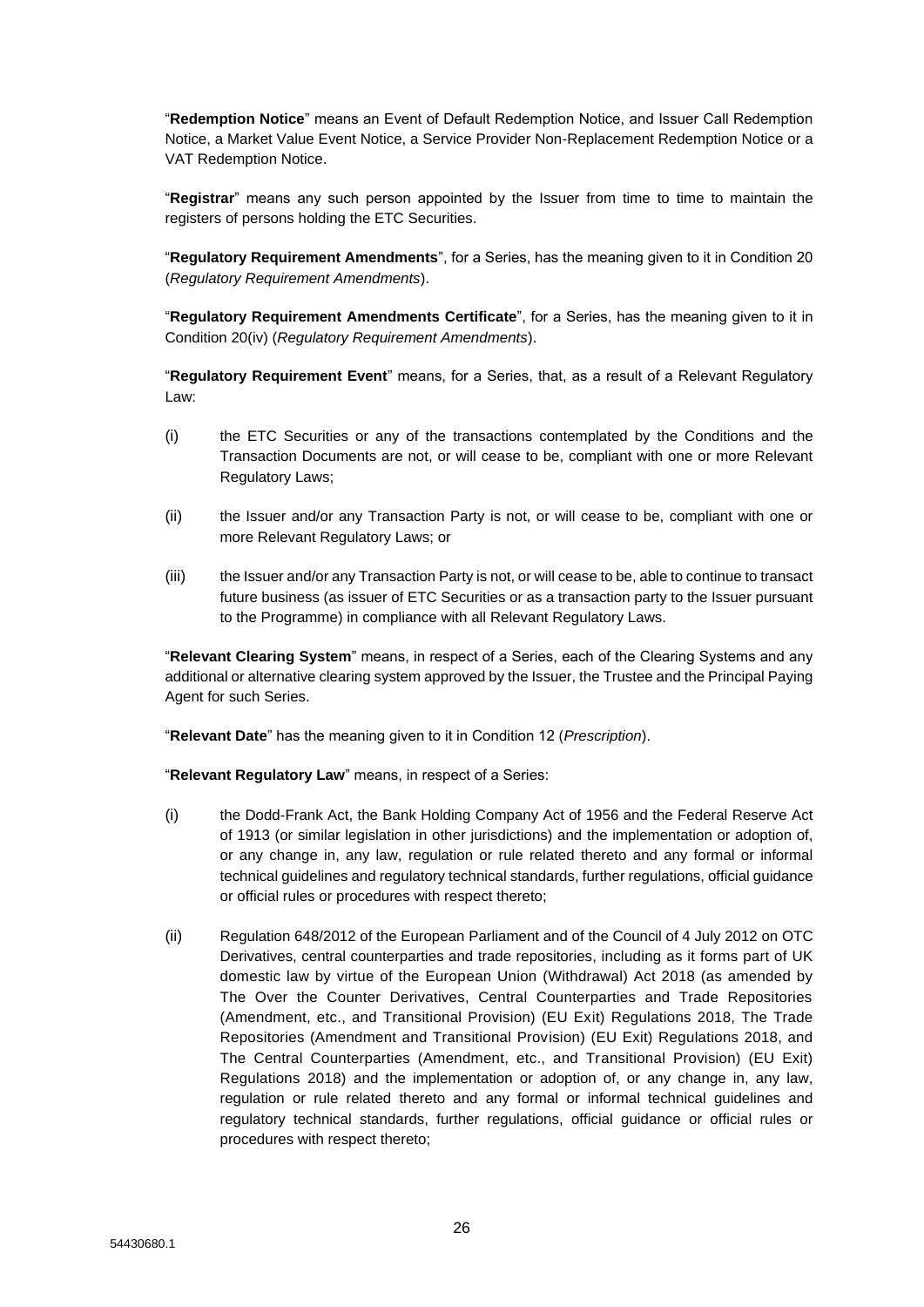- (iii) Directive 2014/65/EU of the European Parliament and of the Council of 15 May 2014 on markets in financial instruments and amending Directive 2002/92/EC and Directive 2011/61/EU (recast), including as it forms part of UK domestic law by virtue of the European Union (Withdrawal) Act 2018, and the implementation or adoption of, or any change in, any law, regulation or rule related thereto and any formal or informal technical guidelines and regulatory technical standards, further regulations, official guidance or official rules or procedures with respect thereto;
- (iv) Regulation (EU) No 600/2014 of the European Parliament and of the Council of 15 May 2014 on markets in financial instruments and amending Regulation (EU) No 648/2012, including as it forms part of UK domestic law by virtue of the European Union (Withdrawal) Act 2018, and the implementation or adoption of, or any change in, any law, regulation or rule related thereto and any formal or informal technical guidelines and regulatory technical standards, further regulations, official guidance or official rules or procedures with respect thereto;
- (v) Directive 2011/61/EU of the European Parliament and of the Council of 8 June 2011 on Alternative Investment Fund Managers and/or Alternative Investment Fund Managers (Amendment etc.) (EU Exit) Regulations 2019 (2019/328) (as applicable) and the implementation or adoption of, or any change in, any law, regulation or rule related thereto and any formal or informal technical guidelines and regulatory technical standards, further regulations, official guidance or official rules or procedures with respect thereto;
- (vi) Directive 2014/59/EU of the European Parliament and of the Council of 15 May 2014 establishing a framework for the recovery and resolution of credit institutions and investment firms and/or Part I of the UK Banking Act 2009 and any other law or regulation applicable in the UK relating to the resolution of unsound or failing banks, investment firms or other financial institutions or their affiliates (otherwise than through liquidation, administration or other insolvency proceedings) (as applicable) and the implementation or adoption of, or any change in, any law, regulation or rule related thereto and any formal or informal technical guidelines and regulatory technical standards, further regulations, official guidance or official rules or procedures with respect thereto;
- (vii) Council Directive (EU) 2016/1164 of 12 July 2016 laying down rules against tax avoidance practices that directly affect the functioning of the internal market and the implementation or adoption of, or any change in, any law, regulation or rule related thereto and any formal or informal technical guidelines and regulatory technical standards, further regulations, official guidance or official rules or procedures with respect thereto;
- (viii) Council Directive (EU) 2017/952 of 29 May 2017 amending Directive (EU) 2016/1164 as regards hybrid mismatches with third countries and the implementation or adoption of, or any change in, any law, regulation or rule related thereto and any formal or informal technical guidelines and regulatory technical standards, further regulations, official guidance or official rules or procedures with respect thereto;
- (ix) the implementation or adoption of, or any change in, any applicable law, regulation, rule, guideline, standard or guidance of any jurisdiction (whether within the European Union or not) after the Relevant Regulatory Law Reference Date, and with applicable law, regulation, rule, guideline, standard or guidance for this purpose meaning (a) any similar, related or analogous law, regulation, rule, guideline, standard or guidance to those in paragraphs (i) to (viii) above or any law or regulation that imposes a financial transaction tax or other similar tax or (b) any law, regulation, rule, guideline, standard or guidance of any jurisdiction that is changed or that is implemented as a result of the UK's departure from the E.U. (or, where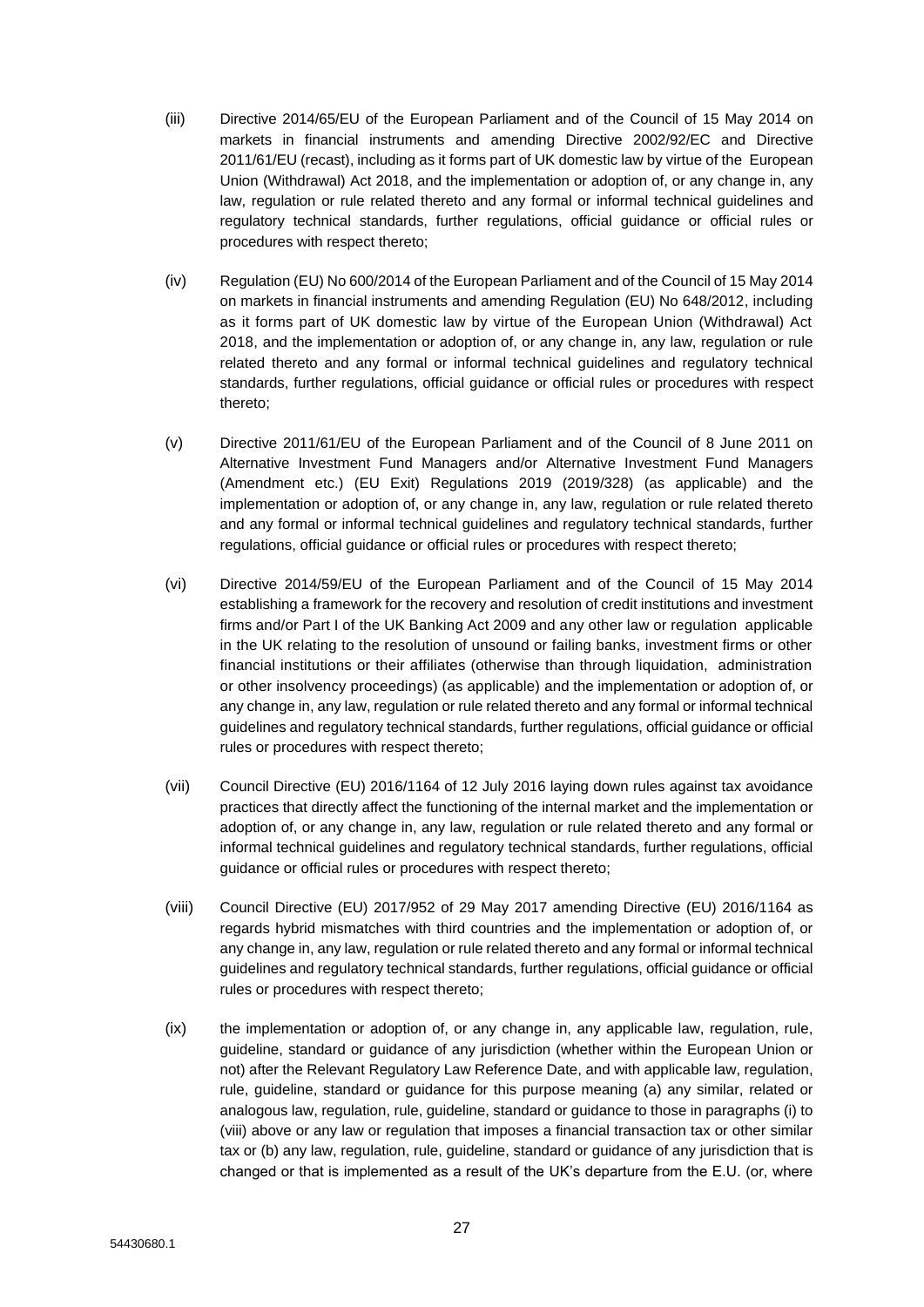such change or implementation occurs in the UK only, after the UK's departure from the E.U);

- (x) any arrangements or understandings that any Transaction Party or any of its Affiliates may have made or entered into with any regulatory agency with respect to its or any of their legal entity structure or location with regard to (a) any of paragraphs (i) to (ix) above or (b) the United Kingdom's departure from the E.U.; or
- (xi) any change in any of the laws, regulations, rules, guidelines, standards or guidance referred to in paragraphs (i) to (ix) above as a result of the promulgation of, or any change in, the interpretation by any court, tribunal or regulatory authority with competent jurisdiction after the Relevant Regulatory Law Reference Date or as a result of the public or private statement or action by, or response of, any court, tribunal or regulatory authority with competent jurisdiction or any official or representative of any such court, tribunal or regulatory authority acting in an official capacity with respect thereto.

"**Relevant Regulatory Law Reference Date**" means, for a Series, the date specified in the Final Terms.

"**Relevant Stock Exchange**" means, in respect of a Series, each Stock Exchange on which the ETC Securities of such Series is to be listed, as specified in the Final Terms.

"**RIS**" means a regulated information service for the purposes of giving information relating to the ETC Securities and/or the rules of the Relevant Stock Exchange chosen by the Issuer (or an agent acting on the Issuer's behalf) from time to time.

"**Rotterdam Business Day**" means a day (other than a Saturday or a Sunday or a public holiday in The Netherlands) on which commercial banks generally are open for the transaction of business in Rotterdam.

"**Scheduled Maturity Date**" means, in respect of a Series, the date specified in the Final Terms of the first Tranche of ETC Securities for that Series, subject to postponement in accordance with Condition 8(c) (*Postponement relating to the Final Redemption or Early Redemption of the ETC Securities*) and provided that if such date is not a Business Day, the Scheduled Maturity Date shall be the next following Business Day.

"**Secondary Early Redemption Event**" has the meaning given to it in Condition 7(b)(iii) (*Early Redemption*).

**"Secured Agent Rights**" means, in respect of a Series, the rights and interest of the Issuer in and under the Agency Agreement, the Administration Agreement, the Authorised Participant Agreements, the Custody Agreement, the Metals Counterparty Agreement(s) and the Account Bank Agreement for such Series and the rights, title and interest of the Issuer in all property, assets and sums derived from such agreements.

"**Secured Assets**" means, in respect of a Series, (i) the Issuer's rights against the Custodian, the Primary Sub-Custodians, any Sub-Custodians and the Metals Counterparties under the Custody Agreement, the Primary Sub-Custody Agreements, any Sub-Custody Agreements and the Metals Counterparty Agreement(s) in respect of the Underlying Metal; (ii) the Issuer's title in each Allocated Account (in the case of a Series backed by a Precious Metal) or Off-Warrant Account (in the case of a Series backed by a Base Metal), all Underlying Metal held in each such Allocated Account or Off-Warrant Account (as applicable) (including the corresponding Warehouse Releases evidencing ownership of such Metal) and any Bills of Lading or LME Warrants held by the Custodian on behalf of the Issuer with a Primary Sub-Custodian; (iii) the Issuer Cash Account and all funds standing to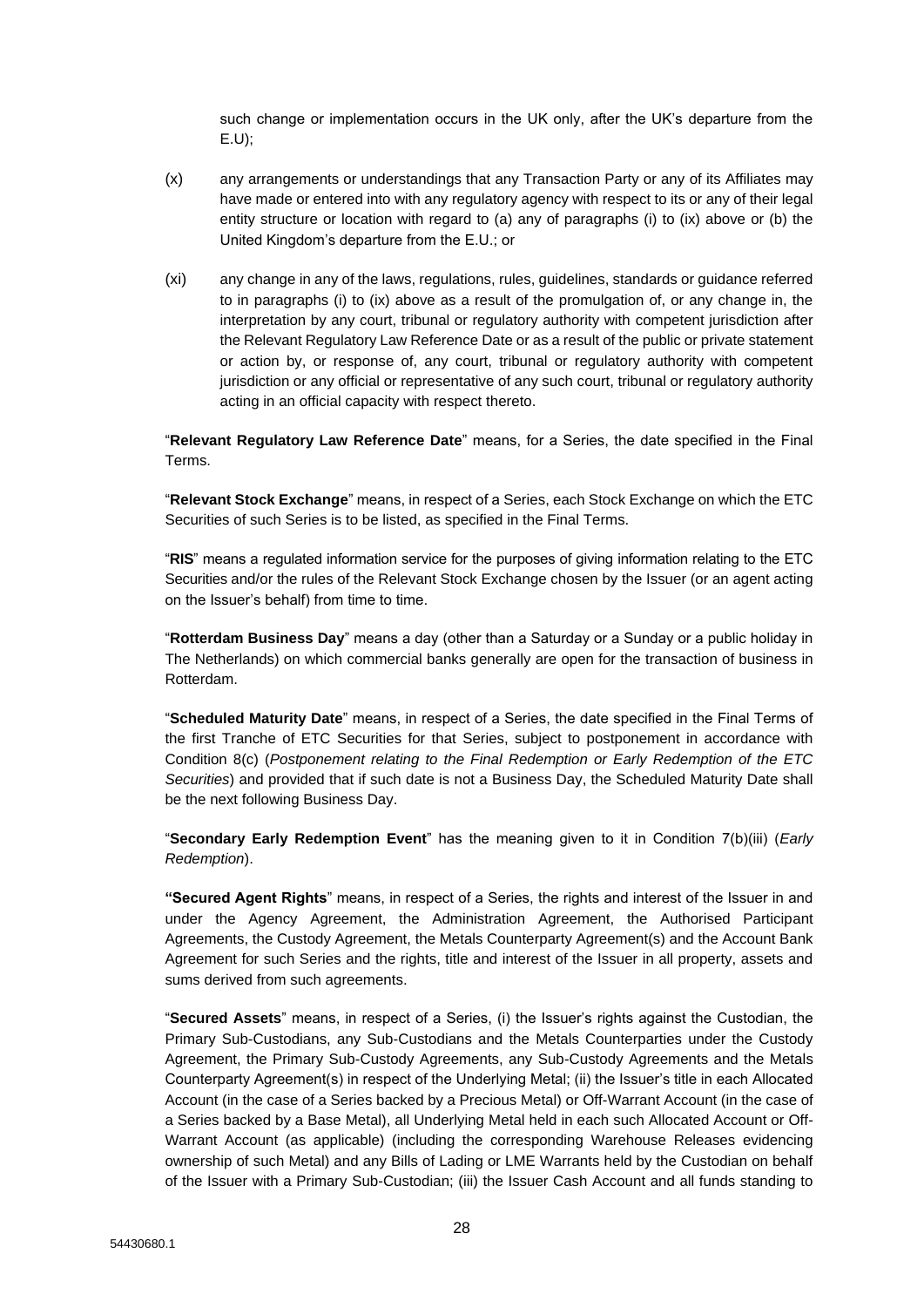the credit of the Issuer Cash Account; (iv) all property, assets and sums held by the Principal Paying Agent, the Account Bank, the Custodian, each Primary Sub-Custodian, any other Sub-Custodian and/or each Metals Counterparty (including, for the avoidance of doubt the proceeds of any sale or liquidation of Underlying Metal but excluding any Metal held by a Metals Counterparty for delivery to an Authorised Participant or ETC Holder in connection with the settlement of a Buy-Back) in connection with such Series and/or any Transaction Document; (v) the Issuer's rights against each Transaction Party under each Transaction Document; and (vi) any other property, assets and/or sums which have been charged, assigned, pledged and/or otherwise made subject to the security created by the Issuer in favour of the Security Trustee for the benefit of the Secured Creditors pursuant to each Security Document, and that, in each case, have not been released in accordance therewith.

"**Secured Creditor**" means, in respect of a Series, each person that is entitled to the benefit of Secured Issuer Obligations for such Series.

"**Secured Issuer Obligations**" means, in respect of a Series, the obligations and duties of the Issuer (i) under the Trust Deed, the Security Documents and each ETC Security, (ii) to pay all Taxes (other than any income, corporation or similar tax), fees, costs, charges, expenses, liabilities and other amounts properly payable to the Metals Counterparties (iii) to pay the Taxes (other than any income, corporation or similar tax), fees, expenses or other amounts due to the Principal Paying Agent and the Paying Agents pursuant to the Agency Agreement, due to the Custodian pursuant to the Custody Agreement, due to the Administrator pursuant to the Administration Agreement, due to the Account Bank pursuant to the Account Bank Agreement and due to any other party pursuant to any other agreement in respect of which the Issuer and the Security Trustee have agreed as constituting Secured Issuer Obligations and (iv) to pay any other amount payable by the Issuer that is listed in Condition 5(d) (*Application of Proceeds of Enforcement of Security*), in each case to the extent such amounts relate to such Series, and "**Secured Issuer Obligation**" means any of them.

"**Secured Property**" means, in respect of a Series, the Irish Law Secured Property and the English Law Secured Property.

"**Security**" means, in respect of a Series, the Irish Law Security and the English Law Security.

"**Security Document**" means, in respect of a Series, the Irish Law Security Trust Deed and the English Law Security Trust Deed, and "**Security Documents**" shall refer to both of them.

"**Security Trustee**" means Apex Corporate Trustees (UK) Limited and any successor or replacement thereto as security trustee under the Security Documents in respect of any Series of ETC Securities.

"**Series**" means, in respect of ETC Securities, all ETC Securities having the same ISIN, WKN or other similar identifier.

"**Series Issue Date**" means, in respect of a Series, the issue date of the first Tranche of such Series.

"**Service Provider Non-Replacement Redemption Event**" has the meaning given to it in Condition 7(d)(ii) (*Service Provider Non-Replacement Redemption Event*).

"**Service Provider Non-Replacement Redemption Notice**" has the meaning given to it in Condition 7(d)(ii) (*Service Provider Non-Replacement Redemption Event*).

"**Settlement Day**" means a day which is a Business Day and on which commercial banks in New York City are open for the settlement of international transactions in US dollars.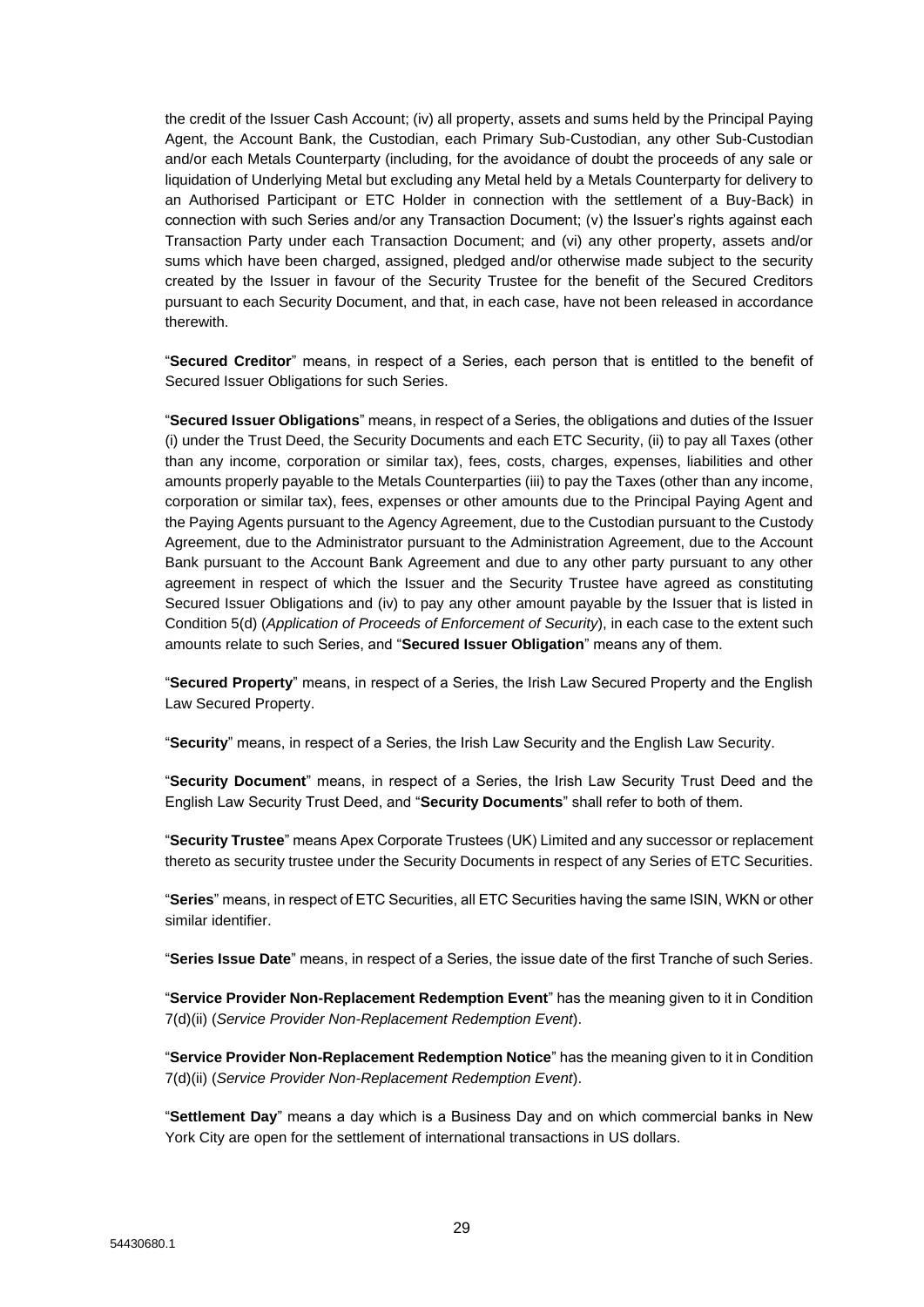"**Silver**" means, if the ETC Securities are linked to silver, (i) silver bars complying with the rules of the LBMA relating to good delivery and fineness from time to time in effect; and (ii) a contractual obligation against the Custodian to transfer an amount of silver complying with the rules of the LBMA relating to good delivery and fineness from time to time in effect not including silver included under (i) above;

"**Silver Reference Price**" means, in respect of Silver and any given day and subject to Condition 9 (*Successor Metal Reference Price or Metal Reference Price Source and Metal Reference Price Event*), that day's Silver fixing price per troy ounce of Silver for delivery in London through a member of the LBMA authorised to effect such delivery, stated in US cents, as calculated and administered by independent service provider(s), pursuant to an agreement with the LBMA, and published by the LBMA on its website at www.lbma.org.uk and currently displayed on the Bloomberg ticker "SLVRLN" that displays prices effective on that relevant day; provided, however, that if the Administrator becomes aware that a Metal Trading Disruption has occurred or exists on such day, the Administrator will notify the Issuer and the Silver Reference Price shall be the price determined by the Administrator (in consultation with the Arranger if necessary) taking into consideration the latest available Sliver Reference Price as of a date on which no Metal Trading Disruption existed and any other information which the Administrator deems relevant;

"**Specified Interest Amount**" means, in respect of an ETC Security, 1 per cent. of the Nominal Amount and which shall represent interest on the Nominal Amount payable by the Issuer as part of the Final Redemption Amount or Early Redemption Amount, as the case may be.

"**Specified Office**" means, in relation to any Agent, the office identified in respect of such Agent in the relevant Transaction Document or any other office approved by the Trustee and notified to ETC Holders in accordance with Condition 19 *(Notices*)*.*

"**Stock Exchange**" means any of the *Deutsche Börse*, the *Borsa Italiana*, the SIX Swiss Exchange or any other stock exchange on which the Issuer has agreed a Series of ETC Securities are to be listed, as specified in the Final Terms for such Series.

"**Sub-Custodian**" means, any sub-custodian, agent, delegate or depositary (including an entity within the Custodian's or a Primary Sub-Custodian's corporate group) appointed by the Custodian in accordance with the Custody Agreement or by a Primary Sub-Custodian in accordance with the relevant Primary Sub-Custody Agreement to perform any of the duties of the Custodian under the Custody Agreement or of such Primary Sub-Custodian under such Primary Sub-Custody Agreement (as applicable), including the custody and safekeeping of Metal owned by the Issuer in allocated form (in the case of a Precious Metal) or off warrant in Near Storage (in the case of a Base Metal) on behalf of the Custodian or Primary-Sub-Custodian in accordance with the relevant Sub-Custody Agreement, and any successor or replacement thereto from time to time.

"**Sub-Custody Agreement**" means an agreement or arrangement between the Custodian or a Primary Sub-Custodian and a Sub-Custodian pursuant to which the Sub-Custodian is appointed to act as sub-custodian to perform any of the duties and obligations of the Custodian under the Custody Agreement or of such Primary Sub-Custodian under the relevant Primary Sub-Custody Agreement, including the custody and safekeeping of Metal owned by the Issuer in allocated form (in the case of a Precious Metal) or off warrant in Near Storage (in the case of a Base Metal) on behalf of the Custodian or Primary Sub-Custodian, as amended, supplemented, novated or replaced from time to time.

"**Subscription**" means an offer by the Arranger (on such terms as agreed with the Issuer as to fees and settlement arrangements) or by an Authorised Participant to the Issuer to subscribe for ETC Securities, being an offer on terms referred to in a Subscription Order and these Conditions and (in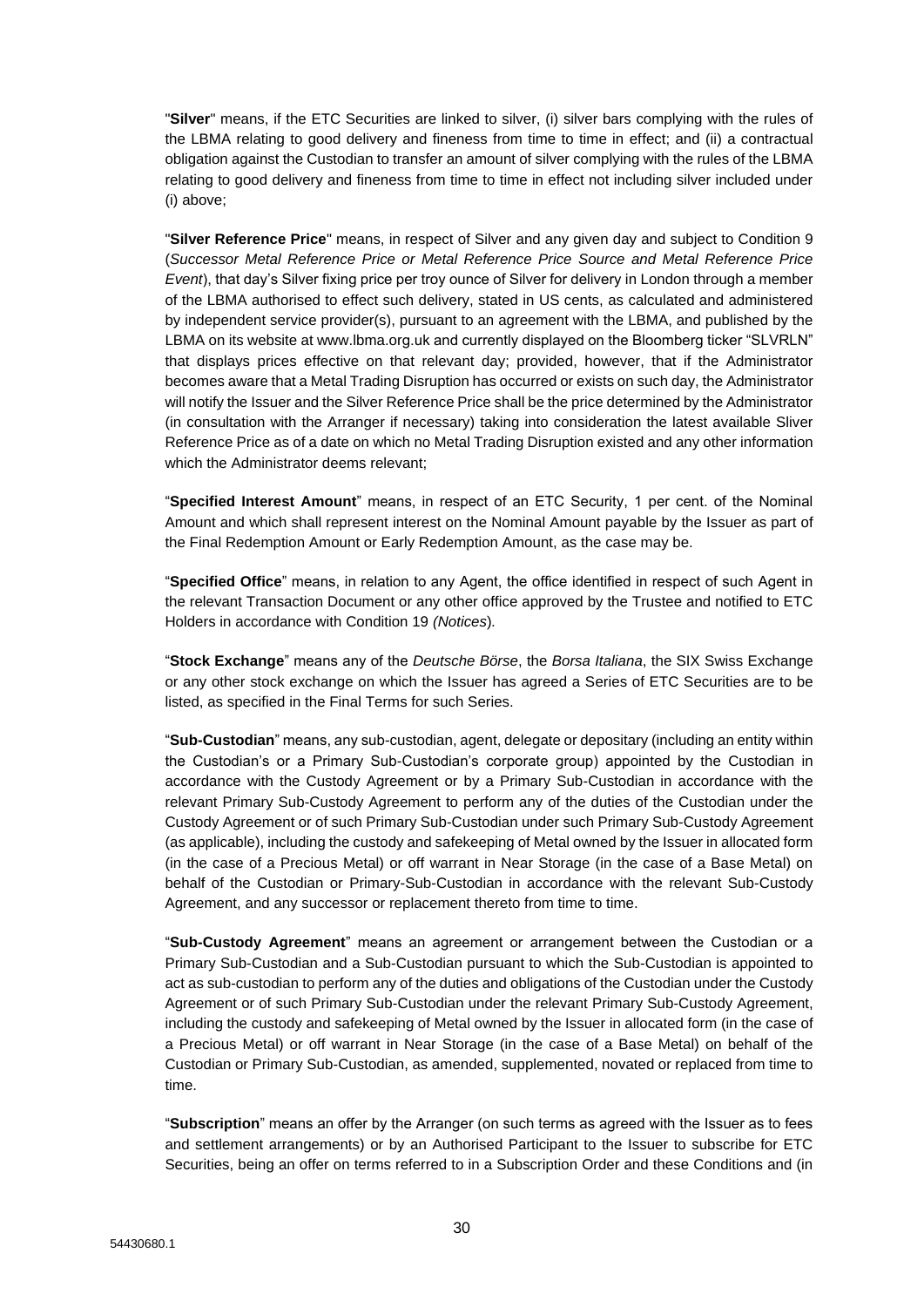the case of a Subscription Order made by an Authorised Participant) in accordance with the provisions of the relevant Authorised Participant Agreement.

"**Subscription Fee**" means, in connection with each Subscription, the fee payable by the Authorised Participant to the Issuer Cash Account by such time as separately agreed with the Administrator and in such amount as notified to the Authorised Participant upon acceptance of the related Subscription Order by the Issuer (or the Administrator on the Issuer's behalf), which amount shall not exceed US\$1000.00.

"**Subscription Order**" means a request for the Issuer to issue ETC Securities delivered by the Arranger (in such form as agreed with the Issuer) or by an Authorised Participant in accordance with the relevant Authorised Participant Agreement.

"**Subscription Order Cut-Off Time**" means, in respect of a Series and a Subscription Order for ETC Securities of such Series, such time as specified in the Final Terms for the first Tranche of such Series as the cut-off time for receipt of such Subscription Order.

"**Subscription Settlement Amount**" means, in respect of a Subscription for ETC Securities and the related Subscription Settlement Date, an amount of Metal determined by the Administrator as being equal to the product of the Metal Entitlement in respect of the relevant Subscription Trade Date and the aggregate number of ETC Securities to be issued pursuant to the relevant Subscription Order.

"**Subscription Settlement Date**" means, subject to the relevant Authorised Participant Agreement, such date after the Subscription Trade Date (which shall be a Settlement Day) as separately agreed between the Issuer and the Authorised Participant, as specified in the Final Terms of the relevant Tranche.

"**Subscription Trade Date**" means a Business Day on which a Subscription Order is submitted by the Authorised Participant by the relevant Cut-Off Time and determined to be valid and accepted and processed by or on behalf of the Issuer in accordance with the relevant Authorised Participant Agreement.

"**Substituted Obligor**" has the meaning given to it in Condition 15(c) (*Substitution*).

"**Suspended Day**" has the meaning given to it in Condition 8(b)(i)(Y) (*Determination of Disruption Events and Suspension Notices*).

"**Suspension Notice**" has the meaning given to it in Condition 8(b)(i) (*Determination of Disruption Events and Suspension Notices*).

"**Suspension Period**" has the meaning given to it in Condition 8(b)(i)(Y) (*Determination of Disruption Events and Suspension Notices*).

"**Tax**" means any present or future tax, duty, assessment or charge of whatsoever nature (including, without limitation, any tax on income, profits, gains, net wealth, asset values or turnover, value added tax, stamp duty, stamp duty reserve tax, excise, severance, sales, use, transfer, documentary, recording tax or duty or any other similar tax, duty or charge) imposed, levied, collected, withheld or assessed by any government, applicable tax authority or jurisdiction.

"**TCA**" means the Taxes Consolidation Act, 1997, of Ireland (as amended).

"**TER Metal**" has the meaning given to it in Condition 4(c)(iv) (*Total Expense Ratio*).

"**TER Metal Sale**" has the meaning given to it in Condition 4(d) (*Total Expense Ratio*).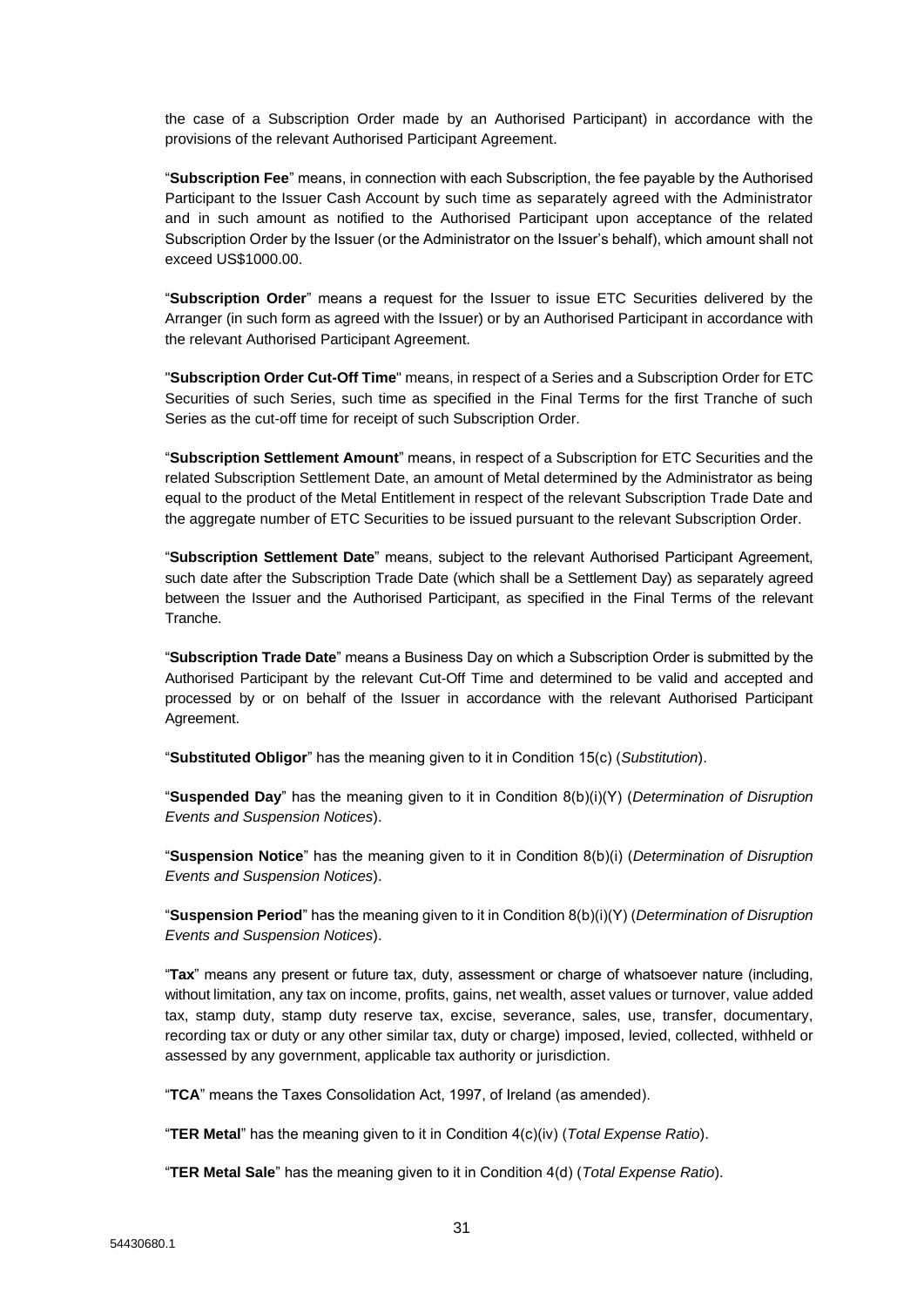"**TER Metal Sale Notice**" has the meaning given to it in Condition 4(d)(iv) (*Total Expense Ratio*).

"**Total Expense Ratio**" has the meaning given to it in Condition 4(d)(i) (*Total Expense Ratio*).

"**Total Redemption Sale Proceeds**" means, in respect of a Redemption Disposal Period, an amount denominated in USD equal to the sum of:

- (i) in respect of each Trading Unit of Underlying Metal liquidated by the relevant Metals Counterparty during such Redemption Disposal Period in accordance with the terms of the relevant Metals Counterparty Agreement (and as further described in Condition 10 (*Metal Sale on Early or Final Redemption*)), the total sale proceeds received for such Underlying Metal (the "**Actual Redemption Sale Proceeds**"); and
- (ii) in respect of each Trading Unit of Underlying Metal that has not been liquidated by the relevant Metals Counterparty by the close of business on the final day of such Redemption Disposal Period in accordance with the terms of the relevant Metals Counterparty Agreement (and as further described in Condition 10 (*Metal Sale on Early or Final Redemption*)), the Metal Reference Price as at the final day of such Redemption Disposal Period for such amount of Underlying Metal that has not been liquidated (the "**Deemed Redemption Sale Proceeds**").

"**Trading Unit**" means, in the case of Gold, one fine troy ounce; in the case of Silver, Platinum or Palladium, one troy ounce; and in the case of Copper or Nickel, one metric tonne.

"**Tranche**" means, in relation to ETC Securities of a Series, the ETC Securities that are subscribed on the same Subscription Trade Date (with the same Metal Entitlement as at such date) and issued on the same Issue Date.

"**Transaction Document**" means, in respect of a Series, each of the Issue Deed, the Trust Deed, each Security Document, the Corporate Services Agreement, the Administration Agreement, the Agency Agreement, the Custody Agreement, each Metals Counterparty Agreement, each Authorised Participant Agreement, the Account Bank Agreement, the Fees and Expenses Agreement and any other document specified by the Issuer, from time to time, to be a "**Transaction Document**" in respect of such Series, in each case as amended, supplemented, novated and/or replaced from time to time and "**Transaction Documents**" means all such documents.

"**Transaction Party**" means a party to a Transaction Document (other than the Issuer).

"**Trust Deed**" means, in respect of a Series, the trust deed entered into as a deed in the form of the Master Trust Terms dated on or about the Series Issue Date created by entry into of the Issue Deed for the first Tranche of such Series by the Issuer, the Trustee, the Administrator and any other parties specified in such Issue Deed as being a party to such Trust Deed, as amended and/or supplemented by such Issue Deed and as such Trust Deed is amended, supplemented, novated or replaced from time to time.

"**Trustee**" means Apex Corporate Trustees (UK) Limited and any successor or replacement thereto as trustee under the Trust Deed in respect of any Series of ETC Securities.

"**Underlying Metal**" means, in respect of a Series, all Metal recorded and identified in the Allocated Accounts (in the case of a Series backed by a Precious Metal) or Off-Warrant Accounts, ownership of which is evidenced by a Warehouse Release (in the case of a Series backed by a Base Metal) as being held for the Issuer for the account of such Series, including, for the avoidance of doubt: (i) any Over-allocated Metal; (ii) any TER Metal; (iii) in the case of a Series of ETC Securities backed by a Base Metal, any Metal represented by a Bill of Lading or LME Warrants held by the Custodian on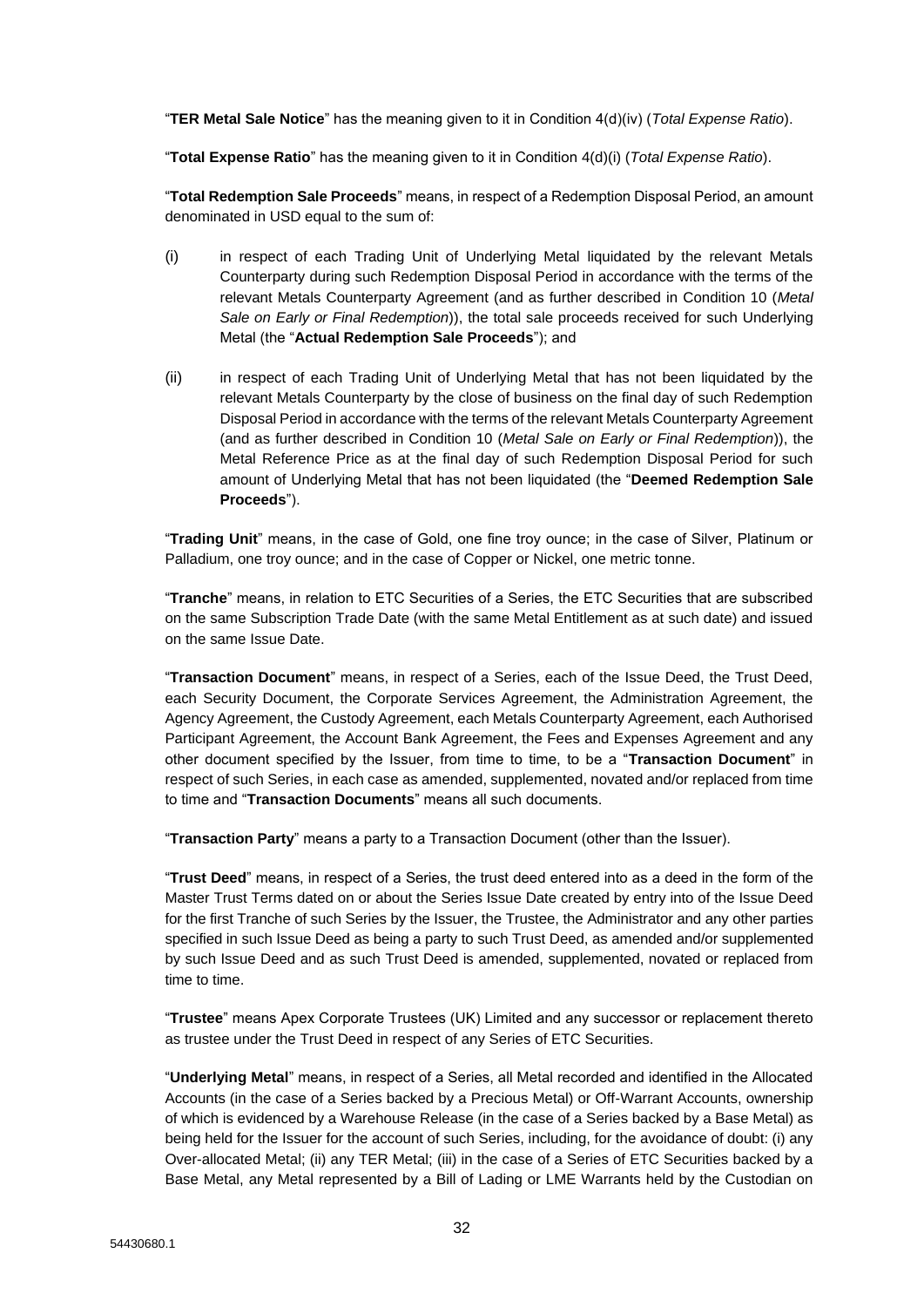behalf of the Issuer; and (iv) any Metal, Bills of Lading or LME Warrants held by the Metals Counterparties pending any sale of such Metal on behalf of the Issuer in connection with an Early Redemption or Final Redemption, in accordance with these Conditions and the terms of the Metals Counterparty Agreement(s).

"**Valuation Day**" means, in respect of a Series, the Series Issue Date and each Non-Disrupted Day thereafter.

"**VAT**" means (i) value added tax chargeable in accordance with (but subject to derogations from) Council Directive 2006/112/EC, (ii) any other tax of a similar fiscal nature and any other form of tax levied by reference to added value or sales, (iii) any similar tax charged from time to time in substitution for or in addition to any of the above, and (iv) in the case of (i), (ii) and (iii) above, any interest, penalties, costs and expenses reasonably related thereto.

"**VAT Redemption Event**" has the meaning given to it in Condition 7(d)(i) (*VAT Redemption Event*).

"**VAT Redemption Notice**" has the meaning given to it in Condition 7(d)(i) (*VAT Redemption Event*).

"**Warehouse Release**" means, in relation to Base Metals, a document (which may be in electronic form) issued by an LME Approved Warehouse in the name of the owner of a quantity of Base Metal that evidences the addressee's ownership of a specified brand and a specified Lot of such Base Metal that is stored off warrant at a specified location and warehouse.

"**Website**" means the website maintained by or on behalf of the Issuer at [www.gpfmetals.com](http://www.ridgexmetals.com/) or such other website as may be notified to ETC Holders in accordance with Condition 19 (*Notices*) from time to time).

"**Zurich Business Day**" means a day (other than a Saturday or a Sunday or a public holiday in Switzerland) on which commercial banks generally are open for the transaction of business in Zurich.

### 2. **Form, Denomination and Title**

(a) *Form*: The ETC Securities of each Series issued under the Programme will be issued in registered form and will be represented by a global note in registered form (either in global registered form using the new safekeeping structure or in classic global note form as specified in the Final Terms) (the "**Global Registered Security**").

The Global Registered Security will (a) if the ETC Securities are intended to be issued in global registered form using the new safekeeping structure, be registered in the name of a nominee for, and shall be deposited on its issue date with a Common Safekeeper on behalf of, Euroclear and Clearstream, Luxembourg; and (b) if the ETC Securities are intended to be issued in classic global note form, be registered in the name of a nominee for, and shall be deposited on its issue date with a Common Depositary on behalf of, Euroclear and Clearstream, Luxembourg.

- (b) *Denomination:* the Issue Price per ETC Security of each Series shall be regarded as the denomination of each ETC Security of such Series (the "**Denomination**"). All ETC Securities of the same Series shall have the same Denomination.
- (c) *Title:* For so long as ETC Securities are represented by a Global Registered Security deposited with a Common Depositary or Common Safekeeper for, and registered in the name of, a common nominee of, Euroclear and/or Clearstream, Luxembourg, each person (other than Euroclear or Clearstream, Luxembourg, as applicable) who is for the time being shown in the records of Euroclear or Clearstream, Luxembourg as the holder of a particular number of the ETC Securities shall be deemed to be the holder of such number of ETC Securities (and the registered holder of such Global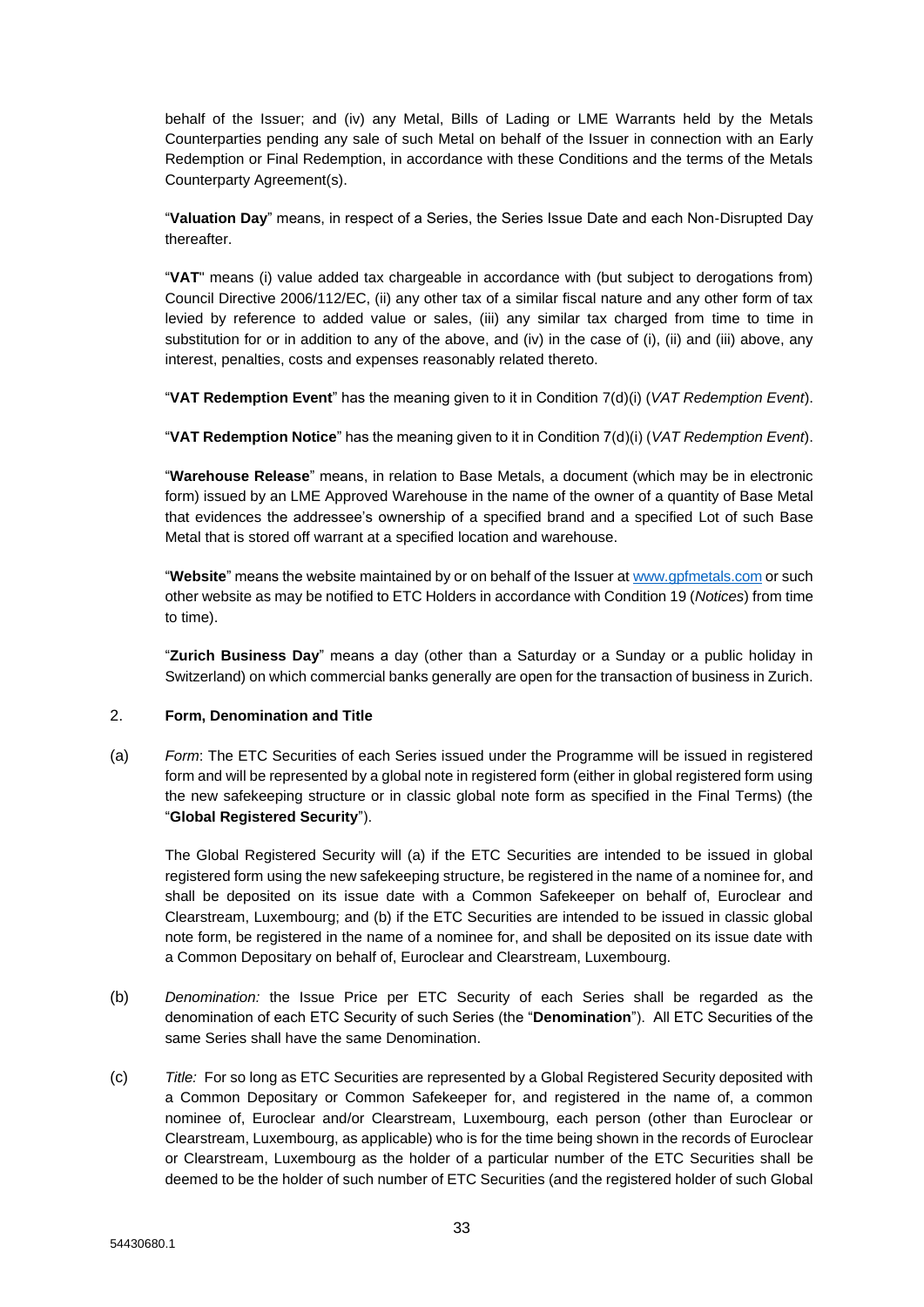Registered Security shall be deemed not to be the holder) for all purposes other than with respect to (a) the payment of principal, premium (if any) or interest (if any) and (b) the Provisions for Meetings of ETC Holders.

Title to the Global Securities shall pass by and upon registration in the Register which in relation to Global Securities the Issuer shall procure to be kept by the Registrar in accordance with the provisions of the Agency Agreement. The registered holder of a Global Registered Security may (to the fullest extent permitted by applicable laws) be deemed and treated at all times, by all persons and for all purposes (including the making of any payments), as the absolute owner of such Global Registered Security regardless of any notice of ownership, theft or loss or any trust or other interest therein or of any writing thereon (other than the endorsed form of transfer).

- (d) *Individual Securities*: ETC Securities in individual, definitive registered form ("**Individual Securities**") will only be issued in the limited circumstances set out in Condition 17(b) (*Transfer of ETC Securities Represented by Permanent Global Registered Securities*).
- (e) *Transfer of ETC Securities in definitive registered form*: Title to Individual Securities shall only pass by and upon registration of the transfer in the Register, which the Issuer shall procure to be kept in accordance with Clause 9 (*Additional Duties of the Registrar*) of the Agency Agreement.

One or more ETC Securities in individual, definitive registered form may be transferred upon the surrender (at the Specified Office of the Registrar) of the Individual Security representing such ETC Securities to be transferred, together with the form of transfer endorsed on such Individual Security, (or another form of transfer substantially in the same form and containing the same representations and certifications (if any), unless otherwise agreed by the Issuer), duly completed and executed and any other evidence as the Registrar may reasonably require. In the case of a transfer of part only of a holding of ETC Securities represented by one Individual Security, a new Individual Security shall be issued to the transferee in respect of the part transferred and a further new Individual Security in respect of the balance of the holding not transferred shall be issued to the transferor.

- (f) *Closed Periods*: No ETC Holder may require the transfer of an ETC Security to be registered (i) during the period of 15 calendar days ending on the due date for Final Redemption of that ETC Security, (ii) during the period of 15 calendar days prior to any date on which ETC Securities may be redeemed following the occurrence of (i) an Issuer Call Redemption Event, (ii) an Early Redemption Event or (iii) an Event of Default or (iii) during the period of seven days ending on (and including) any Record Date.
- (g) *Exercise of Buy-Back*: In the case of an exercise of an Authorised Participant's (or, if applicable, an individual ETC Holder's) right to submit a Buy-Back Order in respect of a holding of ETC Securities represented by a single Individual Security, a new Individual Security shall be issued to the holder in respect of the balance of the holding not subject to the exercise of such Buy-Back.
- (h) Each new Individual Security to be issued pursuant to Conditions 2(d) (*Transfer of ETC Securities in definitive registered form*) and 2(e) (*Exercise of Buy-Back*) will be available for delivery within five Business Days of surrender of the relevant Individual Security and, if applicable, receipt of the relevant request for exchange, form of transfer or Buy-Back Order together with such other evidence (if any) as may be required pursuant to the relevant Condition. Delivery of new Individual Securities shall be made at the Specified Office of the Registrar to whom surrender of such Individual Security and, if applicable, delivery of such request, form of transfer or Buy-Back Order shall have been made or, at the option of the holder making such delivery and surrender as aforesaid and as specified in the relevant request for exchange, form of transfer, Buy-Back Order or otherwise in writing, shall be mailed at the risk of the holder entitled to the new Individual Security to such address as may be so specified.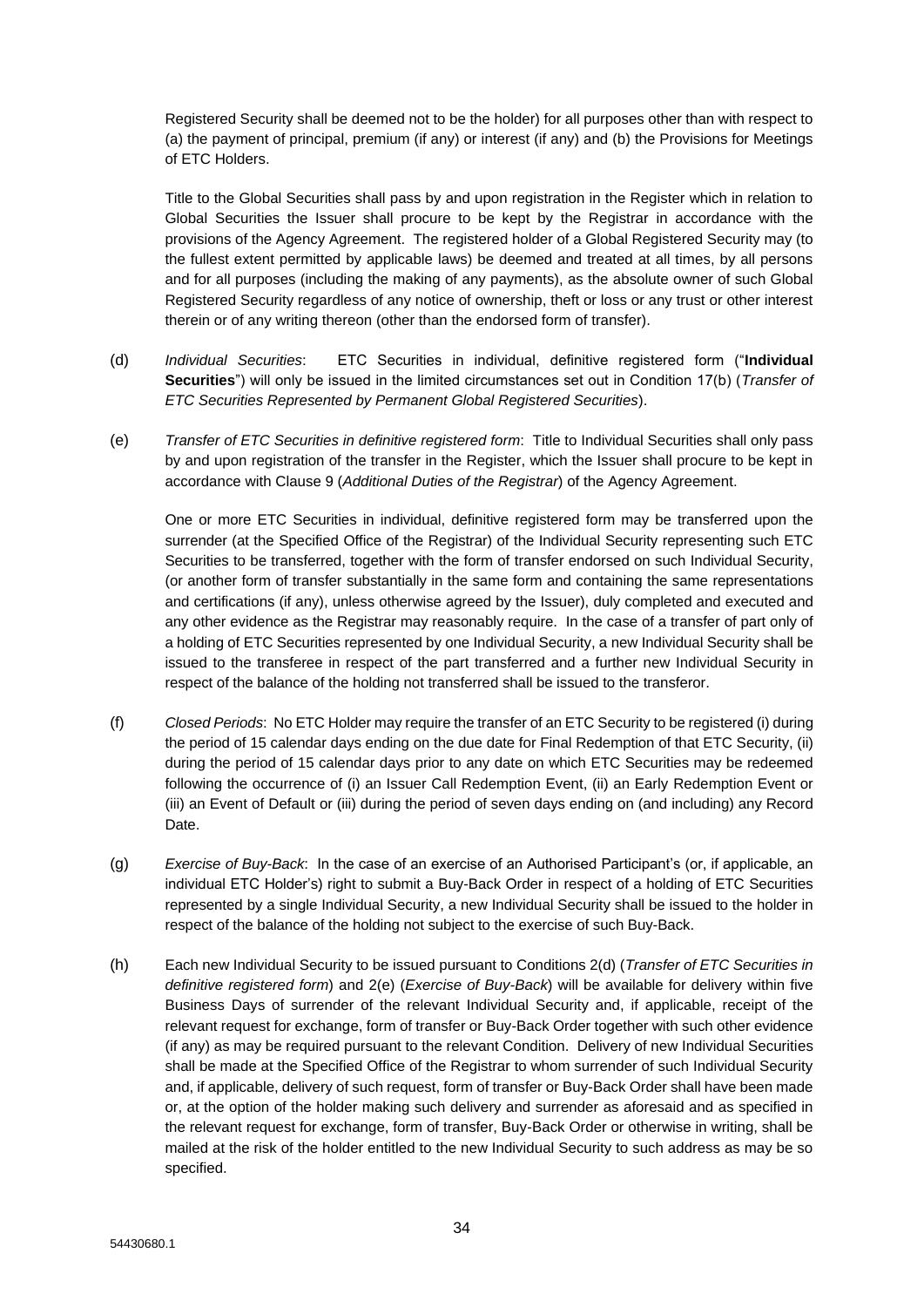## 3. **Constitution and Status**

The ETC Securities are constituted by the Trust Deed for the relevant Series and secured by each Security Document for the relevant Series. The ETC Securities are secured, limited recourse obligations of the Issuer, at all times ranking *pari passu* and without any preference among themselves, secured in the manner described in Condition 5 (*Security and Application of Proceeds*) and recourse in respect of which is limited in the manner described in Condition 5(h) (*Shortfall after Application of Proceeds (Limited Recourse) and Non-Petition*) and Condition 14 (*Enforcement*). The ETC Holders are entitled to the benefit of, are bound by, and are deemed to have notice of, all the provisions of the Trust Deed and are deemed to have notice of those provisions applicable to them of the Agency Agreement and each Security Document.

# 4. **Metal Entitlement, Total Expense Ratio and Cash Value Per ETC Security**

# (a) *Determination of Metal Entitlement and Cash Value per ETC Security*

In respect of each Series and each calendar day up to (and including) the Early Redemption Trade Date or Final Redemption Valuation Date, as applicable, the Administrator shall calculate the Metal Entitlement and in respect of each Valuation Day up to (and including) the Early Redemption Date or Final Redemption Valuation date, as applicable, the Administrator shall calculate the Cash Value per ETC Security for such Valuation Day.

# (b) *Determination of Metal Entitlement and Cash Value per ETC Security*

The "**Metal Entitlement**" in respect of a Series and any calendar day shall be an amount of Metal per ETC Security (expressed in fine troy ounces in the case of Gold (rounded to ten decimal places); in troy ounces in the case of Silver, Platinum or Palladium (rounded to ten decimal places); and in metric tonnes in the case of Copper or Nickel (rounded to ten decimal places)) and determined by the Administrator as follows:

- (i) if the relevant calendar day is the Series Issue Date, the Metal Entitlement shall be equal to the Initial Metal Entitlement;
- (ii) in relation to any subsequent calendar day, the Metal Entitlement shall be an amount calculated by the Administrator in accordance with the formula below:

$$
MEt = MEt-1 \times (1 - TERt)^{1/N}
$$

Where:

"**MEt**" means the Metal Entitlement in respect of the relevant calendar day;

"**MEt-1**" means the Metal Entitlement in respect of the immediately preceding calendar day;

"**TERt**" means the Total Expense Ratio as at the relevant calendar day, expressed as a decimal; and

"**N**" means 365 (or 366 in a leap year).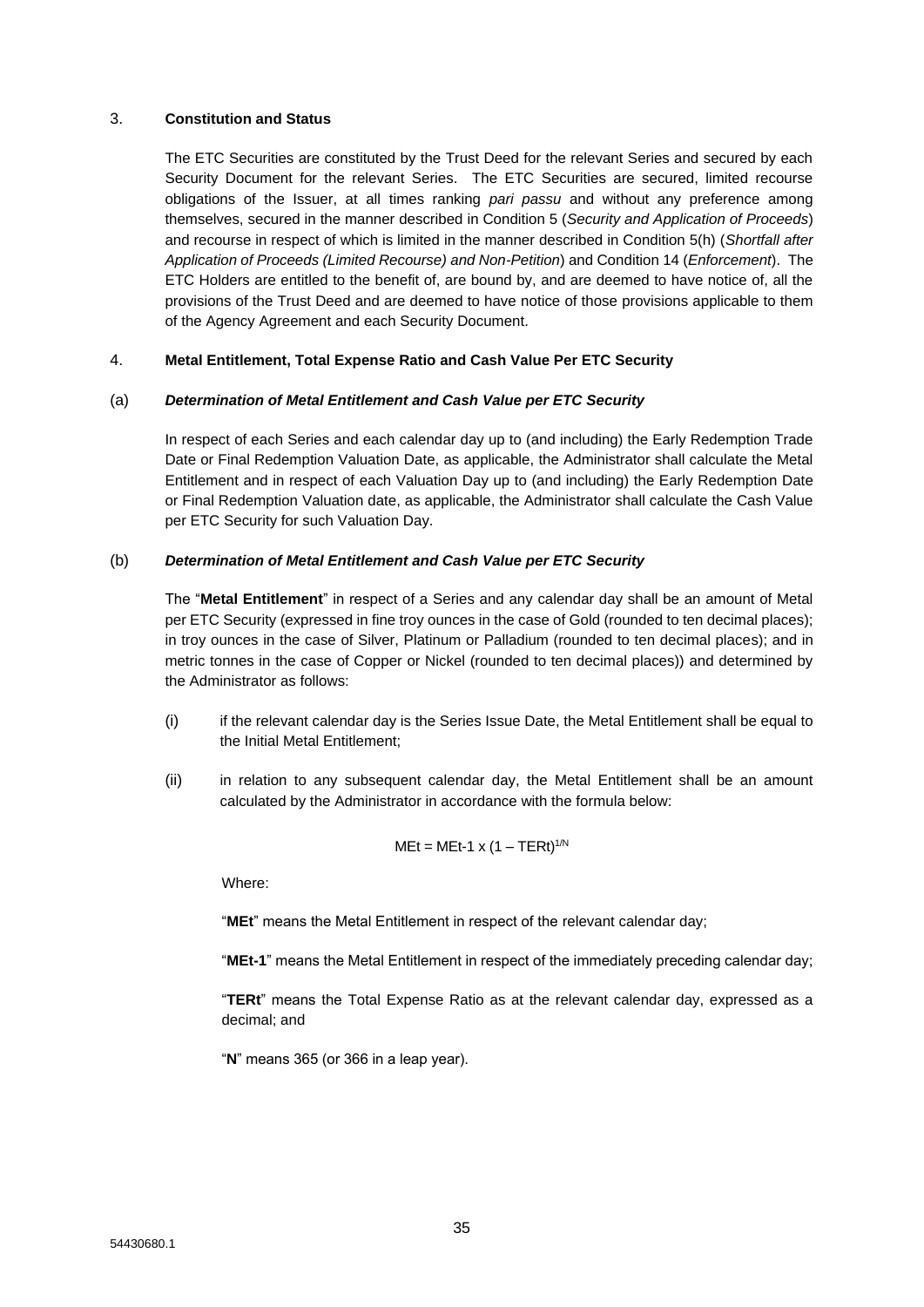The "**Cash Value per ETC Security**" in respect of a Valuation Day shall be an amount per ETC Security expressed in USD and determined by the Administrator as being equal to:

- (i) the Metal Entitlement per ETC Security in respect of the relevant Valuation Day (the Cash Value per ETC Security as of the relevant Tranche Issue Date is equal to the Issue Price per ETC Security); *multiplied by*
- (ii) the Metal Reference Price in respect of the relevant Valuation Day.

For illustration purposes only, a formulaic expression of the determination of Cash Value per ETC Security is set out below:

$$
VpS, =E, \times M,
$$

Where

"**VpS**" means, in respect of a Valuation Day, the Cash Value per ETC Security in respect of that Valuation Day (the Cash Value per ETC Security as of the relevant Tranche Issue Date is equal to the Issue Price per ETC Security);

"**E**" means, in respect of a Valuation Day (t), Metal Entitlement per ETC Security in respect of that Valuation Day; and

"**M**" means, in respect of a Valuation Day (t), the relevant Metal Reference Price on that Valuation Day.

### (c) *Publication of Metal Entitlement and Cash Value per ETC Security*

In respect of each Series and on each Valuation Day up to (and including) the Early Redemption Trade Date or Final Redemption Valuation Date, as applicable, the Issuer (or the Administrator on the Issuer's behalf) shall publish the Metal Entitlement and the Cash Value per ETC Security for such Valuation Day notified to it by the Administrator on the Website by no later than the immediately following Business Day.

# (d) *Total Expense Ratio*

- (i) The "**Total Expense Ratio**" is the rate per annum at which the Operational Fee payable by the Issuer in respect of each Series is calculated. The Total Expense Ratio reflects the amounts anticipated to be payable by the Issuer in respect of each Series on account of:
	- (1) the costs of printing any ETC Securities of such Series and any publication, marketing or advertising materials in respect of such ETC Securities;
	- (2) the costs of producing and translating the required legal and/or marketing documentation in relation to each issuance of ETC Securities, including without limitation, the Issue Specific Summary for each issuance;
	- (3) any fees, costs and expenses payable by the Issuer in relation to ETC Securities of such Series to the Trustee, the Security Trustee, the Authorised Participants, the Metals Counterparties, the Principal Paying Agent, the Custodian, the Administrator, the Corporate Services Provider, the Account Bank or any other Transaction Party pursuant to, or in connection with, the Transaction Documents (in each case to the extent not covered by any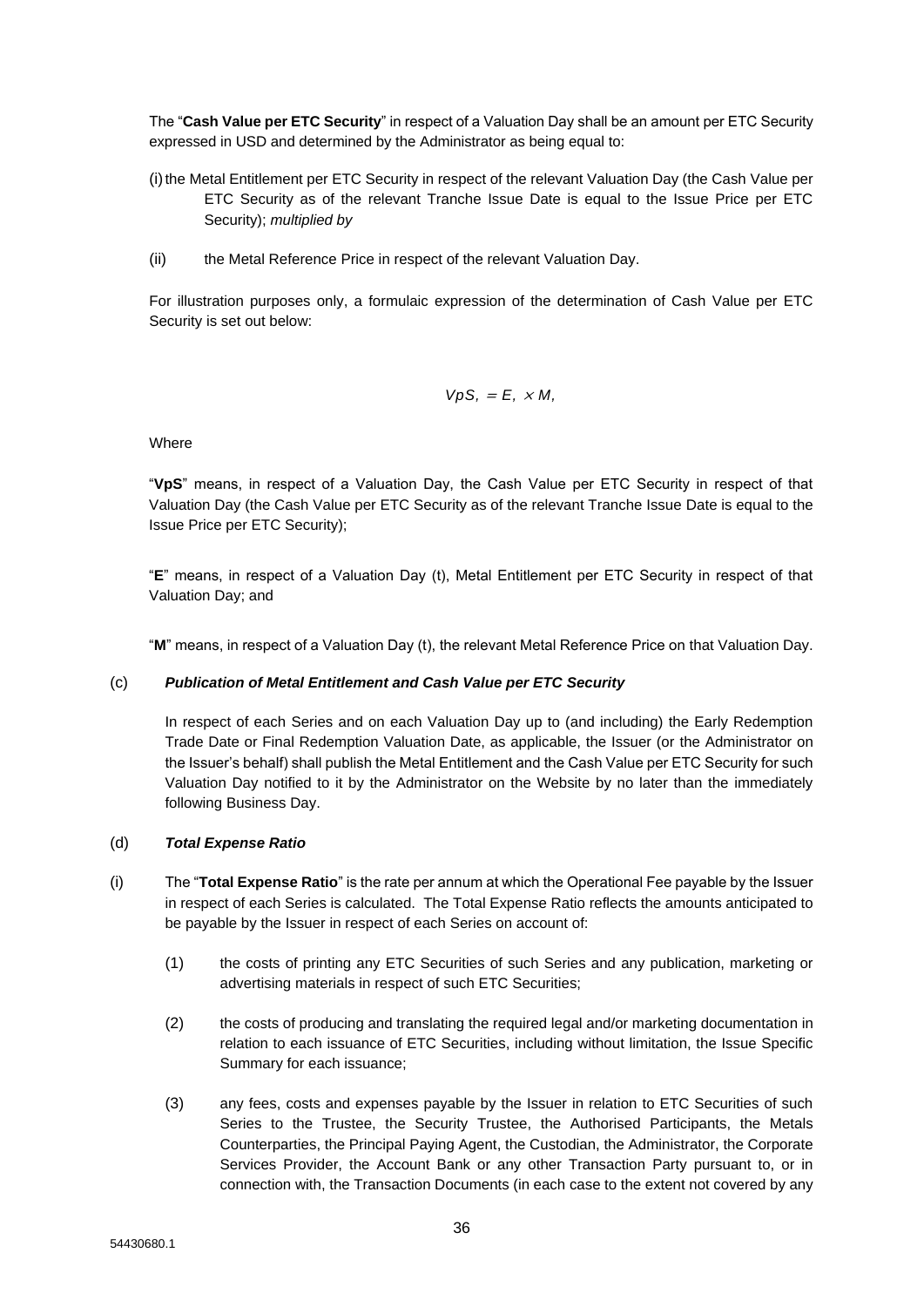applicable Subscription Fees, Buy-Back Fees, Physical Delivery Fees or Metals Counterparty Fees);

- (4) any legal fees and disbursements relating to such ETC Securities payable to the legal advisers, auditors and other professional advisers in Ireland, the United Kingdom, The Netherlands or Switzerland to the Issuer and/or any other legal advisers and any other professional advisers properly appointed by the Issuer (subject to the prior written approval of the Arranger);
- (5) any legal fees and disbursements relating to such ETC Securities payable to the legal advisers and other professional advisers in Ireland, the United Kingdom, The Netherlands or Switzerland to the Administrator, the Trustee, the Security Trustee and/or any other legal advisers and any other professional advisers properly appointed by the Issuer (subject to the prior written approval of the Arranger);
- (6) any annual or issue-specific listing fees payable to any Relevant Stock Exchange in respect of the listing of the ETC Securities on such Relevant Stock Exchange;
- (7) any fees payable with respect to the periodic audit inspection of the Underlying Metal;
- (8) the Issuer Profit Amount; and
- (9) any other Taxes, fees, costs, expenses or disbursements properly incurred by the Issuer in relation to the issue of the ETC Securities which is not to be reimbursed by any other person.
- (ii) The Total Expense Ratio in respect of a Series is applied to the Metal Entitlement for such Series on a daily basis to determine a daily deduction of an amount of Metal from such Metal Entitlement (applying the per annum rate and dividing by 365 (or 366 in a leap year)). The initial Total Expense Ratio for each Series shall be set out in the Final Terms of the first Tranche of ETC Securities for that Series and the Total Expense Ratio shall cease to apply to an ETC Security for a Series on the earliest to occur of (i) a Buy-Back Trade Date relating to such ETC Security, (ii) an Early Redemption Trade Date relating to such Series and (iii) the Final Redemption Valuation Date for such Series. For the avoidance of doubt, if a Buy-Back Order is cancelled in respect of an ETC Security, the Metal Entitlement for such ETC Security following such cancellation shall be adjusted to reflect the Total Expense Ratio that should have applied to such Metal Entitlement from (and including) the relevant Buy-Back Trade Date to (and including) the relevant date of cancellation of such Buy-Back Order, and the immediately following TER Metal Sale Notice shall account for any such adjustment.
- (iii) The Total Expense Ratio in respect of a Series may be varied by the Issuer on the request of the Administrator from time to time, provided that no increase in the Total Expense Ratio in respect of a Series will take effect unless ETC Holders of such Series have been given at least 30 calendar days' prior notice in accordance with Condition 19 (*Notices*).
- (iv) The Total Expense Ratio in respect of each Series from time to time and any proposed change to the Total Expense Ratio of any Series shall be published on the Website.
- (v) The accrued Metal representing the reduction in the Metal Entitlement due to the daily application of the Total Expense Ratio will be sold by the relevant Metals Counterparty (on behalf of the Issuer) on a monthly or such other periodic basis as may be agreed between the Custodian, the relevant Metals Counterparty and the Issuer (or the Administrator on its behalf) from time to time. Upon effective delivery of a notice from the Administrator (acting on behalf of the Issuer) to each of the Issuer, the Custodian, the relevant Metals Counterparty, the Administrator and the Security Trustee (a "**TER Metal Sale Notice**") specifying the amount of Metal determined by the Administrator (the "**TER Metal**") to be sold on the date on which the TER Metal Sale Notice is effective (the "**TER Metal Sale**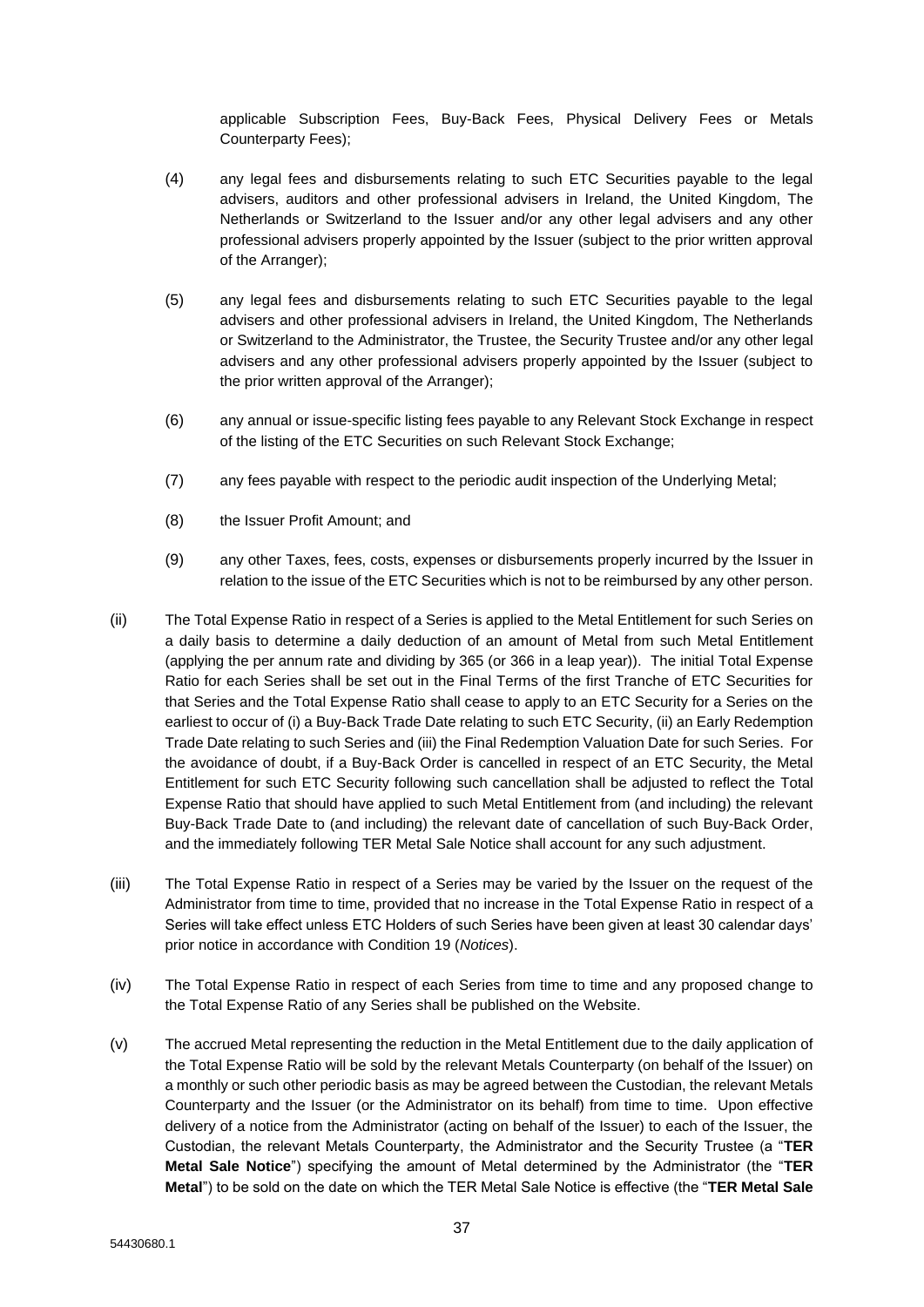**Date**"), the Custodian will instruct the transfer to or to the order of the relevant Metals Counterparty for sale on behalf of the Issuer of an amount of Metal equal to the TER Metal (a "**TER Metal Sale**"). For the avoidance of doubt the TER Metal shall, in respect of each ETC Security that has been issued since the previous TER Metal Sale Notice, include any Metal representing the reduction in the Metal Entitlement for each such ETC Security accrued between such ETC Security's Subscription Trade Date and its Issue Date.

## (e) *TER Metal Sales*

- (i) Pursuant to the terms of the Irish Law Security Trust Deed, the Security in respect of the TER Metal described in Condition 4(d)(v) shall automatically be released without further action on the part of the Security Trustee to the extent necessary to effect the TER Metal Sale, provided that nothing in this Condition 4(e)(i) shall operate to release the charges and other security interests over the proceeds of the sale of the TER Metal.
- (ii) Following receipt by the relevant Metals Counterparty of a TER Metal Sale Notice, and delivery of the TER Metal to the relevant Metals Counterparty or to its order, on the TER Metal Sale Date, the relevant Metals Counterparty shall, acting as agent of the Issuer, sell the TER Metal in a timely fashion in accordance with all applicable laws and the terms of the relevant Metals Counterparty Agreement.
- (iii) In selling the TER Metal, the relevant Metals Counterparty may take such steps as it, acting in a commercially reasonable manner, considers appropriate in order to effect an orderly sale in a timely fashion, and may effect such sale in one transaction or in multiple transactions. The relevant Metals Counterparty will not be liable to the Issuer or to the Trustee, the ETC Holders or any other person merely because a higher price could have been obtained had all or part of the TER Metal Sale been delayed or taken place at a different time or had the TER Metal Sale not been effected in stages. The Issuer shall not be liable to the Trustee, the ETC Holders or any other person for any alleged failure to obtain a higher price for all or part of the TER Metal as a result of the Issuer's selection of the relevant Metals Counterparty.
- (iv) Subject as provided above, in carrying out any TER Metal Sale, the relevant Metals Counterparty will act in good faith and a commercially reasonable manner and will sell at a price which it reasonably believes to be representative of the fair market price of the TER Metal being disposed of in the relevant transaction. In carrying out such liquidation, the relevant Metals Counterparty shall sell to one or more Eligible Purchasers, provided that, in each case:
	- (1) the relevant Metals Counterparty shall, acting in good faith and a commercially reasonable manner, use reasonable efforts to ensure that such a sale would be conducted in a manner that would minimise the VAT that may be charged, withheld or deducted on such sale which would reduce the net sale proceeds (as compared to the position if no VAT were due); and
	- (2) where the relevant Metals Counterparty is unable to sell the TER Metal in the manner set out in Condition  $4(e)(iv)(1)$ , such Metals Counterparty shall use its discretion to sell the TER Metal to any Eligible Purchaser in any manner as it deems fit.
- (v) The cash proceeds of a sale of TER Metal (less any Taxes or other deductions permitted to be made by the relevant Metals Counterparty in accordance with the relevant Metals Counterparty Agreement) will be paid by such Metals Counterparty to the Issuer Cash Account or otherwise to the Issuer's order and applied towards payment of the Operational Fee to the Arranger.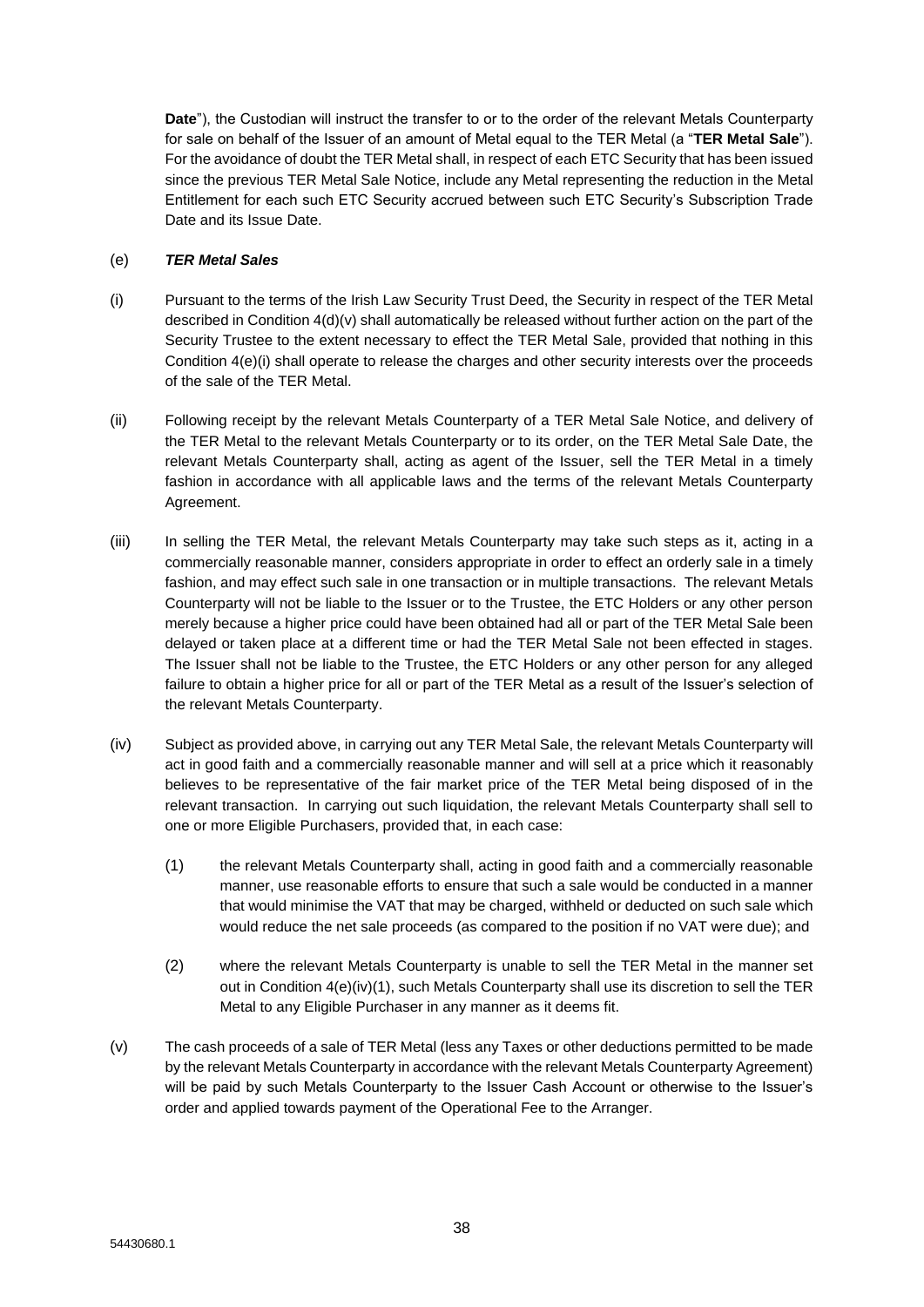## 5. **Security and Application of Proceeds**

## (a) *Security*

- (i) The Secured Issuer Obligations are secured in favour of the Security Trustee for the benefit of itself and as trustee for the other Secured Creditors by:
	- (A) Pursuant to the Irish Law Security Trust Deed,
- (I) an assignment by way of security of all of the Issuer's rights (but not obligations), title, interest and benefit present and future against the Custodian, the Primary Sub-Custodians and the Sub-Custodian(s) (if any) and the Metals Counterparties relating to the Underlying Metal under the Custody Agreement, the Primary Sub-Custody Agreements and any Sub-Custody Agreement(s), the Metals Counterparty Agreement(s) and otherwise;
- (II) a first fixed charge over and to the extent of the Issuer's title in each Allocated Account (in the case of a Series backed by one or more Precious Metal(s)) and/or each Off-Warrant Account (in the case of a Series backed by one or more Base Metal(s)), all of the Underlying Metal held in the Allocated Account(s) and/or Off-Warrant Account(s), each Warehouse Release, each LME Warrant and each Bill of Lading held by the Custodian or a Primary Sub-Custodian on behalf of the Issuer from time to time and all sums and assets derived therefrom;
- (III) an assignment by way of security of all of the Issuer's rights (but not obligations), title, interest and benefit, present and future, in, to and under the Administration Agreement, the Authorised Participant Agreements, the Agency Agreement, the Custody Agreement and the Metals Counterparty Agreement(s); and
- (IV) a first fixed charge over and to the extent of the Issuer's title in (I) all sums, Metal and/or any other property held now or in the future by the Principal Paying Agent, the Custodian, the Primary Sub-Custodians and/or any Sub-Custodian(s) or the Metals Counterparties to meet payments and/or deliveries due in respect of any Secured Issuer Obligation or Other Issuer Obligation relating to the ETC Securities and (II) all sums, Metal and any other property held or received now or in the future by the Metals Counterparties relating to the sale of TER Metal or Underlying Metal pursuant to the Metals Counterparty Agreement(s),

(collectively, the "**Irish Law Security**"); and

- (B) Pursuant to the English Law Security Trust Deed,
- (I) an assignment by way of security of all of the Issuer's rights (but not obligations), title, interest and benefit, present and future, in, to and under the Account Bank Agreement; and
- (II) a first fixed charge over the Issuer Cash Account and all amounts from time to time standing to the credit thereof (together with all interest accruing from time to time thereon and the debts represented thereby),

(collectively, the "**English Law Security**" and, together with the Irish Law Security, the "**Security**").

(ii) The Security is granted to the Security Trustee as continuing Security for the Secured Issuer Obligations. In accordance with each Security Document, prior to any enforcement of the Security, the Security shall be automatically released without the need for any notice or other formalities (and without liability to the Security Trustee) with respect to: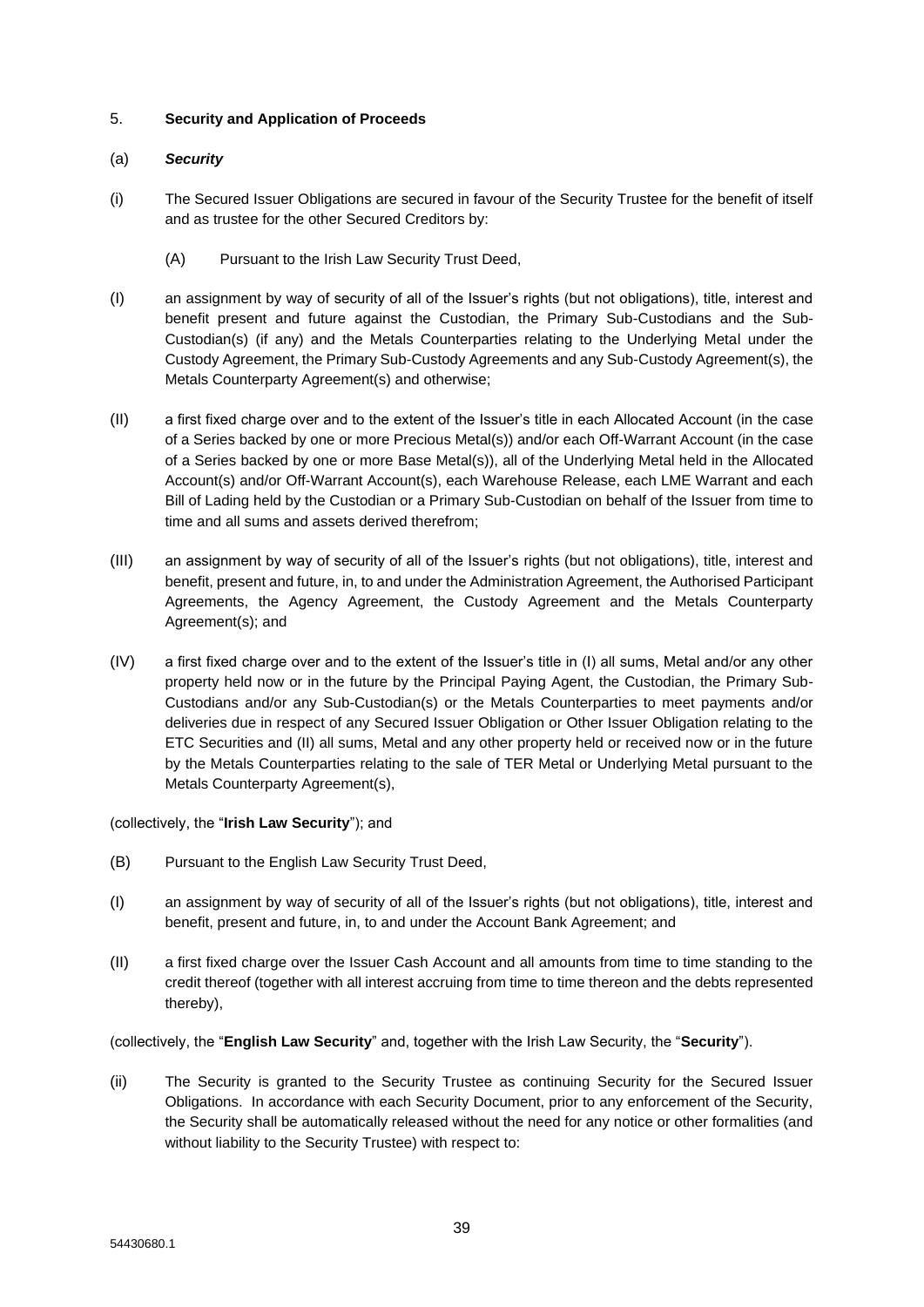sums and/or Metal held by or on behalf of the Issuer, the Custodian, the Primary Sub-Custodians or any Sub-Custodian, the Metals Counterparties, the Administrator, the Account Bank, the Principal Paying Agent and/or any Paying Agent(s), as applicable, to the extent required for payment of any sum or delivery of any Metal in respect of the ETC Securities and/or under the Transaction Documents which is due and payable or deliverable and which, for the avoidance of doubt, shall include, without limitation:

(A)

- (I) amounts payable in respect of the Redemption Amount or any other amount payable in accordance with these Conditions or under the Trust Deed;
- (II) Underlying Metal deliverable to or to the order of a Metals Counterparty pursuant to these Conditions and/or the relevant Metals Counterparty Agreement for the purposes of effecting a sale of such Underlying Metal;
- (III) TER Metal deliverable to or to the order of a Metals Counterparty and the proceeds of any sale thereof that is payable to the Arranger as described in Condition 4 (*Metal Entitlement, Total Expense Ratio and Cash Value per ETC Security*);
- (IV) Metal in respect of Buy-Back Settlement Amounts and Physical Redemption Settlement Amounts deliverable to a Metals Counterparty or to its order in accordance with the terms of the relevant Metals Counterparty Agreement;
- (V) following any sale of the Underlying Metal in connection with an early or final redemption of the ETC Securities, any Over-allocated Metal Cash Proceeds retained by the relevant Metals Counterparty prior to the payment of the Redemption Amount to any ETC Holder;
- (VI) any LME Warrants or Bills of Lading held by the Custodian or a Primary Sub-Custodian on behalf of the Issuer to be exchanged for physical Lots of Metal (represented by a Bill of Lading or a Warehouse Release, as applicable); and
- (VII) any Underlying Metal deliverable to or to the order of a Metals Counterparty and the proceeds of any sale thereof for the purposes of funding any indemnity payment due from the Issuer to a Transaction Party under the Transaction Documents or any other exceptional expenses of the Issuer not payable by the Arranger under the Fees and Expenses Agreement.

Any release pursuant to Conditions  $5(a)(ii)(A)(III)$  and  $(IV)$  shall be subject to the condition that, in respect of the ETC Securities and the Allocated Accounts (in the case of a Series backed by a Precious Metal) or Off-Warrant Accounts (in the case of a Series backed by a Base Metal) holding Over-allocated Metal, an amount of Metal at least equal to such Over-allocated Metal shall at all times remain in such Allocated Accounts or Off-Warrant Accounts. Where the Security is released over any Over-allocated Metal Cash Proceeds in accordance with (V), such proceeds shall be retained by the relevant Metals Counterparty only and shall not be paid to any other Secured Creditor, Other Creditor or other person; and

(B) any part of the Secured Property to the extent required to comply with and subject to the provisions of Conditions 5(c) (*Liquidation of Underlying Metal following an Early Redemption Event or the Final Redemption Valuation Date*), 5(h) (*Shortfall after Application of Proceeds (Limited Recourse) and Non-Petition*) and 5(i) (*Issuer's Rights as Beneficial Owner of Secured Property*).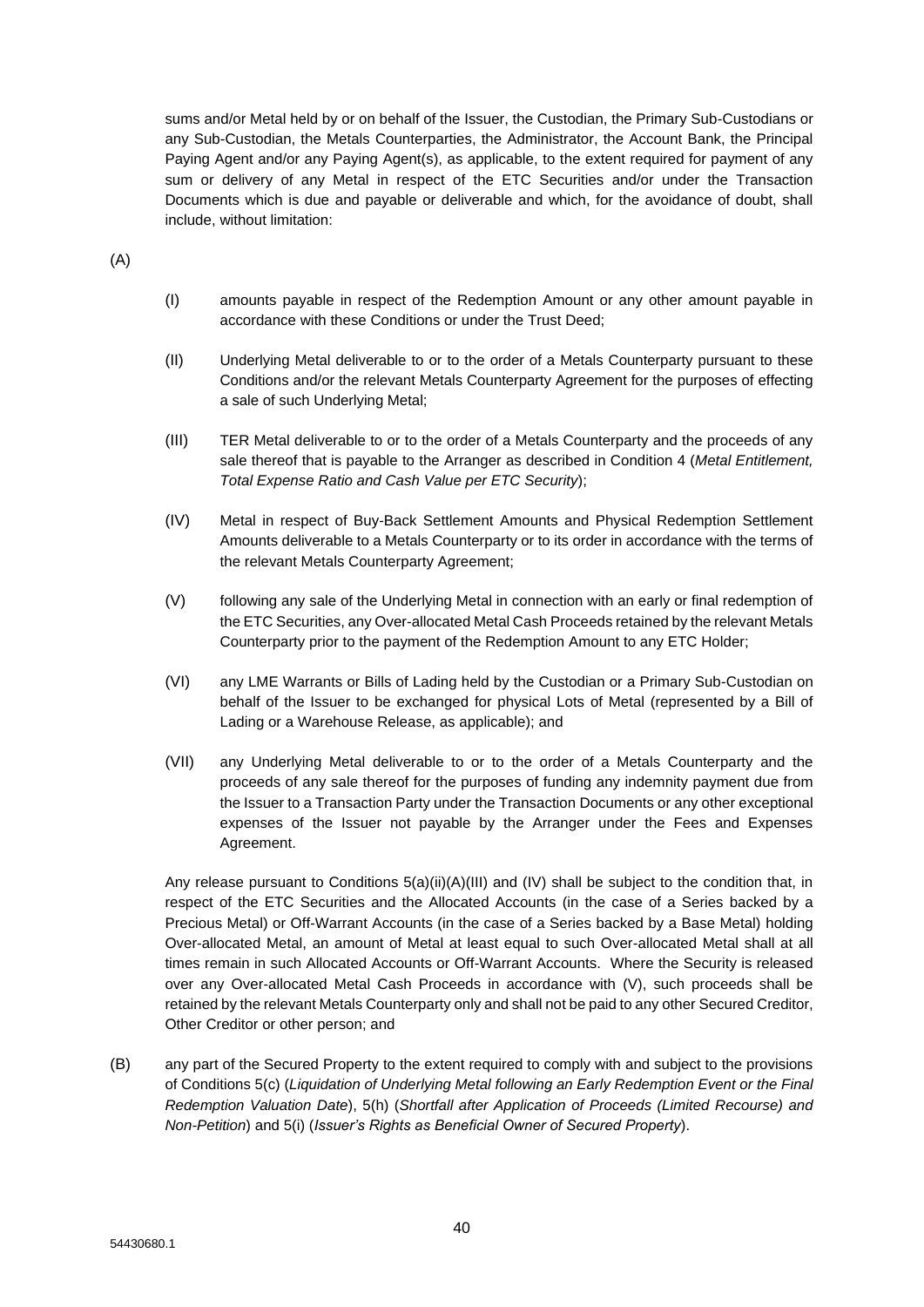# (b) *Money Received by a Paying Agent Prior to Liquidation of Underlying Metal or Enforcement of Security*

- (i) Pursuant to the terms of the Trust Deed, the Issuer agrees, on any date on which a payment of the Redemption Amount or any other amounts payable under these Conditions in respect of any ETC Security becomes due, unconditionally to pay the relevant Paying Agent (or to the order of the Principal Paying Agent) in same day funds, in accordance with the Trust Deed, the Redemption Amount or such other amounts payable in respect of each such ETC Security which is due and payable on that date. Notwithstanding anything to the contrary in these Conditions or the Trust Deed,
	- (A) payment of the Redemption Amount or any such other amounts due under each ETC Security pursuant to these Conditions made to the relevant Paying Agent in accordance with the terms of the Agency Agreement shall, to that extent, satisfy the Issuer's obligation to make payment of the Redemption Amount or such other amount in respect of each such ETC Security except to the extent that there is failure by such Paying Agent to pass such payment to the relevant ETC Holders (whether via payment through the Clearing System or otherwise); and
	- (B) a payment of any Redemption Amounts or any other amounts payable in respect of the ETC Securities made after the due date or as a result of the ETC Securities becoming repayable following an Event of Default or the occurrence of an Issuer Call Redemption Event or any other Early Redemption Event shall be deemed to have been made when the full amount due has been received by a relevant Paying Agent and notice to that effect has been given to the ETC Holders, except to the extent that there is failure by such Paying Agent to pass such payment to the relevant ETC Holders (whether via payment through the Clearing System or otherwise).

Under the terms of the Trust Deed, the Trustee holds the benefit of this covenant on trust for itself and the ETC Holders according to their respective interests.

- (ii) Save for any moneys received in connection with the liquidation of the Underlying Metal or enforcement of all or part of the Secured Property (in which case the waterfalls set out in Conditions 5(c) (*Liquidation of Underlying Metal following an Early Redemption Event or the Final Redemption Valuation Date*) and 5(d) (*Application of Proceeds of Enforcement of Security*) shall apply, respectively), all moneys held by or on behalf of the Issuer in relation to the Issuer's covenant to pay the Redemption Amounts or any other amounts payable pursuant to Condition 5(b)(i) will, despite any appropriation of all or part of them by the Issuer, be held by the party holding such funds on trust to apply them:
	- (A) first, in payment or satisfaction of the fees, costs, charges, expenses, liabilities, claims and other amounts properly incurred by or payable to the Trustee and the Security Trustee under or pursuant to the Transaction Documents (including, without limitation, (I) any Taxes (other than any income, corporation or similar tax in respect of the Trustee's and/or the Security Trustee's remuneration), (II) the costs of enforcing any rights of the holders of the ETC Securities and (III) sums required to be paid by the Trustee and/or the Security Trustee in connection with the performance of its obligations under the Transaction Documents (including any fees, costs, charges, expenses, liabilities, claims and other amounts of any Appointees of the Trustee and/or the Security Trustee) and the Trustee's and the Security Trustee's remuneration);
	- (B) secondly, in payment of any amounts owing to the Principal Paying Agent, the Account Bank and any other Agent including reimbursement in respect of any proper payment of Redemption Amounts made to the ETC Holders;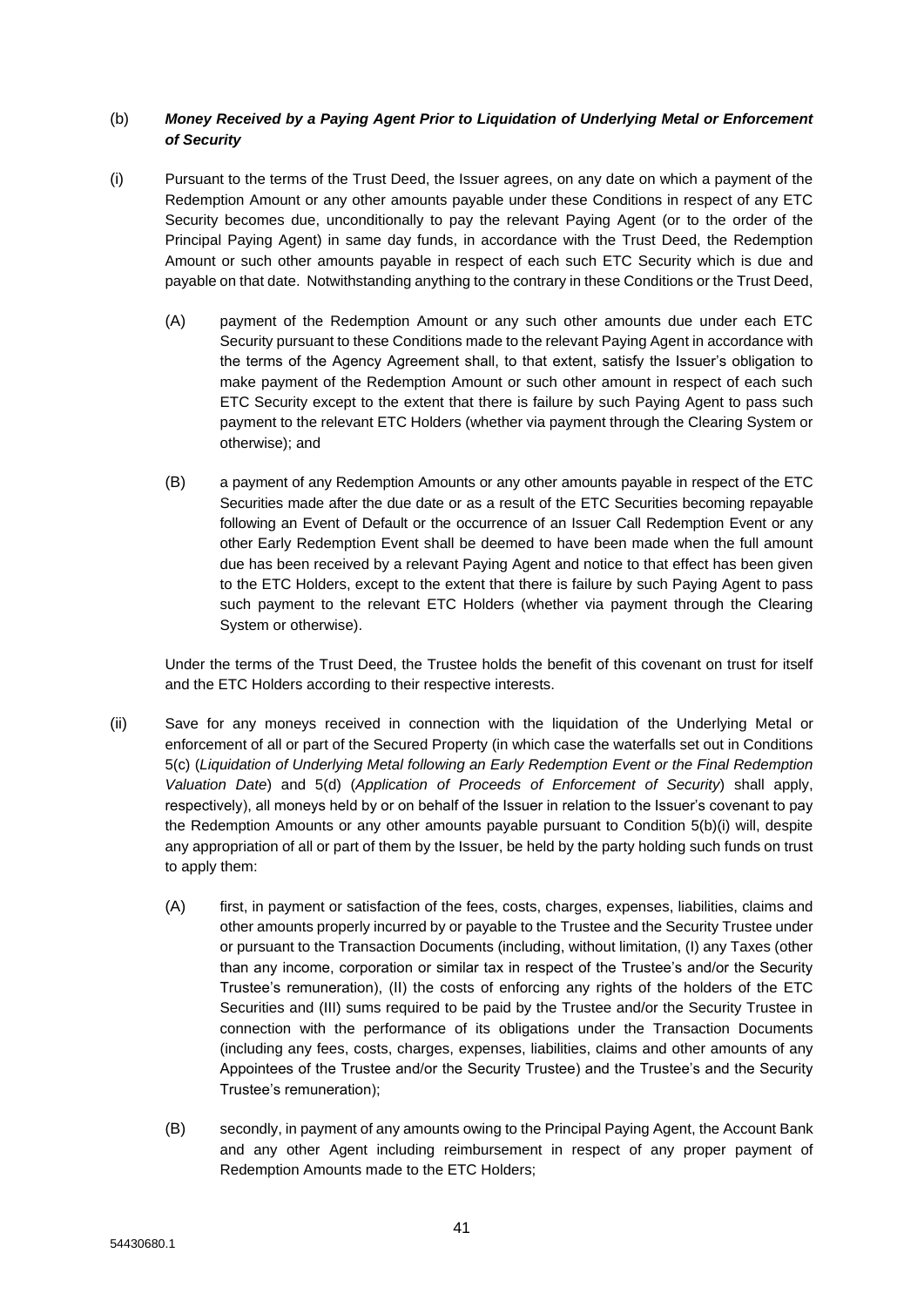- (C) thirdly, in payment of any amounts owing to the holders of ETC Securities pari passu and rateably; and
- (D) fourthly, in payment of any balance to the Issuer for itself.

If a Paying Agent holds any moneys in respect of ETC Securities that have become void or in respect of which claims have become prescribed, such Paying Agent will hold them on trust for the ETC Holders according to their respective interests.

# (c) *Liquidation of Underlying Metal following an Early Redemption Event or the Final Redemption Valuation Date*

- (i) Following the occurrence of an Early Redemption Trade Date or the Final Redemption Valuation Date, the Custodian shall deliver or procure the delivery of all of the Underlying Metal held by the Custodian, the Primary Sub-Custodians (or any Sub-Custodian(s)) to or to the order of the relevant Metals Counterparty in accordance with Condition 10 (*Metal Sale on Early or Final Redemption*) to effect a sale of the Underlying Metal.
- (ii) Following liquidation of the Underlying Metal but prior to the enforcement of the Security, the Issuer (or its agent) shall, subject to Condition 5(g) (*Accumulation of Moneys*), apply the proceeds of the liquidation of the Underlying Metal after taking account of (x) any Taxes incurred, withheld or deducted by or on behalf of the Issuer and (y) any Taxes and other amounts which the relevant Metals Counterparty is permitted to deduct from the proceeds of the liquidation of the Underlying Metal in accordance with the terms of the relevant Metals Counterparty Agreement and as further described in Condition 10(d) (*Metal Sale on Early or Final Redemption*), as follows:
	- (A) *first*, in payment or satisfaction of all Taxes and other amounts properly incurred by or payable to the relevant Metals Counterparty (which for the purpose of this Condition 5(c) shall include, without limitation, any Taxes (other than any income, corporation or similar tax in respect of such Metals Counterparty's remuneration) required to be paid by the Metals Counterparty in connection with the performance of its obligations under these Conditions and the relevant Metals Counterparty Agreement and/or by such Metals Counterparty on behalf of the Issuer in connection with the liquidation of any Underlying Metal), provided that in no circumstance shall the amount payable to a Metals Counterparty in accordance with this Condition 5(c)(ii)(B) duplicate any amounts which such Metals Counterparty has deducted from the proceeds of the liquidation of the Underlying Metal in accordance with the terms of the relevant Metals Counterparty Agreement and as further described in Condition 10(d) (*Metal Sale on Early or Final Redemption*);
	- (B) *secondly*, in payment or satisfaction of all fees, costs, charges, expenses, liabilities, claims and other amounts properly incurred by or payable to the Trustee and the Security Trustee under or pursuant to the Trust Deed, the Security Documents and/or any other Transaction Documents (which for the purpose of this Condition 5(c) shall include, without limitation, (I) any Taxes required to be paid by the Trustee and/or the Security Trustee in connection with the performance of their respective obligations under the Trust Deed and/or the Security Documents and/or any other Transaction Documents (other than any income, corporation or similar tax in respect of the Trustee's or the Security Trustee's remuneration), (II) the costs of enforcing any rights of the holders of the ETC Securities, (III) the Trustee's and the Security Trustee's remuneration and (IV) any fees, costs, charges, expenses, liabilities, claims and other amounts of any Appointees of the Trustee and/or the Security Trustee);
	- (C) *thirdly, in payment or satisfaction of the Issuer Series Fees and Expenses;*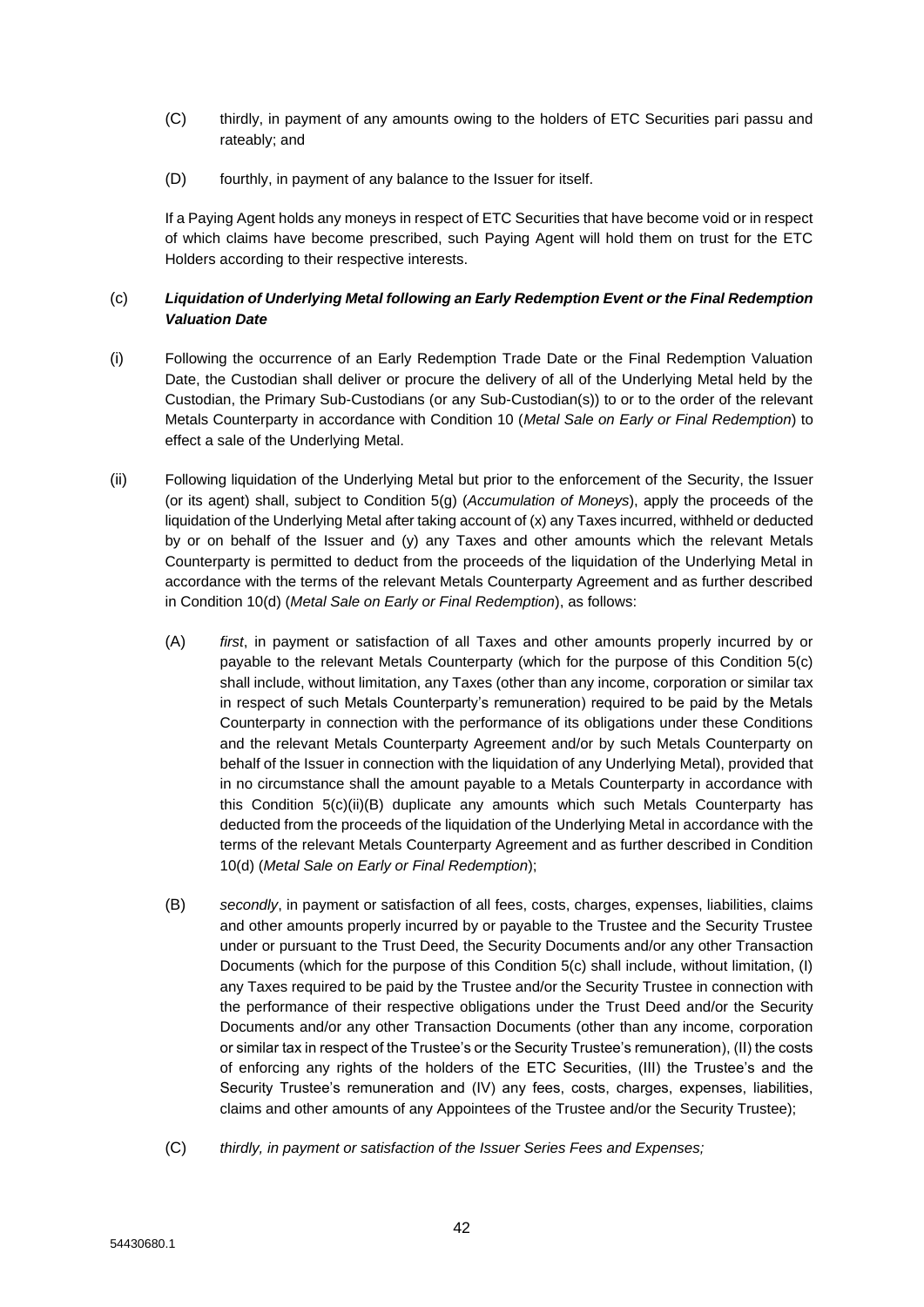- (D) *fourthly*, in payment or satisfaction of any accrued and unpaid sale proceeds of TER Metal to the Arranger in accordance with the terms of the Fees and Expenses Agreement and as described in Condition 4 (*Metal Entitlement, Total Expense Ratio and Cash Value per ETC Security*);
- (E) *fifthly*, in payment of any Specified Interest Amounts owing to ETC Holders by the Issuer *pari passu* and rateably;
- (F) *sixthly*, in payment of any amounts (other than Specified Interest Amounts) owing to the ETC Holders by the Issuer *pari passu* and rateably; and
- (G) *seventhly*, in payment of the balance (if any) to the Issuer for itself.

## (d) *Application of Proceeds of Enforcement of Security*

Pursuant to the terms of each Security Document and subject to Condition 5(g) (*Accumulation of Moneys*), the Security Trustee shall apply the proceeds derived from the realisation of the Secured Property following enforcement of the Security (after taking account of (x) any Taxes incurred, payable, withheld or deducted by or on behalf of the Issuer and (y) any Taxes and other amounts which the relevant Metals Counterparty is permitted to deduct from the proceeds of the realisation of the Underlying Metal in accordance with Condition 5(c) properly incurred by such Metals Counterparty prior to the enforcement of the Security by the Security Trustee (which shall have been certified (including the amounts due to such Metals Counterparty) by the Issuer and such Metals Counterparty to the Security Trustee which certificate shall be conclusive and binding)) as follows:

- (i) *first*, in payment or satisfaction of all fees, costs, charges, expenses, liabilities, claims and other amounts properly incurred by or payable to the Trustee, the Security Trustee or any receiver under or pursuant to the Trust Deed, the Security Documents and/or any other Transaction Document (which for the purpose of this Condition 5(d) and the Security Documents shall include, without limitation, (A) any Taxes required to be paid by the Trustee or the Security Trustee in connection with the performance of their respective obligations under the Trust Deed and/or the Security Documents and/or any other Transaction Document (other than any income, corporation or similar tax in respect of the Trustee's or the Security Trustee's remuneration), (B) the costs of enforcing or realising all or some of the Security, (C) the Trustee's and the Security Trustee's remuneration and (D) any fees, costs, charges, expenses, liabilities, claims and other amounts of any Appointees of the Trustee and/or the Security Trustee);
- (ii) *secondly*, in payment or satisfaction of the Issuer Series Fees and Expenses;
- (iii) *thirdly*, in payment or satisfaction of any accrued and unpaid sale proceeds of TER Metal to the Arranger in accordance with the terms of the Fees and Expenses Agreement and as described in Condition 4 (*Metal Entitlement, Total Expense Ratio and Cash Value per ETC Security*);
- (iv) *fourthly*, in payment of any Specified Interest Amounts owing to ETC Holders by the Issuer *pari passu* and rateably;
- (v) *fifthly*, in payment of any amounts (other than Specified Interest Amounts but including, for the avoidance of doubt, any Enforcement Surplus Principal Amounts) owing to the ETC Holders by the Issuer *pari passu* and rateably; and
- (vi) *sixthly,* in payment of the balance (if any) to the Issuer for itself.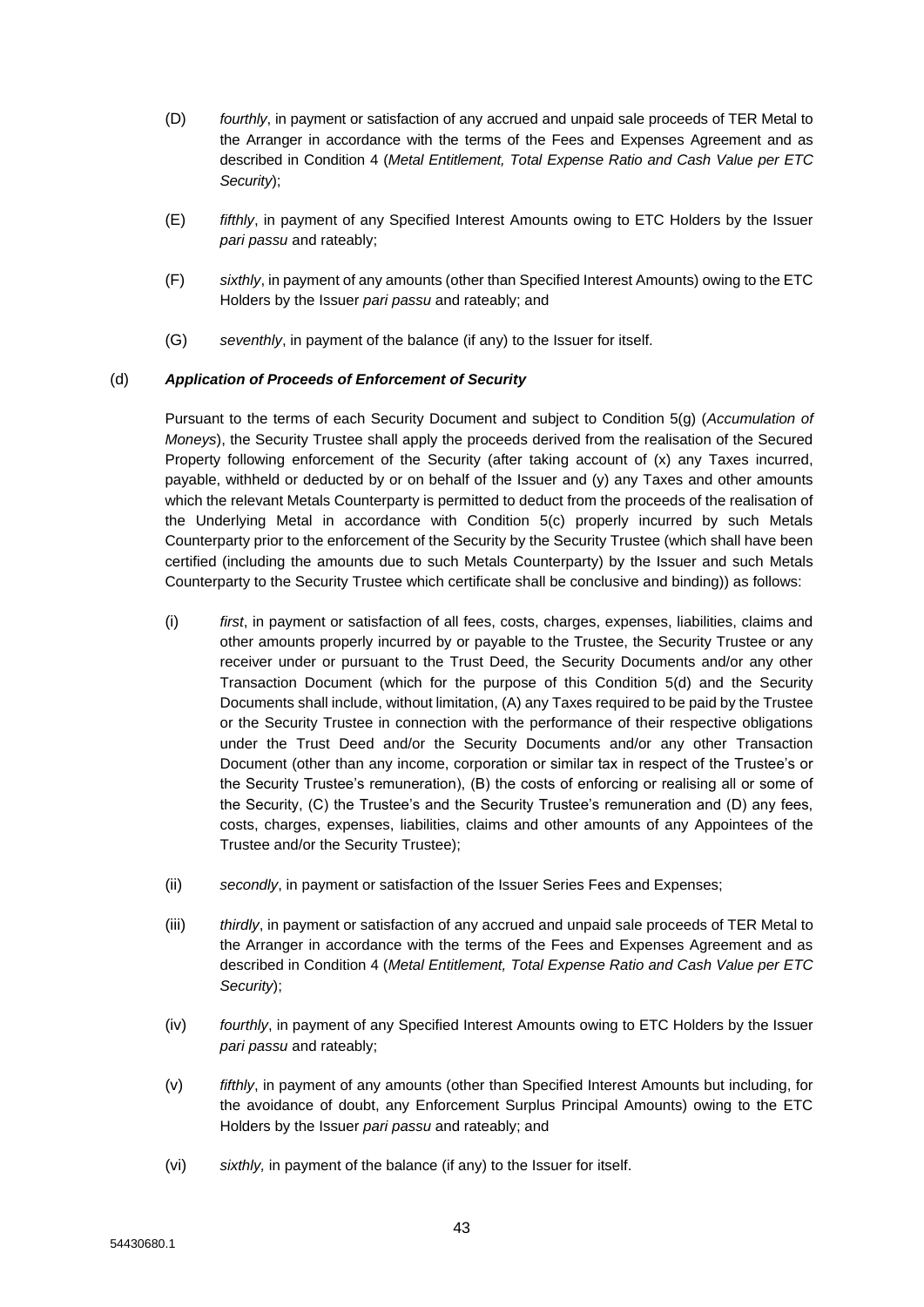## (e) *Enforcement of the Security*

The Security shall become enforceable if payment of the Redemption Amount in respect of any ETC Security is not made in full when due on the Scheduled Maturity Date or the relevant Early Redemption Settlement Date (if applicable).

## (f) *Realisation of Security*

At any time after the Security has become enforceable, the Security Trustee may, at its discretion, and shall, if so directed in writing by the Trustee (the Trustee having been directed in writing by the holders of at least one-fifth in number of the ETC Securities then outstanding or by an Extraordinary Resolution of the ETC Holders), in each case subject to it having been pre-funded and/or secured and/or indemnified to its satisfaction by one or more ETC Holders (or otherwise to its satisfaction), enforce the Security.

To do this, the Security Trustee may, at its discretion,

- (i) enforce, terminate and/or realise any relevant Transaction Document (other than the Corporate Services Agreement and any Authorised Participant Agreements) relating to the ETC Securities and any Secured Agent Rights in accordance with its or their terms, and/or take action against the relevant Obligor(s); and/or
- (ii) take possession of and/or realise all or part of the Secured Property over which the Security shall have become enforceable and may, in its discretion, but subject to the following sentence, sell, call in, collect and convert into money all or part of the Secured Property, in such manner and on such terms as it thinks fit, in each case without any liability as to the consequence of such action and without having regard to the effect of such action on individual ETC Holders; and/or
- (iii) take any other actions specified in the relevant Security Document.

Notwithstanding anything to the contrary in the Security Documents, the Security Trustee may not require any Metal to be delivered to or to the account of the Security Trustee (whether by physical delivery of the Metal or by book-entry transfer in an account) or any other person (other than directing a Metals Counterparty to sell Metal in accordance with the terms of the Security Documents) that is not a full member of the LBMA (in the case of Gold or Silver), the LPPM (in the case of Platinum or Palladium) or the LME (in the case of Copper or Nickel), provided that if the Security Trustee is unable to sell some or all of the Metal to a full member of the LBMA (in the case of Gold or Silver), the LPPM (in the case of Platinum or Palladium) or the LME (in the case of Copper or Nickel), it may sell in its discretion, subject to and in accordance with any instructions received from the ETC Holders, such unsold Metal to any counterparty or one or more counterparties that are willing to purchase the Metal.

The Security Trustee may, in writing and in accordance with the terms of the Security Documents, appoint a receiver in respect of all or part of the Secured Property relating to the ETC Securities over which any Security shall have become enforceable and may remove any receiver so appointed and appoint another in its place. No delay or waiver of the right to exercise these powers shall prejudice their future exercise.

Neither the Security Trustee nor any receiver appointed by it or any attorney or agent of the Security Trustee will, by reason of taking possession of any Secured Property relating to the ETC Securities or any other reason (including refraining to act) and whether or not as mortgagee in possession, be liable to account for anything except actual receipts or be liable for any loss or damage arising from the realisation of such Secured Property or from any act or omission in relation to such Secured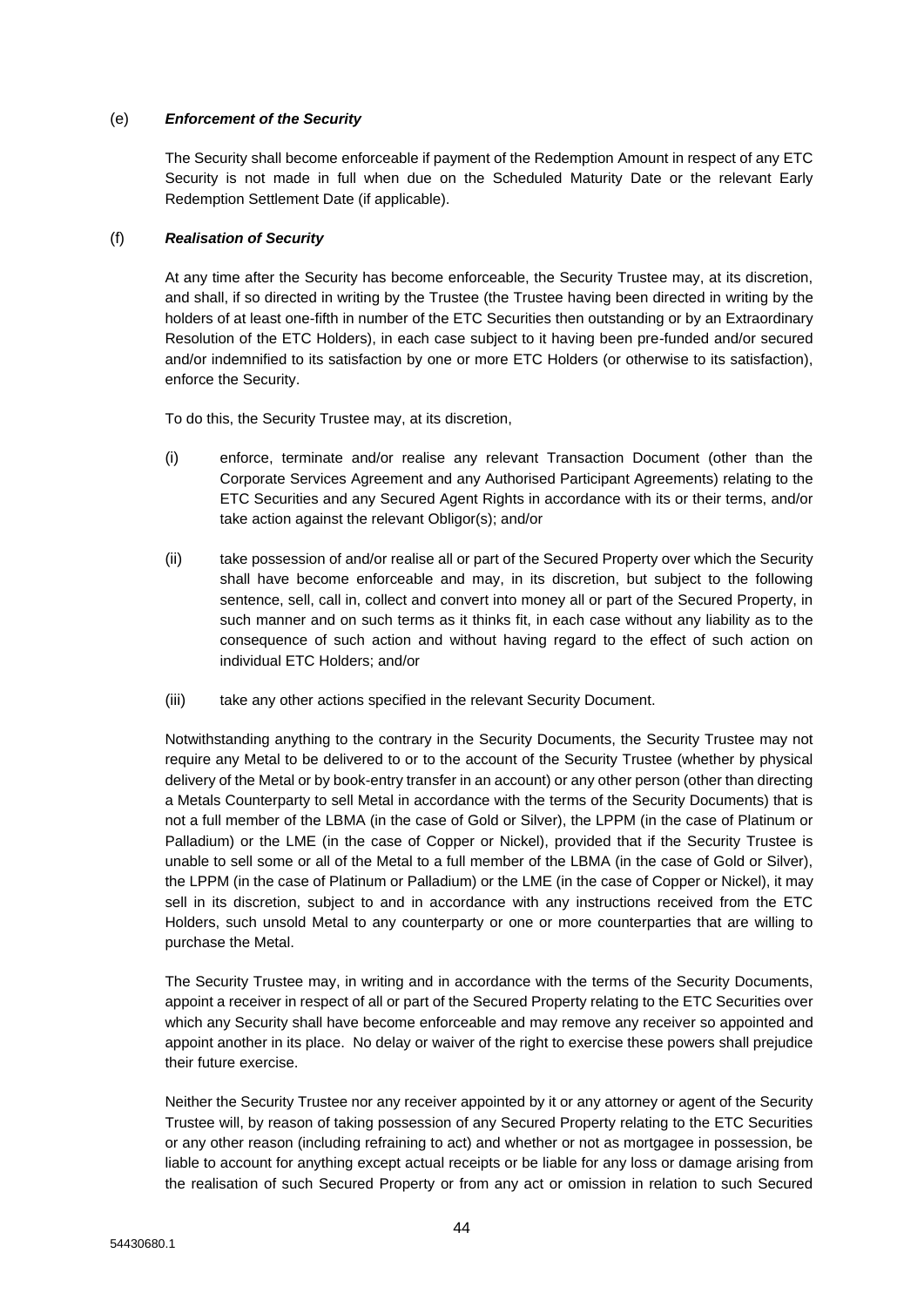Property or otherwise unless such loss or damage shall be caused by its own fraud, wilful default or gross negligence.

The Security Trustee shall not be required to take any action, step or proceeding in relation to the enforcement of the Security that would involve any personal liability or expense without first being indemnified and/or secured and/or pre-funded to its satisfaction by one or more ETC Holders (or otherwise to its satisfaction).

Following the conclusion of any enforcement process, if the liquidation proceeds derived from the realisation of the unsold Metal comprising the Secured Property results in an Enforcement Surplus, an Enforcement Surplus Principal Amount shall become due and payable by the Issuer in respect of each ETC Security on the first Business Day immediately following such conclusion of the enforcement process.

### (g) *Accumulation of Moneys*

If the amount of the moneys at any time available to the Issuer for payment of the Redemption Amount in respect of each ETC Security in accordance with Condition 5(c) (*Liquidation of Underlying Metal following an Early Redemption Event or the Final Redemption Valuation Date*) is less than 10 per cent. of the aggregated Redemption Amount of all ETC Securities outstanding (and with the number of ETC Securities outstanding being as determined on the Early Redemption Trade Date or Final Redemption Valuation Date, as applicable) (the "**Pre-enforcement Minimum Accumulated Amount**"), the Issuer shall not be obliged to make any payments in accordance with Condition 5(c) (*Liquidation of Underlying Metal following an Early Redemption Event or the Final Redemption Valuation Date*) and may, at its discretion, accumulate such moneys until the accumulations, together with any other funds for the time being available for such payment (and, for the avoidance of doubt, the Issuer shall not be required to exercise any form of investment discretion with respect to such amounts), amount to at least the Pre-enforcement Minimum Accumulated Amount. If such accumulated moneys amount to less than the Pre-enforcement Minimum Accumulated Amount, all such moneys may be placed on deposit at such bank or financial institution and in such currency as the Issuer may think fit (having reasonable regard to the standing and respectability of the bank or financial institution) in light of the cash needs of the transaction and not for the purposes of generating income. Moneys held by the Issuer may at its election be placed on deposit into an account bearing a market rate of interest (and for the avoidance of doubt, the Issuer shall not be required to obtain best rates or be responsible for any loss occasioned by such deposits or exercise any other form of investment discretion with respect to such deposits). The Issuer shall accumulate such moneys until the accumulations, together with any other funds for the time being available for such payment, amount to at least the Pre-enforcement Minimum Accumulated Amount and then such accumulations and funds (after deduction of, or provision for, any applicable Taxes) shall be applied as specified in Condition 5(c) (*Liquidation of Underlying Metal following an Early Redemption Event or the Final Redemption Valuation Date*).

If the amount of the moneys at any time available to the Security Trustee for payment of the Redemption Amount or any Enforcement Surplus Principal Amount in respect of each ETC Security in accordance with Condition 5(d) (*Application of Proceeds of Enforcement of Security*) is less than 10 per cent. of the aggregated Redemption Amount of all ETC Securities outstanding (and with the number of ETC Securities outstanding being as determined on the Early Redemption Trade Date or Final Redemption Valuation Date, as applicable) (the "**Post-enforcement Minimum Accumulated Amount**"), the Security Trustee shall not be obliged to make any payments in accordance with Condition 5(d) (*Application of Proceeds of Enforcement of Security*) and may, at its discretion (and shall if so instructed by the Trustee), accumulate such moneys until the accumulations, together with any other funds for the time being under the control of the Security Trustee and available for such payment (and, for the avoidance of doubt, the Security Trustee shall not be required to exercise any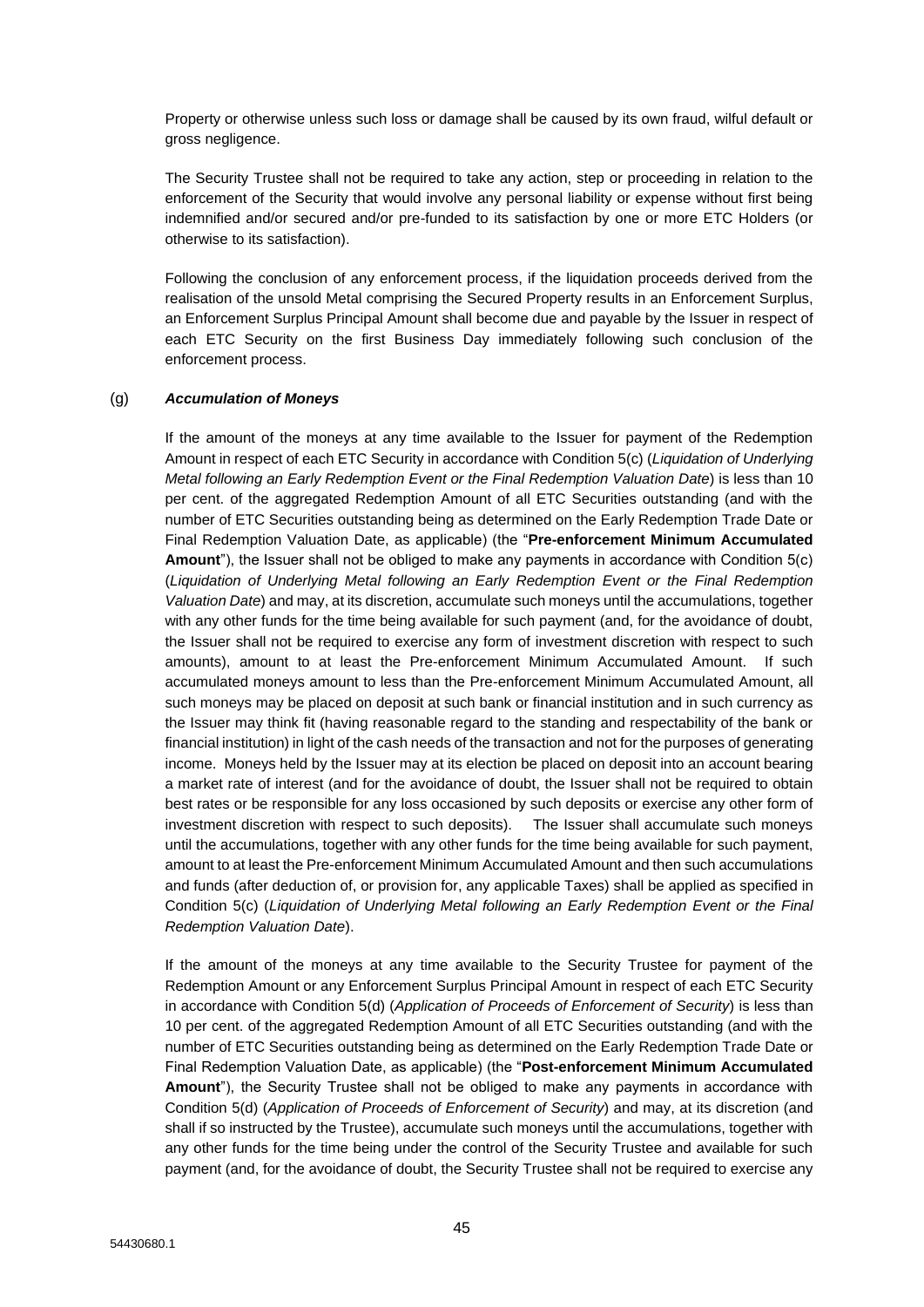form of investment discretion with respect to such deposits), amount to at least the Post-enforcement Minimum Accumulated Amount. If such accumulated moneys amount to less than the Postenforcement Minimum Accumulated Amount, all such moneys in the name or under the control of the Security Trustee may be placed on deposit at such bank or financial institution and in such currency as the Security Trustee may think fit (having reasonable regard to the standing and respectability of the bank or financial institution) in light of the cash needs of the transaction and not for the purposes of generating income. Moneys held by the Security Trustee may at its election be placed on deposit into an account bearing a market rate of interest (and for the avoidance of doubt, the Security Trustee shall not be required to obtain best rates or be responsible for any loss occasioned by such deposits or exercise any other form of investment discretion with respect to such deposits). If such moneys are placed on deposit with a bank or financial institution which is a subsidiary, holding company, Affiliate or associated company of the Security Trustee, it need only account for an amount of interest equal to the standard amount of interest payable by it on a deposit to an independent customer. The Security Trustee shall accumulate such moneys until the accumulations, together with any other funds for the time being under its control and available for such payment, amount to at least the Post-enforcement Minimum Accumulated Amount and then such accumulations and funds (after deduction of, or provision for, any applicable Taxes) shall be applied as specified in Condition 5(d) (*Application of Proceeds of Enforcement of Security*).

## (h) *Shortfall after Application of Proceeds (Limited Recourse) and Non-Petition*

- (i) In respect of the ETC Securities, the Transaction Parties and the ETC Holders shall have recourse only to the Secured Property in respect of the ETC Securities, subject always to the Security, and not to any other assets of the Issuer. If, following realisation in full of the Secured Property (whether by way of liquidation or enforcement) and application of available assets as provided in this Condition 5, the Trust Deed and the Security Documents, as applicable, any outstanding claim against, or debt, liability or obligation of the Issuer in respect of the Secured Issuer Obligations or Other Issuer Obligations remains unpaid, then such outstanding claim, debt, liability or obligation shall be extinguished and no debt shall be owed by the Issuer in respect thereof. None of the Transaction Parties, the ETC Holders or any other person acting on behalf of any of them shall be entitled to take any steps (i) at any time against any of the Issuer's officers, shareholders, agents, employees, corporate service providers or directors or (ii) following extinguishment in accordance with this Condition 5(h), against the Issuer, in each case to recover any further sum in respect of the extinguished claim, debt, liability or obligation and no debt shall be owed to any such persons by the Issuer in respect of such further sum.
- (ii) It being expressly agreed and understood that the ETC Securities and the Transaction Documents are corporate obligations of the Issuer, each party agrees that no personal liability shall attach to or be incurred at any time by the shareholders, officers, agents, employees, corporate service providers or directors of the Issuer, or any of them, under or by reason of any of the obligations, covenants or agreements of the Issuer contained in the ETC Securities or any Transaction Document or implied therefrom, and any and all personal liability of every such shareholder, officer, agent, employee, corporate service provider or director for breaches by the Issuer of any such obligations, covenants or agreements, either at law or by statute or constitution, of every such shareholder, officer, agent, employee, corporate service provider or director, is hereby deemed expressly waived by the Transaction Parties and the ETC Holders.
- (iii) None of the Transaction Parties, the ETC Holders or any person acting on behalf of any of them may, at any time, bring, institute or join with any other person in bringing, instituting or joining any insolvency, administration, bankruptcy, winding-up, liquidation, examinership or any other similar proceedings (whether court-based or otherwise) in relation to the Issuer or any of its assets, and none of them shall have any claim arising with respect to the sums, assets and/or property (i) attributable to any other securities issued by the Issuer (save for any further securities which form a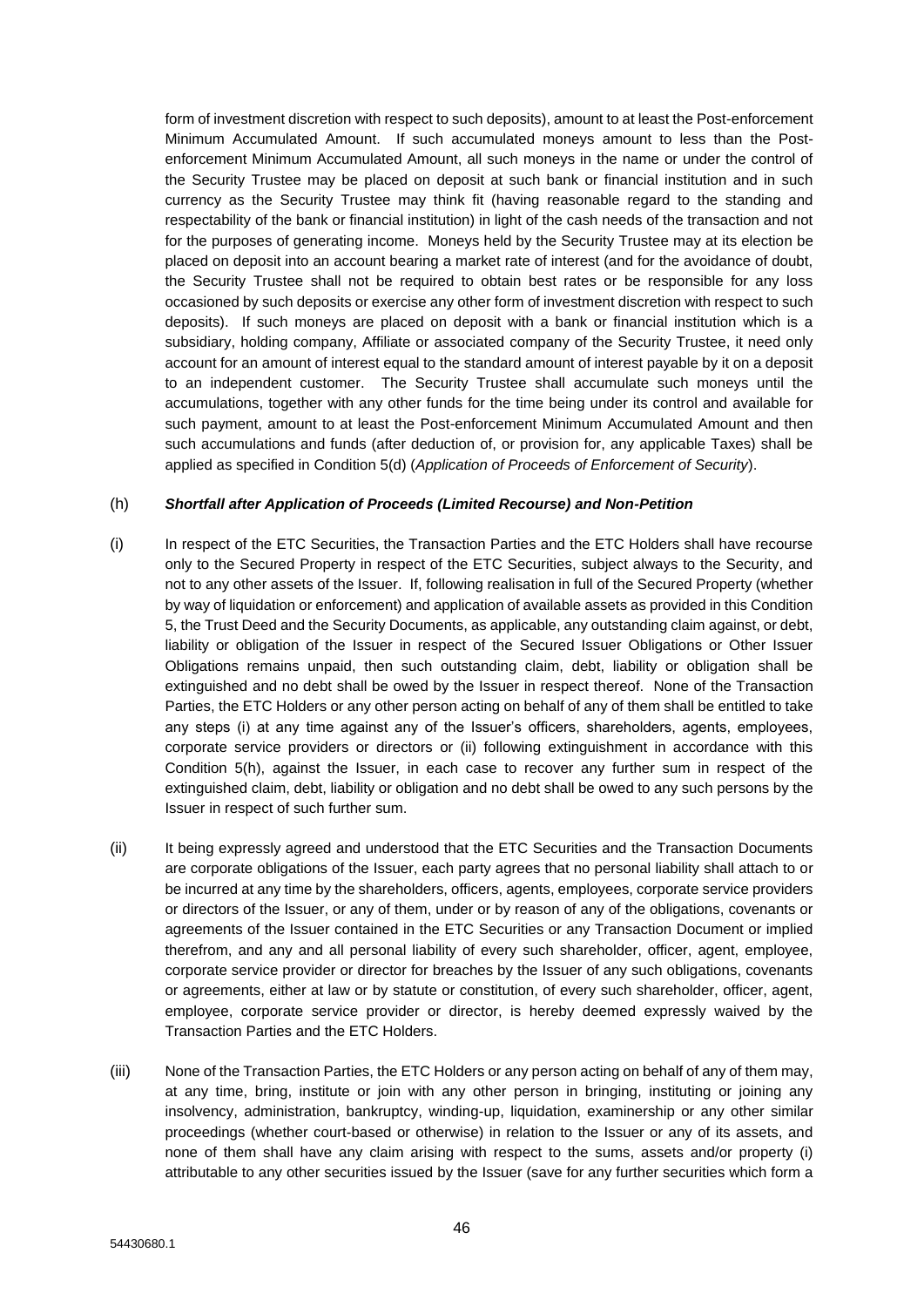single series with the ETC Securities) or (ii) not attributable to any particular Series, save for lodging a claim in the liquidation of the Issuer which is initiated by another non-Affiliated party or taking proceedings to obtain a declaration as to the obligations of the Issuer (provided such proceedings do not constitute insolvency or liquidation proceedings) and without limitation to the Security Trustee's right to enforce and/or realise the security constituted by the Security Documents (including by appointing a receiver or an administrative receiver but provided that such actions do not constitute insolvency or liquidation proceedings).

The provisions of this Condition 5(h) shall survive notwithstanding any redemption of the ETC Securities or the termination or expiration of any Transaction Document.

## (i) *Issuer's Rights as Beneficial Owner of Secured Property*

Without prejudice to Condition 15(a) (*Meetings of ETC Holders*), at any time before any Security in respect of the ETC Securities becomes enforceable, the Issuer may, with the sanction of an Extraordinary Resolution or with the prior written consent of the Security Trustee (acting upon instructions from the Trustee):

- (i) take such action in relation to the Secured Property relating to the ETC Securities as it may think expedient; and
- (ii) exercise any rights incidental to the ownership of the Secured Property which are exercisable by the Issuer and, in particular (but, without limitation, and without responsibility for their exercise), all rights to enforce any such ownership interests in respect of such property.

The Issuer shall not exercise any rights with respect to the Secured Property, unless it has the consents referred to above or is directed to do so by an Extraordinary Resolution and, if such direction or consent is given, the Issuer shall act only in accordance with such direction or consent, provided that, prior to the enforcement of the Security, the Issuer may release or modify the rights and assets which are comprised in the Secured Property without any further action or consent being required from the ETC Holders or the Security Trustee to the extent necessary in connection with any of the circumstances described in Condition 5(a) (*Security*) in relation to which the Security is released.

# 6. **Restrictions**

So long as any of the ETC Securities remain outstanding, the Issuer shall not, without the prior written consent of the Trustee and except as provided for or contemplated in the Conditions or any other Transaction Document:

- (a) engage in any business other than (a) the issuance of series of securities (including any Series) and any amendment, exchange, repurchase, cancellation or reissue or resale of the same, (b) the acquisition and holding of related assets from or comprising the proceeds of such issue and (c) the entry into of related agreements and transactions (including the Transaction Documents for that Series or the same for any other series) and the performing of acts required thereunder or which relate or are incidental thereto or reasonably necessary (in the opinion of the Issuer) in connection therewith or in furtherance thereof, and provided that:
	- (i) each series of securities shall be secured on assets of the Issuer other than the Issuer's rights under the Corporate Services Agreement, the Issuer's share capital and Issuer Profit Amounts (and any account to which such amounts are credited) and any assets securing any other series of securities; and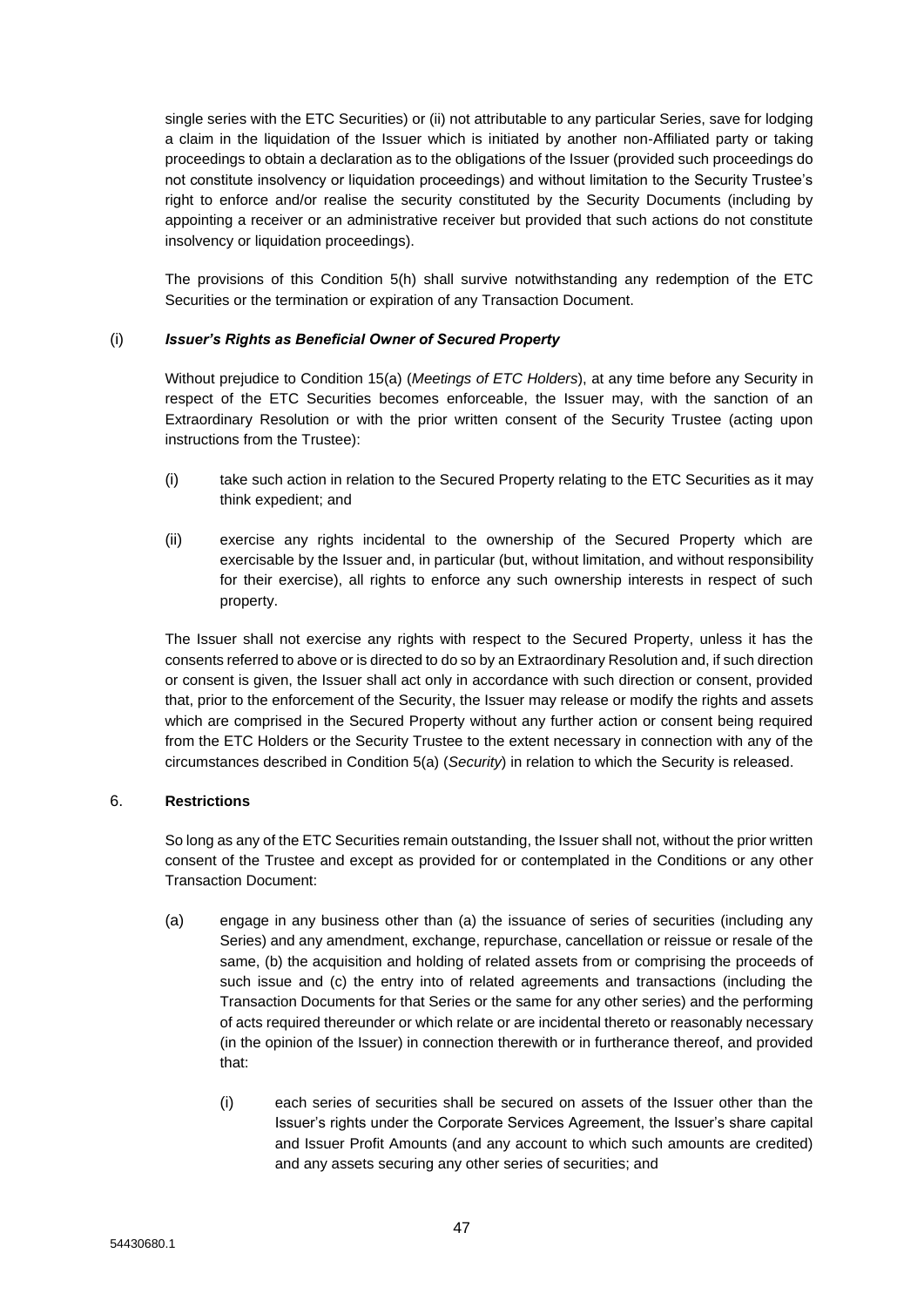- (ii) each series of securities and any related agreements entered into by the Issuer (other than any agreements pursuant to which the Issuer engages any financial, legal, accounting or other adviser) contain provisions that (A) limit the recourse of any holder of such securities and of any party to any agreement entered into by the Issuer relating specifically to such securities to assets other than those which do not relate to such series of securities and those to which any other series of securities have recourse and (B) prevent any persons from instituting any form of insolvency or similar proceedings with respect to the Issuer or any of its directors; and
- (iii) the terms of any such series of securities comply with all applicable laws.

For the avoidance of doubt, acts incidental or reasonably necessary in connection therewith or in furtherance thereof shall include (without limitation): (1) the appointment of auditors, administrators, corporate administrators, banks, advisors or any other service provider necessary to maintain the Issuer and/or keep it operating and/or to comply with any laws, regulations or rules applicable to it, (2) the amendment or termination of any related agreement to the relevant series of securities, (3) the entry into, amendment or termination of any agreement relating to the Issuer generally and not to any specific series of securities but which is to facilitate the issuance by the Issuer of securities and its ongoing administration of the same (including, without limitation, any precious metals overdraft agreement and/or any agreement relating to the operation of one or more unallocated accounts or off-warrant accounts) and (4) entering into any arrangements with any party relating to the Programme or any other issue of securities (including the issue of any separate series of securities and/or the entry into of a termination fee side letter with the Administrator) to entitle that party to receive any payment from the Issuer provided that such payments are not made from the secured property of any series of securities;

- (b) cause or permit the terms of the Security granted under the Security Documents and the order of priority specified in the Conditions, the Trust Deed and the Security Documents, as applicable, to be amended, terminated or discharged (other than as contemplated by the Trust Deed, the Security Documents and/or the Conditions);
- (c) release any party to the Trust Deed, the Security Documents or any other Transaction Document (other than an Authorised Participant Agreement) from any existing obligations thereunder (other than as contemplated by the Trust Deed, the Security Documents and/or the Conditions);
- (d) have any subsidiaries;
- (e) sell, transfer or otherwise dispose of the Secured Property or any right or interest therein or thereto or create or allow to exist any charge, lien or other encumbrance over the Secured Property (to the extent it relates to the Issuer) except in accordance with the Conditions, the Trust Deed, the Security Documents and any other Transaction Document;
- (f) consent to any variation of, or exercise any powers or consent or waiver pursuant to, the terms of the Conditions, the Trust Deed, the Security Documents or any other Transaction Document (other than any Authorised Participant Agreement and other than as contemplated by the Conditions, the Trust Deed, the Security Documents or the Transaction Documents);
- (g) acquire any asset at any time that is not regarded as a Qualifying Asset or carry out any other business apart from the holding, managing or both the holding and the management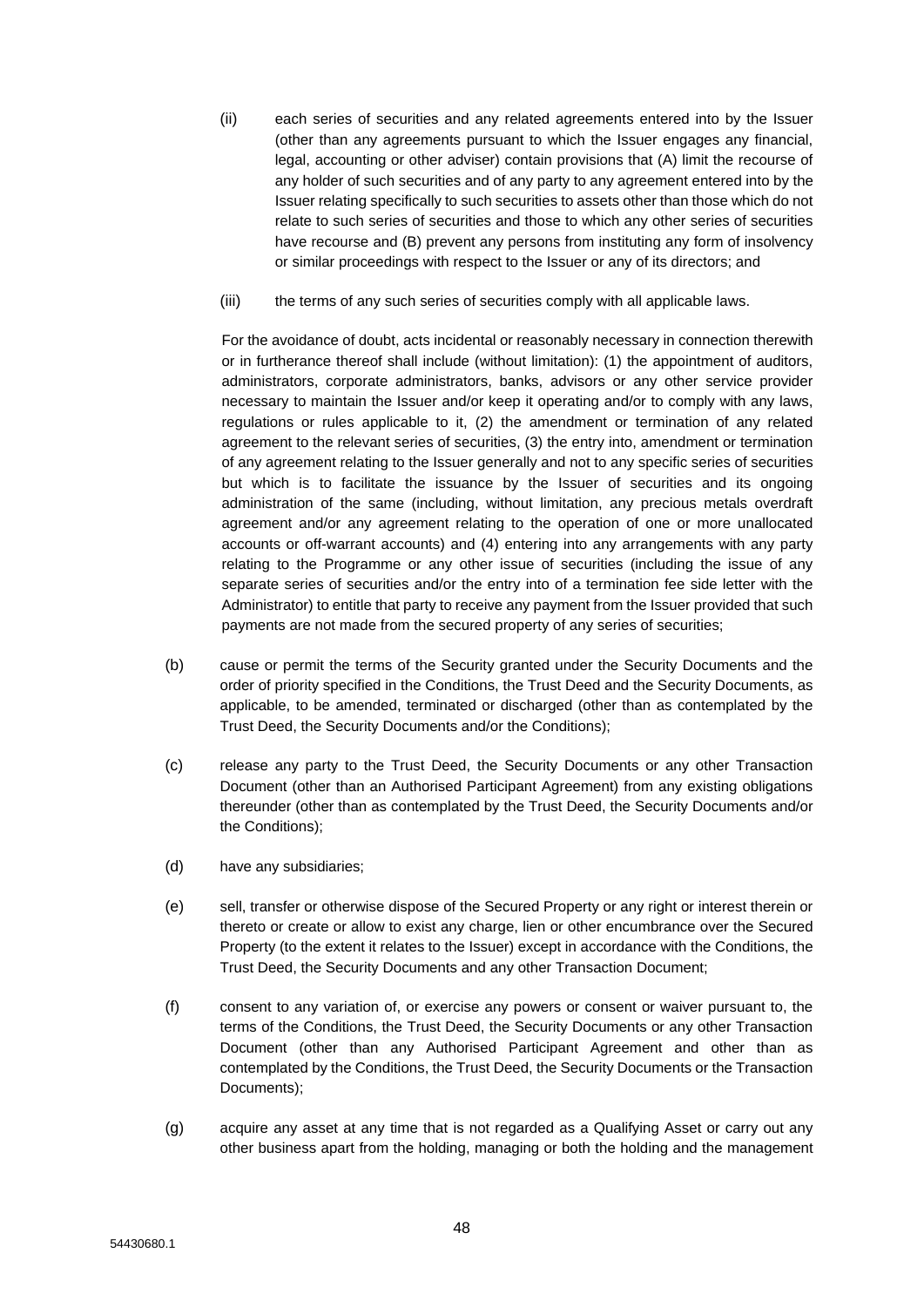(in each case in Ireland) of Qualifying Assets (and activities which are ancillary to that business);

- (h) make an election under Section 110(6) of the TCA;
- (i) carry on a "specified property business" within the meaning of Section 110 of the TCA;
- (j) apply to become part of a VAT group for the purposes of Section 15(1) of the Value-Added Tax Consolidation Act 2010;
- (k) consolidate or merge with any other person or convey or transfer its properties or assets substantially as an entirety to any person (other than as contemplated by the Trust Deed and the Conditions for any Series);
- (l) have any employees;
- (m) issue any shares other than such shares in the capital of the Issuer as were issued at the date of initial establishment of the Programme and which are ultimately held on charitable trust by its holders or make any distribution to its shareholders in excess of EUR 3,000 per annum;
- (n) open or have any interest in any account with a bank or financial institution unless such account (A) is an Issuer Cash Account; (B) relates to the issuance of a Series of ETC Securities and such Series of securities has the benefit of security over the Issuer's interest in such account; (C) is opened in connection with the administration and management of the Issuer and only moneys necessary for that purpose are credited to it; or (D) is otherwise reasonably necessary (in the opinion of the Issuer) in relation to any Series of ETC Securities or the operation of the Issuer in relation to the issuance of ETC Securities;
- (o) purchase, own, lease or otherwise acquire any real property (including office premises or like facilities);
- (p) guarantee, act as surety for or become obligated for the debts of any other entity or person or enter into any agreement with any other entity or person whereby it agrees to satisfy the obligations of such entity or person or any other entity or person;
- (q) acquire any securities or shareholdings whatsoever from its shareholders or enter into any agreements whereby it would be acquiring the obligations and/or liabilities of its shareholders;
- (r) except as contemplated by any Transaction Document and/or the Conditions relating to a Series, advance or lend any of its moneys or assets, including, but not limited to, the rights, property or other assets comprising the Secured Property for such Series, to any other entity or person; or
- (s) permit or cause any Underlying Metal to be transferred out of the Allocated Accounts (in the case of a Series backed by a Precious Metal) or Off-Warrant Accounts (in the case of a Series backed by a Base Metal) other than:
	- (i) to the relevant Metals Counterparty or to its order in connection with the settlement of a Buy-Back Order submitted by the Arranger, an Authorised Participant or an ETC Holder;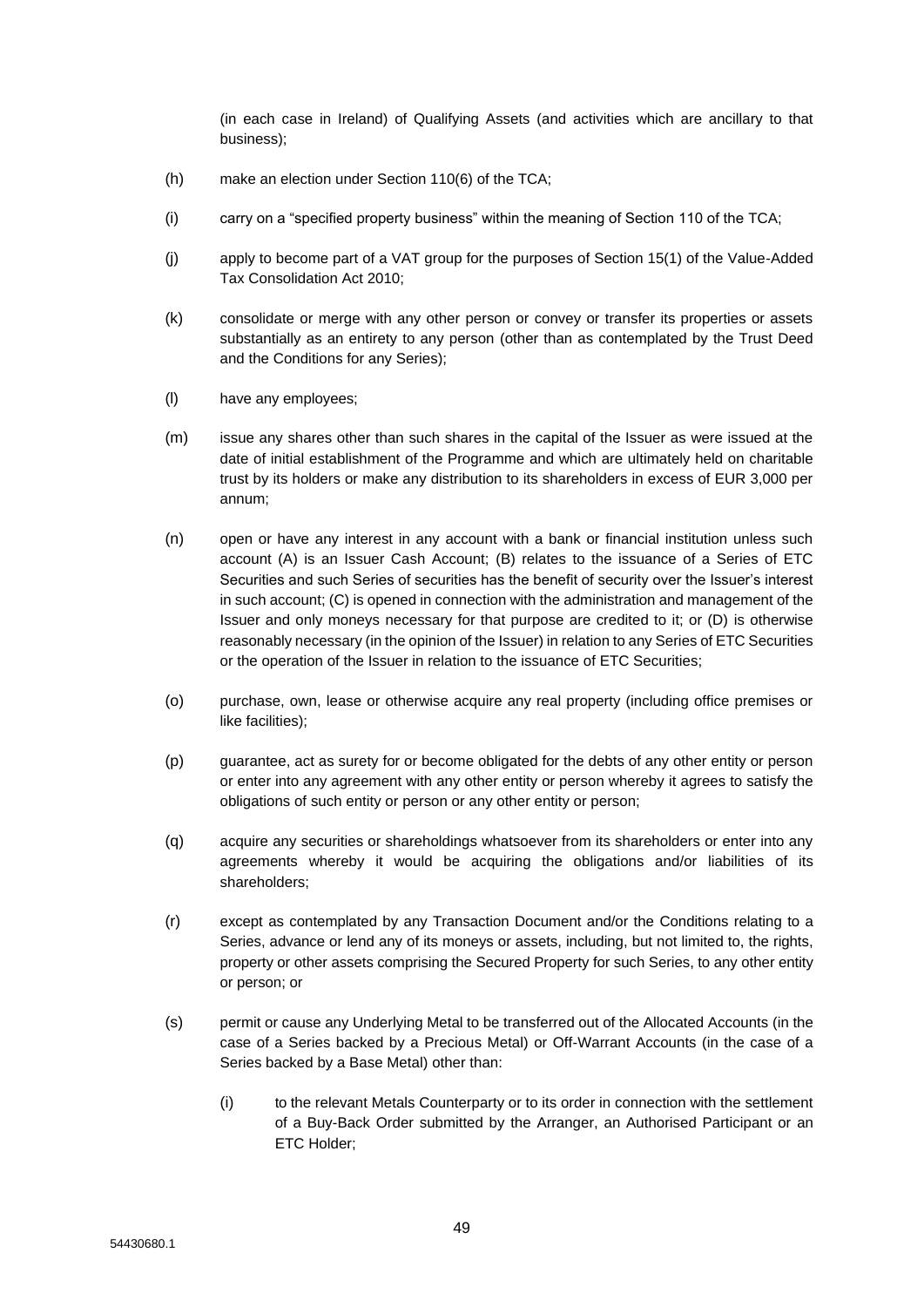- (ii) to the relevant Metals Counterparty or to its order in order to effect a sale of TER Metal following valid delivery of a TER Metal Sale Notice;
- (iii) to the relevant Metals Counterparty or to its order following an Early Redemption Trade Date or the Final Redemption Valuation Date in accordance with Condition 5(c) and the relevant Metals Counterparty Agreement; and
- (iv) otherwise as permitted pursuant to Condition 5(a)(ii) or by the Conditions, the Trust Deed, the Security Documents or any other Transaction Document,

provided that the Issuer shall not take any action (even where the prior written consent of the Trustee is obtained) if such action is, in the opinion of the Issuer, inconsistent with the objects of the Issuer as specified in its constitution (including, without limitation, its memorandum and articles of association).

So long as any of the ETC Securities remain outstanding, the Issuer shall not, without the prior written consent of the Security Trustee (acting upon instructions of the Trustee) and except as provided for or contemplated in the Conditions or any other Transaction Document:

- (a) cause or permit the terms of the Security granted under the Security Documents and the order of priority specified in the Conditions, the Trust Deed and the Security Documents, as applicable, to be amended, terminated or discharged (other than as contemplated by the Trust Deed, the Security Documents and/or the Conditions);
- (b) release any party to the Trust Deed, the Security Documents or any other Transaction Document (other than an Authorised Participant Agreement) from any existing obligations thereunder (other than as contemplated by the Trust Deed, the Security Documents and/or the Conditions);
- (c) sell, transfer or otherwise dispose of the Secured Property or any right or interest therein or thereto or create or allow to exist any charge, lien or other encumbrance over the Secured Property (to the extent it relates to the Issuer) except in accordance with the Conditions, the Security Documents and any other Transaction Document;
- (d) consent to any variation of, or exercise any powers or consent or waiver pursuant to, the terms of the Conditions, the Security Documents or any other Transaction Document (other than any Authorised Participant Agreement and other than as contemplated by the Conditions relating to the relevant Series, the Trust Deed relating to the relevant Series, the Security Documents or the Transaction Documents relating to the relevant Series); or
- (e) subject as provided in Condition 5(a) (*Security*), incur any other indebtedness for borrowed moneys, other than issuing further ETC Securities (which may or may not form a single series with the ETC Securities of any other series and may or may not be guaranteed by a third party) and creating or incurring further obligations relating to such Series, provided that, in the case of ETC Securities that are to form a single series with any existing series:
	- (i) such further ETC Securities and obligations are secured *pari passu* upon the Secured Property relating to the Series with which such ETC Securities are to form a single series (as such Secured Property may be increased in connection with the issue of such further securities), all in accordance with the Conditions of the relevant Series; and
	- (ii) if further ETC Securities which are to form a single series with a Series are being issued, the relevant Authorised Participant has delivered or procured the delivery to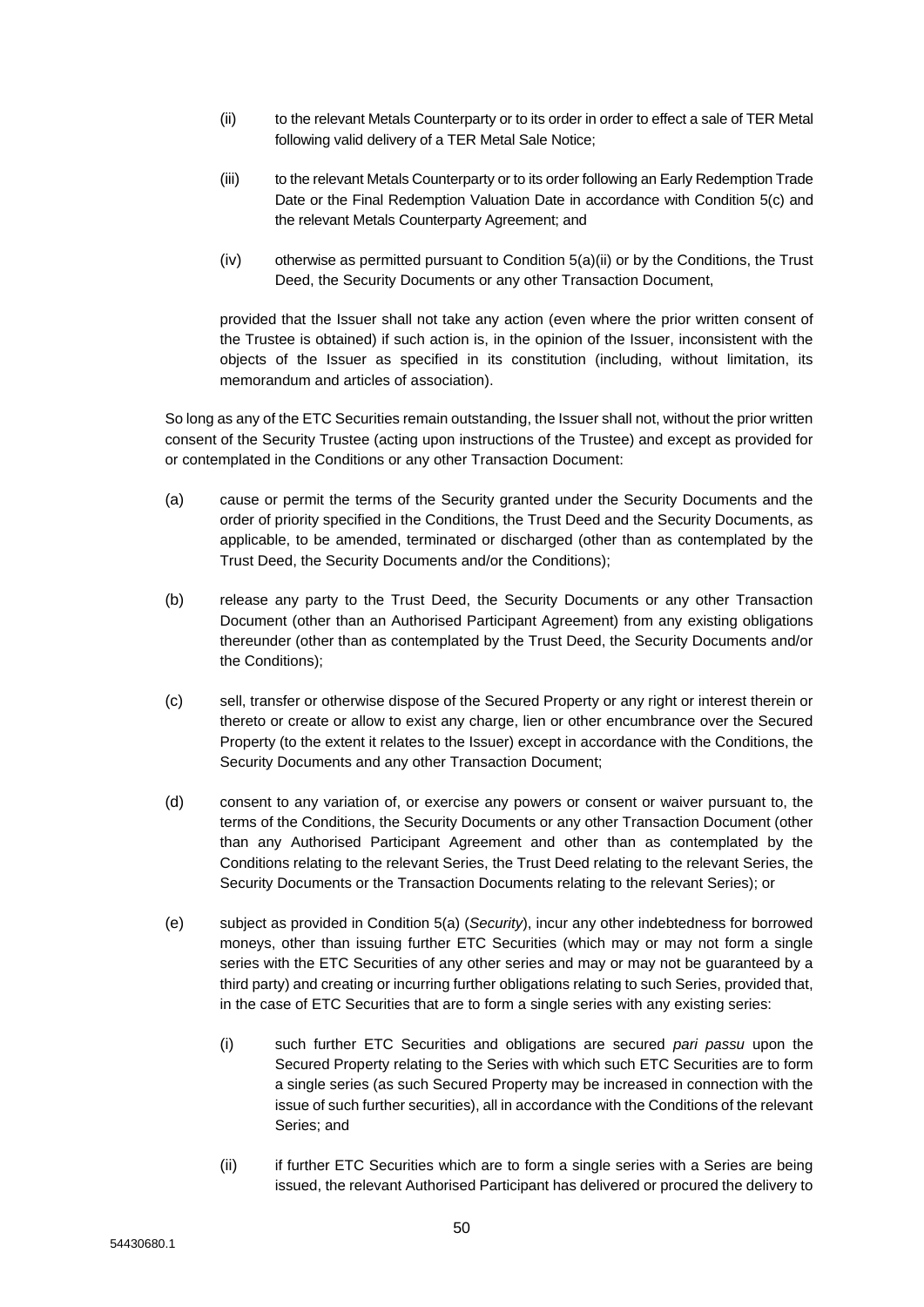or to the order of the Issuer an amount of Metal (or, in the case of ETC Securities of a Series backed by a Base Metal, a Bill of Lading or LME Warrants for an amount of Metal) in respect of each further ETC Security equal to the Metal Entitlement on the relevant Subscription Trade Date.

## 7. **Redemption, Purchase and Options**

### (a) *Final Redemption*

- (i) Unless previously redeemed in whole or purchased and cancelled by the Issuer as provided below, each ETC Security shall become due and payable on the Scheduled Maturity Date at its Final Redemption Amount. Where the Scheduled Maturity Date is postponed in accordance with Condition 8(c) (*Postponement relating to the Final Redemption or Early Redemption of the ETC Securities*), the Final Redemption Amount in respect of each such ETC Security shall not become due and payable until the postponed Scheduled Maturity Date.
- (ii) Subject to Condition 8(c)(iv) (*Postponement relating to the Final Redemption or Early Redemption of the ETC Securities*), the Issuer will, on or prior to the Scheduled Maturity Date, publish on the Website (or procure the publication on the Website of) the determination of the Final Redemption Amount (which shall include publication of the price, volume and date of each sale of Underlying Metal during the Redemption Disposal Period, including information on any fees, deductions and/or Taxes imposed on such sale (including, for the avoidance of doubt, any Redemption Fees), and the determination of the Average Metal Sale Price in respect of the Redemption Disposal Period).
- (iii) The Issuer shall as soon as reasonably practicable give notice to each Transaction Party and the ETC Holders in accordance with Condition 19 (*Notices*) of the occurrence of the Final Redemption Valuation Date.

### (b) *Early Redemption*

- (i) If (A) an Issuer Call Redemption Event occurs, (B) any of the other Early Redemption Events listed in Condition 7(d) (*Early Redemption Events*) occur or (C) an Event of Default Redemption Notice is issued, each ETC Security outstanding as at the Early Redemption Trade Date shall become due and payable on the Early Redemption Settlement Date at its Early Redemption Amount. Where the Early Redemption Settlement Date is postponed in accordance with Condition 8(c) (*Postponement relating to the Final Redemption or Early Redemption of the ETC Securities*), the Early Redemption Amount in respect of each such ETC Security shall not become due and payable until the postponed Early Redemption Settlement Date.
- (ii) Subject to Condition 8(c)(iv) (*Postponement relating to the Final Redemption or Early Redemption of the ETC Securities*), the Issuer will, on or prior to the Early Redemption Settlement Date, publish on the Website the determination of the Early Redemption Amount (which shall include publication of the price, volume and date of each sale of Underlying Metal during the Redemption Disposal Period, including information on any fees, deductions and/or Taxes imposed on such sale (including, for the avoidance of doubt, any Redemption Fees), and the determination of the Average Metal Sale Price in respect of the Redemption Disposal Period).
- (iii) Notwithstanding anything to the contrary in the Conditions or any Transaction Document and provided that no Early Redemption Trade Date or Final Redemption Valuation Date has already occurred, if at any time following notice being given that an Issuer Call Redemption Event or any other Early Redemption Event is to occur (the "**Initial Early Redemption Event**") a notice is given that an event or circumstance which would otherwise constitute or give rise to an Issuer Call Redemption Event or any other Early Redemption Event occurs (the "**Secondary Early Redemption Event**") in respect of which the Early Redemption Trade Date relating thereto occurs (or would occur)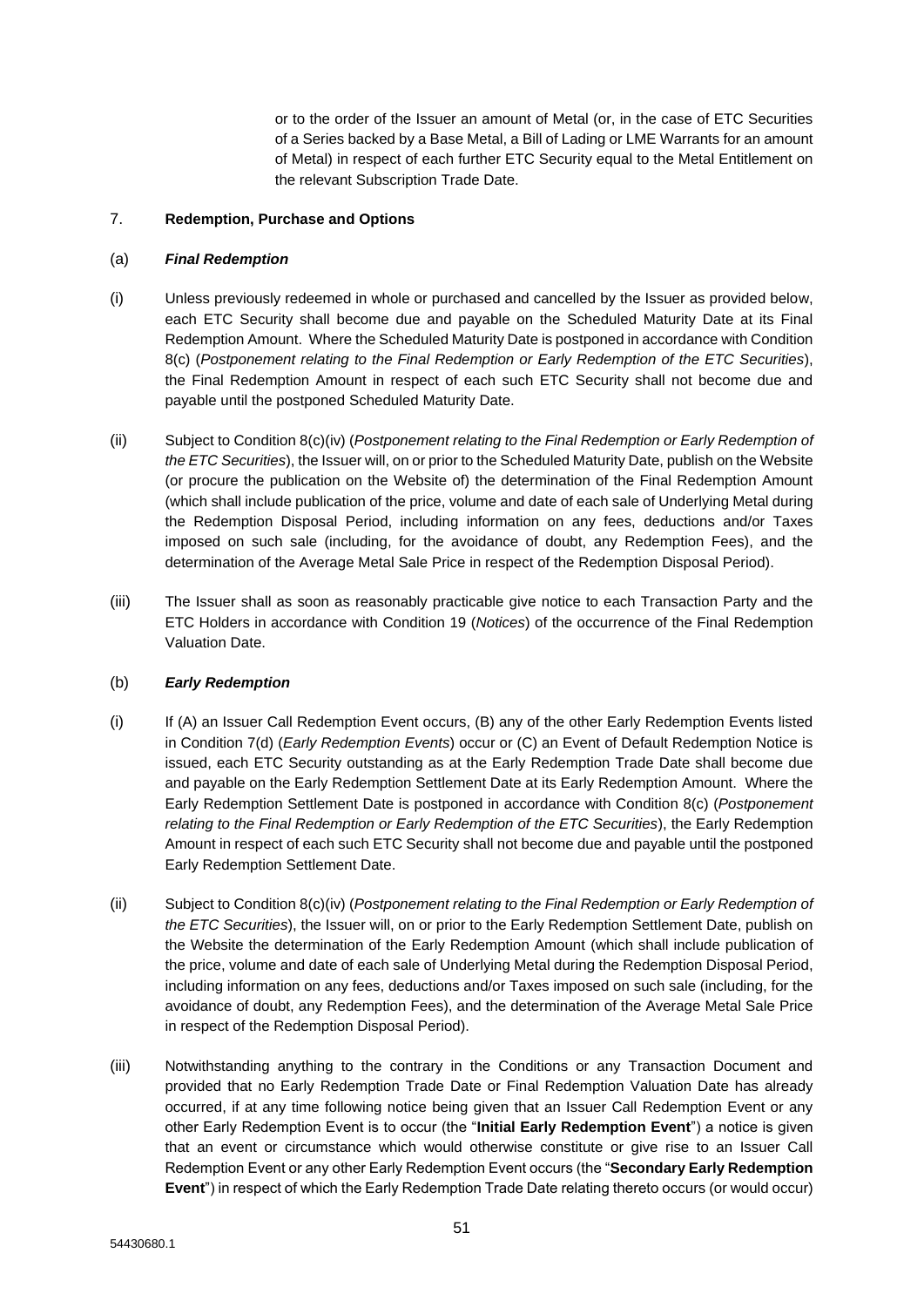prior to the date that would have been the Early Redemption Trade Date in respect of the Initial Early Redemption Event, the Secondary Early Redemption Event shall prevail and all references to the "Early Redemption Event" in the Conditions and the Transaction Documents shall be construed accordingly.

(iv) The Issuer shall as soon as reasonably practicable give notice to each Transaction Party and the ETC Holders in accordance with Condition 19 (*Notices*) of the Early Redemption Trade Date, the Metal Sale Cut-Off Date and the Early Redemption Settlement Date of the ETC Securities.

## (c) *Issuer Call Redemption Event*

The Issuer may, on giving an irrevocable notice to the Administrator and the ETC Holders in accordance with Condition 19 (*Notices*), elect to early redeem the ETC Securities in full and designate an Early Redemption Trade Date for such purposes, provided that the date designated as the Early Redemption Trade Date shall not be earlier than the 30th calendar day following the date of the relevant notice and shall not be on or after the Final Redemption Valuation Date (such notice an "**Issuer Call Redemption Notice**"). An "**Early Redemption Event**" in the form of an "**Issuer Call Redemption Event**" will occur on the Early Redemption Trade Date designated in the Issuer Call Redemption Notice. The Issuer shall give a copy of the Issuer Call Redemption Notice to each of the Transaction Parties on the same date as such notice is given to the Administrator and the ETC Holders.

## (d) *Early Redemption Events*

Each of the following events shall be an early redemption event (and with an Issuer Call Redemption Event and each of the following events each being an "**Early Redemption Event**"):

(i) **VAT Redemption Event**: on the next date on which a delivery of Metal or LME Warrants for Metal is due either (A) in respect of a Subscription Order, (B) in respect of a Buy-Back Order or (C) in respect of a sale of TER Metal by the relevant Metals Counterparty, if the Issuer is, or there is a substantial likelihood that it will be, required by any applicable law to make a payment in respect of VAT or register for VAT or otherwise account for VAT on such delivery of Metal or LME Warrants (as applicable) (in each case whether or not such VAT is recoverable), or if the Issuer has become liable, or become aware it is liable, for VAT in respect of a prior delivery of Metal or LME Warrants (as applicable), the Issuer may (but shall not be obliged to), in each case, give the Transaction Parties and the ETC Holders in accordance with Condition 19 (*Notices*) notice that the ETC Securities are to be early redeemed in full (such notice, a "**VAT Redemption Notice**") and designate a date on which an Early Redemption Event occurs for such purposes, provided that such designated date is at least four Business Days following the date of the VAT Redemption Notice (such event, a "**VAT Redemption Event**").

A VAT Redemption Event will occur on the date so designated in the VAT Redemption Notice;

(ii) **Service Provider Non-Replacement Redemption Event:** if any of the Administrator, the Custodian, any of the Primary Sub-Custodians, the Principal Paying Agent, all of the Authorised Participants and/or each of the Metals Counterparties resigns or their appointment in relation to the ETC Securities is terminated for any reason and no successor or replacement has been appointed within 120 calendar days of the date of notice of resignation or termination or the date the appointment was automatically terminated in accordance with the Administration Agreement, the Custody Agreement, the relevant Primary Sub-Custody Agreement, the Agency Agreement, the Authorised Participant Agreements or the Metals Counterparty Agreement(s), as applicable, the Issuer may (but shall not be obliged to) give the Transaction Parties and the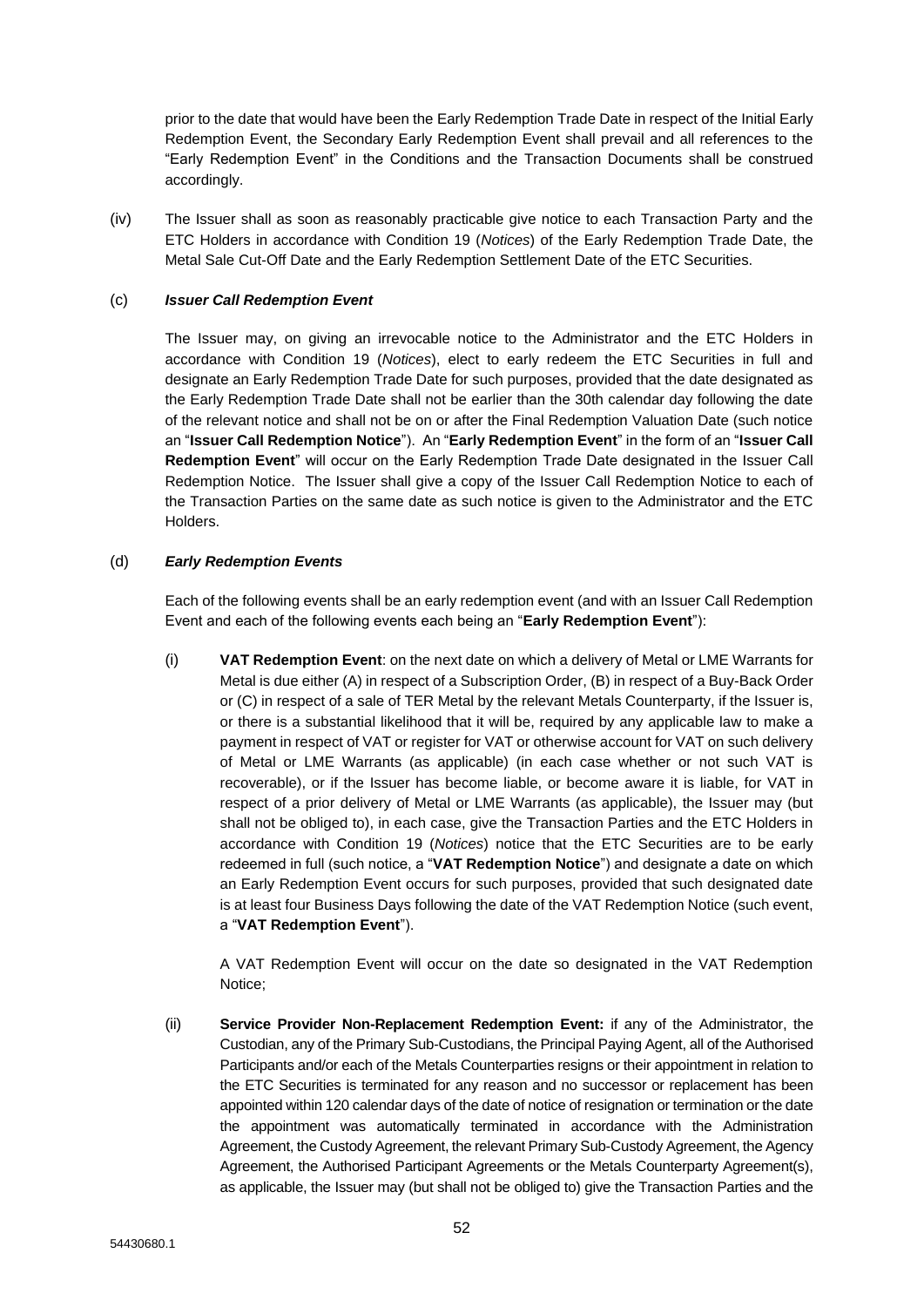ETC Holders in accordance with Condition 19 (*Notices*) notice that the ETC Securities are to be early redeemed in full (such notice, a "**Service Provider Non-Replacement Redemption Notice**") and designate a date on which an Early Redemption Event occurs for such purposes, provided that such designated date is at least four Business Days following the date of the Service Provider Non-Replacement Redemption Notice (such event, a "**Service Provider Non-Replacement Redemption Event**").

A Service Provider Non-Replacement Redemption Event will occur on the date so designated in the Service Provider Non-Replacement Redemption Notice; and

(iii) **Market Value Redemption Event:** if the prevailing Cash Value per ETC Security on two consecutive Non-Disrupted Days (calculated by the Administrator by reference to each ETC Security's Metal Entitlement and the Metal Reference Price on each such Non-Disrupted Day) is less than or equal to 20 per cent. of the Issue Price per ETC Security as at the Series Issue Date, the Administrator shall give notice of the same to the Issuer, copied to each other Transaction Party (a "**Market Value Event Notice**"). The Issuer shall, as soon as reasonably practicable after receipt of a Market Value Event Notice, give notice thereof to the ETC Holders in accordance with Condition 19 (*Notices*).

Following receipt of a Market Value Event Notice (or notice of the same from the Issuer):

- (A) the Issuer may (but shall not be obliged to) give the Transaction Parties and the ETC Holders in accordance with Condition 19 (*Notices*) notice that the ETC Securities are to be early redeemed in full and designate in such notice a date on which an Early Redemption Event occurs for such purposes; or
- (B) the Trustee shall, if so directed by an Extraordinary Resolution (provided that the Trustee shall have been indemnified and/or secured and/or pre-funded to its satisfaction by one or more ETC Holders (or otherwise to its satisfaction)), give notice to the Issuer (copied to each Transaction Party and the ETC Holders in accordance with Condition 19 (*Notices*)) that the ETC Securities are to be early redeemed in full and designate in such notice a date on which an Early Redemption Event occurs for such purposes,

each, a "**Market Value Redemption Notice**", provided that no Market Value Redemption Notice may be delivered on or after the fourth Business Day prior to the Final Redemption Valuation Date and the date designated as the date of occurrence of the Early Redemption Event for such purposes must be at least four Business Days following the date of the Market Value Redemption Notice (such event, a "**Market Value Redemption Event**").

A Market Value Redemption Event will occur on the date so designated in the Market Value Redemption Notice.

# (iv) *Settlement of Early Redemptions and Final Redemptions by Physical Metal Delivery***:**

(1) Settlement of any Early Redemption or Final Redemption in respect of ETC Securities backed by Gold in respect of which the ETC Holder has validly elected for settlement by Physical Metal Delivery shall be effected by the relevant Metals Counterparty procuring delivery of the highest reasonably practicable whole number of physical Bars of Gold having an aggregate weight up to the Physical Redemption Settlement Amount (rounded down to the nearest 0.001 fine troy ounce) to the Metal Account specified by the ETC Holder in the Physical Delivery Notice and an amount in USD equal to the value of the remainder (if any) of the Physical Redemption Settlement Amount due to the ETC Holder, as determined by the Administrator on the basis of the relevant Metal Reference Price as of the Early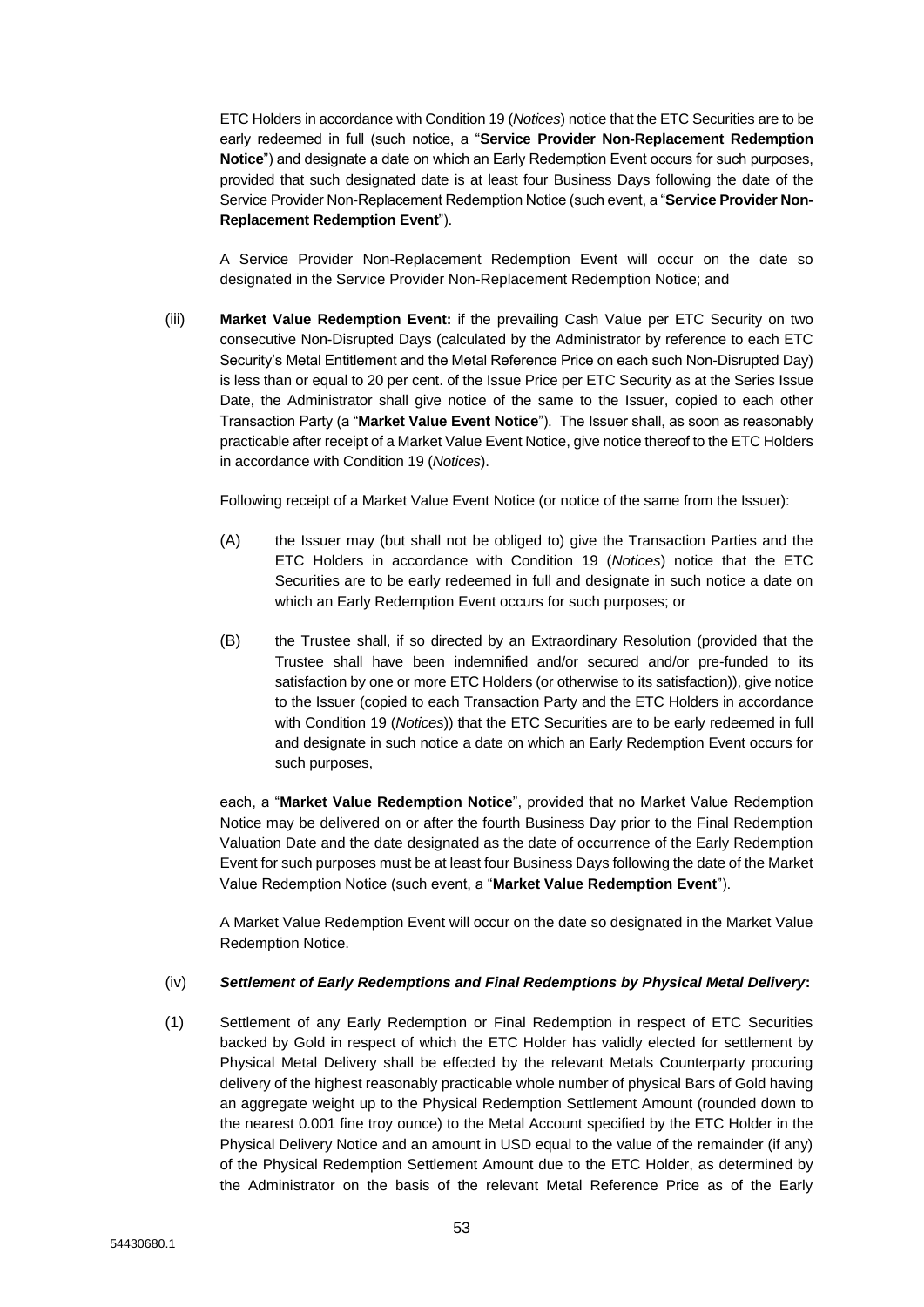Redemption Trade Date or the Final Redemption Valuation Date (as applicable), to the Cash Account specified by the ETC Holder in the Physical Delivery Notice *unless*: (1) the ETC Holder in its Physical Delivery Notice certifies that it is a UCITS Fund or is otherwise prohibited for legal or regulatory reasons from owning or taking delivery of the relevant Metal into its Metal Account, being a "**Prohibited ETC Holder**"; and/or (2) the Issuer is prohibited for legal or regulatory reasons from effecting a delivery of the relevant Metal to the relevant ETC Holder (a "**Prohibited Physical Redemption**"), in which case, the election to settle by Physical Metal Delivery shall not be valid and such Redemption shall instead be settled by delivery of the Early Redemption Amount or Final Redemption Amount to the ETC Holder in USD on the Early Redemption Settlement Date or the Scheduled Maturity Date (as applicable) in accordance with Condition **Error! Reference source not found.**(*Payments*).

(2) In connection with any settlement of an Early Redemption or Final Redemption of ETC Securities by Physical Metal Delivery, upon removal of the Metal representing the Physical Redemption Settlement Amount from the Allocated Account of the Issuer, all title to and risks in such Metal shall pass to the ETC Holder. The obligations of the Issuer in respect of the ETC Securities being redeemed by Physical Metal Delivery shall be satisfied by the Issuer transferring the required quantity of Metal to or to the order of the relevant Metals Counterparty with instructions to deliver such Metal to the specified Metal Account of the ETC Holder and the remainder (if any) of the Physical Redemption Settlement Amount due to the ETC Holder to the specified Cash Account of the ETC Holder. The settlement date for any Early Redemption or Final Redemption to be settled by Physical Metal Delivery (the "**Physical Redemption Settlement Date**") shall be the date on which the relevant Metal is removed from the Allocated Account of the Issuer and delivered to or to the order of the relevant Metals Counterparty, as agreed between the Administrator and the ETC Holder or (a) if such day is not a Physical Delivery Business Day, the next Physical Delivery Business Day; or (b) if the Metals Counterparty determines that settlement will not be completed on such date, the Physical Redemption Settlement Date will be such later date which is a Physical Delivery Business Day on which settlement is completed. None of the Trustee, the Security Trustee or the Issuer shall be responsible or liable for any failure by the Metals Counterparty to procure a delivery of the Metal representing the Physical Redemption Settlement Amount to the specified Metal Account of the ETC Holder or any amount in USD to the specified Cash Account of the ETC Holder in accordance with the instructions of the Issuer. However, in the event of such failure, the Issuer shall, to the extent practicable, assign to the ETC Holder its claims in relation to such Physical Redemption Settlement Amount in satisfaction of all claims of such ETC Holder in respect of the ETC Securities to be redeemed and the ETC Holder shall have no further claims against the Issuer or the Secured Property in respect of such ETC Securities. Likewise, none of the Trustee, the Security Trustee or the Issuer will be responsible for any failure by the Physical Delivery Bank to account to the ETC Holder for the relevant Metal. It is the responsibility of the ETC Holder to ensure that it has in place arrangements with the Physical Delivery Bank which are adequate to ensure onward delivery or storage of the relevant Metal on behalf of the ETC Holder.

## (e) *Purchases and Buy-Backs*

- (i) *At the option of the Issuer*: The Issuer may (without the consent of the Trustee, the Security Trustee or any ETC Holder), from time to time, elect to buy back all or some of the ETC Securities from Authorised Participants or other ETC Holders.
- (ii) *At the option of ETC Holders*: The Issuer shall, at the option of the Arranger, any Authorised Participant (or, solely in the case of an ETC Security of a Series backed by Gold, subject to satisfaction of the Physical Delivery Requirements, at the option of any ETC Holder which is not an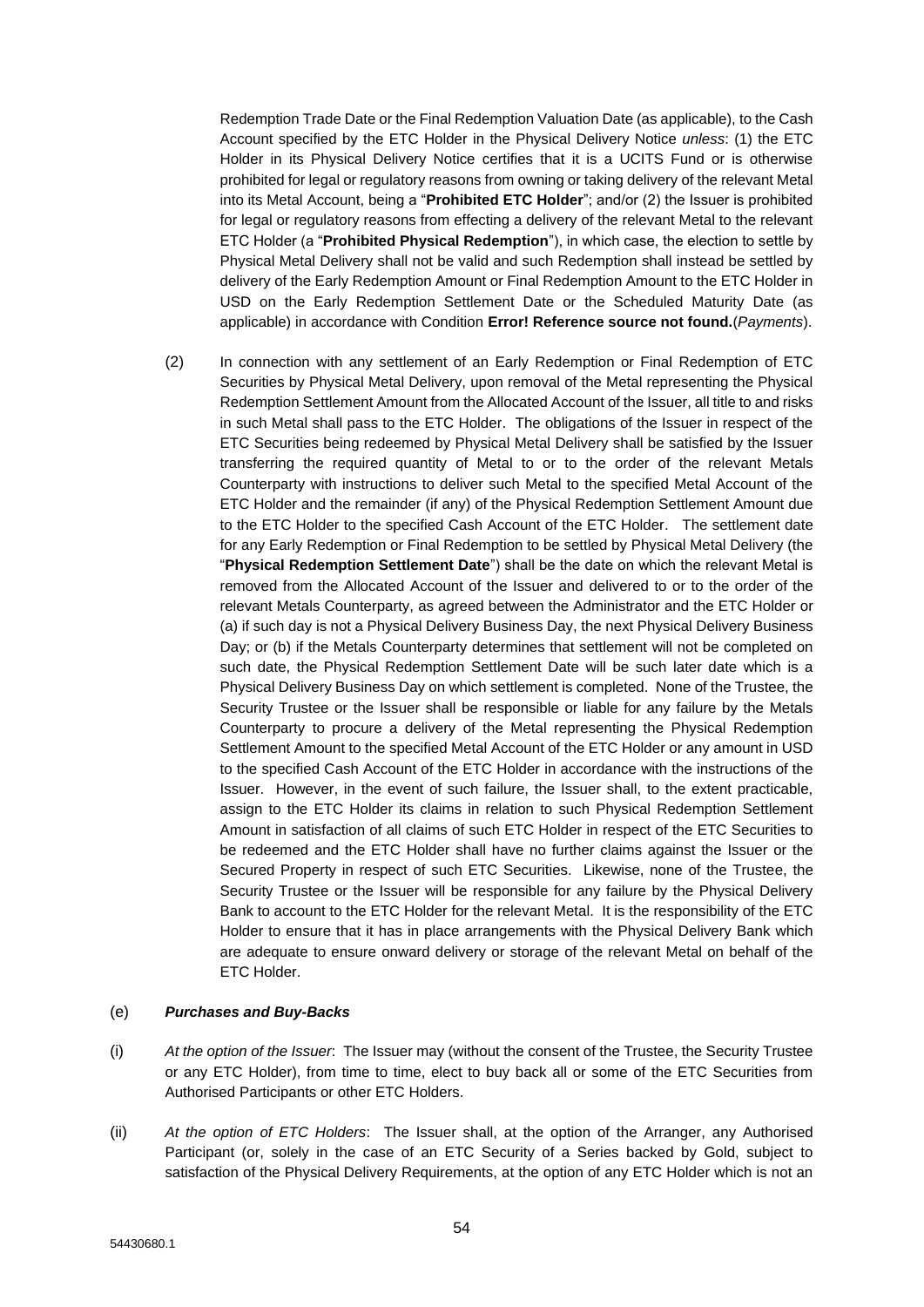Authorised Participant), provided the applicable Buy-Back Conditions are satisfied, repurchase any ETC Security the subject of a valid Buy-Back Order by transfer of the relevant Buy-Back Settlement Amount on the relevant Buy-Back Settlement Date in accordance with Condition 7(e)(x)(*Settlement of Buy-Back*) (each, a "**Buy-Back**").

- (iii) *Buy-Back Orders:* In order to exercise the option contained in Condition 7(e)(ii), the Authorised Participant (or, if applicable, the ETC Holder) must, before the relevant Cut-Off Time on the desired Buy-Back Trade Date:
	- (1) deliver to the Issuer such ETC Securities as are being repurchased by depositing them to an account of the Principal Paying Agent with the Relevant Clearing System as notified by the Administrator;
	- (2) pay to the Issuer Cash Account an amount in US dollars equal to the applicable buy-back fee as directed by the Administrator (the "**Buy-Back Fee**");
	- (3) pay to the Issuer Cash Account an amount in US dollars equal to the applicable Metals Counterparty Fee or Physical Delivery Fee as directed by the Administrator; and
	- (4) deliver or send by authenticated SWIFT message (confirmed in writing) or otherwise by electronic means made available by the Administrator from time to time, a duly completed buy-back notice in the form obtainable from the Administrator (a "**Buy-Back Order**") to the Administrator.

The Buy-Back Fee payable by any Authorised Participant or ETC Holder will be an amount equal to the Issuer's costs of complying with the Buy-Back Order (including the cost of the Issuer or its agents performing any required KYC Procedures). The amount of the Buy-Back Fee will be notified to the Authorised Participant or ETC Holder following receipt of the Buy-Back Order by the Issuer (or the Administrator on the Issuer's behalf), and will be no greater than US\$1000.00 in the case of a Buy-Back Order submitted by an Authorised Participant and no greater than US\$2000.00 in the case of a Buy-Back Order submitted by an ETC Holder who is not an Authorised Participant.

Any Buy-Back Order and ETC Securities delivered, and Buy-Back Fee paid, on a day which is not an Eligible Buy-Back Trade Date or after the relevant Cut-Off Time on any Eligible Buy-Back Trade Date shall be deemed to have been delivered or paid (as applicable) on the next following Eligible Buy-Back Trade Date. Any Buy-Back Order, once delivered, is irrevocable. No ETC Securities, once so delivered and accompanied by a duly completed Buy-Back Order in accordance with this Condition 7(e) may be withdrawn; provided, however, that if, prior to the relevant Buy-Back Settlement Date, the ETC Securities so deposited become immediately due and payable, such ETC Securities shall, without prejudice to the exercise of the Buy-Back option, be returned to the relevant Authorised Participant or ETC Holder.

The Issuer will not be obliged to accept any Buy-Back Order if (i) an Early Redemption Event has occurred (ii) the Administrator is subject to an insolvency or similar event and no replacement has been appointed and/or (iii) a Disruption Event has occurred and the Administrator has determined that any Buy-Backs should be temporarily suspended.

In relation to any Buy-Back Order, such order may be cancelled in certain circumstances including, without limitation, where an Early Redemption Trade Date or the Final Redemption Valuation Date (as applicable) has occurred prior to the settlement of such Buy-Back or where the Issuer or the Authorised Participant (or, if applicable, the ETC Holder) has failed to perform its obligations with respect to the Buy-Back for a prolonged period of time. In the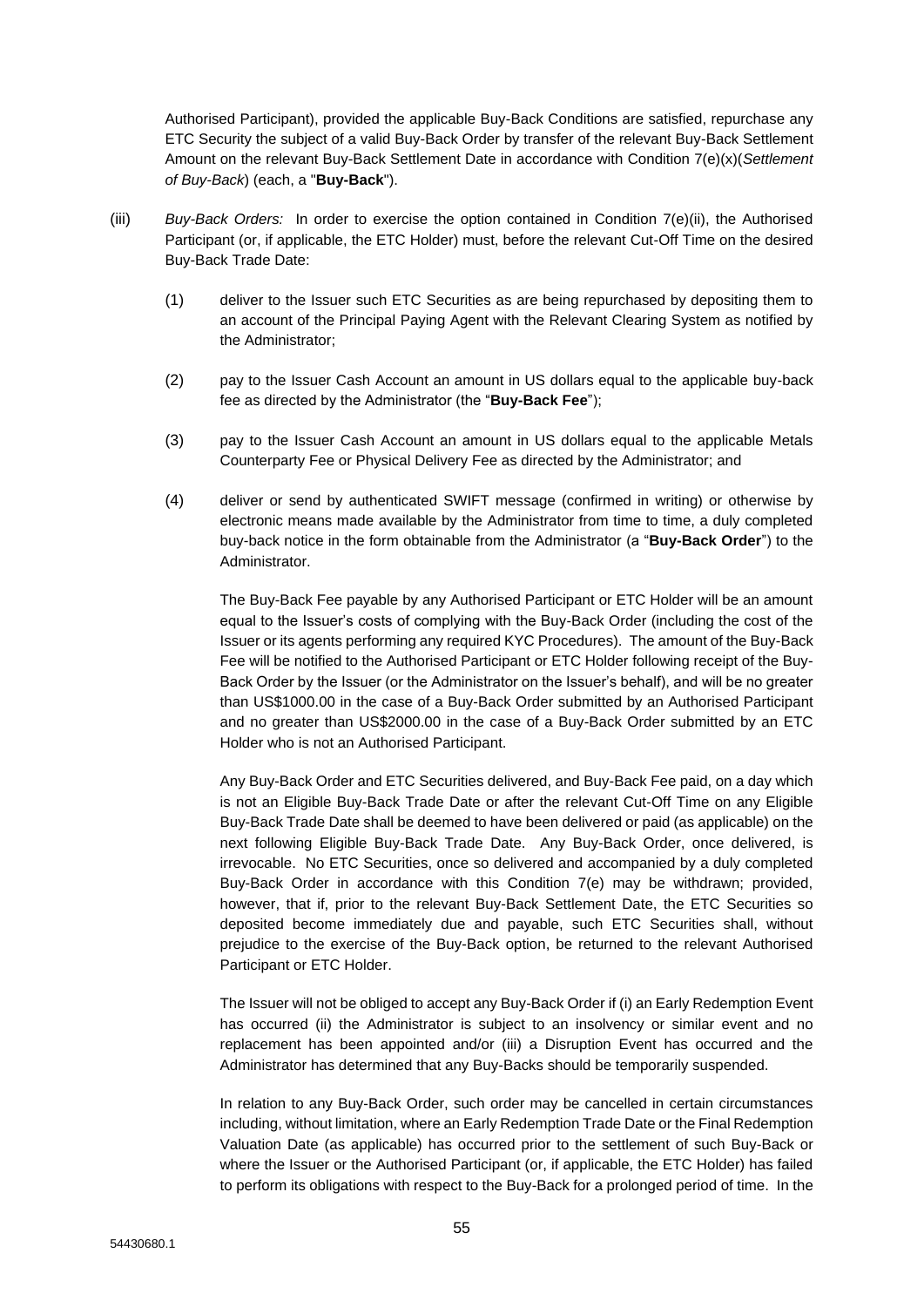event of any such cancellation, the ETC Securities shall be returned to the relevant Authorised Participant or ETC Holder.

- (iv) *Buy-Back Conditions:* The Issuer will only accept a Buy-Back Order if the Issuer (or the Administrator on the Issuer's behalf) determines that the following conditions are met:
- (1) The Buy-Back Order:
	- (A) relates to ETC Securities of only one Series;
	- (B) specifies the Series and number of the relevant ETC Securities the Authorised Participant or ETC Holder (as applicable) is requesting the Issuer to repurchase;
	- (C) relates to a number of ETC Securities equal to at least the Minimum Buy-Back Amount or Minimum Physical Metal Delivery Buy-Back Amount (if any) and at least the Minimum Trading Amount (if any) and an integral multiple thereof for the relevant Series, in each case as specified in the Final Terms;
	- (D) indicates the number and account name of the Metal Account where the relevant Buy-Back Settlement Amount can be delivered and, in the case of a Buy-Back of ETC Securities backed by a Base Metal or Gold, the number and account name of the Cash Account of the Authorised Participant or ETC Holder (as applicable) where any portion of the Buy-Back Settlement Amount payable in USD can be delivered;
	- (E) contains a representation and warranty from the Authorised Participant or ETC Holder (as applicable) to the effect that: (a) such holder is not a UCITS Fund; and (b) the request for settlement of the Buy-Back by delivery of Metal, cash, LME Warrants or Physical Metal Delivery (as applicable) and the acceptance of the delivery of the relevant Buy-Back Settlement Amount is and will be in accordance with all laws and regulations applicable to such holder; and
	- (F) has been submitted by an Authorised Participant or ETC Holder (as applicable) which has complied with all compliance and identification checks reasonably required by the Issuer ("**KYC Procedures**"), and the results of such KYC Procedures have been determined to be satisfactory to the Issuer and/or its agents; and
- (2) all other conditions precedent to a Buy-Back of the ETC Securities are satisfied,

together, the "**Buy-Back Conditions**".

- (v) *Physical Delivery Requirements*: In addition to the Buy-Back Conditions, an ETC Holder electing for settlement of a Buy-Back or an Early Redemption or Final Redemption of ETC Securities backed by Gold by Physical Metal Delivery must:
	- (1) provide details of a Metal Account of the ETC Holder with a Physical Delivery Bank to which the physical Bars of Gold representing the Buy-Back Settlement Amount can be delivered and details of a Cash Account of the ETC Holder to which any USD amount due to the ETC Holder can be paid; and
	- (2) certify to the Issuer that it is not a Prohibited ETC Holder and that a delivery by the Issuer of the relevant Metal to it would not constitute a Prohibited Physical Redemption,

(together, the "**Physical Delivery Requirements**").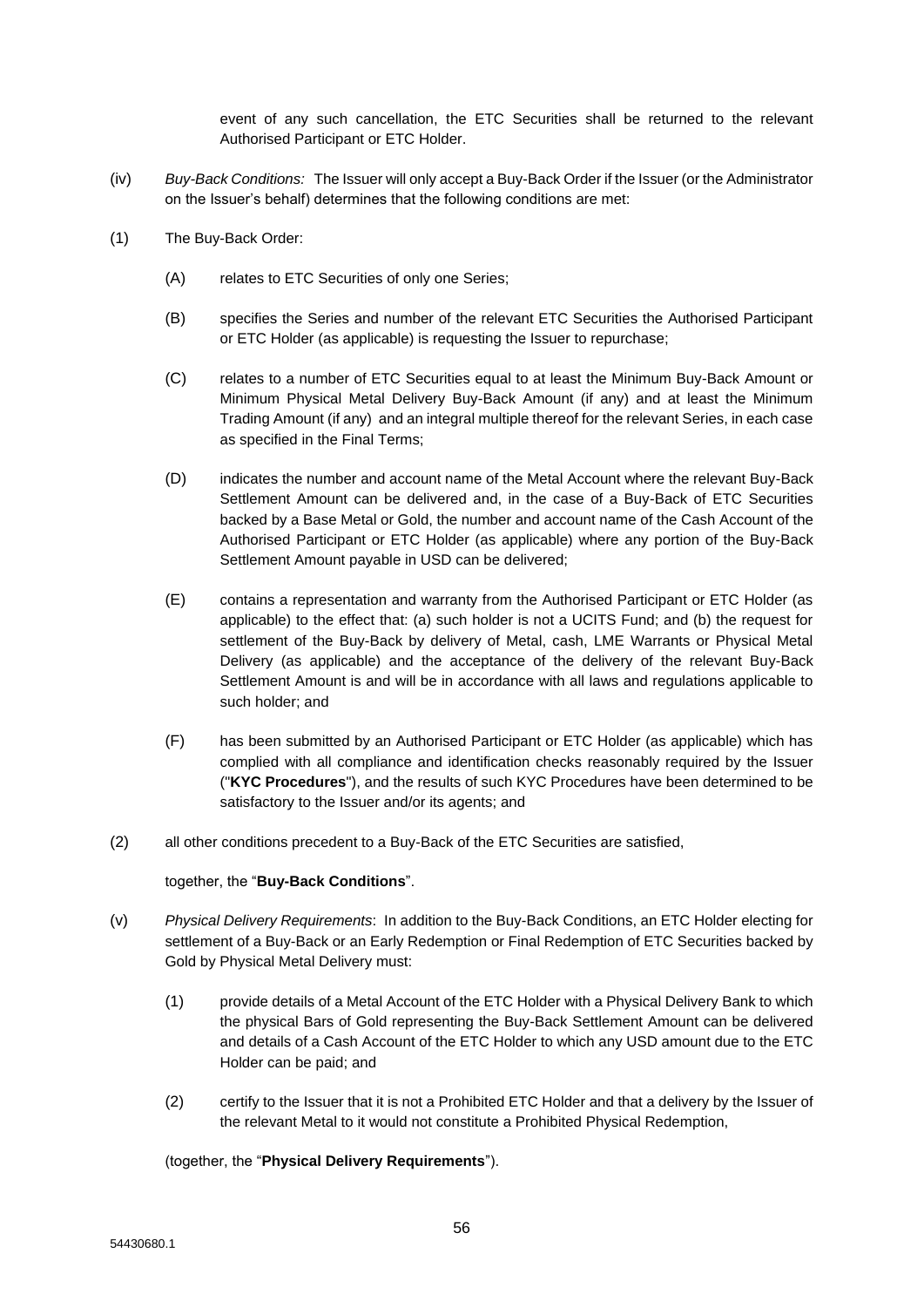In the case of a Buy-Back, the information and certification in (1) and (2) above must be included in the related Buy-Back Order. In the case of an Early Redemption or Final Redemption, such information and certification must be provided by the ETC Holder to the Issuer by a notice in writing (in such form as the Issuer shall determine) and received by the Issuer by no later than, in the case of an Early Redemption, 4 Business Days following delivery by the Issuer of notice of the Early Redemption or, in the case of a Final Redemption, by no later than 4 Business Days prior to the Final Redemption Valuation Date or, in each case, such other date as notified by the Issuer to the ETC Holders in accordance with Condition 19 (*Notices*) (a "**Physical Delivery Notice**"). Each Physical Delivery Notice must relate to a number of ETC Securities backed by Gold which is equal to or greater than the Minimum Physical Redemption Amount.

- (vi) *Failure to properly complete and deliver a Buy-Back Order*: Failure to properly complete and deliver a Buy-Back Order or otherwise comply with the requirements of Condition 7(e)(iv) (and, if applicable, Condition 7(e)(v)) shall result in such Buy-Back Order being treated as null and void by the Issuer with the consequence set out in Condition 7(e)(viii) below. Any determination as to whether such notice has been properly completed and delivered and compliance with the other requirements of Condition  $7(e)(iv)$  or Condition  $7(e)(v)$  shall be made by the Administrator and shall be conclusive and binding on the Issuer and the Authorised Participant or ETC Holder (as applicable). If an ETC Holder is unable to certify in its Buy-Back Order that it is not a Prohibited ETC Holder and/or a delivery by the Issuer of the relevant Metal to the relevant ETC Holder would constitute a Prohibited Physical Redemption, such Buy-Back Order shall not be valid and shall be treated as null and void by the Issuer with the consequence set out in Condition 7(e)(viii) below.
- (vii) The Issuer is entitled, in its absolute discretion, to determine whether KYC Procedures apply to any Authorised Participant or ETC Holder submitting a Buy-Back Order and whether such KYC Procedures have been satisfied (including, where the ETC Holder is an Authorised Participant, whether KYC Procedures have already been satisfied). The Issuer shall not be responsible or liable to any person for any loss or damage suffered as a result of it or its agents conducting KYC Procedures.
- (viii) In the event that any Buy-Back Order is determined to be null and void, if the relevant Authorised Participant or ETC Holder still wishes to elect for repurchase of the relevant ETC Securities, it must submit a new, duly completed, Buy-Back Order in accordance with Condition 7(e)(iii) (and, for the avoidance of doubt, the relevant Buy-Back Trade Date in respect of such redemption will be the Eligible Buy-Back Trade Date on which such new, duly completed, Buy-Back Order is delivered or deemed to have been delivered in accordance with Condition 7(e)(iii) and comply with the other requirements of Condition  $7(e)(iv)$  and, if applicable, Condition  $7(e)(v)$  (to the extent not already complied with), provided however that if such new, duly completed, Buy-Back Order is not received within 5 Business Days, the ETC Securities delivered to the Issuer in accordance with Condition 7(e)(iii) shall be returned to the relevant Authorised Participant or ETC Holder.
- (ix) The Administrator *shall* promptly on the Business Day following receipt of a Buy-Back Order send a copy thereof to the Issuer and such other persons as the Issuer may specify.
- (x) *Settlement of Buy-Back*: In respect of any ETC Securities the subject of a Buy-Back Order which has been accepted by the Issuer, the Issuer shall discharge its obligation to deliver the Buy-Back Settlement Amount in respect of such ETC Securities by delivering such quantity of Metal to or to the order of the relevant Metals Counterparty with instructions to deliver, on the agreed Buy-Back Settlement Date:
	- (1) in the case of ETC Securities backed by a Precious Metal, such quantity of Metal representing the Buy-Back Settlement Amount in unallocated form to the Metal Account specified by the relevant Authorised Participant in the Buy-Back Order;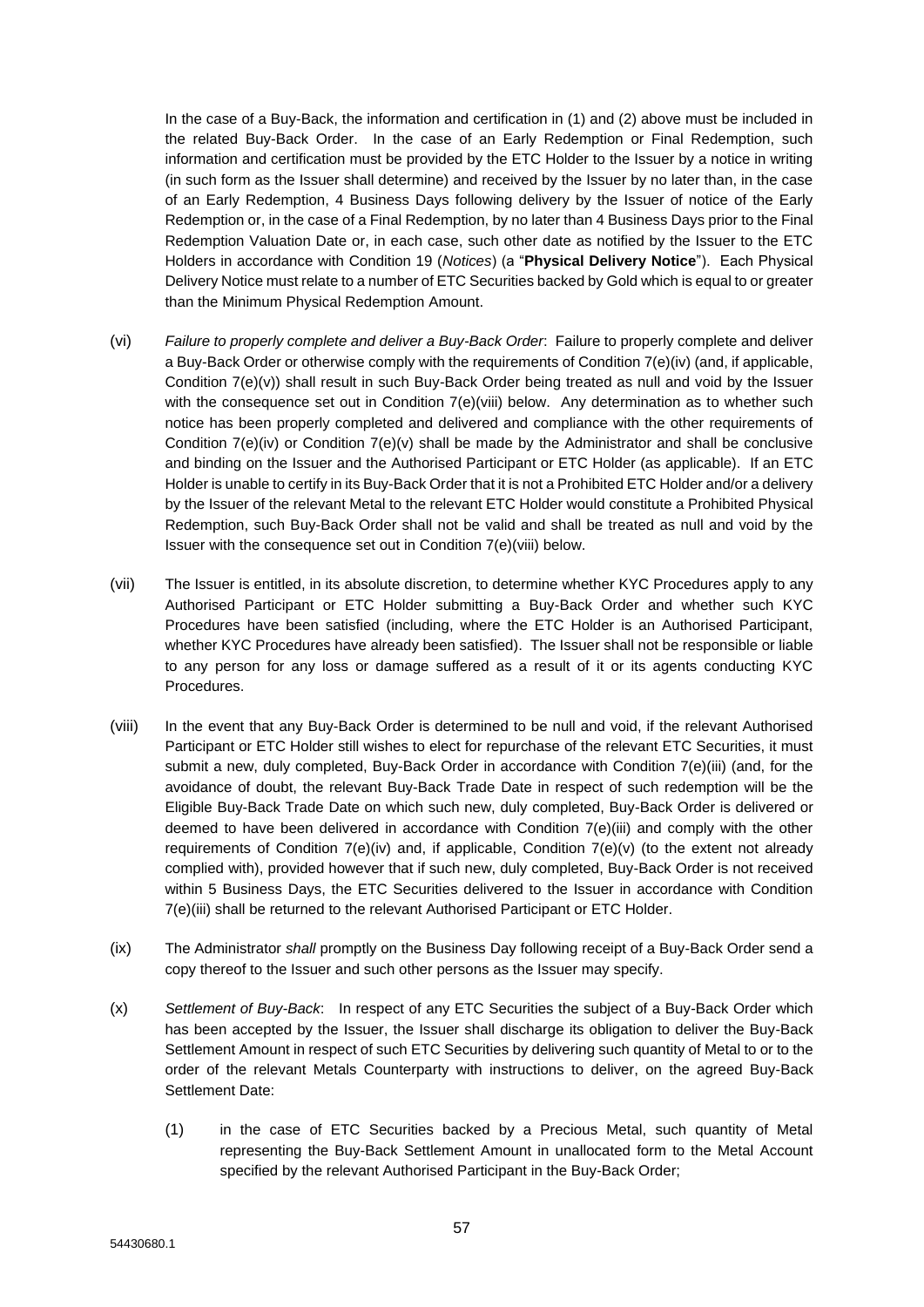- (2) in the case of ETC Securities backed by Gold to be settled by Physical Metal Delivery, the highest reasonably practicable whole number of physical Bars of Gold having an aggregate weight up to the Buy-Back Settlement Amount to the Metal Account specified by the relevant ETC Holder in the Buy-Back Order and an amount in USD equal to the value of the remainder (if any) of the Buy-Back Settlement Amount due to the ETC Holder, as determined by the Administrator on the basis of the relevant Metal Reference Price as of the Buy-Back Trade Date to the Cash Account specified by the ETC Holder in the Buy-Back Order;
- (3) in the case of ETC Securities backed by a Base Metal, at the option of the Issuer and as notified to the Authorised Participant upon acceptance of the related Buy-Back Order, either: (i) an amount in USD equal to the value of the Buy-Back Settlement Amount, as determined by the Administrator on the basis of the relevant Metal Reference Price as of the Buy-Back Trade Date to the Cash Account specified by the Authorised Participant in the Buy-Back Order; or (ii) the highest reasonably practicable whole number of LME Warrants evidencing an amount of Metal having an aggregate weight up to the Buy-Back Settlement Amount to the Metal Account specified by the relevant Authorised Participant in the Buy-Back Order and an amount in USD equal to the value of the remainder (if any) of the Buy-Back Settlement Amount due to the Authorised Participant which cannot be delivered as a whole LME Warrant (as determined by the Administrator on the basis of the relevant Metal Reference Price as of the Buy-Back Trade Date), plus any Accrued Rent for such LME Warrants up to and including the Buy-Back Settlement Date, to the Cash Account specified by the Authorised Participant in the Buy-Back Order,

and upon the removal of such Metal from the Allocated Account or Off-Warrant Account (as applicable) of the Issuer, such ETC Securities will be cancelled.

- (xi) Where the Administrator has confirmed that a Buy-Back of ETC Securities of a Series backed by Gold is to be settled by way of Physical Metal Delivery, the Issuer (or the Administrator on the Issuer's behalf) shall instruct the Custodian to transfer the relevant Metal representing the Buy-Back Settlement Amount from the Allocated Account of the Issuer to or to the order of the relevant Metals Counterparty. Following receipt of the Metal, the Metals Counterparty shall have five Physical Delivery Business Days (or such additional period as the Metals Counterparty may determine up to a further three Physical Delivery Business Days) to procure the transfer of such Metal to the specified Metal Account of the ETC Holder with a Physical Delivery Bank and to transfer any amount payable to the ETC Holder in USD to the specified Cash Account of the ETC Holder. The relevant Metal will then be held by the Physical Delivery Bank for the ETC Holder in the manner as separately agreed between the ETC Holder and the Physical Delivery Bank.
- (xii) Where any Buy-Back of ETC Securities backed by Gold is being settled by Physical Metal Delivery, all title to and risks in such Metal shall pass to the ETC Holder from the Buy-Back Settlement Date. None of the Trustee, the Security Trustee nor the Issuer shall be responsible or liable for any failure by the relevant Metals Counterparty to procure the delivery of the Buy-Back Settlement Amount to the ETC Holder in accordance with the instructions of the Issuer. In the event that the relevant Metals Counterparty fails to credit, or procure the credit of the Buy-Back Settlement Amount to the specified Metal Account (and/or, as applicable, the specified Cash Account) of the ETC Holder, such ETC Holder shall have the right to require the Issuer, if reasonably practicable, to assign to the ETC Holder its claim against such Metals Counterparty in respect of such Buy-Back Settlement Amount. Any such assignment by the Issuer shall constitute a complete discharge of the Issuer's obligations in respect of the ETC Securities the subject of the Buy-Back Order and such ETC Holder shall have no further claims in respect of such ETC Securities against the Issuer or the Secured Property. The obligations of the Issuer in respect of the ETC Securities being redeemed shall be satisfied by transferring the Buy-Back Settlement Amount to or to the order of the relevant Metals Counterparty with instructions in accordance with the relevant provisions of this Condition and the Buy-Back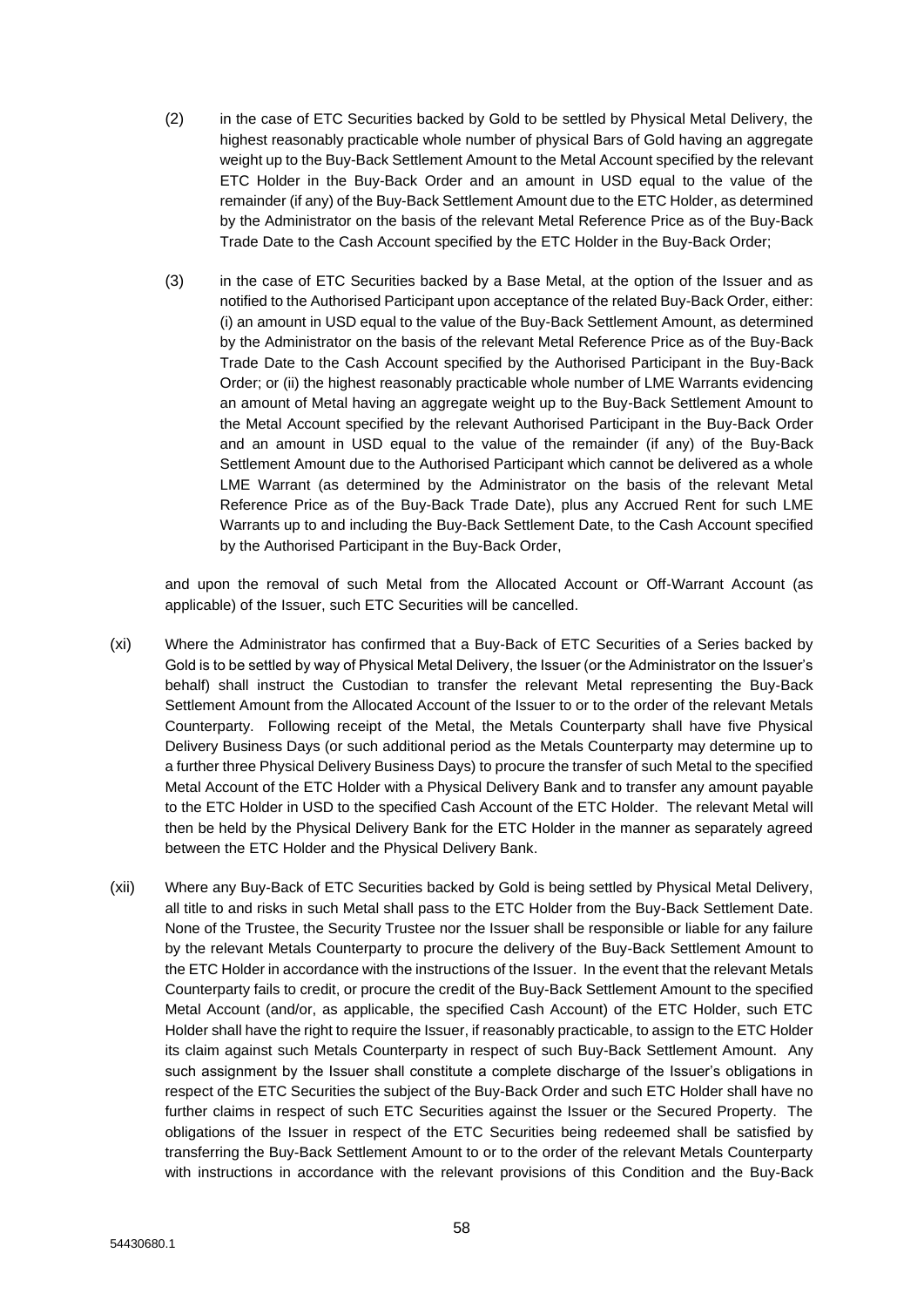Settlement Date shall be the date of such transfer. Likewise, none of the Trustee, the Security Trustee or the Issuer will be responsible for any failure by the Physical Delivery Bank to account to the ETC Holder for the relevant Metal. It is the responsibility of the ETC Holder to ensure that it has in place arrangements with the Physical Delivery Bank which are adequate to ensure onward delivery or storage of the relevant Metal on behalf of the ETC Holder.

(f) *Settlement Disruption*: In respect of a Buy-Back of any of the ETC Securities, if the Administrator becomes aware that a Settlement Disruption Event has occurred or exists and which has prevented the delivery of a Buy-Back Settlement Amount on the original day that but for such Settlement Disruption Event would have been the Buy-Back Settlement Date (the "**Original Buy-Back Settlement Date**"), then the Administrator will advise the Issuer of the same and the Buy-Back Settlement Date will be the first succeeding day on which the relevant delivery can take place, unless a Settlement Disruption Event prevents settlement on each of the 10 Business Days immediately following the relevant Original Buy-Back Settlement Date. In that case, (a) if the relevant delivery can be effected in a commercially reasonable manner, then the Buy-Back Settlement Date will be that 10th Business Day with delivery being effected in such manner, and (b) if the relevant delivery cannot be effected on or by that 10th Business Day in a commercially reasonable manner, then the Buy-Back Settlement Date will be postponed until the delivery can be effected in a commercially reasonable manner.

For the purposes hereof:

"**Settlement Disruption Event**" means, as determined by the Administrator, an event (other than an event contemplated in Condition 8 (*Disruption Events and Postponement or Suspension*) below) which is beyond the control of the Issuer and as a result of which the Issuer (or the Administrator, the Custodian, the relevant Metals Counterparty or any other agent on the Issuer's behalf) is unable to effect or procure a relevant delivery.

(g) *Cancellation*: All ETC Securities purchased by or on behalf of the Issuer shall be cancelled. Any ETC Securities so cancelled may not be reissued or resold and the obligations of the Issuer in respect of any such ETC Securities shall be discharged. In accordance with the Security Documents, the relevant portion of the Secured Property relating to the ETC Securities so purchased and cancelled will be automatically released from such Security without the need for any notice or other formalities.

# 8. **Disruption Events and Postponement or Suspension**

### (a) *Disruption Events*

The Administrator (or, in the case of a service provider disruption in respect of the Administrator in accordance with Condition 8(a)(ii), the Issuer) may (but is not obliged to), with respect to any day, determine that one or more of the following disruption events has occurred or exists on such day (each such event a "**Disruption Event**"):

(i) *Metal Trading Disruption:* 

Either:

- (A) trading and/or settlement in the relevant Metal is subject to a material suspension or material limitation on the over-the-counter market of the LBMA (in the case of Gold or Silver), the LPPM (in the case of Platinum or Palladium), the LME (in the case of Copper or Nickel) or any other primary exchange or trading facility for the trading of such Metal; or
- (B) the over-the-counter market of the LBMA (in the case of Gold or Silver), the LPPM (in the case of Platinum or Palladium), the LME (in the case of Copper or Nickel) or any other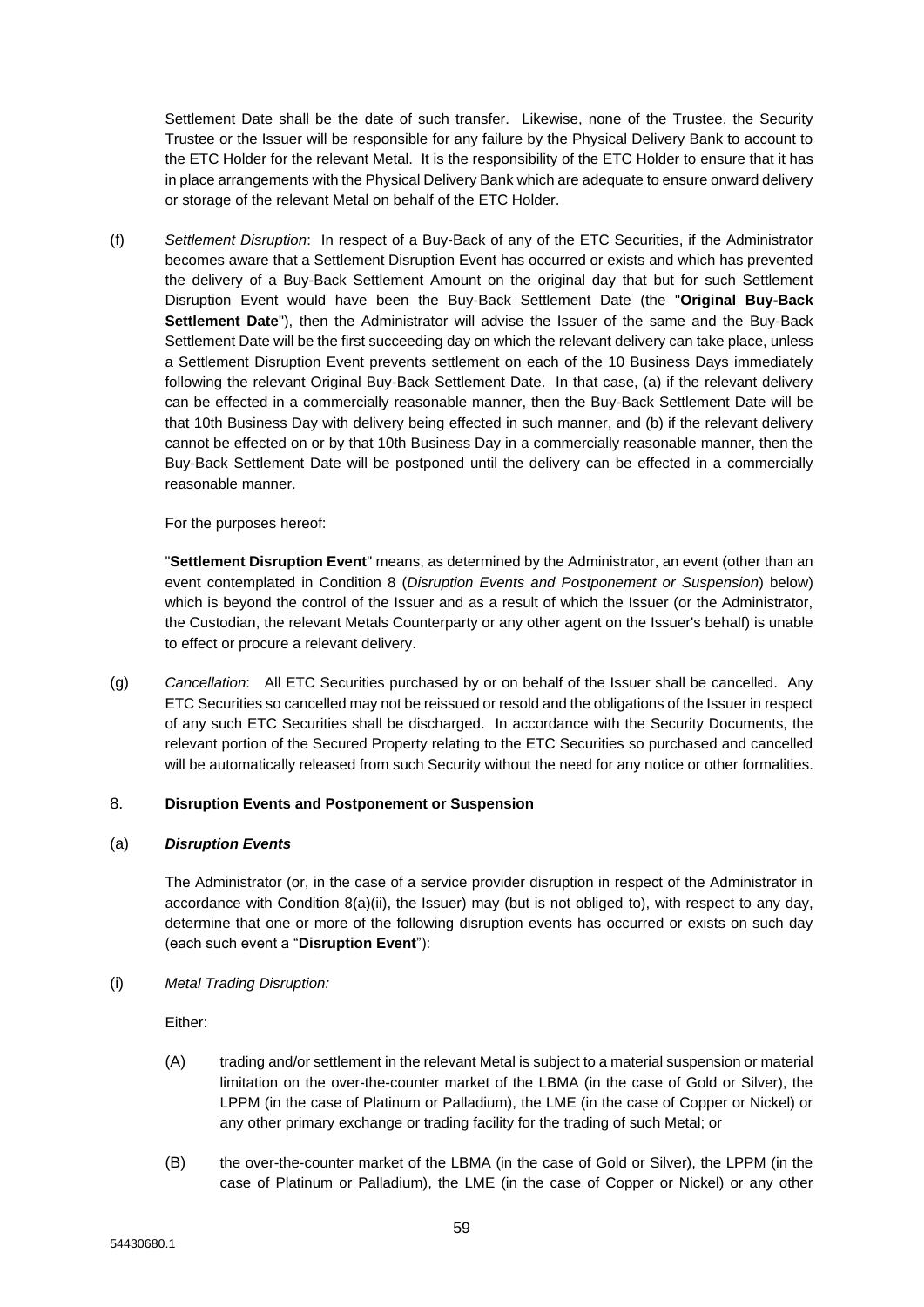primary exchange or trading facility for the trading of the relevant Metal is not open for trading for any reason (including a scheduled closure); or

(C) trading in the Metal on such over-the-counter market of the LBMA (in the case of Gold or Silver), the LPPM (in the case of Platinum or Palladium), the LME (in the case of Copper or Nickel) or any other primary exchange or trading facility for the trading of such Metal has been permanently discontinued or has disappeared,

### each a "**Metal Trading Disruption**";

- (ii) *Service Provider Disruption*: save as otherwise agreed in the relevant Transaction Document(s), if any of the Administrator, the Custodian, any of the Primary Sub-Custodians, the Principal Paying Agent, all of the Authorised Participants and/or each of the Metals Counterparties resigns or their appointment is terminated for any reason and a successor or replacement has not yet been appointed, for such time until a successor or replacement has been appointed or a Service Provider Non-Replacement Redemption Event has occurred in accordance with Condition 7(d)(ii) (*Service Provider Non-Replacement Redemption Event*);
- (iii) *Issuer Call Disruption*: if an Issuer Call Redemption Notice has been given in accordance with Condition 7(c) (*Issuer Call Redemption Event*) on or prior to such day;
- (iv) *Allocated Accounts Disruption*: in the case of a Series of ETC Securities backed by a Precious Metal, any Underlying Metal is no longer held in the Allocated Accounts, other than where permitted in accordance with the Conditions and the Transaction Documents; and/or
- (v) *Off-Warrant Accounts Disruption*: in the case of a Series of ETC Securities backed by a Base Metal, any Underlying Metal is no longer held in the Off-Warrant Accounts, other than where permitted in accordance with the Conditions and the Transaction Documents.

# (b) *Determination of Disruption Events and Suspension Notices*

- (i) If the Administrator determines that a Disruption Event has occurred or exists with respect to any day, it may (but shall not be obliged to) on the immediately following Business Day give notice of the postponement and/or suspension of:
	- (A) any request for the Subscription and/or Buy-Back of ETC Securities;
	- (B) the settlement of any Subscription and/or Buy-Back of ETC Securities that has traded but has yet to settle;
	- (C) any Early Redemption Trade Date (whether or not such date has yet been designated), any Early Redemption Settlement Date and/or the payment of any Early Redemption Amount in connection therewith; and/or
	- (D) the Final Redemption Valuation Date, the Scheduled Maturity Date and/or the payment of any Final Redemption Amount in connection therewith,

to the Issuer, the Authorised Participants, the Administrator, the Trustee, the Security Trustee and the Principal Paying Agent, specifying:

(X) the Disruption Event which has occurred or is existing on the relevant day;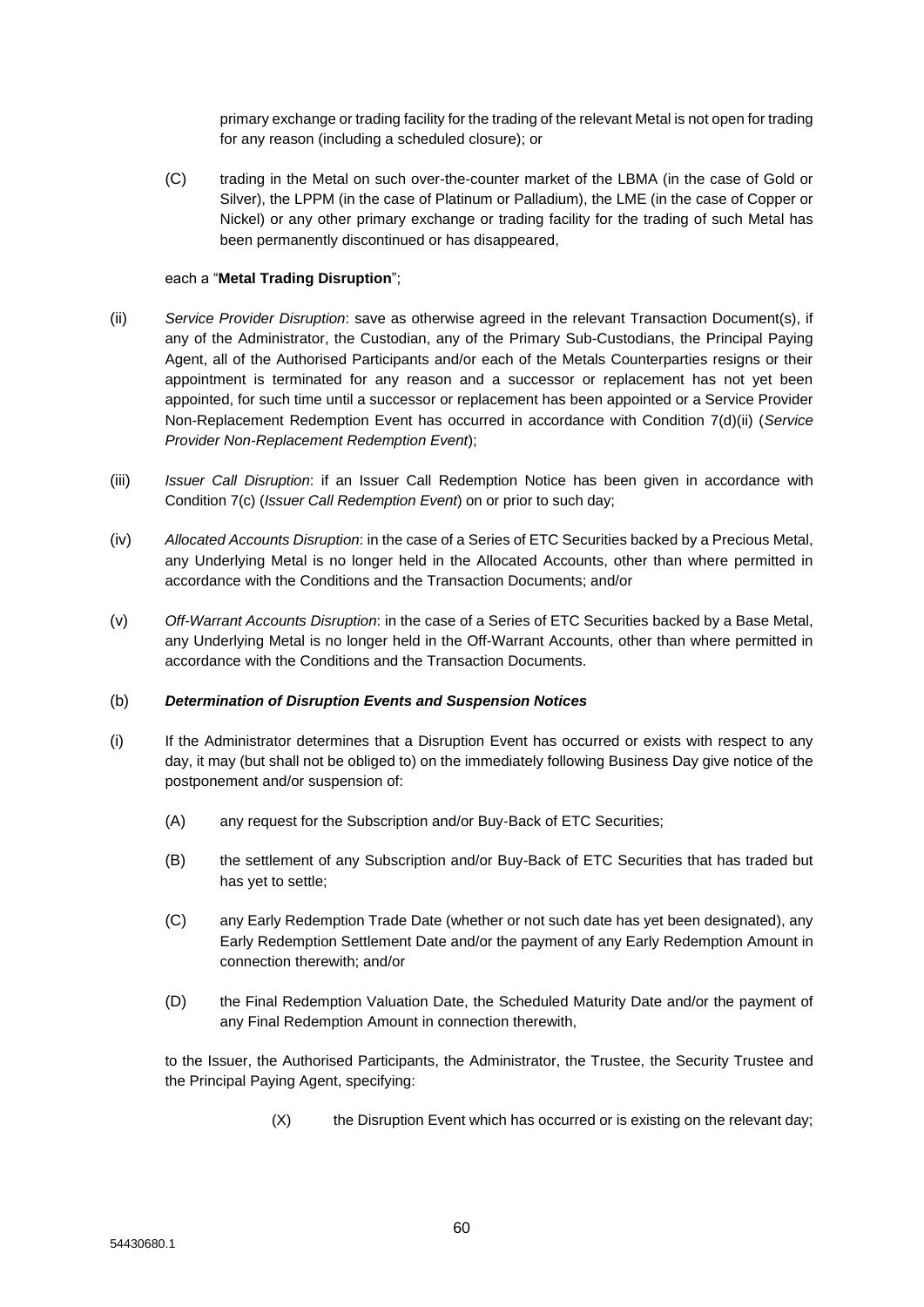(Y) whether the suspension and/or postponement relating to such Disruption Event will be in respect of a single day (a "**Suspended Day**") or for as long as the Disruption Event continues (a "**Suspension Period**"); and

(Z) which of the dates and/or events set out in Conditions  $8(b)(i)(A)$  to (D) will be postponed and/or suspended on such Suspended Day or during such Suspended Period, as applicable (and, in determining this, the Administrator shall consider whether the relevant Disruption Event would disrupt the actions required to be performed by the Issuer, any Authorised Participant, the relevant Metals Counterparty and/or any other Transaction Party in connection with a Subscription of ETC Securities, a Buy-Back of ETC Securities, the Final Redemption of the ETC Securities and/or any Early Redemption of the ETC Securities),

such notice, a "**Suspension Notice**". If the Suspension Notice is in respect of a Suspension Period, such period will end when the Administrator notifies the Issuer, the Authorised Participants, the Administrator, the Metals Counterparties, the Trustee, the Security Trustee and the Principal Paying Agent that such suspension and/or postponement is over.

- (ii) The Administrator is not under any obligation to monitor whether or not a Disruption Event has occurred or is continuing with respect to any day unless a Suspension Notice has been given in respect of a Suspension Period in which case the Administrator's obligation to monitor the relevant Disruption Event will continue until it has determined that such Disruption Event has ceased (following which it will give notification of the end of the Suspension Period in accordance with Condition 8(b)(i)). The Administrator shall have no liability to the Issuer, the Trustee, the Security Trustee, any ETC Holder, any Authorised Participant or any other person for any determination or non-determination that it makes in respect of the occurrence or existence of a Disruption Event.
- (iii) Neither the Trustee nor the Security Trustee shall have any duty to monitor, enquire or satisfy itself as to whether a Disruption Event has occurred.
- (iv) The Issuer shall, as soon as reasonably practicable after receipt by it of a Suspension Notice, give notice thereof to the ETC Holders in accordance with Condition 19 (*Notices*).

# (c) *Postponement relating to the Final Redemption or Early Redemption of the ETC Securities*

(i) If, in respect of a Disruption Event, the Administrator has specified in the related Suspension Notice that the Final Redemption Valuation Date, the Scheduled Maturity Date, any Early Redemption Trade Date and/or any Early Redemption Settlement Date (a "**Disruption Postponable Date**") shall be postponed until following the end of the Suspended Day or Suspension Period, then if any Disruption Postponable Date does occur on the Suspended Day or during the Suspension Period, such Disruption Postponable Date shall be deemed to have been postponed until the first following Non-Disrupted Day, provided that if no such Non-Disrupted Day has occurred on or prior to the  $10<sup>th</sup>$ Business Day following such Disruption Postponable Date, the Issuer, acting in good faith and in consultation with the Administrator, shall determine an appropriate method for redeeming the ETC Securities and determining the Final Redemption Valuation Date, Scheduled Maturity Date, Early Redemption Trade Date and/or Early Redemption Settlement Date, as applicable, for the purposes of such redemption of the ETC Securities (a "**Disrupted Redemption Method**"). For the avoidance of doubt, if any Disruption Postponable Date is postponed in accordance with this Condition 8(c)(i), then any other dates or periods determined by reference to such Disruption Postponable Date that have yet to occur or conclude as at the time of such postponement shall also be postponed or adjusted accordingly.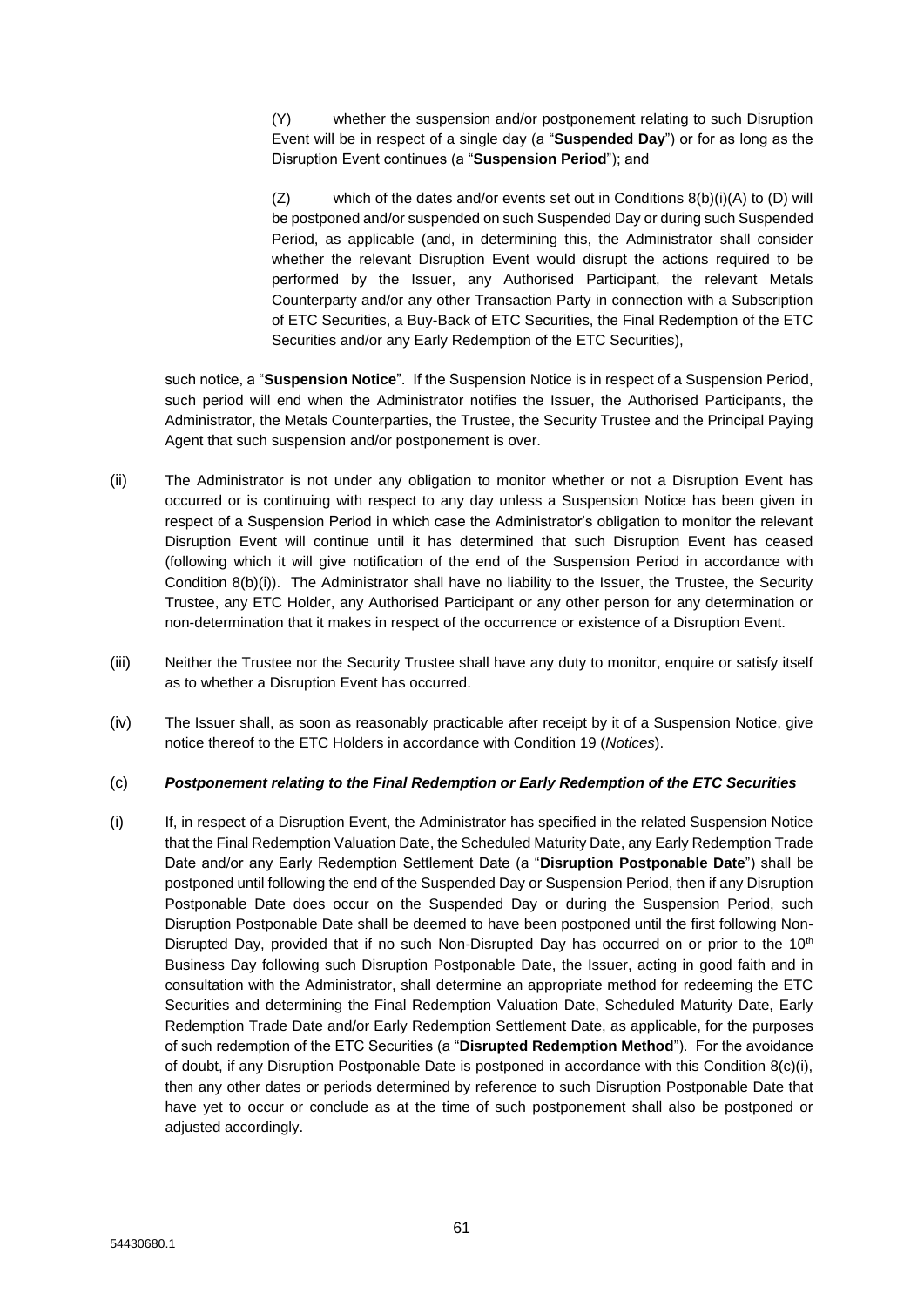- (ii) The Issuer shall, as soon as reasonably practicable following determination of any Disrupted Redemption Method, notify each Transaction Party and the ETC Holders of the details of such Disrupted Redemption Method in accordance with Condition 19 (*Notices*).
- (iii) No additional amount shall be payable or deliverable to any Authorised Participant or any ETC Holder in connection with any postponement to the timing, or any amendment to the method, in each case in accordance with Condition  $8(c)(i)$ , of final or early redemption of the ETC Securities.
- $(iv)$  If any postponement has occurred in accordance with this Condition  $8(c)$ , the Issuer shall ensure that its obligation to publish on the Website information relating to the Final Redemption Amount (pursuant to Condition 7(a)(ii) (*Final Redemption*)) or the Early Redemption Amount (pursuant to Condition 7(b)(ii) (*Early Redemption*)), as applicable, is met in a timely manner taking into account any postponement to the Scheduled Maturity Date or the Early Redemption Settlement Date, as applicable.

## 9. **Successor Metal Reference Price or Metal Reference Price Source and Metal Reference Price Event**

## (a) *Successor Metal Reference Price*

If on any Business Day, the Administrator determines that the Metal Reference Price has been replaced by a successor price acceptable to the Administrator, then the Administrator shall notify such determination to the Issuer and each Transaction Party and, with effect from the first Business Day following the date of such notice, such successor price shall be deemed to be the Metal Reference Price for the purposes of the ETC Securities but provided that it shall not affect any calculations or determinations already made using the Metal Reference Price being replaced (including the Nominal Amount). The Issuer shall, as soon as reasonably practicable thereafter, notify the ETC Holders of the same in accordance with Condition 19 (*Notices*).

### (b) *Successor Metal Reference Price Source*

If on any Business Day the Administrator determines that the Metal Reference Price Source no longer displays the Metal Reference Price notwithstanding that the Metal Reference Price continues to be determined, then the Administrator will notify such determination to the Issuer and each Transaction Party specifying a replacement price source that does display such Metal Reference Price and, with effect from the first Business Day following the date of such notice, such successor price source shall be deemed to be the Metal Reference Price Source for the purposes of the ETC Securities but provided that it shall not affect any calculations or determinations already made using the Metal Reference Price displayed on the Metal Reference Price Source being replaced (including the Nominal Amount). The Issuer shall, as soon as reasonably practicable thereafter, notify the ETC Holders of the same in accordance with Condition 19 (*Notices*).

# (c) *Metal Reference Price Event*

If at any time the Administrator determines that a Metal Reference Price Event has occurred and gives notice of such determination (including a description in reasonable detail of the facts relevant to such determination) to the Issuer and each Transaction Party, then for the purposes of the ETC Securities, the Metal Reference Price shall be:

(i) such other reference price for the Metal as the Administrator determines has replaced the Metal Reference Price in customary market usage for the purposes of determining a reference price for such Metal in the primary over-the-counter market, exchange or trading facility for the trading of such Metal; or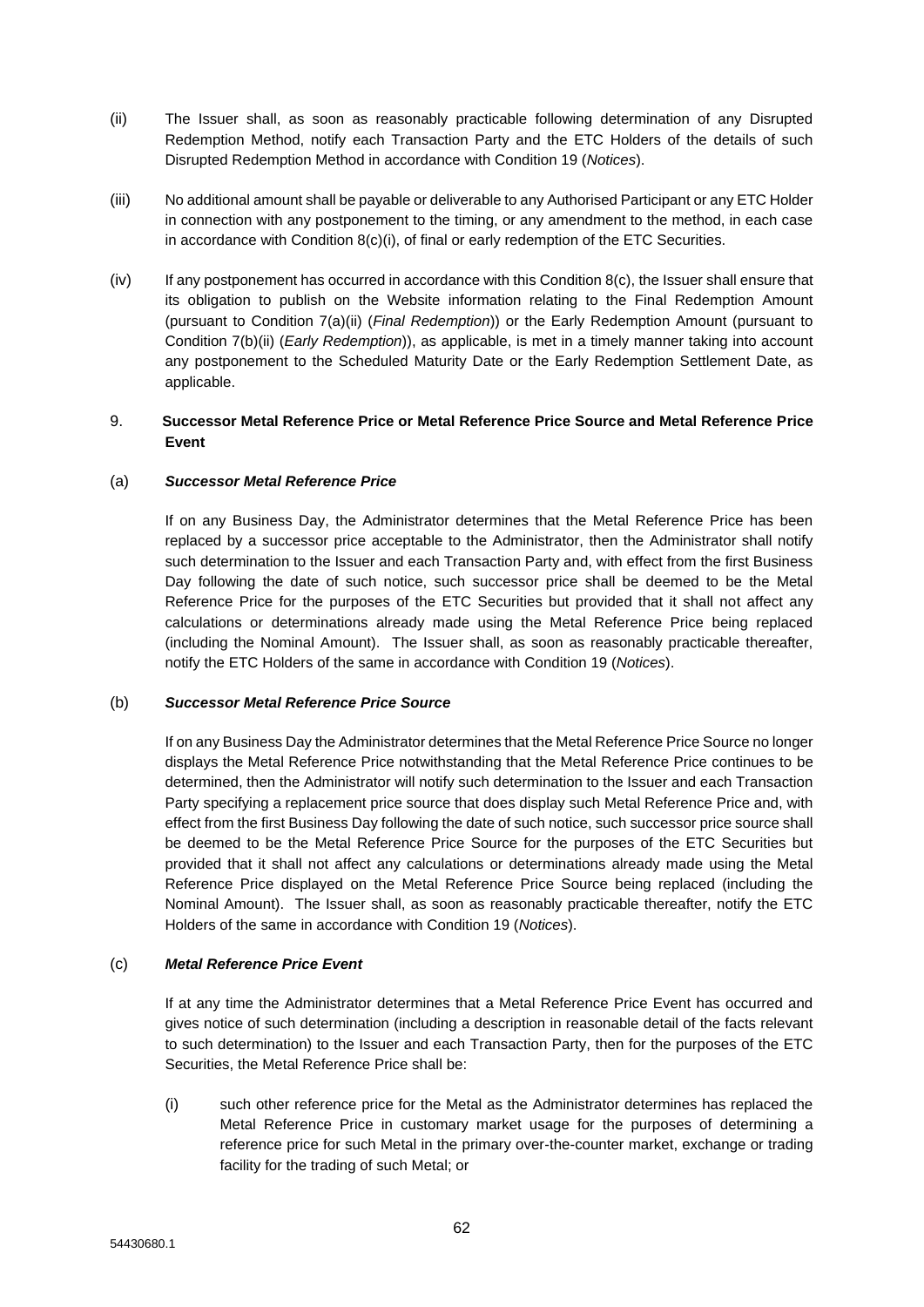(ii) if the Administrator determines that there is no replacement reference price that can be determined in accordance with Condition  $9(c)(i)$ , then such other reference price for the Metal as the Administrator determines as most comparable to the Metal Reference Price acting in a commercially reasonable manner,

(the "**Replacement Metal Reference Price**") provided that in each case, the Administrator must also have determined that no Metal Reference Price Event would have occurred or be occurring in respect of such Replacement Metal Reference Price if such Replacement Metal Reference Price were the Metal Reference Price. The Administrator shall, as soon as reasonably practicable following notification of the occurrence of a Metal Reference Price Event and, in any event, by no later than the final day of any Redemption Disposal Period that had already commenced at the time of such notification, give notice of the Replacement Metal Reference Price determined by it to the Issuer and each Transaction Party.

None of the Issuer, the Administrator, the Trustee or any other Transaction Party shall have any duty to monitor, enquire or satisfy itself as to whether a Metal Reference Price Event has occurred.

# 10. **Metal Sale on Early or Final Redemption**

- (a) The Issuer has authorised and directed the Custodian to deliver or procure delivery of the Underlying Metal held by the Custodian, the Primary Sub-Custodians (or any Sub-Custodian(s)) to or to the order of the relevant Metals Counterparty from (and including) the occurrence of the first day of a Redemption Disposal Period, to the extent necessary to effect the liquidation of the Underlying Metal. Pursuant to the terms of the Irish Law Security Trust Deed, the Security in respect of the Underlying Metal described in Condition 5(a) (*Security*) shall automatically be released without further action on the part of the Security Trustee to the extent necessary to effect the liquidation of the Underlying Metal, provided that nothing in this Condition 10 shall operate to release the charges and other security interests over the proceeds of the liquidation of the Underlying Metal.
- (b) Following notification to the relevant Metals Counterparty of the Early Redemption Trade Date or the Final Redemption Valuation Date, and delivery of all or any portion of the Underlying Metal to such Metals Counterparty or to its order, upon the occurrence of the first day of the related Redemption Disposal Period, the relevant Metals Counterparty shall, acting as agent of the Issuer, liquidate the Underlying Metal in a timely fashion during the Redemption Disposal Period in accordance with all applicable laws and the terms of the relevant Metals Counterparty Agreement.
- (c) In liquidating the Underlying Metal, the relevant Metals Counterparty may take such steps as it, acting in a commercially reasonable manner, considers appropriate in order to effect an orderly liquidation in a timely fashion (so far as is practicable in the circumstances and taking into account the amount of the Underlying Metal to be liquidated) during the Redemption Disposal Period, and may effect such liquidation at any time or from time to time during the Redemption Disposal Period and may do so in one transaction or in multiple transactions. The relevant Metals Counterparty will not be liable to the Issuer or to the Trustee, the ETC Holders or any other person merely because a higher price could have been obtained had all or part of the liquidation been delayed or taken place at a different time or had the liquidation not been effected in stages.
- (d) The relevant Metals Counterparty shall be permitted to deduct from the Actual Redemption Sale Proceeds (i) any Taxes arising from or connected with any such liquidation and (ii) any other amounts properly incurred by it in connection with any such liquidation, and it shall not be liable to account for anything except the actual proceeds of any such liquidation received by it after such deductions.
- (e) Subject as provided above, in carrying out any liquidation, the relevant Metals Counterparty will act in good faith and a commercially reasonable manner and will sell at a price which it reasonably believes to be representative of the fair market price of the Underlying Metal being disposed of in the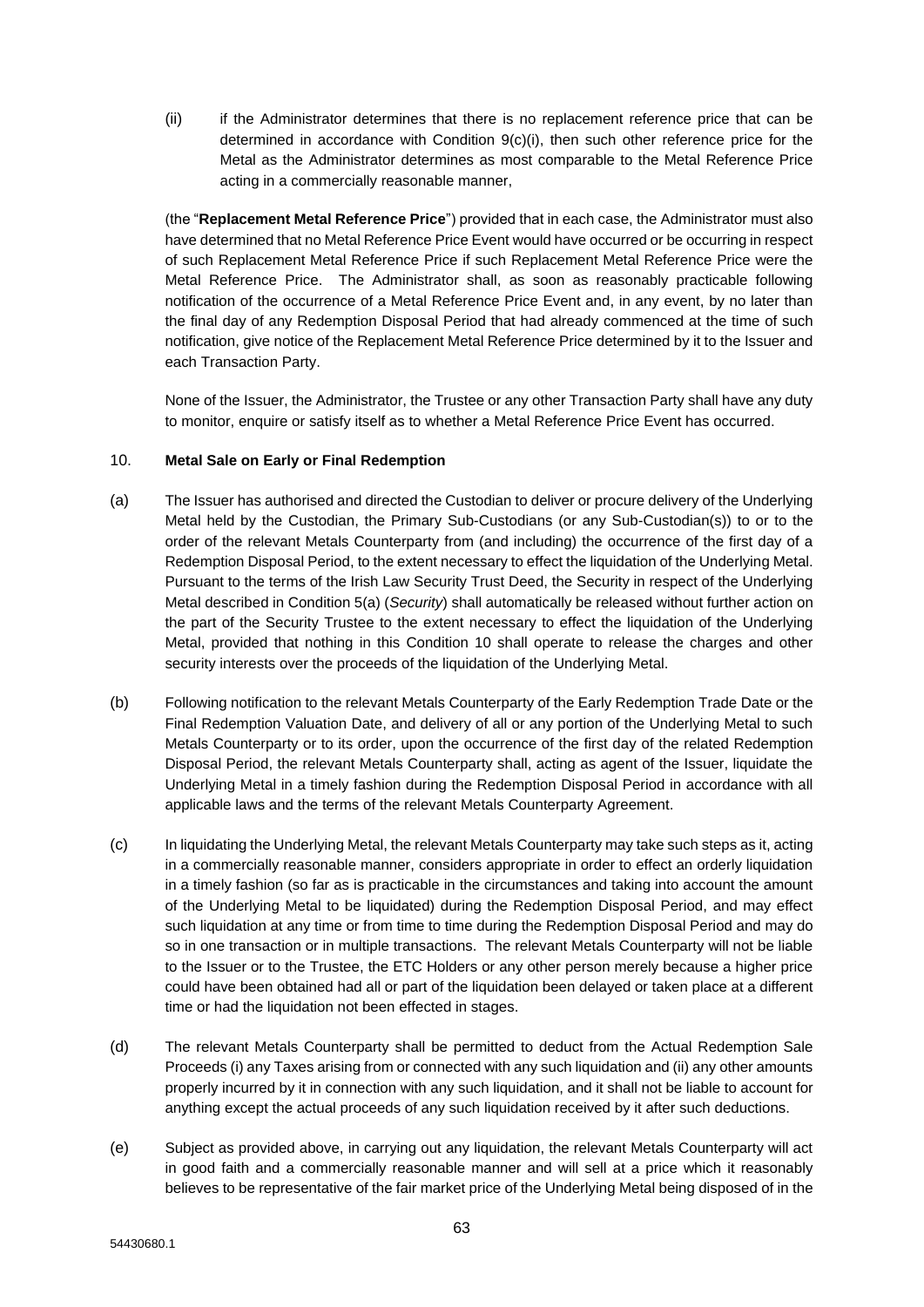relevant transaction. In carrying out such liquidation, the relevant Metals Counterparty shall sell to one or more purchasers of Underlying Metal meeting the criteria set out in Condition 10(f)(i) to (iii) (each, an "**Eligible Purchaser**"). The Issuer shall not be liable to the Trustee, the ETC Holders or any other person for any alleged failure to obtain a higher price for all or part of the Underlying Metal as a result of the Issuer's selection of the relevant Metals Counterparty.

- (f) Subject as provided above, in carrying out any liquidation, the relevant Metals Counterparty may sell the Underlying Metal:
	- (i) to itself, to another Metals Counterparty, or to any Affiliate of a Metals Counterparty, provided that such Metals Counterparty shall sell at a price which it believes to be a fair market price;
	- (ii) to one or more members of the LBMA (in the case of Gold or Silver), the LPPM (in the case of Platinum or Palladium) or the LME (in the case of Copper or Nickel) willing to purchase the Underlying Metal at a fair market price; and/or
	- (iii) to one or more other counterparties that are willing to purchase the Underlying Metal at a fair market price,

provided that, in each case:

- (A) the relevant Metals Counterparty shall, acting in good faith and a commercially reasonable manner, use reasonable efforts to ensure that such a sale would be conducted in a manner that would minimise the VAT that may be charged, withheld or deducted on such sale which would reduce the net liquidation proceeds (as compared to the position if no VAT were due); and
- (B) where the relevant Metals Counterparty is unable to liquidate the Metal in the manner set out in Condition 10(f)(A), such Metals Counterparty shall use its discretion to sell the Metal to any purchaser of the Underlying Metal listed in Condition 10(f)(i) to (iii) in any manner as it deems fit.
- (g) On the first Business Day following the earlier of (i) the day on which the last remaining Trading Unit of Underlying Metal is sold by the relevant Metals Counterparty or (ii) the last day of the Redemption Disposal Period, such Metals Counterparty shall notify the Issuer and each Transaction Party of (1) the Actual Redemption Sale Proceeds received in respect of any Underlying Metal that has been sold (and the details of each sale of Underlying Metal including the price, volume and date of each such sale) during the Redemption Disposal Period and (2) the Total Redemption Sale Proceeds, including any Deemed Redemption Sale Proceeds determined based on the Metal Reference Price as at the final day of the Redemption Disposal Period in respect of any Trading Unit of Underlying Metal that was not sold during the Redemption Disposal Period.
- (h) Following the payment of any Redemption Fees to the Issuer and the deduction of any Taxes or other amounts in accordance with Condition 10(d), the relevant Metals Counterparty shall pay the Net Actual Redemption Sale Proceeds to the Issuer Cash Account or otherwise to the order of the Issuer on or around the day falling two Business Days prior to the Scheduled Maturity Date or the Early Redemption Settlement Date, as applicable, and in any event by no later than 17:00 London time (or such later time as the Issuer may agree) on the day falling two Business Days prior to the Scheduled Maturity Date or the Early Redemption Settlement Date, as applicable, (or by such other time and/or on such other date as may be specified for this purpose in the relevant Issue Deed or as otherwise agreed by the parties to the relevant Metals Counterparty Agreement).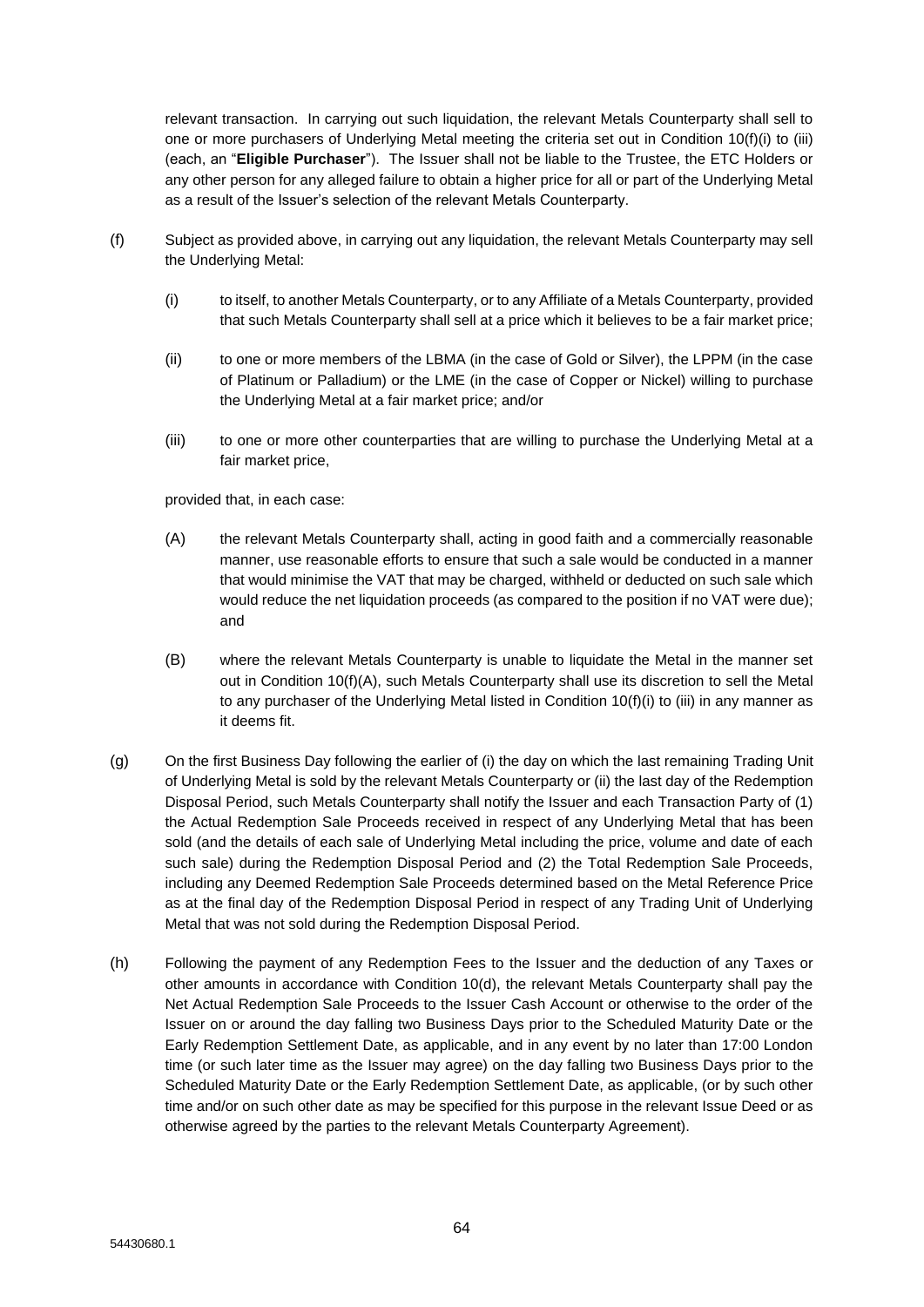### 11. **Payments, Deliveries, Agents and Calculations**

#### (a) *Payments Net of Taxes*

All payments in respect of the ETC Securities shall be made net of and after allowance for any withholding or deduction for, or on account of, any Taxes. In the event that any withholding, reduction or deduction for, or on account of, any Tax applies to payments in respect of the ETC Securities, the ETC Holders will be subject to such Tax or reduction or deduction and shall not be entitled to receive amounts to compensate for any such Tax or reduction or deduction. No Event of Default shall occur as a result of any such withholding or reduction or deduction.

### (b) *Payments*

- (i) *Global Registered Security*: For as long as the ETC Securities are represented by a Global Registered Security registered in the name of a nominee on behalf of the Clearing Systems and deposited with a common safekeeper, common depository, central depositary or nominee, as applicable, on behalf of the Clearing Systems, the obligations of the Issuer under the Conditions to make payments in respect of the ETC Securities will be discharged by payment to, or to the order of, the person whose name is entered on the Register at the close of business on the Clearing System Business Day immediately prior to the date for payment (where "**Clearing System Business Day**" means Monday to Friday inclusive except 25 December and 1 January), subject to and in accordance with the terms of such Global Registered Security and provided that any presentation of the Global Registered Security for such purpose is made to the Principal Paying Agent or any other Paying Agent appointed for the Series outside the United States. Each of the persons shown in the records of the Clearing System as owning ETC Securities represented by such Global Registered Security must look solely to the Clearing System for its share of any payment made by the Issuer to or to the order of the holder of the Global Registered Security. Payments made to any person shown in the records of the Clearing System as owning any ETC Security represented by the Global Registered Security shall be subject to and made in accordance with the rules of the Clearing System.
- (ii) *Individual Securities*: Payments of the Redemption Amount and/or any Enforcement Surplus Principal Amount in respect of each Individual Security shall, subject to Condition 11(c) (*Payments Subject to Fiscal Laws*), be made against presentation and surrender of the relevant Individual Securities as the Specified Office of any of the Transfer Agents or of the Registrar by transfer to an account nominated by such person shown in the Register in the relevant currency maintained by the payee with a bank.

### (c) *Payments Subject to Fiscal Laws*

All payments in respect of the ETC Securities are subject in all cases to any applicable fiscal or other laws, regulations and directives in the place of payment. No commission or expenses shall be charged to the ETC Holders in respect of such payments.

#### (d) *Calculations and Determinations*

Each party shall, as soon as practicable on such date and/or at such time as it is required in accordance with these Conditions, make such calculation or determination as is required of it in accordance herewith.

### (e) *Determination or Calculation by Security Trustee*

If at any time after the Security has become enforceable pursuant to Condition 5(e) (*Enforcement of the Security*) any determination or calculation relating to the Metal Entitlement, the Final Redemption Amount, the Early Redemption Amount or any Enforcement Surplus Principal Amount has not been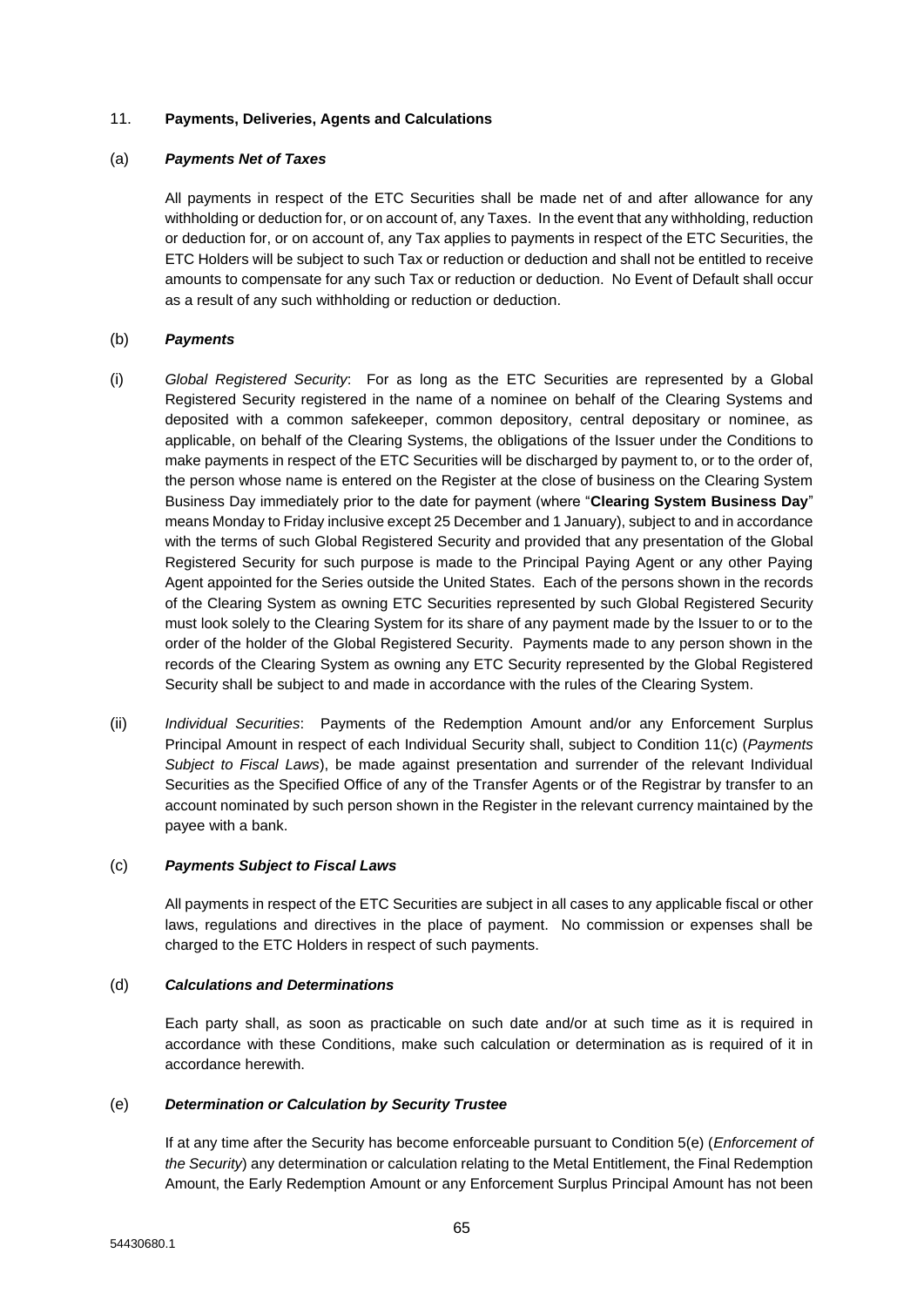made when required pursuant to the Conditions and the Transaction Documents, then the Security Trustee may (and shall following an instruction from the Trustee) appoint an agent to make the relevant determination or calculation, provided that the Security Trustee shall have been pre-funded and/or secured and/or indemnified to its satisfaction. Any such agent appointed in accordance with the terms of this Condition 11(e) shall act as agent of the Issuer. Any such determination or calculation made by any such agent shall for the purposes of the Conditions and the Transaction Documents be deemed to have been made by the original party. In doing so, the relevant agent shall apply the provisions of the Conditions and/or the relevant Transaction Document(s), with any necessary consequential amendments, to the extent that, in its opinion, it can do so, and in all other respects it shall do so in such manner as it shall deem fair and reasonable in the circumstances. The Security Trustee shall not be liable to the Issuer, the ETC Holders, any Transaction Party or any other person (i) if it does not appoint an agent to make the determinations or calculations referred to in this Condition 11(e) or (ii) if it does appoint an agent, for any calculations and determinations (or any delay in making any calculation or determination) so made, unless in either case the Security Trustee has acted fraudulently, with gross negligence or in wilful default.

## (f) *Appointment of Agents*

Save as provided below, the Agents act solely as agents of the Issuer. The Agents do not assume any obligation or relationship of agency or trust for or with any ETC Holder. Any Agent may resign its appointment at any time, without giving any reason and without being responsible for any losses or liabilities incurred in connection with such resignation, by giving the relevant notice. The Issuer reserves the right at any time with the prior written approval of the Trustee to vary or terminate (or consent to the variation or termination of) the appointment of the Administrator, the Principal Paying Agent, any Paying Agent(s), the Custodian, any Primary Sub-Custodian and/or any Metals Counterparty and to appoint additional or other Paying Agents or any Registrar. Without prejudice to the provisions for the automatic termination of the appointment of an Agent in connection with the occurrence of an insolvency or similar event or proceedings in the relevant Transaction Documents, the Issuer shall use reasonable endeavours to at all times maintain, (i) a Principal Paying Agent, (ii) a Custodian with vaults for the storage and safekeeping of Precious Metal in (or arrangements with a sub-custodian with such vaults in) Switzerland and/or London and an LME Approved Warehouse for the storage and safekeeping of Base Metal in (or arrangements with a sub-custodian with such an LME Approved Warehouse in) The Netherlands, (iii) an Administrator, (iv) a Metals Counterparty and (v) such Paying Agents or other agents as may be required by any Relevant Stock Exchange on which the ETC Securities may be listed, in each case, as approved by the Trustee. Notice of any change of Paying Agent or any change to the Specified Office of an Agent shall be given to the ETC Holders by the Issuer in accordance with Condition 19 (*Notices*).

### (g) *Business Day Convention and Non-Business Days*

If any date for payment in respect of any ETC Security is not a Business Day, the holder shall not be entitled to payment until the next following Business Day or to any interest or other sum in respect of such postponed payment.

# (h) *Rounding*

For the purposes of any calculations required pursuant to these Conditions (unless otherwise specified), (i) all amounts of Metal to be delivered to or for the account of the Issuer shall be rounded up to the nearest 0.001 fine troy ounce (in the case of Gold), the nearest 0.001 troy ounce (in the case of Silver, Platinum or Palladium) or the nearest 0.001 metric tonne in the case of Copper or Nickel; (ii) all amounts of Metal to be delivered by or on behalf of the Issuer shall be rounded down to the nearest 0.001 fine troy ounce (in the case of Gold), the nearest 0.001 troy ounce (in the case of Silver, Platinum or Palladium) or the nearest 0.001 metric tonne in the case of Copper or Nickel;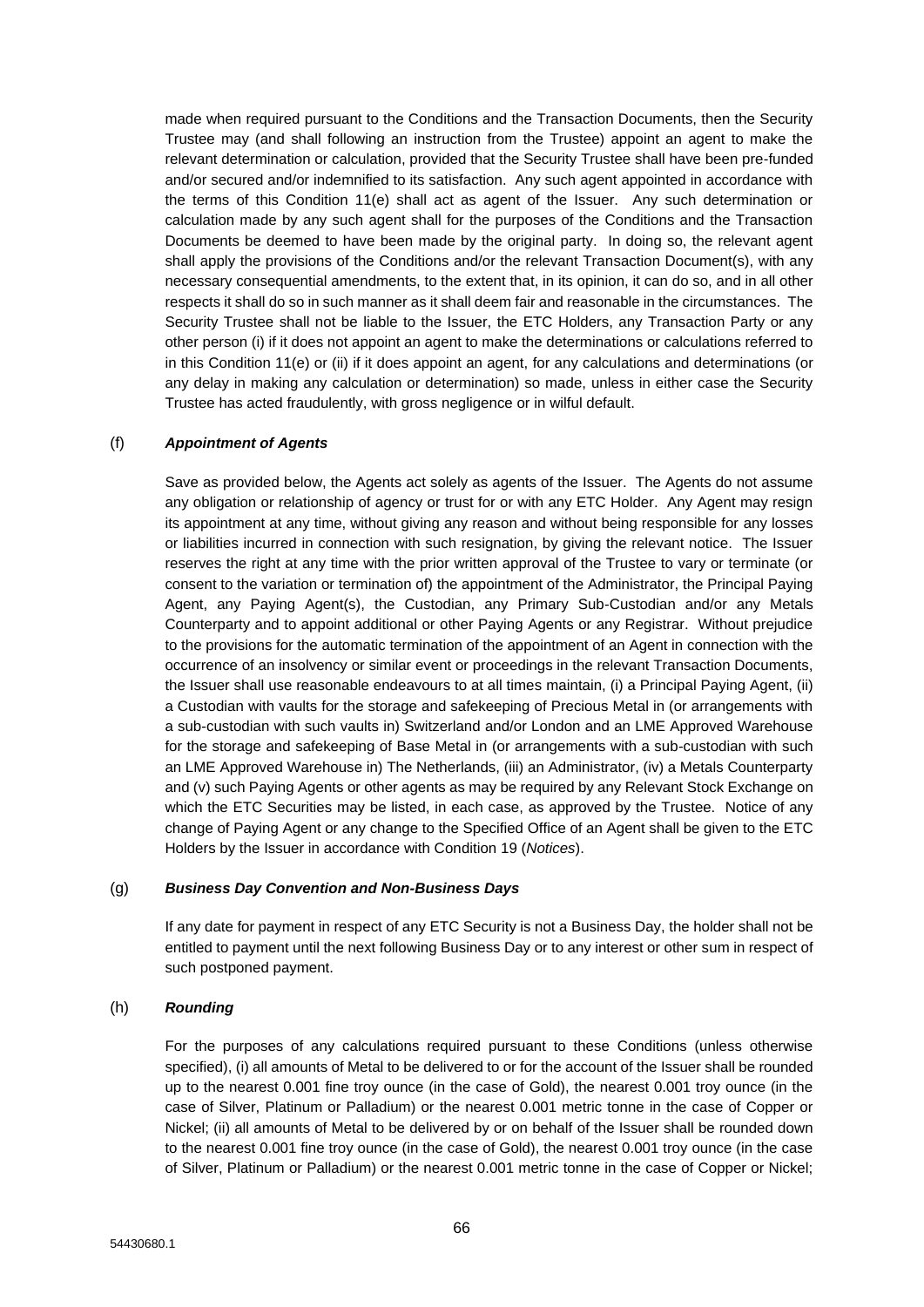(iii) all amounts of cash in USD to be paid to or to the order of the Issuer shall be rounded up to the nearest USD 0.01 and (iv) all amounts of cash in USD to be paid by or on behalf of the Issuer shall be rounded down to the nearest USD 0.01, in each case as may be adjusted by the Issuer (or the Administrator on its behalf) from time to time, including to reflect changes in rounding conventions for the trading of the relevant Metal or payments in USD.

## 12. **Prescription**

Claims against the Issuer for payment under the Conditions in respect of an ETC Security shall be prescribed and become void unless made within six years from the date on which the payment of the Redemption Amount or any other amount payable in respect of such ETC Security first became due or (if any amount of the money payable was improperly withheld or refused) the date on which payment in full of the amount outstanding was made or (if earlier) the date falling seven days after that on which notice is duly given to the ETC Holders that, upon further presentation of the ETC Security being made in accordance with the Conditions, such payment will be made, provided that payment is in fact made upon such presentation (such date the "**Relevant Date**"), save that if the ETC Securities are in global form claims in respect of the Redemption Amount or any such other amounts payable in respect each ETC Security represented by the relevant Global Registered Security shall become void unless the Global Registered Security is presented for payment within a period of six years from the appropriate Relevant Date.

## 13. **Events of Default**

If any of the following events (each an "**Event of Default**") occurs, the Trustee at its discretion may, or shall, if so directed in writing by the holders of at least one-fifth in number of the ETC Securities then outstanding or if so directed by an Extraordinary Resolution (provided that in each case the Trustee shall have been indemnified and/or secured and/or pre-funded to its satisfaction by one or more ETC Holders (or otherwise to its satisfaction), give notice to the Issuer (copied to each Transaction Party and the ETC Holders in accordance with Condition 19 (*Notices*)) (such notice an "**Event of Default Redemption Notice**") that the ETC Securities shall become due and payable at their Early Redemption Amount on the Early Redemption Settlement Date:

- (a) the Issuer does not perform or comply with any one or more of its material obligations (other than a payment obligation) under the ETC Securities, the Security Documents or the Trust Deed, which default is incapable of remedy or, if in the opinion of the Trustee capable of remedy, is not in the opinion of the Trustee remedied within 30 calendar days after notice of such default shall have been given to the Issuer by the Trustee (and, for these purposes, a failure to perform or comply with an obligation shall be deemed to be remediable notwithstanding that the failure results from not doing an act or thing by a particular time); or
- (b) any order shall be made by any competent court or any resolution passed for the windingup or dissolution of the Issuer, save for the purposes of amalgamation, merger, consolidation, reorganisation or other similar arrangement on terms previously approved in writing by the Trustee or by an Extraordinary Resolution; or
- (c) an examiner is appointed in respect of the Issuer.

Notwithstanding the above, no Event of Default Redemption Notice may be given if an Early Redemption Trade Date or Final Redemption Valuation Date has occurred.

The Issuer shall, as soon as reasonably practicable after receipt of any Event of Default Redemption Notice, give notice thereof to the ETC Holders in accordance with Condition 19 (*Notices*).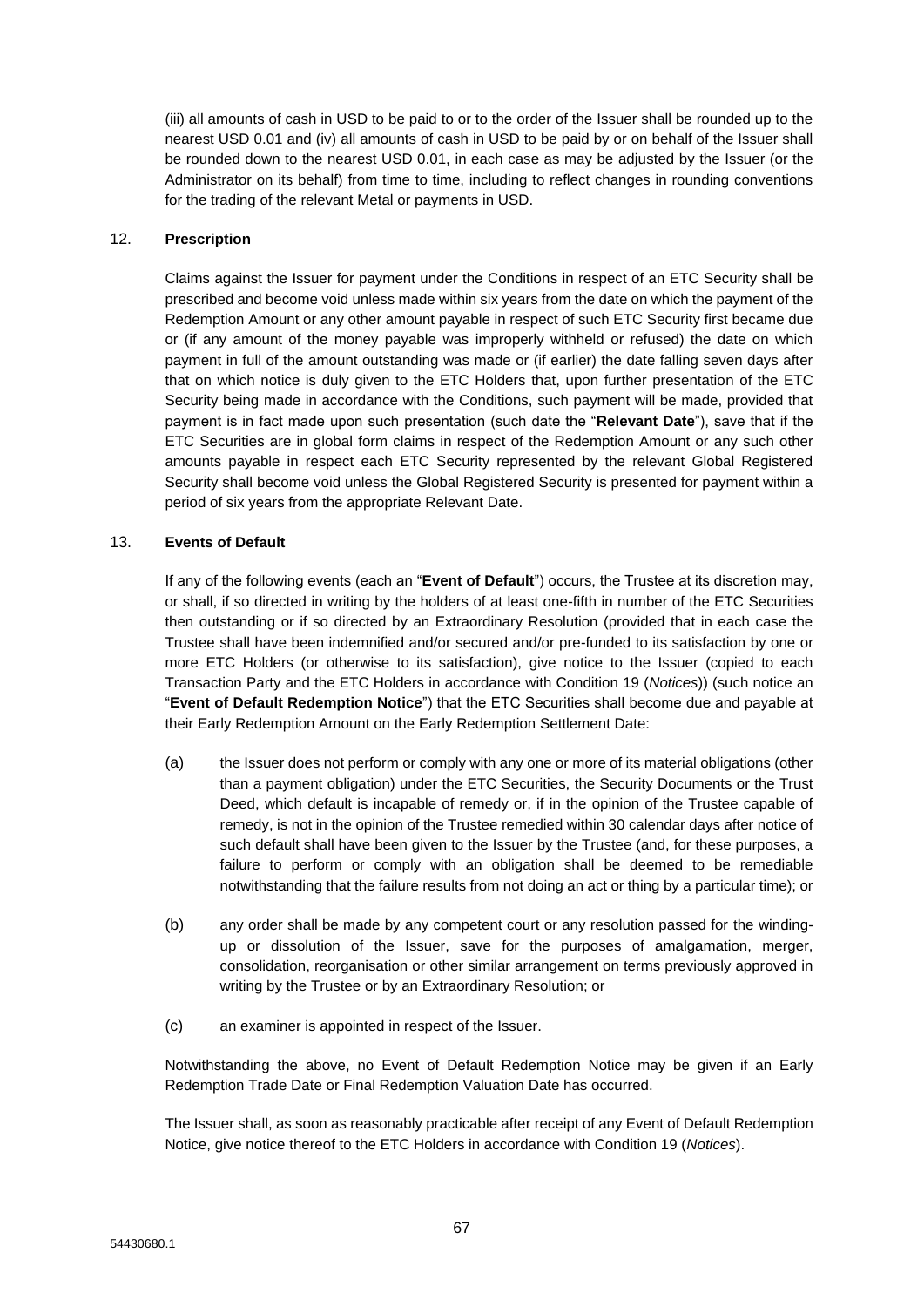The Issuer has undertaken in the Trust Deed that, on each anniversary of the issue date of the first Series issued under the Programme and also within 14 calendar days after any request by the Trustee, it will send to the Trustee a certificate signed by a director of the Issuer to the effect that as at a date not more than five calendar days prior to the date of the certificate no Event of Default, Issuer Call Redemption Event or other Early Redemption Event, Disruption Event, substitution of the Metal Reference Price or Metal Reference Price Source or other event or circumstance that could with the giving of notice, lapse of time and/or issue of a certificate become an Event of Default, has occurred.

### 14. **Enforcement**

Pursuant to the terms of the Trust Deed, only the Trustee may, at its discretion and without further notice, take such action or step or institute such proceedings against the Issuer as it may think fit to enforce the rights of the holders of the ETC Securities against the Issuer, whether the same arise under general law, the Trust Deed, the ETC Securities, any other Transaction Document or otherwise, but, in each case, it need not take any such action or step or institute such proceedings unless (a) in accordance with the terms of the Trust Deed, the Trustee is so directed by an Extraordinary Resolution or in writing by the holders of at least one-fifth in number of the ETC Securities then outstanding and (b) it is secured and/or pre-funded and/or indemnified to its satisfaction by one or more ETC Holders (or otherwise to its satisfaction). None of the holders of the ETC Securities shall be entitled to proceed directly against the Issuer unless the Trustee, having become bound to proceed in accordance with the terms of the Trust Deed, fails or neglects to do so within a reasonable time and such failure is continuing.

Pursuant to the terms of the Security Documents, only the Security Trustee may enforce the Security in accordance with the Security Documents and (other than as permitted by the Trust Deed and the Conditions) only the Security Trustee may, at its discretion and without further notice, take such action or step or institute such proceedings against the Issuer as it may think fit to enforce the Security, but it need not take any such action or step or institute such proceedings unless (a) it shall have been so directed by the Trustee (the Trustee having been directed by an Extraordinary Resolution or in writing by the holders of at least one-fifth in number of the ETC Securities then outstanding) (in accordance with the Security Documents) and (b) it shall have been secured and/or pre-funded and/or indemnified to its satisfaction by one or more ETC Holders (or otherwise to its satisfaction).

None of the Secured Creditors, the Other Creditors, the ETC Holders or the other Transaction Parties shall be entitled to proceed directly against the Issuer in respect of the Security Documents unless the Security Trustee, having become bound to proceed in accordance with the terms of the Security Documents, fails or neglects to do so within a reasonable time and such failure is continuing. The Trustee, the Security Trustee, the ETC Holders and the other Transaction Parties acknowledge and agree that only the Security Trustee may enforce the Security over the Secured Property in accordance with, and subject to the terms of, the Security Documents.

Neither the Trustee nor the Security Trustee shall in any circumstances be obliged to take any action, step or proceeding that would involve any personal liability or expense without first being indemnified and/or secured and/or pre-funded to its satisfaction whether pursuant to the Trust Deed, the Security Documents, by one or more ETC Holders or otherwise.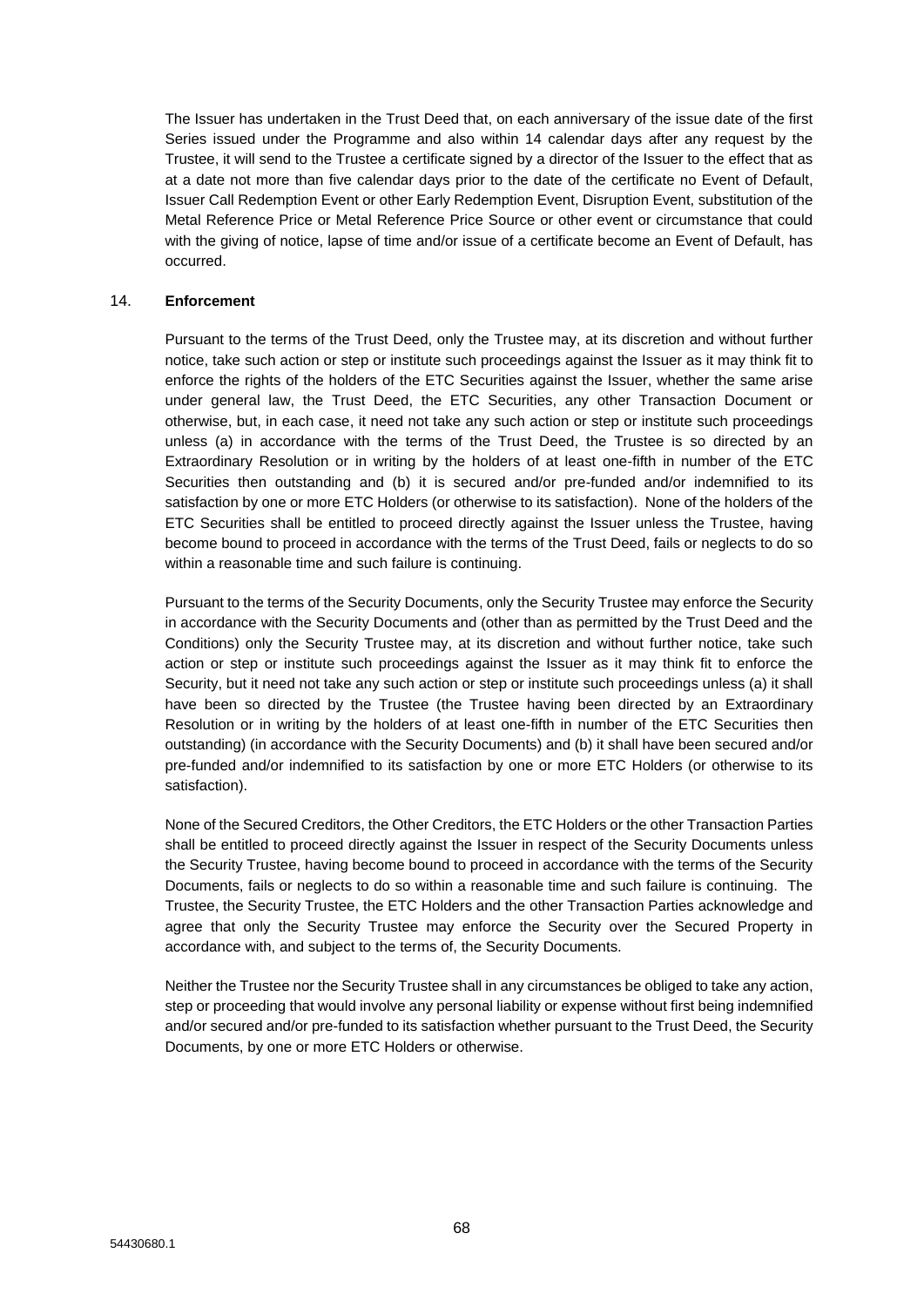#### 15. **Meetings of ETC Holders, Modification, Waiver, Substitution and Entitlement**

#### (a) *Meetings of ETC Holders*

The Trust Deed contains provisions for convening meetings of ETC Holders to consider any matter affecting their interests, including the sanctioning by Extraordinary Resolution of a modification of any of these Conditions or any provisions of the Trust Deed.

The Issuer or (subject to being indemnified and/or secured and/or prefunded to its satisfaction) the Trustee may at any time convene a meeting. If the Trustee receives a written request by ETC Holders holding at least 10 per cent. in number of the ETC Securities of any Series for the time being outstanding and is indemnified to its satisfaction against all costs and expenses, it shall (subject to being indemnified and/or secured and/or prefunded to its satisfaction) convene a meeting of the ETC Holders of that Series.

The quorum for any meeting convened to consider an Extraordinary Resolution shall be two or more persons holding or representing a clear majority in the number of ETC Securities of the relevant Series for the time being outstanding, or at any adjourned meeting two or more persons being or representing ETC Holders whatever the number of the ETC Securities held or represented, unless the business of such meeting includes consideration of proposals, *inter alia*, (i) to amend the dates of maturity or redemption of the ETC Securities; (ii) to vary any method of, or basis for, calculating the Final Redemption Amount or Early Redemption Amount; (iii) to vary the currency or currencies of payment or denomination of the ETC Securities; (iv) to take any steps that, as specified in the Trust Deed, may only be taken following approval by an Extraordinary Resolution to which the special quorum provisions apply; (v) to modify the provisions concerning the quorum required at any meeting of ETC Holders or the majority required to pass an Extraordinary Resolution; (vi) to modify the provisions of the Trust Deed concerning the special quorum provisions; or (vii) to modify Clause 3 (*Security and Secured Property*) or Clause 5 (*Application of Moneys*) of the Irish Law Security Trust Deed, Clause 2 (*Security and Secured Property*) or Clause 6 (*Incorporation of Terms*) (to the extent that it incorporates by reference Clause 5 (*Application of Moneys*) of the Irish Law Security Trust Deed, *mutatis mutandis*) of the English Law Security Trust Deed, in which case the necessary quorum shall be two or more persons holding or representing not less than 75 per cent. in number of the ETC Securities of the relevant Series, or at any adjourned meeting not less than 25 per cent, in number of the ETC Securities of the relevant Series for the time being outstanding. Any Extraordinary Resolution duly passed shall be binding on ETC Holders (whether or not they were present at the meeting at which such resolution was passed).

Notwithstanding anything to the contrary in these Conditions, neither the approval of ETC Holders by way of an Extraordinary Resolution or otherwise or the consent of the Trustee is required (without limitation) for:

- (i) the transfer of Metal to or to the order of a Metals Counterparty under the relevant Metals Counterparty Agreement and the related release of Security, provided each such transfer and release is effected in accordance with the terms of such Metals Counterparty Agreement, the Custody Agreement, the Security Documents and/or the Conditions (as applicable), and any other release of Security permitted by the Security Documents;
- (ii) any change to the Total Expense Ratio at any time (provided that in the case of an increase of the Total Expense Ratio, at least 30 calendar days' prior notice has been given to ETC Holders in accordance with Condition 19 (*Notices*));
- (iii) any adjustment to the Metal Entitlement in relation to which the Underlying Metal has been damaged, stolen or otherwise lost;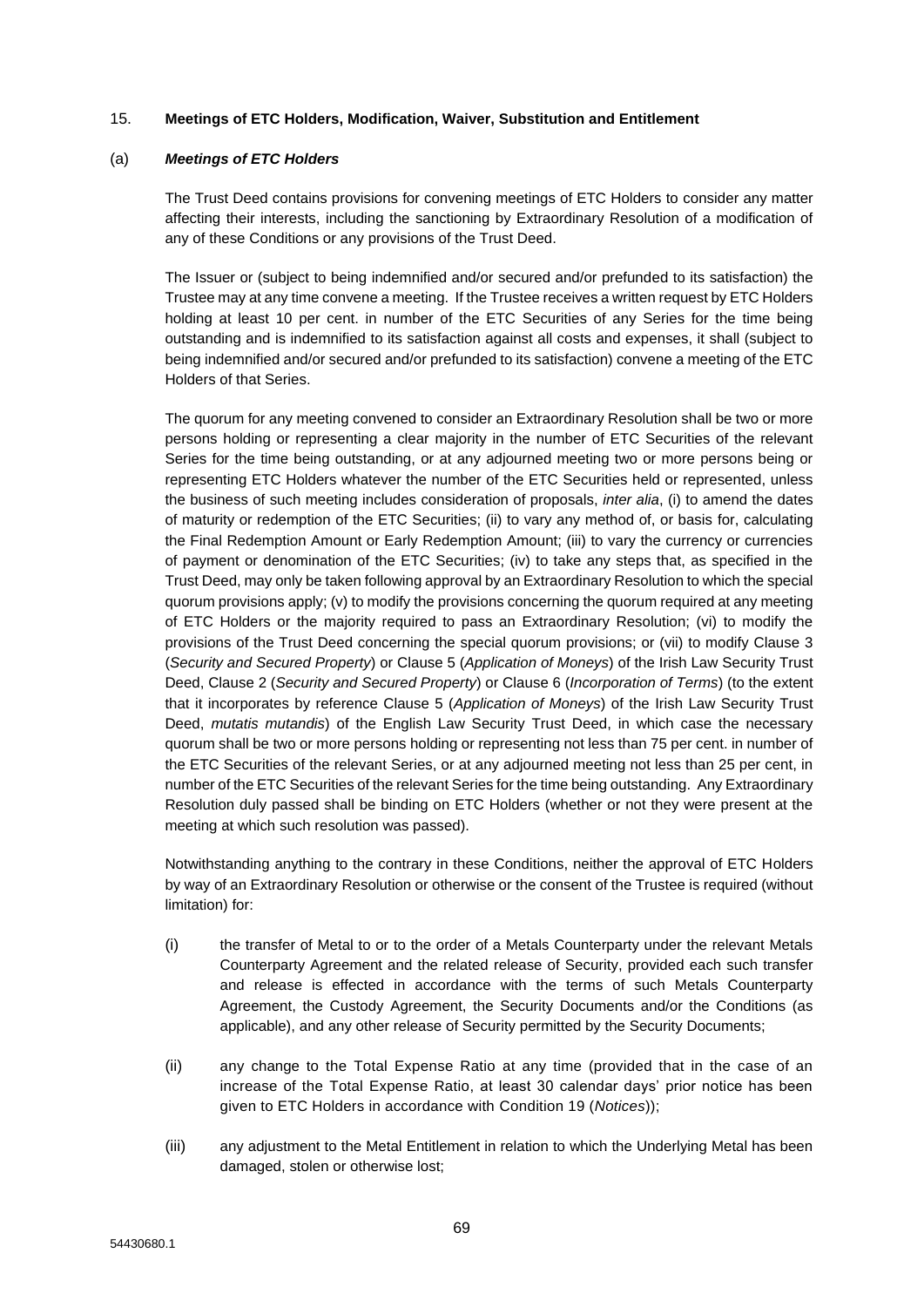- (iv) any appointment of an additional or replacement Transaction Party provided such appointment or replacement is effected in accordance with the Conditions;
- (v) the substitution of the Metal Reference Price with a successor Metal Reference Price, the substitution of the Metal Reference Price Source with a successor Metal Reference Price Source or the determination of a replacement Metal Reference Price following the occurrence of a Metal Reference Price Event, in each case pursuant to Condition 9 (*Successor Metal Reference Price or Metal Reference Price Source and Metal Reference Price Event*);
- (vi) any determination as to the occurrence or existence of a Disruption Event and any determination and application of any postponement, suspension and/or Disrupted Redemption Method in connection with such Disruption Event, in each case pursuant to Condition 8 (*Disruption Events and Postponement or Suspension*);
- (vii) any amendment to any term of the Conditions or any Transaction Document which relates to an operational or procedural issue;
- (viii) any modification relating to changes required or additional documents to be entered into to comply with requirements of the Relevant Clearing System or any listing requirements;
- (ix) any amendment to any term of any Authorised Participant Agreement in accordance with the terms therein;
- (x) any increase to the Programme Maximum Number of ETC Securities;
- (xi) any amendment to the name of the Programme; or
- (xii) anything that the Issuer is permitted to do without the prior written consent of the Security Trustee pursuant to Condition 6 (*Restrictions*).

### (b) *Modification of the Relevant Transaction Documents*

Without prejudice to Condition 15(a) (*Meetings of ETC Holders*), the Trustee may agree, without the consent of the ETC Holders, to (i) any modification to these Conditions, the Trust Deed and/or any other Transaction Document which is, in the opinion of the Trustee, of a formal, minor or technical nature or is made to correct a manifest error or (ii) any other modification, and any waiver or authorisation, of any breach or proposed breach of any of these Conditions or any of the provisions of the Trust Deed and/or any other Transaction Document that is in the opinion of the Trustee not materially prejudicial to the interests of the ETC Holders. Any such modification, authorisation or waiver shall be binding on the ETC Holders and shall be notified by the Issuer to the ETC Holders in accordance with Condition 19 (*Notices*) as soon as reasonably practicable.

Without prejudice to Condition 15(a) (*Meetings of ETC Holders*), the Security Trustee may, only if directed by the Trustee to do so, agree to (i) any modification to the Security Documents that is of a formal, minor or technical nature or is made to correct a manifest error, and (ii) any other modification, and any waiver or authorisation of any breach or proposed breach of any term of the Security Documents that is not materially prejudicial to the interests of the Secured Creditors. Any such modification, authorisation or waiver shall be binding on the Secured Creditors and will be notified by the Issuer to the ETC Holders in accordance with Condition 19 (*Notices*) as soon as reasonably practicable.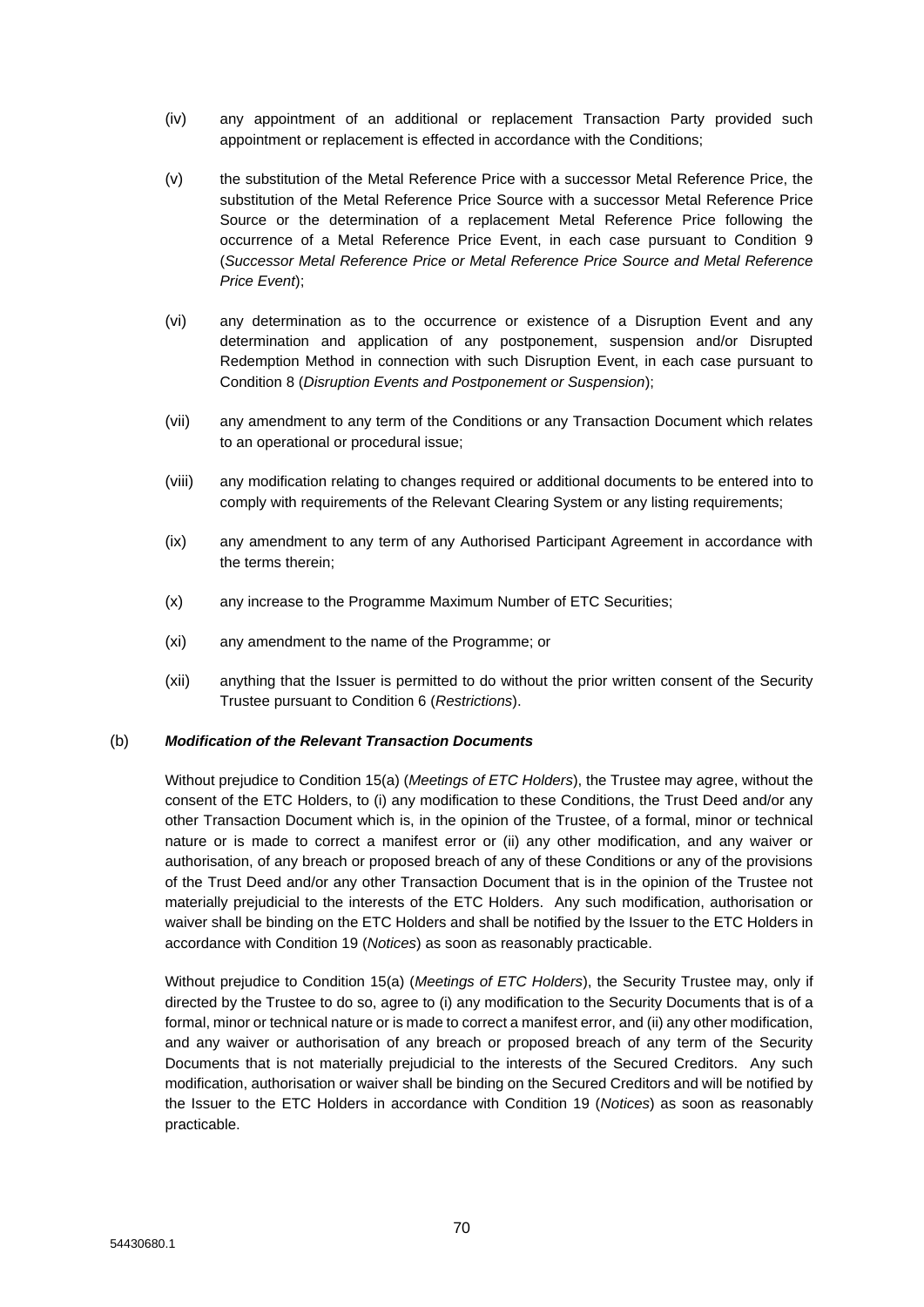### (c) *Substitution*

The Trustee may, without the consent of the ETC Holders, agree to the substitution, in place of the Issuer (or of any previous substitute) as the principal debtor under the Trust Deed, the Security Documents, the other Transaction Documents to which it is a party and the ETC Securities, of any other company (incorporated in any jurisdiction) (any such substitute company being the "**Substituted Obligor**"), provided that:

- (i) a deed is executed or undertaking given by the Substituted Obligor to the Trustee, in form and manner satisfactory to the Trustee, agreeing to be bound by the Trust Deed, the Security Documents and the ETC Securities (with such consequential amendments as the Trustee may deem appropriate) as if the Substituted Obligor had been named in the Trust Deed, the Security Documents and the ETC Securities as the principal debtor in place of the Issuer;
- (ii) the Substituted Obligor assumes all rights, obligations and liabilities in relation to the Secured Property, acknowledges the Security created in respect thereof pursuant to the Security Documents and takes all such action as the Trustee may require so that the Security constitutes a valid charge, pledge or other security interest over the Secured Property as was originally created by the Issuer for the obligations of the Substituted Obligor;
- (iii) any director of the Substituted Obligor certifies that the Substituted Obligor will be solvent immediately after such substitution (in which case the Trustee need not have regard to the Substituted Obligor's financial condition, profits or prospects or compare them with those of the Issuer);
- (iv) the Trustee will be satisfied (if it requires, by reference to legal opinions) that (A) all necessary governmental and regulatory approvals and consents necessary for or in connection with the assumption by the Substituted Obligor of liability as principal debtor in respect of, and of its obligations under, the ETC Securities and any Transaction Document have been obtained and (B) such approvals and consents are at the time of substitution in full force and effect;
- (v) the Issuer and the Substituted Obligor will execute and the Issuer shall procure that the Authorised Participants and any other Transaction Party will execute such other deeds, documents and instruments (if any) as the Trustee may require in order that such substitution is fully effective;
- (vi) in connection with any proposed substitution of the Issuer, the Trustee may, without the consent of the holders of the ETC Securities, agree to a change of the law from time to time governing such ETC Securities and/or the Issue Deed and/or the Trust Deed and/or the Security Documents, provided that such change of law, in the opinion of the Trustee, would not be materially prejudicial to the interests of such ETC Holders;
- (vii) the Issuer and the Substituted Obligor comply with such other requirements as the Trustee may direct in the interests of the ETC Holders; and
- (viii) legal opinion(s) satisfactory to the Trustee is/are provided concerning any proposed substitution.

An agreement by the Trustee pursuant to this Condition 15(c) and the Trust Deed shall, if so expressed, release the Issuer (or a previous substitute) from any or all of its obligations under the Trust Deed, the ETC Securities and the other Transaction Documents. The Substituted Obligor shall give notice of the substitution to the ETC Holders in accordance with Condition 19 (*Notices*) within 14 calendar days of the execution of such documents and compliance with such requirements.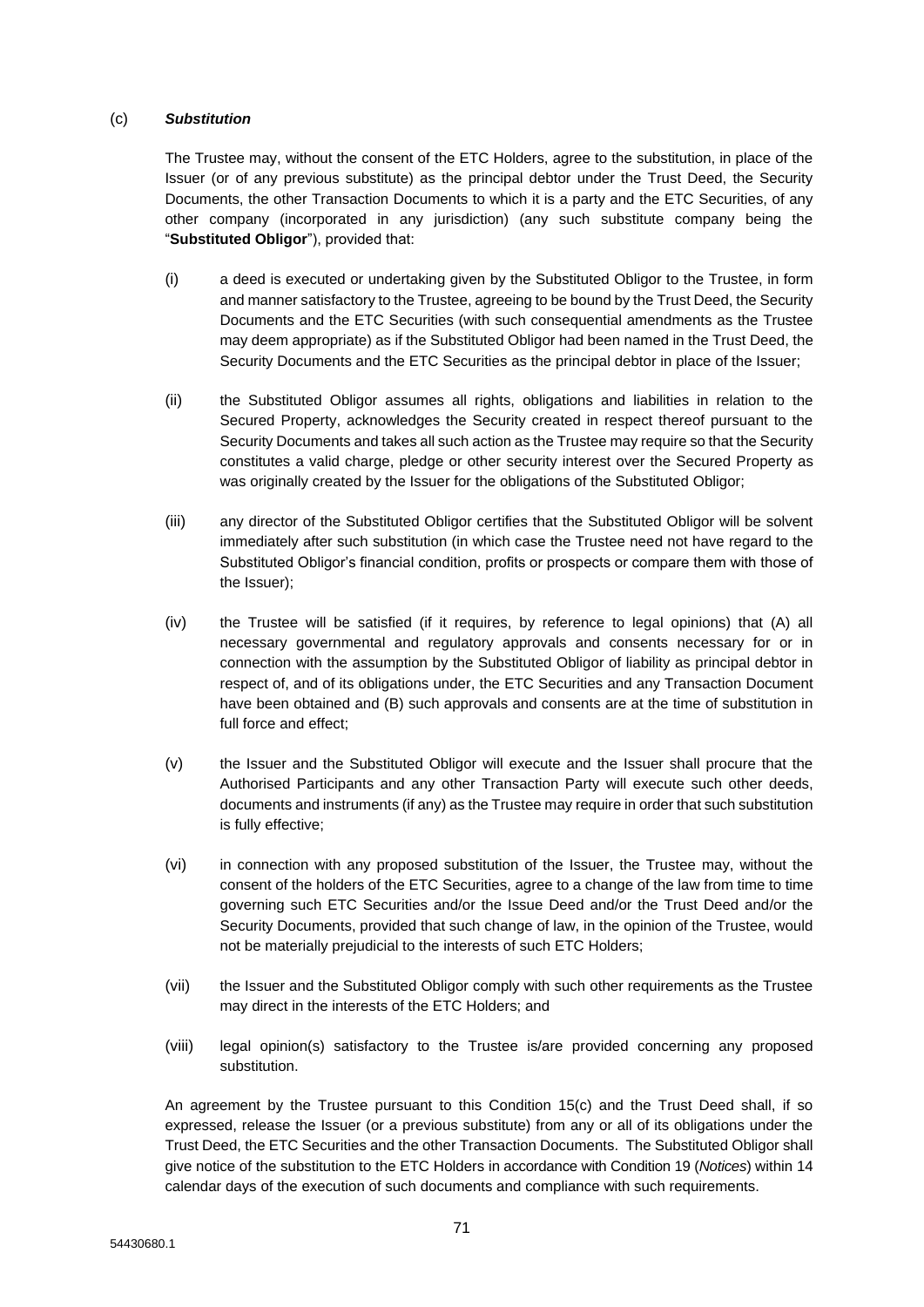On completion of the formalities set out in this Condition 15(c) and the Trust Deed, the Substituted Obligor shall be deemed to be named in these Conditions, the Trust Deed, the other Transaction Documents and the ETC Securities as the principal debtor in place of the Issuer (or of any previous substitute) and these Conditions, the Trust Deed, the other Transaction Documents and the ETC Securities shall be deemed to be amended as necessary to give effect to the substitution.

### (d) *Entitlement of the Trustee*

In accordance with the terms of the Security Documents, in connection with the exercise of its functions (including, but not limited to, those referred to in this Condition 15) the Trustee will have regard to the interests of the ETC Holders as a class and will not have regard to the consequences of such exercise for individual ETC Holders and the Trustee will not be entitled to require, nor shall any ETC Holder be entitled to claim, from the Issuer any indemnification or payment in respect of any tax consequence of any such exercise upon individual ETC Holders. So long as the ETC Securities are in global form and the Global Registered Security is held by or on behalf of the Clearing System, in considering the interests of ETC Holders, the Trustee may have regard to any information provided to it by the Clearing System or its operator as to the identity (either individually or by category) of its accountholders or participants with entitlements to any such Global Registered Security and may consider such interests on the basis that such accountholders or participants were the holder(s) thereof.

## (e) *Entitlement of the Security Trustee*

In accordance with the terms of the Security Documents, in connection with the exercise of its functions (including, but not limited to, those referred to in this Condition 15) the Security Trustee will have regard to the interests of the ETC Holders as a class and will not have regard to the consequences of such exercise for individual ETC Holders or the other Secured Creditors and the Security Trustee will not be entitled to require, nor shall any ETC Holder be entitled to claim, from the Issuer any indemnification or payment in respect of any tax consequence of any such exercise upon individual ETC Holders. So long as the ETC Securities are in global form and the Global Registered Security is held by or on behalf of the Clearing System, in considering the interests of ETC Holders, the Security Trustee may have regard to any information provided to it by the Clearing System or its operator as to the identity (either individually or by category) of its accountholders or participants with entitlements to any such Global Registered Security and may consider such interests on the basis that such accountholders or participants were the holder(s) thereof.

### 16. **Replacement of ETC Securities**

If an ETC Security is lost, stolen, mutilated, defaced or destroyed, it may be replaced, subject to applicable laws, regulations and stock exchange or other relevant authority regulations, at the Specified Office of the Registrar (in such capacity the "**Replacement Agent**"), in each case on payment by the claimant of the fees and costs incurred in connection therewith and on such terms as to evidence, security, indemnity (which may provide, *inter alia*, that if the allegedly lost, stolen or destroyed ETC Security is subsequently presented for payment there shall be paid to the Issuer on demand the amount payable by the Issuer in respect of such ETC Security) and otherwise as the Issuer may require. Mutilated or defaced ETC Securities must be surrendered before replacements will be issued.

### 17. **Transfers**

### (a) Transfers

Legal title to the ETC Securities, unless otherwise agreed between the Issuer and the Clearing Systems, will be held by a nominee for the Clearing Systems. It is intended that ownership of the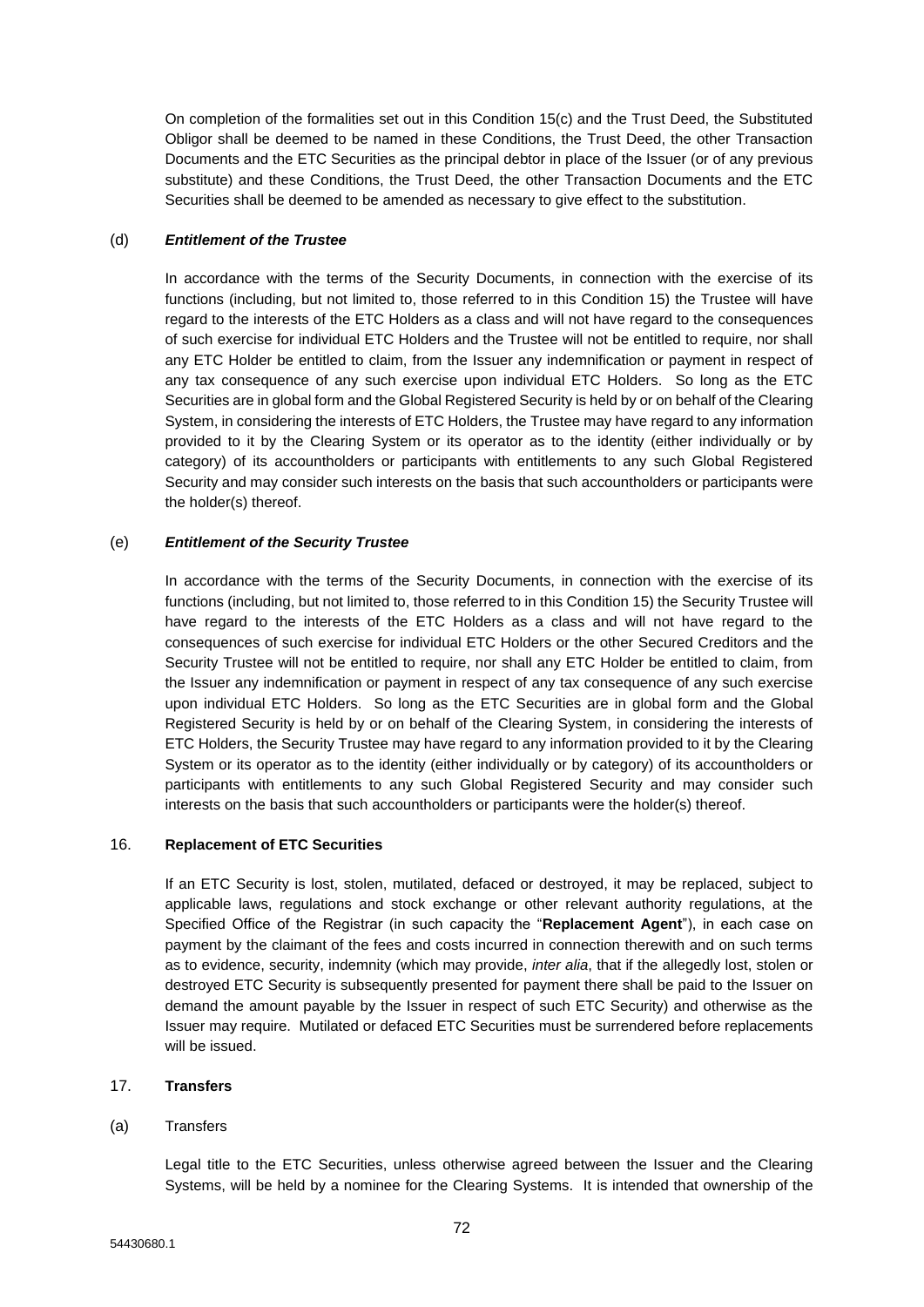entitlements to interests in the ETC Securities will, subject to the applicable rules, procedures and practices of the Clearing Systems transfer upon the entry of such transfer in their systems and the associated crediting of book-entry accounts in the Clearing Systems and of their respective participants, as recorded in the Register maintained by the Registrar in accordance with the provisions of the Agency Agreement and the Trust Deed.

All transactions in respect of the ETC Securities (including, without limitation, transfers of the ETC Securities) in the open market or otherwise must be effected through an account with a Relevant Clearing System. All transfers of the ETC Securities shall be subject to and made in accordance with the rules, procedures and practices in effect of the Relevant Clearing System.

(b) Transfer of ETC Securities Represented by Permanent Global Registered Securities

If the ETC Securities are to be represented by a Global Registered Security on issue, transfers of the holding of ETC Securities represented by such Global Registered Security pursuant to Condition 2(c) (*Title*) may only be made in part:

- (i) if the ETC Securities represented by such Global Registered Security are held on behalf of Euroclear or Clearstream, Luxembourg or any other clearing system (an "**Alternative Clearing System**") and any such clearing system is closed for business for a continuous period of 14 days (other than by reason of holidays, statutory or otherwise) or announces an intention permanently to cease business or does in fact do so; or
- (ii) with the consent of the Issuer,

provided that, in the case of the first transfer of part of a holding pursuant to paragraph (i) above, the holder of the ETC Securities represented by such Global Registered Security has given the Registrar not less than 30 days' notice at its Specified Office of such holder's intention to effect such transfer. Where the holding of ETC Securities represented by such Global Registered Security is only transferable in its entirety, the Certificate issued to the transferee upon transfer of such holding shall be a Global Registered Security. Where transfers are permitted in part, Certificates issued to transferees shall be Individual Securities unless the transferee requests otherwise and certifies to the Registrar that it is, or is acting as a nominee for, Clearstream, Luxembourg, Euroclear and/or an Alternative Clearing System.

# 18. **Further Issues**

Subject to Condition 5 (*Security and Application of Proceeds*), the Issuer may (without the consent of the Trustee or any ETC Holder), from time to time, in accordance with the Trust Deed, the Conditions and the Agency Agreement, create and issue further securities either:

- (a) having the same terms and conditions as the ETC Securities in all respects (other than the issue date and Metal Entitlement) and so that such further issue shall be consolidated and form a single series with the ETC Securities and the Issuer may incur further obligations relating to such ETC Securities; or
- (b) that are not consolidated and do not form a single Series with the ETC Securities and that are secured on separate assets than the ETC Securities and that are issued upon such terms as the Issuer may determine at the time of their issue and in respect of which the Issuer may incur further obligations relating to such securities.

Any new securities forming a single series with the ETC Securities and which are expressed to be constituted by the Trust Deed and secured by the Security Documents for the Series of which such ETC Securities form a part will, upon the issue thereof by the Issuer, be constituted by the Trust Deed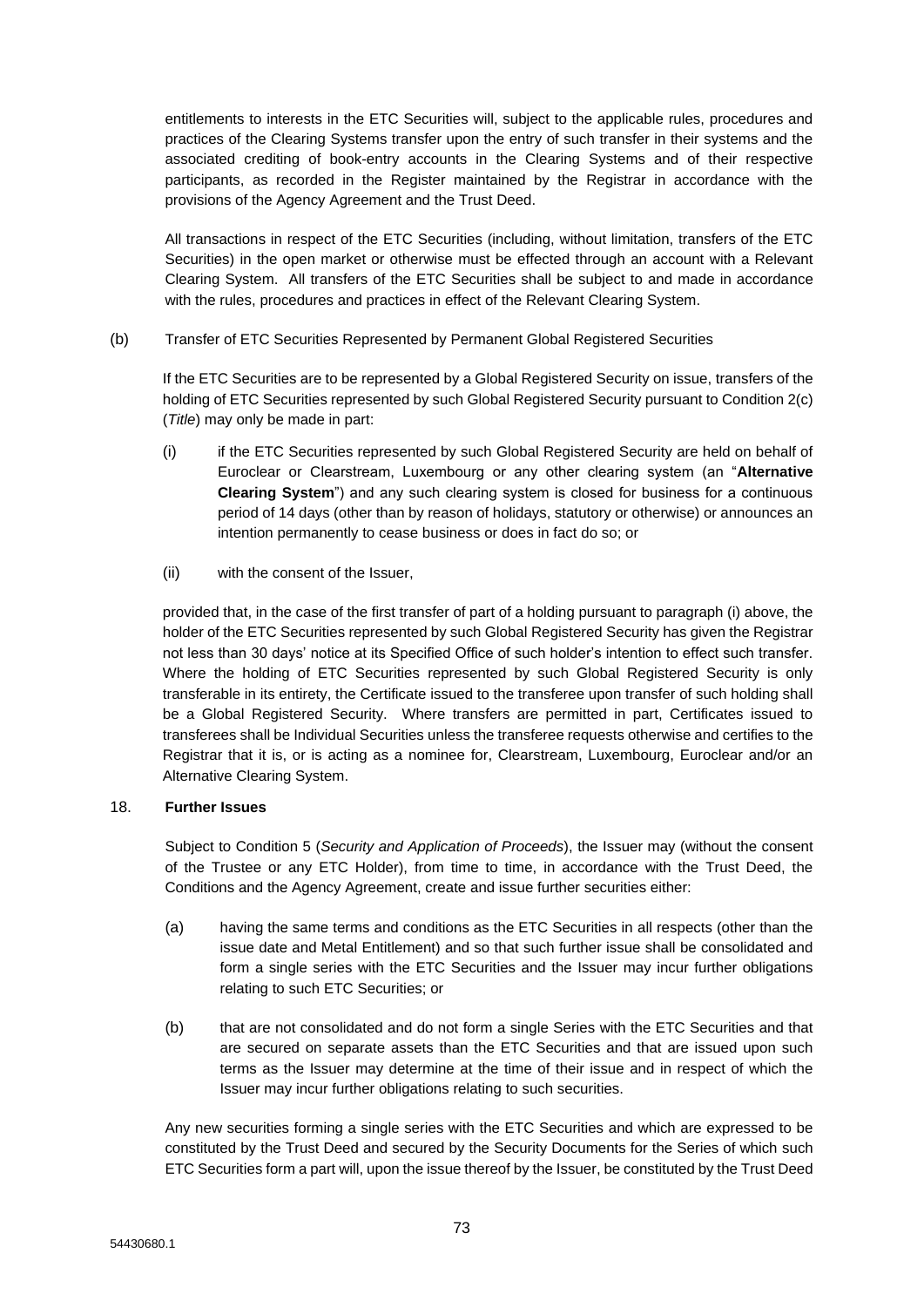and secured by the Security Documents without any further formality and irrespective of whether or not the issue of such securities contravenes any covenant or other restriction in the Trust Deed or the Programme Maximum Number of ETC Securities and shall be secured by the Secured Property (as increased and/or supplemented in connection with such issue of such new securities) and references in these Conditions to "**ETC Securities**", "**Secured Assets**", "**Secured Agent Rights**", "**Secured Property**", "**Secured Issuer Obligations**", "**Other Issuer Obligations**", "**Secured Creditors**", "**Other Creditors**" and any other defined term where the context so requires shall be construed accordingly.

# 19. **Notices**

All notices to holders of ETC Securities shall be valid if:

(a)

- (i) for so long as the ETC Securities are in definitive form:
	- (A) published in a daily newspaper with general circulation in the country of the Relevant Stock Exchange; and/or
	- (B) published on the website of one or more RIS(s) approved for such purposes by the applicable Relevant Stock Exchange(s),

and, in each case, any such notice shall be conclusively presumed to have been received by the holders; or

- (ii) for so long as the ETC Securities are in global form represented by a Global Registered Security, given by their being delivered (so long as the Global Registered Security is held on behalf of a Relevant Clearing System) to such Relevant Clearing System or otherwise to the holder of the Global Registered Security, and any such notice shall be deemed to have been given to the holders of the ETC Securities on the Business Day immediately following the day on which the notice was given to the Clearing System or the holder of the Global Registered Security; and
- (b) to the extent not satisfied by publication in accordance with Condition  $19(a)(i)$  or (ii) (as the case may be), for so long as the ETC Securities are listed on any Relevant Stock Exchange, published in accordance with the rules and regulations of such Relevant Stock Exchange or other relevant authority.

If any such publications above are not practicable, notice shall be validly given if published in a leading daily newspaper with general circulation in the relevant country. Any such notice shall be deemed to have been given on the date of such publication or, if published more than once or on different dates, on the first date on which publication is made, as provided above.

# 20. **Regulatory Requirement Amendments**

If the Administrator determines that a Regulatory Requirement Event has occurred, it may notify the Issuer of any modifications that it determines are required to be made to the Conditions and/or any Transaction Document (except for the Authorised Participant Agreement) (such amendments, the "**Regulatory Requirement Amendments**") in order to cause (as applicable):

(a) the ETC Securities and the transactions contemplated by the Conditions and the Transaction Documents to be compliant with all Relevant Regulatory Laws;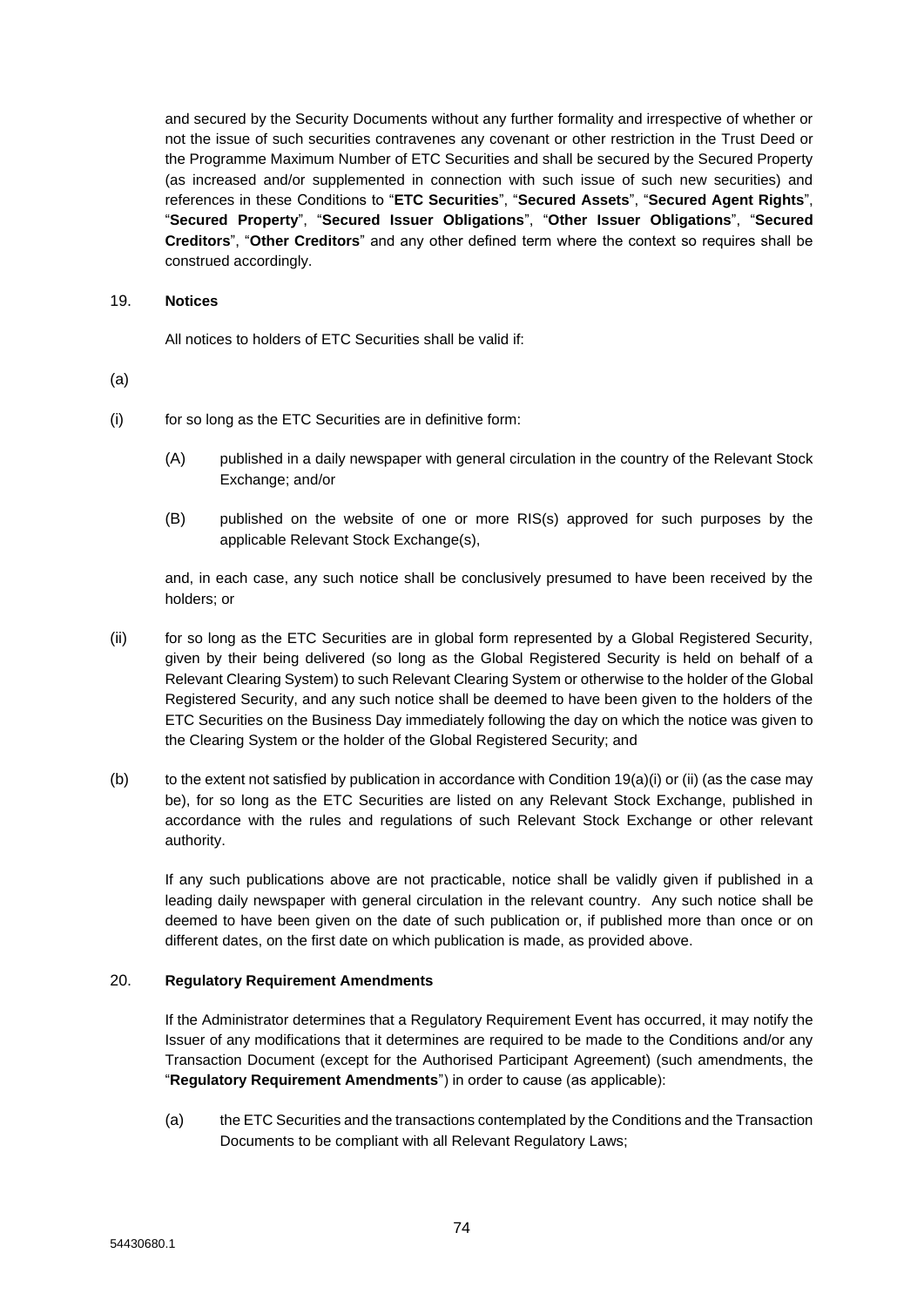- (b) the Issuer and each Transaction Party to be compliant with all Relevant Regulatory Laws; or
- (c) the Issuer and each Transaction Party to be able to continue to transact future business (as issuer of ETC Securities or as a transaction party to the Issuer pursuant to the Programme) in compliance with all Relevant Regulatory Laws.

The Administrator shall immediately send a copy of any such notice to all Transaction Parties (other than the Authorised Participants).

If the Issuer receives such a notice from the Administrator, it shall, without the consent of the Security Trustee or the ETC Holders, promptly make the Regulatory Requirement Amendments, provided that:

- (i) no Early Redemption Trade Date or Early Redemption Settlement Date has occurred in respect of the ETC Securities;
- (ii) the Regulatory Requirement Amendments will not:
	- (A) amend the date of maturity or redemption of the ETC Securities;
	- (B) reduce or cancel the Redemption Amount, the Nominal Amount or the Specified Interest Amount payable on redemption of the ETC Securities;
	- (C) reduce or cancel the Metal Entitlement or vary the method of, or basis for, calculating the Metal Entitlement (unless such Regulatory Requirement Amendment involves an amendment to the applicable Total Expense Ratio, which shall be permitted);
	- (D) vary any method of, or basis for, calculating the Final Redemption Amount or the Early Redemption Amount;
	- (E) exchange or substitute any of the Underlying Metal; or
	- (F) have a material adverse effect on the validity, legality or enforceability of the Security or on the priority and ranking of the Security;
- (iii) the Regulatory Requirement Amendments are agreed to by each party to the affected Transaction Documents (in each case, such consent not to be unreasonably withheld or delayed) and the Trustee; and
- (iv) the Administrator certifies in writing (such certificate, a "**Regulatory Requirement Amendments Certificate**") to the Trustee that (A) the purpose of the Regulatory Requirement Amendments is solely as set out in Conditions 20(a) to 20(c) and (B) the Regulatory Requirement Amendments satisfy the requirements of paragraph (ii) above.

The Trustee may rely, without further enquiry and without liability to any person for so doing, on a Regulatory Requirement Amendments Certificate. Upon receipt of a Regulatory Requirement Amendments Certificate, the Trustee shall agree to the Regulatory Requirement Amendments without seeking the consent of the ETC Holders or any other party and concur with the Issuer (at the Issuer's expense) in effecting the Regulatory Requirement Amendments (including, *inter alia*, by the execution of a deed supplemental to or amending the Trust Deed), provided that the Trustee shall not be required to agree to the Regulatory Requirement Amendments if, in the opinion of the Trustee (acting reasonably), the Regulatory Requirement Amendments would (x) expose the Trustee to any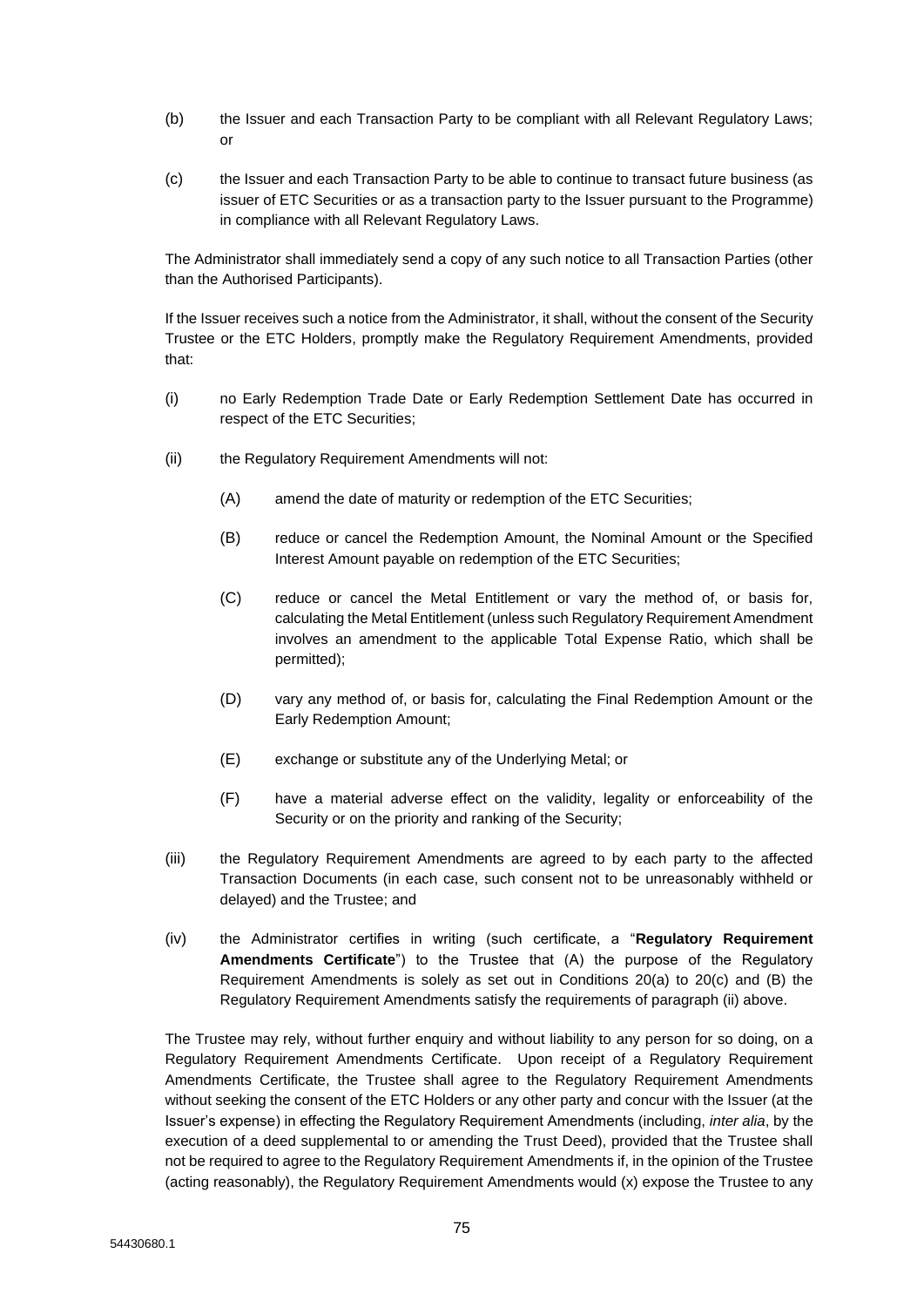liability against which it has not been indemnified and/or secured and/or pre-funded to its satisfaction or (y) impose more onerous obligations upon it or expose it to any additional duties or responsibilities or reduce or amend the protective provisions afforded to the Trustee in the Conditions or any Transaction Document of any Series.

None of the Administrator, the Trustee or the Security Trustee shall have any duty to monitor, enquire or satisfy itself as to whether any Regulatory Requirement Event has occurred. The Administrator shall not have any obligation to give, nor any responsibility or liability for giving or not giving, any notice to the Issuer and the Transaction Parties that a Regulatory Requirement Event has occurred.

Any Regulatory Requirement Amendments will be binding on the Issuer, the Transaction Parties and the ETC Holders.

# 21. **Clearing Systems**

None of the Issuer nor any Transaction Party will have any responsibility for the performance by the Clearing Systems (or their participants or indirect participants) of any of their respective obligations under the rules and procedures governing their operations.

Where the ETC Securities are held in a Clearing System, a reference in these Conditions to a deposit or return of such ETC Securities shall be deemed to refer to the taking of such action by an account holder in the Clearing System as is required to deposit or return such account holder's interest in the ETC Securities in or to the relevant account in the Clearing System.

# 22. **Governing Law and Jurisdiction**

# (a) *Governing Law*

The Issue Deed, the Trust Deed, the Irish Law Security Trust Deed, the Agency Agreement and the ETC Securities (including these Conditions and any Global Registered Security), and any noncontractual obligations arising out of or in connection with them, are governed by, and shall be construed in accordance with, the laws of Ireland.

The English Law Security Trust Deed and any non-contractual obligations arising out of or in connection with it is governed by, and shall be construed in accordance with, English law.

# (b) *Jurisdiction*

The courts of Ireland are to have non-exclusive jurisdiction to settle any disputes that may arise out of or in connection with any ETC Securities and, accordingly, any legal action or proceedings arising out of or in connection with any ETC Securities ("**Proceedings**") may be brought in such courts. The parties to the Trust Deed have irrevocably submitted to the jurisdiction of such courts and waived any objections to Proceedings in such courts on the ground of venue or on the ground that the Proceedings have been brought in an inconvenient forum. This submission is for the benefit of each of the Trustee, the Security Trustee and the ETC Holders and shall not limit the right of any of them to take Proceedings in any other court of competent jurisdiction nor shall the taking of Proceedings in any one or more jurisdictions preclude the taking of Proceedings in any other jurisdiction (whether concurrently or not).

# (c) *Service of Process*

In respect of a Series, each of the Trustee, the Security Trustee, the Custodian and each Metals Counterparty agrees to appoint, on or around the Series Issue Date, a process agent as its agent to receive, for and on its behalf, service of process in any Proceedings in Ireland. The process agent